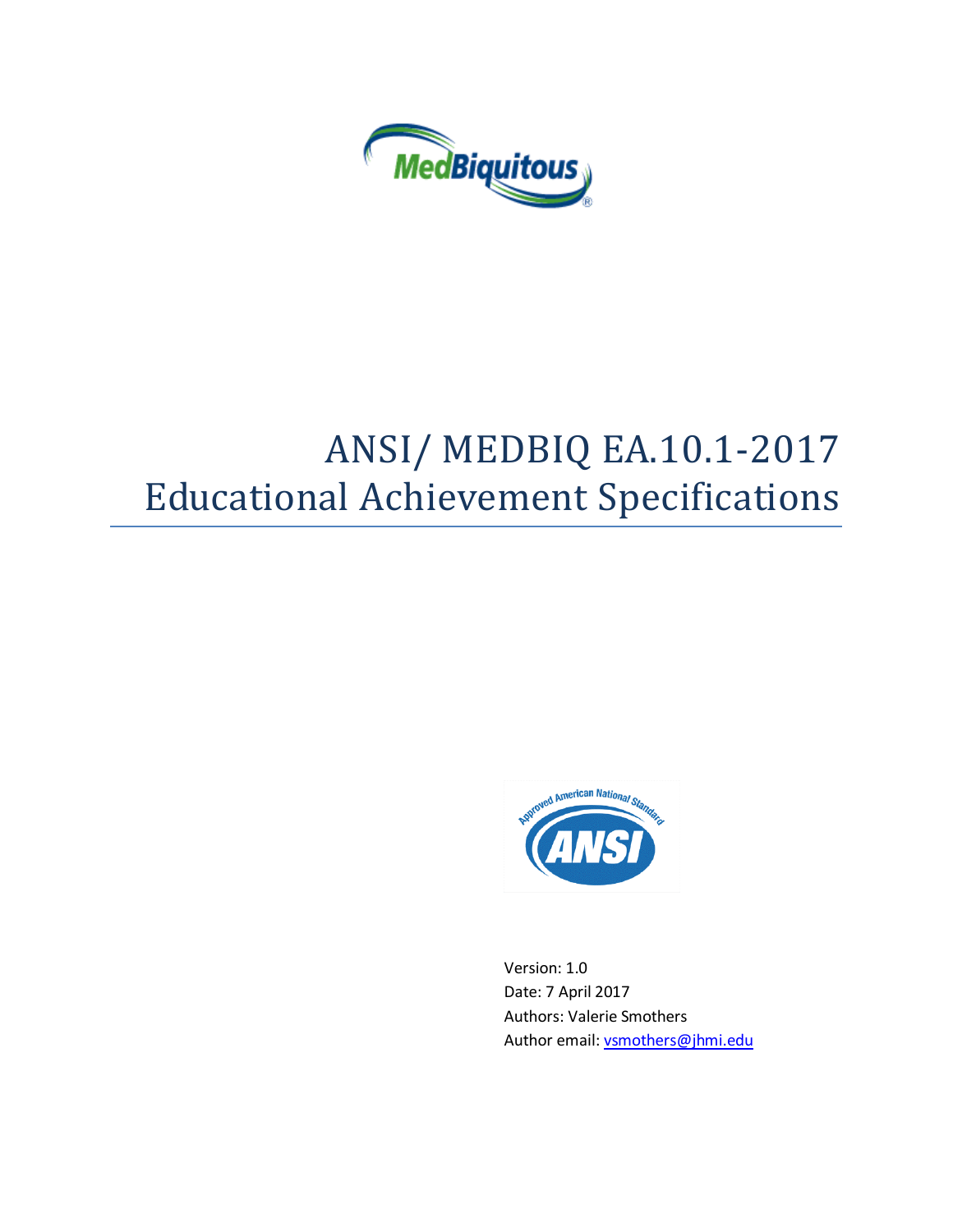# **Version History**

| <b>Version</b><br>No. | Date       | <b>Changed By</b> | <b>Changes Made</b> |
|-----------------------|------------|-------------------|---------------------|
| 1.0                   | 2017-04-07 |                   |                     |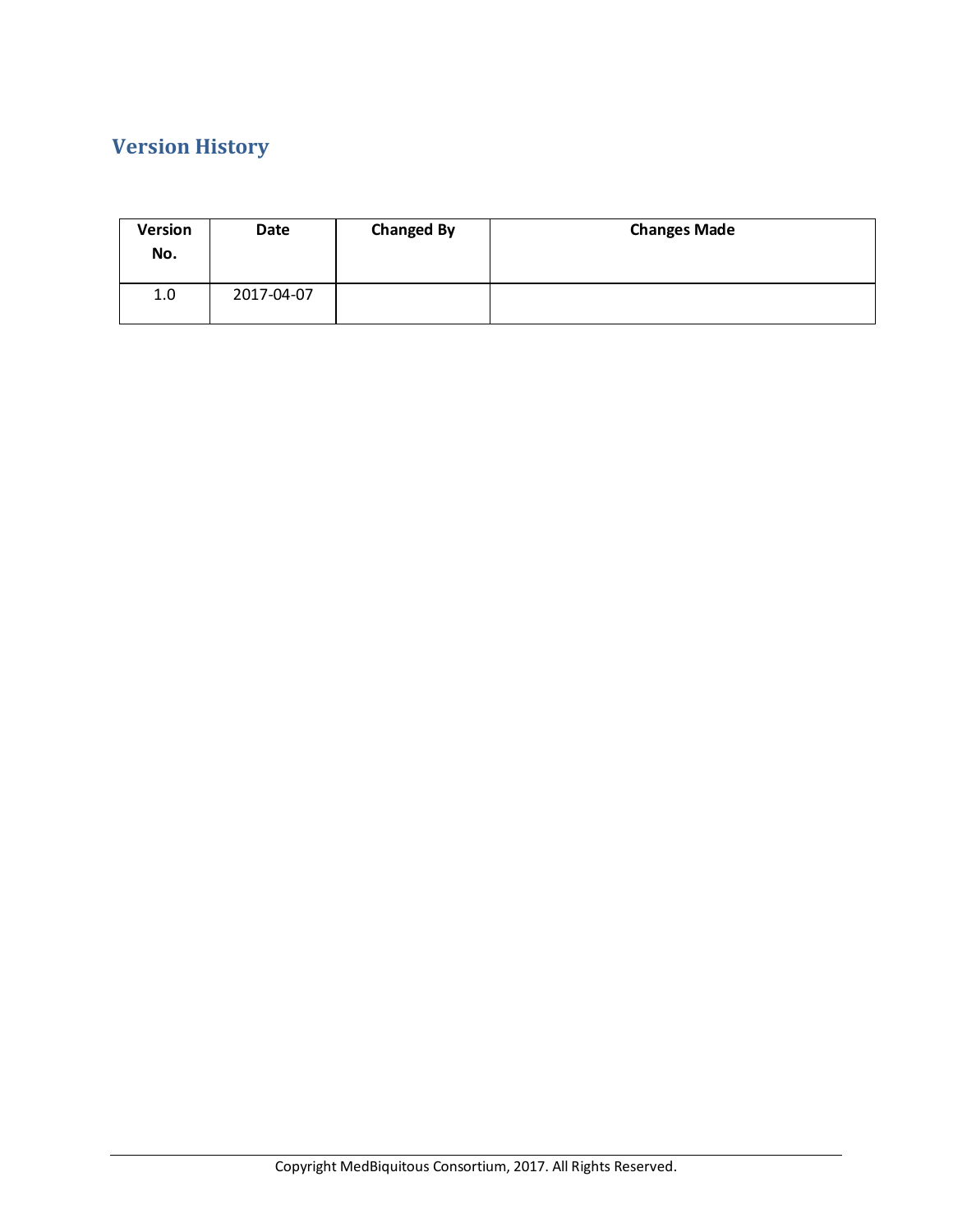# **MedBiquitous Standards Public License and Terms of Use**

MedBiquitous Standards (including schemas, specifications, sample documents, Web services description files, and related items) are provided by the copyright holders under the following license. By obtaining, using, and or copying this work, you (the licensee) agree that you have read, understood, and will comply with the following terms and conditions.

The Consortium hereby grants a perpetual, non-exclusive, non-transferable, license to copy, use, display, perform, modify, make derivative works of, and develop the MedBiquitous Standards for any use and without any fee or royalty, provided that you include the following on ALL copies of the MedBiquitous XML or portions thereof, including modifications, that you make.

- 1. Any pre-existing intellectual property disclaimers, notices, or terms and conditions. If none exist, the following notice should be used: "Copyright © [date of release] MedBiquitous Consortium. All Rights Reserved. http://www.medbiq.org"
- 2. Notice of any changes or modification to the MedBiquitous Standards files.
- 3. Notice that any user is bound by the terms of this license and reference to the full text of this license in a location viewable to users of the redistributed or derivative work.

In the event that the licensee modifies any part of the MedBiquitous Standards, it will not then represent to the public, through any act or omission, that the resulting modification is an official specification of the MedBiquitous Consortium unless and until such modification is officially adopted.

THE CONSORTIUM MAKES NO WARRANTIES OR REPRESENTATIONS, EXPRESS OR IMPLIED, WITH RESPECT TO ANY COMPUTER CODE, INCLUDING SCHEMAS, SPECIFICATIONS, SAMPLE DOCUMENTS, WEB SERVICES DESCRIPTION FILES, AND RELATED ITEMS. WITHOUT LIMITING THE FOREGOING, THE CONSORTIUM DISCLAIMS ANY IMPLIED WARRANTIES OF MERCHANTABILITY OR FITNESS FOR A PARTICULAR PURPOSE AND ANY WARRANTY, EXPRESS OR IMPLIED, AGAINST INFRINGEMENT BY THE MEDBIQUITOUS STANDARDS OF ANY THIRD PARTY PATENTS, TRADEMARKS, COPYRIGHTS OR OTHER RIGHTS. THE LICENSEE AGREES THAT ALL COMPUTER CODES OR RELATED ITEMS PROVIDED SHALL BE ACCEPTED BY LICENSEE "AS IS". THUS, THE ENTIRE RISK OF NON-PERFORMANCE OF THE MEDBIQUITOUS XML RESTS WITH THE LICENSEE WHO SHALL BEAR ALL COSTS OF ANY SERVICE, REPAIR OR CORRECTION.

IN NO EVENT SHALL THE CONSORTIUM OR ITS MEMBERS BE LIABLE TO THE LICENSEE OR ANY OTHER USER FOR DAMAGES OF ANY NATURE, INCLUDING, WITHOUT LIMITATION, ANY GENERAL, DIRECT, INDIRECT, INCIDENTAL, CONSEQUENTIAL, OR SPECIAL DAMAGES, INCLUDING LOST PROFITS, ARISING OUT OF ANY USE OF MEDBIQUITOUS STANDARDS.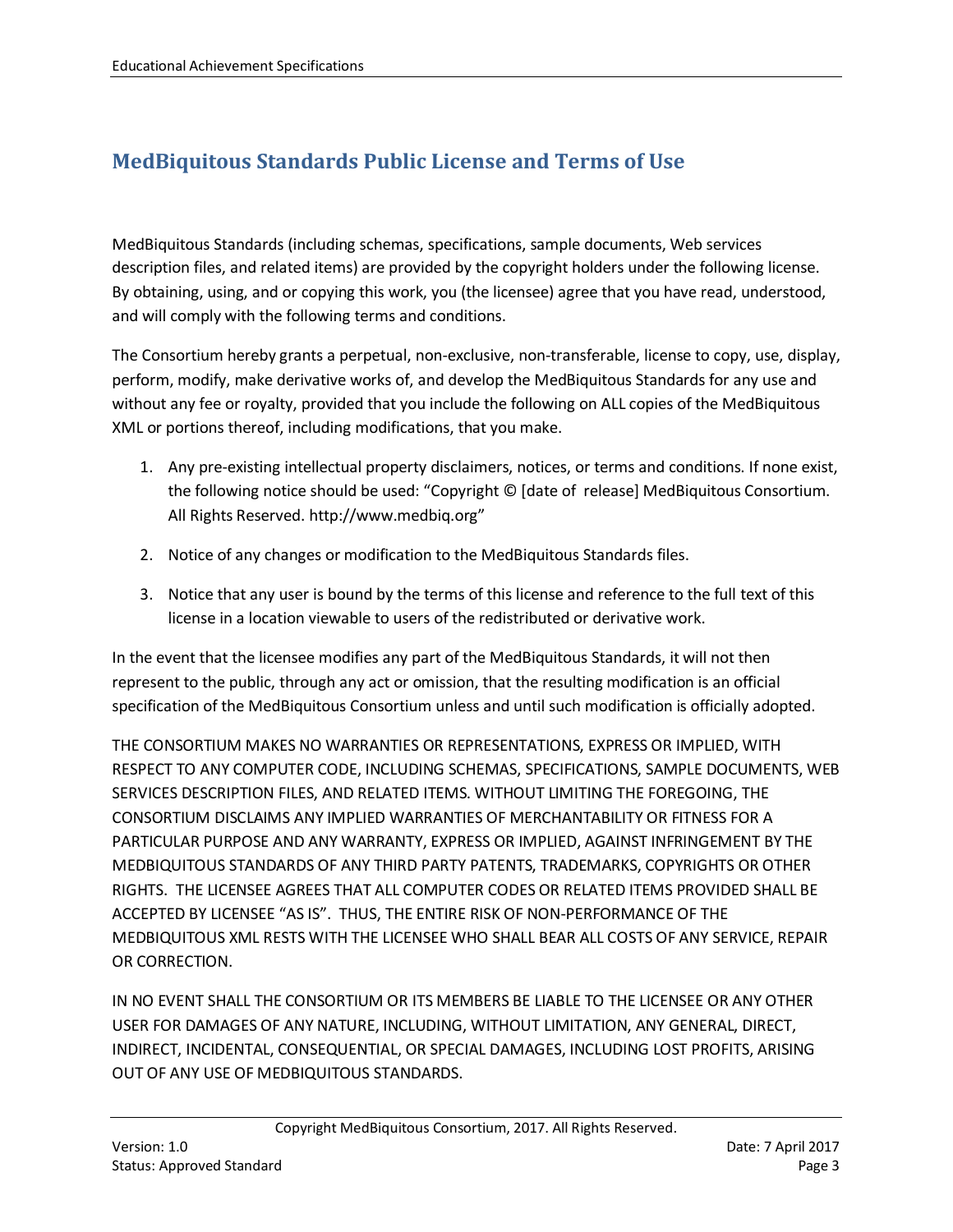LICENSEE SHALL INDEMNIFY THE CONSORTIUM AND EACH OF ITS MEMBERS FROM ANY LOSS, CLAIM, DAMAGE OR LIABILITY (INCLUDING, WITHOUT LIMITATION, PAYMENT OF ATTORNEYS' FEES AND COURT COSTS) ARISING OUT OF MODIFICATION OR USE OF THE MEDBIQUITOUS STANDARDS OR ANY RELATED CONTENT OR MATERIAL BY LICENSEE.

LICENSEE SHALL NOT OBTAIN OR ATTEMPT TO OBTAIN ANY PATENTS, COPYRIGHTS OR OTHER PROPRIETARY RIGHTS WITH RESPECT TO THE MEDBIQUITOUS STANDARDS.

THIS LICENSE SHALL TERMINATE AUTOMATICALLY IF LICENSEE VIOLATES ANY OF ITS TERMS AND CONDITIONS.

The name and trademarks of the MedBiquitous Consortium and its members may NOT be used in advertising or publicity pertaining to MedBiquitous Standards without specific, prior written permission. Title to copyright in MedBiquitous Standards and any associated documentation will at all times remain with the copyright holders.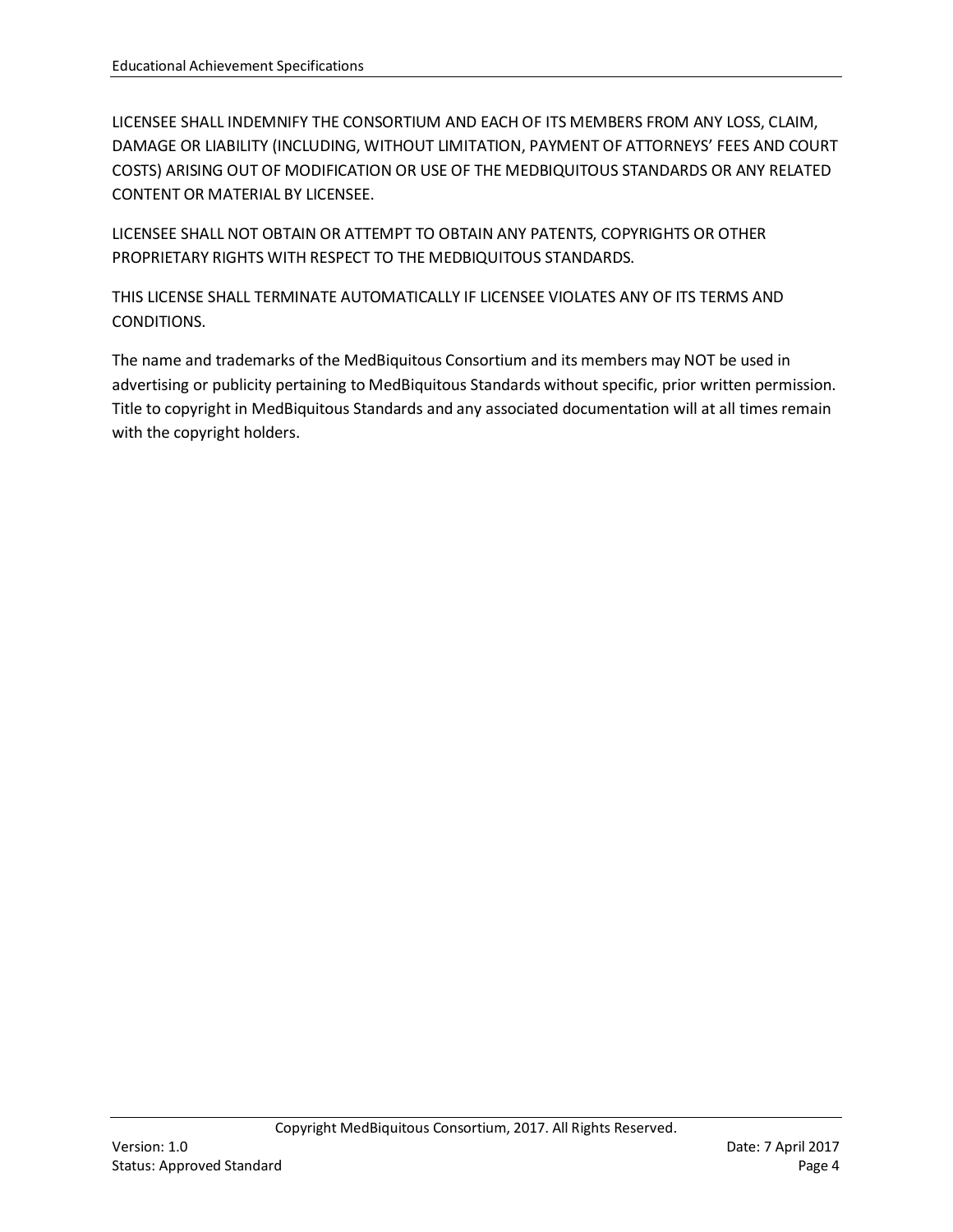# **Table of Contents**

| 1              |     |       |  |  |  |  |  |
|----------------|-----|-------|--|--|--|--|--|
| $\overline{2}$ |     |       |  |  |  |  |  |
| 3              |     |       |  |  |  |  |  |
| 4              |     |       |  |  |  |  |  |
|                |     |       |  |  |  |  |  |
| 5              |     |       |  |  |  |  |  |
| 6              |     |       |  |  |  |  |  |
| 7              |     |       |  |  |  |  |  |
| 8              |     |       |  |  |  |  |  |
|                | 8.1 |       |  |  |  |  |  |
|                | 8.2 |       |  |  |  |  |  |
|                | 8.3 |       |  |  |  |  |  |
|                |     | 8.3.1 |  |  |  |  |  |
|                |     | 8.3.2 |  |  |  |  |  |
|                |     | 8.3.3 |  |  |  |  |  |
|                |     | 8.3.4 |  |  |  |  |  |
|                |     | 8.3.5 |  |  |  |  |  |
|                |     | 8.3.6 |  |  |  |  |  |
|                |     | 8.3.7 |  |  |  |  |  |
|                |     | 8.3.8 |  |  |  |  |  |
|                |     | 8.3.9 |  |  |  |  |  |
|                | 8.4 |       |  |  |  |  |  |
|                | 8.5 |       |  |  |  |  |  |
|                |     | 8.5.1 |  |  |  |  |  |
|                |     | 8.5.2 |  |  |  |  |  |
|                |     | 8.5.3 |  |  |  |  |  |
|                | 8.6 |       |  |  |  |  |  |
|                |     | 8.6.1 |  |  |  |  |  |
|                | 8.7 |       |  |  |  |  |  |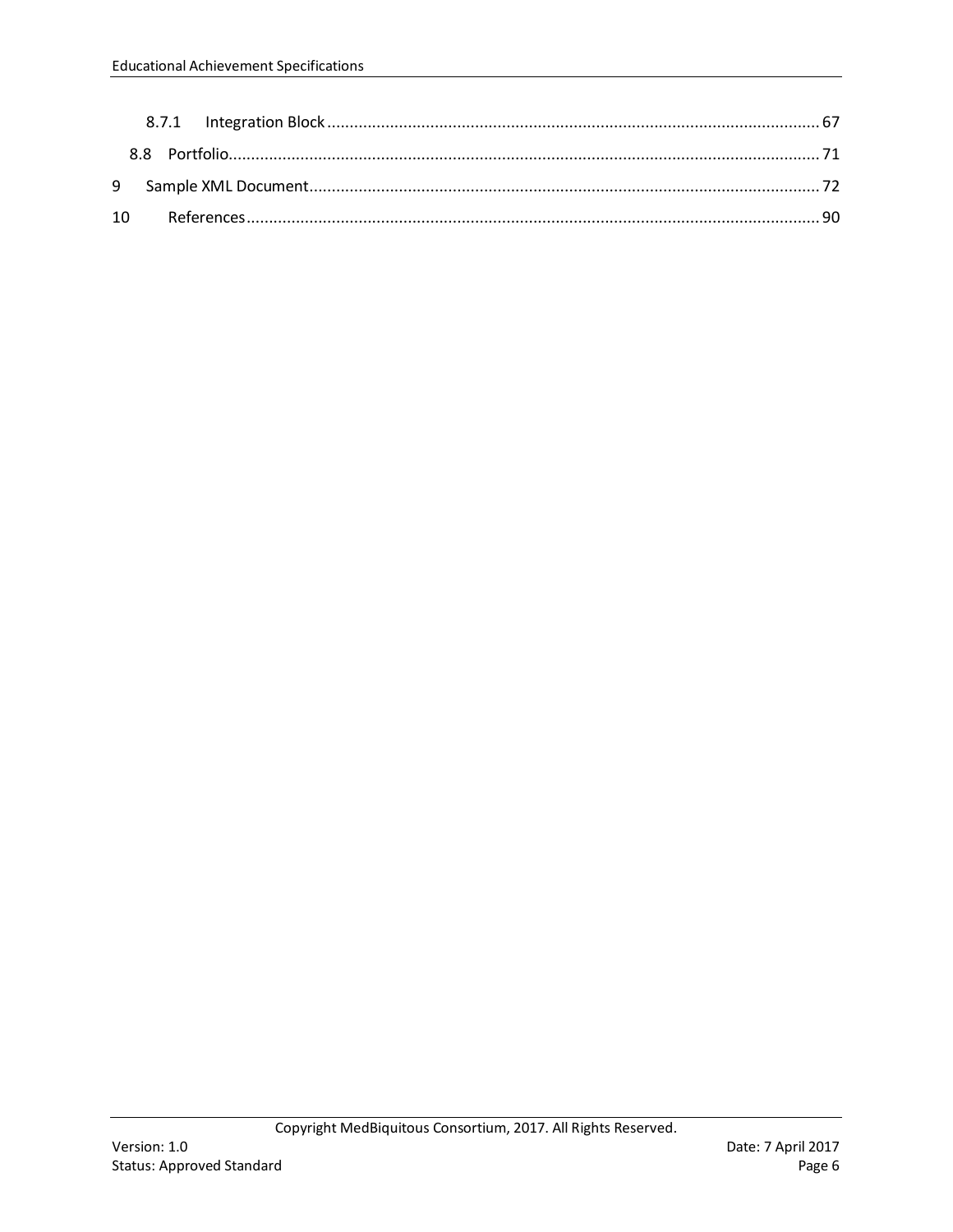# <span id="page-6-0"></span>**1 Acknowledgements**

The MedBiquitous Consortium wishes to acknowledge the help of the MedBiquitous Educational Trajectory Working Group members, invited experts, and other individuals that contributed to the creation of this document, including:

- Linda Lewin, MD, University of Maryland, Co-Chair
- Alan Schwartz, PhD, University of Illinois at Chicago, Co-Chair
- Susan Albright, Tufts University
- Michael Barbouche, Odeon Data
- Linda Bell, RN, MSN, American Association of Critical-Care Nurses
- Dana Bostrom, Orbis Cascade Alliance
- Rachel Brown, MD, University of Missouri-Columbia School of Medicine
- Diane Burkhart, PhD, American Osteopathic Association
- Timothy Cain, PhD, Ohio State University
- Carol Carraccio, MD, MA, American Board of Pediatrics
- Kelly Caverzagie, MD, University of Nebraska Medical Center
- Christa Chaffinch , National Board of Medical Examiners
- Brian Clare, One45 Software
- Elaine Dannefer , PhD, Cleveland Clinic Lerner College of Medicine of Case Western Reserve
- Jeroen Donkers, PhD, University of Maastricht
- Mike Dugan, Federation of State Medical Boards
- Robert Englander, MD, MPH, University of Minnestoa
- Maria Esquela, Our GreenWay
- Bob Galbraith, MD, National Board of Medical Examiners (retired)
- Gwen Garrison, Data Strategy
- Maureen Garrity, PhD, University of Colorado Denver
- Simon Grant, PhD, JISC
- Hilary Haftel, MD, MHPE University of Michigan
- Patricia Hicks, MD, MHOE, University of Pennsylvania
- Kimberly Hoffman, PhD, University of Missouri
- William Iobst, MD, The Commonwealth Medical College
- Steve Kenney, Clarity Partners, LLC
- John Jackson, University of Virginia (retired)
- Chandler Mayfield, University of California, San Francisco School of Medicine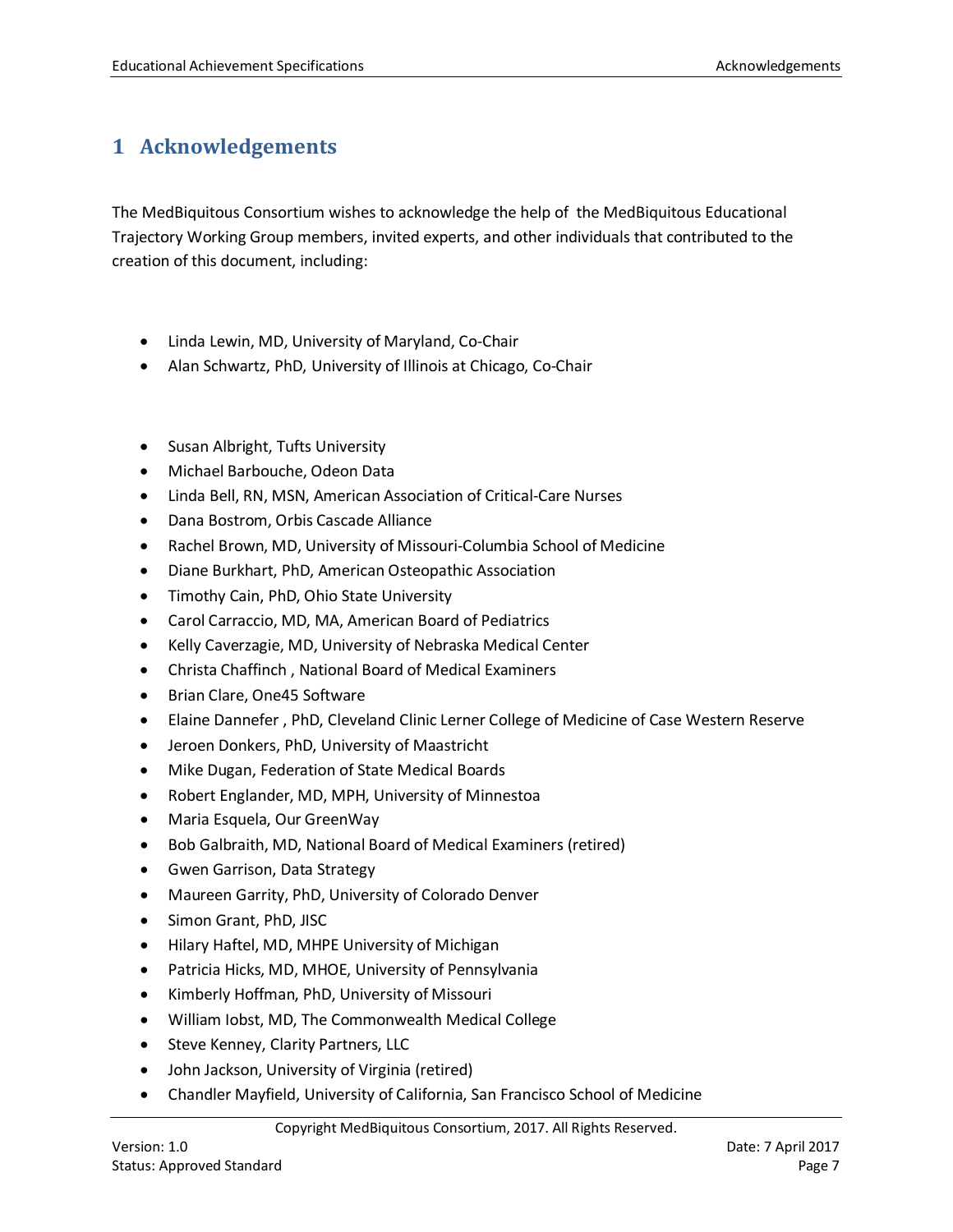- Neil Mehta, MD, Cleveland Clinic Lerner College of Medicine of Case Western Reserve University
- David Melamed, MD, MyEvaluations.com
- John Norcini, MD, Foundation for the Advancement of International Medical Education and Research
- Patricia O'Sullivan, EdD , University of California, San Francisco School of Medicine
- Anita Pokorny, Northeastern Ohio Universities Colleges of Medicine and Pharmacy
- Vijay Rajput, MD, Cooper University Hospital
- Sandhya Samavedam, MD, Wright Center for Graduate Medical Education
- Rosalyn Scott, MD, Wright State University
- Howard Silverman, University of Arizonia
- C. Scott Smith, MD, VA Medical Center, Boise Idaho
- Kirk Smith, MD, PhD, University of Texas Medical Branch at Galveston
- Kevin Souza, University of California, San Francisco School of Medicine
- Anderson Spickard, MD, Vanderbilt School of Medicine
- Andria Thomas, PhD, Medical College of Georgia
- Linda Thomas-Hemak, MD, The Wright Center for Graduate Medical Education
- Hettie Till, DEdUniversity of Dundee
- Janet Trial, EdD, University of Southern California
- Loreen Troy, MHPE, University of Illinois College of Medicine
- Sandra Waters, Federation of State Medical Boards

Specification authors also received technical guidance from members of the MedBiquitous Technical Steering Committee.

- Joel Farrell, Technical Steering Committee Chair
- James Fiore, American Board of Surgery
- Steve Kenney, Clarity Parnters, LLC
- Andrew Rabin, CECity
- Dan Rehak, Learning Technologies Architect
- Dan White, GENEX Services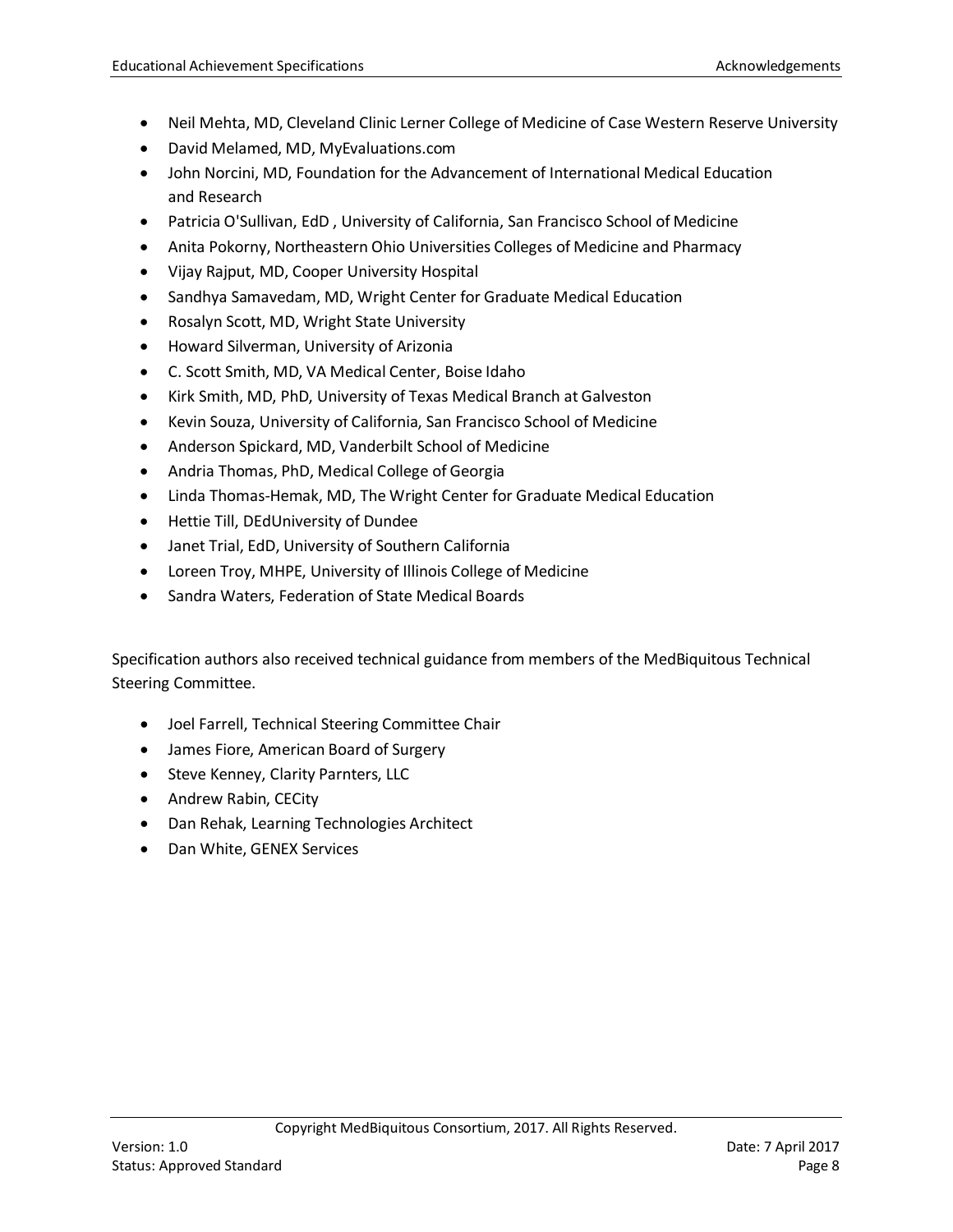# <span id="page-8-0"></span>**2 Documentation Conventions**

This document uses the following conventions:

| <b>Convention</b> | <b>Description</b>                                                                      |
|-------------------|-----------------------------------------------------------------------------------------|
| <b>Bold Text</b>  | When used with an XML element name, indicates that the element<br>contains subelements. |
| <b>Italics</b>    | When used in an XML element description, an attribute of the XML<br>element.            |
| Monospaced type   | Sample XML tags, code, schema, or portion thereof.                                      |

The document uses graphics generated by Altova XML Spy® software, which uses the following graphical conventions.

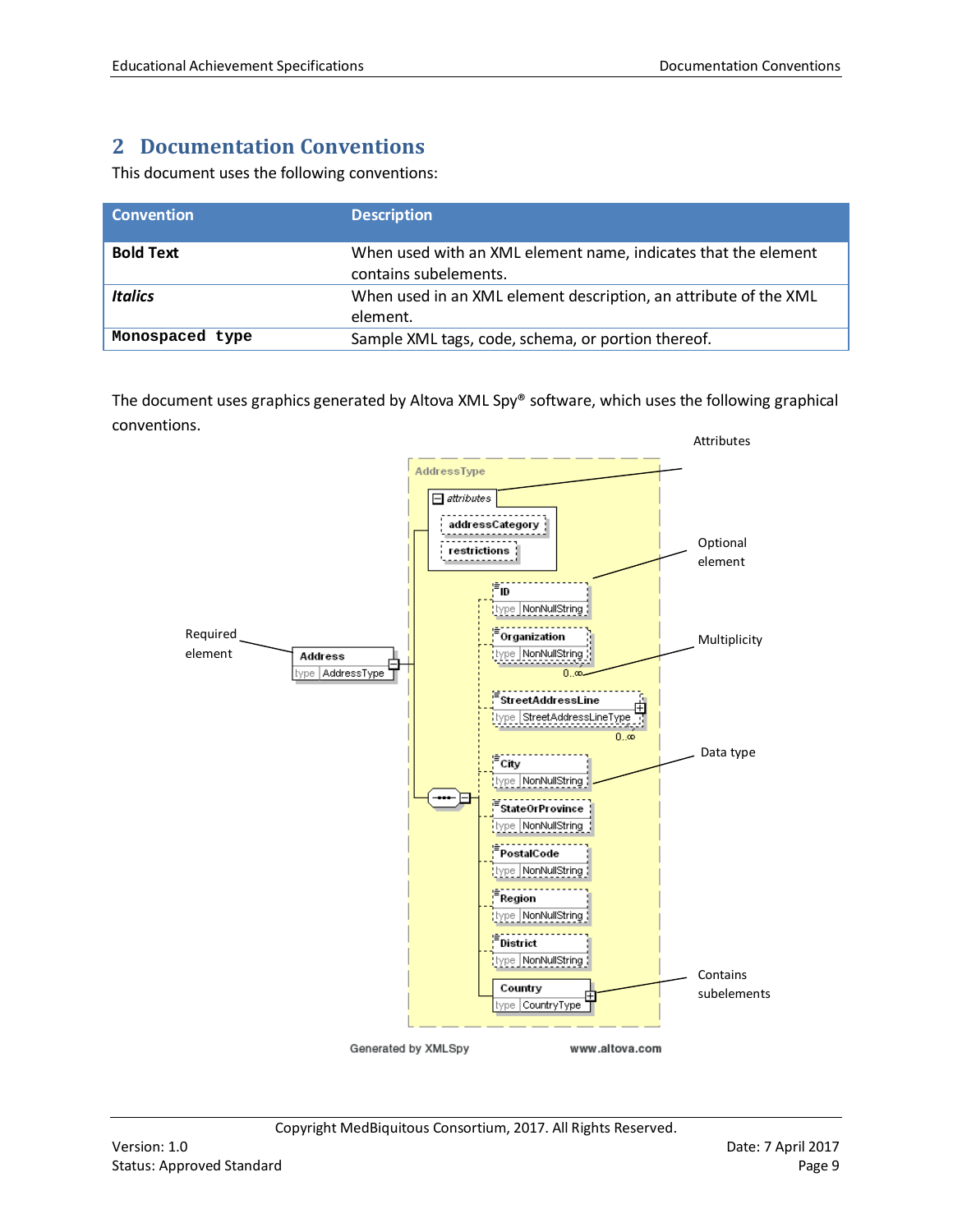# <span id="page-9-0"></span>**3 Conformance**

To conform to the MedBiquitous Educational Achievement specification, an XML document shall:

- Validate against the Educational Achievement XML Schema available at: http://ns.medbiq.org/educationalachievement/v1/educationalachievment.xsd
- Conform to any additional requirements stated in this specification.
- Optionally include elements not defined in this document only in permitted areas and only if those elements are namespace qualified.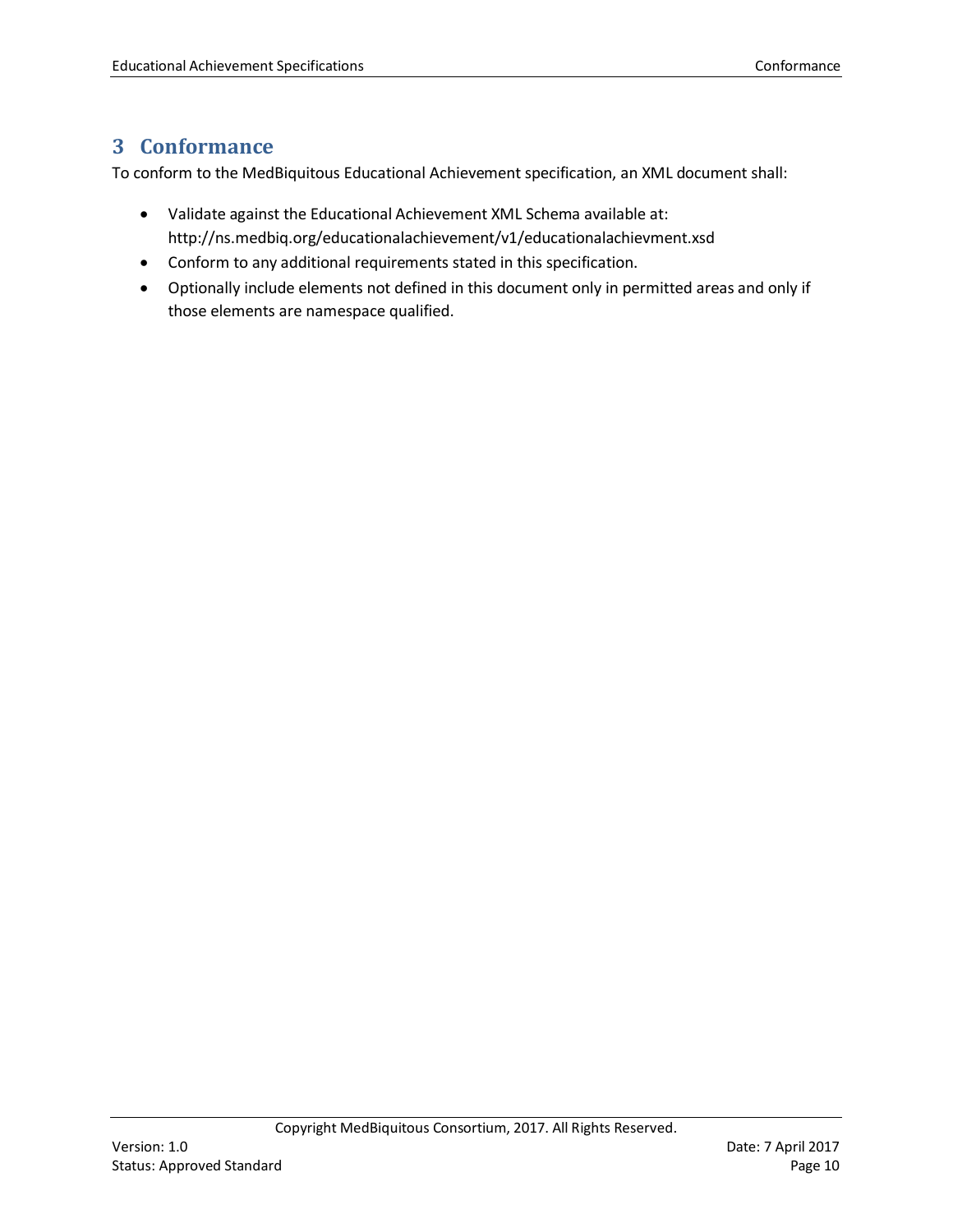### <span id="page-10-0"></span>**4 Common Data Types**

Most of the elements and attributes in MedBiquitous XML documents use the data types defined by the W3C XML 1.0 schema definition [\[XSD\]](#page-91-0). In some cases MedBiquitous creates its own data types as part of its best practices or to meet a specific requirement. Commonly used data types are defined in the common.xsd file. For more information about common data types, see: <http://www.medbiq.org/sites/default/files/CommonSpecifications.pdf>

### <span id="page-10-1"></span>**4.1 Identifying Data through XPath**

XPath is a language for finding information in an XML document. XPath is used to navigate through elements and attributes in an XML document. It is a W3C Standard.

The MedBiquitous Curriculum Inventory uses XPath to point to data and resources in a single XML report.

XPath expressions use the following construction:

| 'SomeElement/SomeSubElement            | Selects all SomeSubElements that are<br>subelements of SomeElement.                                                          |
|----------------------------------------|------------------------------------------------------------------------------------------------------------------------------|
| 'SomeElement/SomeSubElement[@test='x'] | Selects all SomeSubElements that have an<br>attribute named test with a value of 'x' that are<br>subelements of SomeElement. |
| 'SomeElement/SomeSubElement/text()     | Selects all element content (text) in all<br>SomeSubElements that are subelements of<br>SomeFlement.                         |

#### Example:

/EducationalAchievement/AchievementInContext/Curriculum/Events/Event[@id='123']

This example provides a reference to the Event with an id of 123.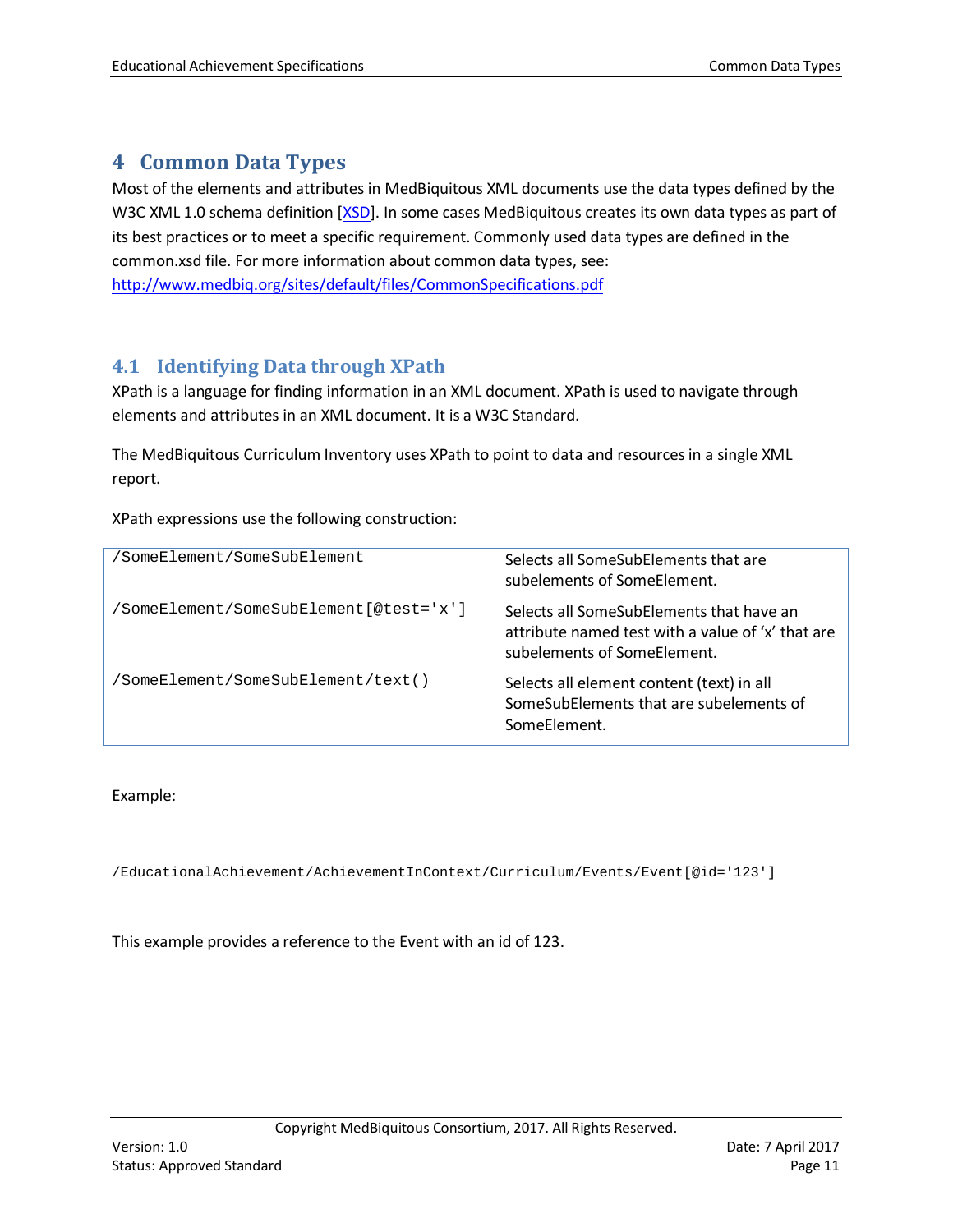# <span id="page-11-0"></span>**5 Introduction**

This document describes MedBiquitous Educational Achievement specifications in detail. It is intended for use by anyone who wants to develop tools or implement electronic systems for reporting an individual's achievements, including data about the individual's performance in relation to defined competencies.

As learners progress through the continuum of health professions education, they attain a number of achievements, including successfully passing required exams (e.g. licensure and certification),attaining necessary competencies and successful completion of training milestonesand training phases (e.g. graduation from medical school and completion of residency). The achievements are important, particularly for learner self-assessment of and active participation in the learning process and for those assessing the learners' progress along the education, training, and practice continuum. Technology standards are necessary to enable common ways of expressing and transporting these data between systems.

The objective of the standard is to provide a consistent format and structure for data concerning learners' educational achievement. The standard allows extensions so that data beyond the core set identified in this document may be communicated to other organizations. This standard is intended to work in concert with other standards.

These specifications intentionally excludes the following from their scope:

- Credentials awarded as a result of achievements, including degrees, certifications, and licenses.
- Continuing education.
- Activities completed as part of a maintenance of certification or continuous certification process that are not assessments carried forth from prior GME training.

Credentials may be described using the MedBiquitous Professional Profile. Continuing education, maintenance of certification, and continuous certification activities may be described using the MedBiquitous Activity Report. Information on these standards is available through the MedBiquitous website [\(http://medbiq.org/std\\_specs/standards/index.html\)](http://medbiq.org/std_specs/standards/index.html).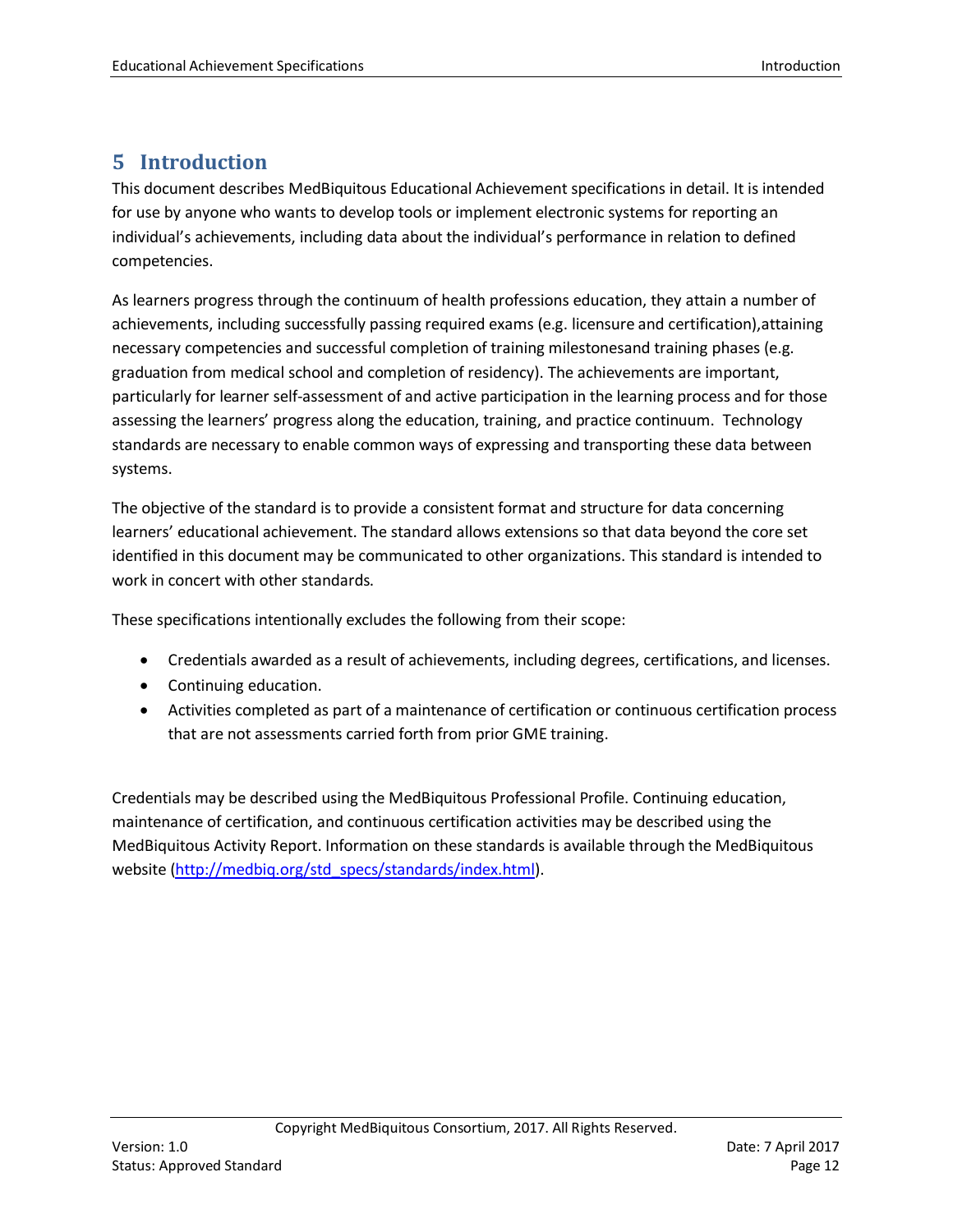# <span id="page-12-0"></span>**6 Other Standards, Specifications, or Schema Referenced**

This standard references the following standards, specifications, or schemas. The informative references here, which describe how these references are used, link to formal references appearing later in this document.

- ANSI/MEDBIQ CF.10.1-2012, Competency Framework [Competency Framework] Competency Framework provides a way of specifying the hierarchical and non-hierarchical relationships among a set of related competencies, learning objectives, learning outcomes, etc. The Performance framework may define performance for competencies in a competency framework.
- ANSI/MEDBIQ CI.10.1-2013, Curriculum Inventory [\[Curriculum Inventory\]](#page-14-1) Curriculum Inventory allows Educational Achievement data to be placed within the context of a curriculum of study.
- ANSI/MEDBIQ LO.10.1-2008, Healthcare Learning Object Metadata [\[Healthcare LOM\]](#page-90-0) Healthcare LOM extends the IEEE LOM standard and provides a format for describing healthcare learning resources and activities. Healthcare LOM is used to encode keywords for events.
- ANSI/MEDBIQ PF.10.1-2015, Performance Framework [\[Performance Framework\]](#page-90-1) Performance Framework provides a common format for defining levels of performance in relation to one or more specific competencies. Achievement data may reference a Performance Framework used in assessing an individual's level of performance.
- ANSI/MEDBIQ PP.10.1-2008, Healthcare Professional Profile [Professional Profile] The Professional Profile provides the format for details about the institution in which an educational achievement occurred.
- DCMI Metadata terms [DCMI] The Educational Achievement specification uses the DCMI format element to indicate the format of a referenced resource.
- MedBiquitous Competency Object [\[Competency Object\]](#page-89-1) Competency Object provides a common format for representing competencies, learning objectives, learning outcomes, etc. Educational Achievement may specify learner assessment results in relation to specific competencies.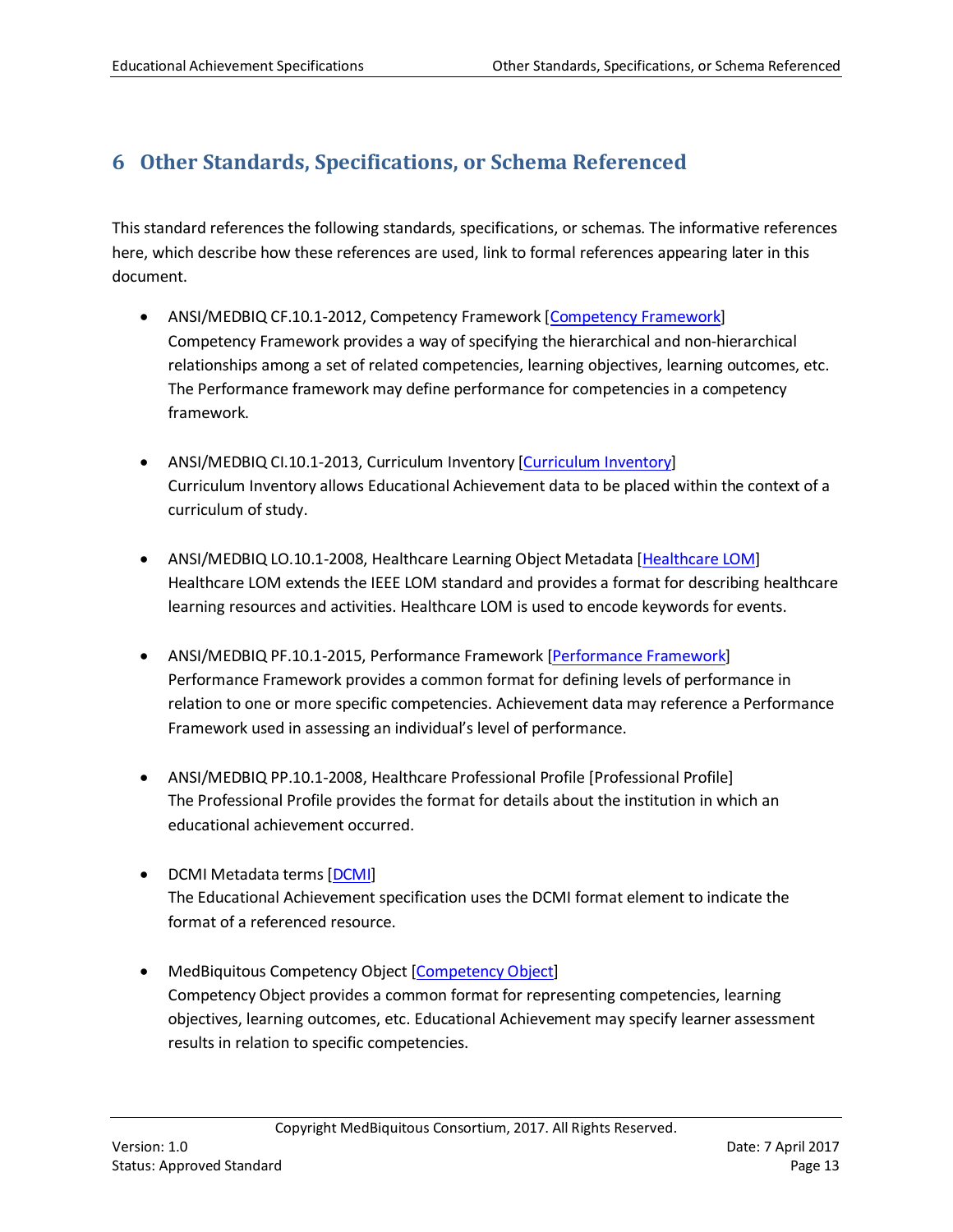- Implementation Guide to the Postsecondary Electronic Standards Council XML Standard Format for Education Test Score Reporting Version 1.0.0.1. [\[ETS\]](#page-89-2) The Postsecondary Electronic Standards Council (PESC) Education Test Score Reporting standard provides a detailed format for assessment results.
- Resource Description Framework [RDF] RDF is used to link to competency frameworks and performance frameworks as necessary. RDF is the technology used to establish semantic web relationships.
- MedBiquitous Common Specifications [\[Common\]](#page-89-3) The MedBiquitous Common Specification defines data types commonly used across MedBiquitous specifications.
- XHTML™ 1.0 The Extensible HyperText Markup Language (Second Edition), A Reformulation of HTML 4 in XML 1.0. W3C Recommendation 26 January 2000, revised 1 August 2002. [\[XHTML\]](#page-91-1) XHTML provides the format for supporting information embedded in the competency framework.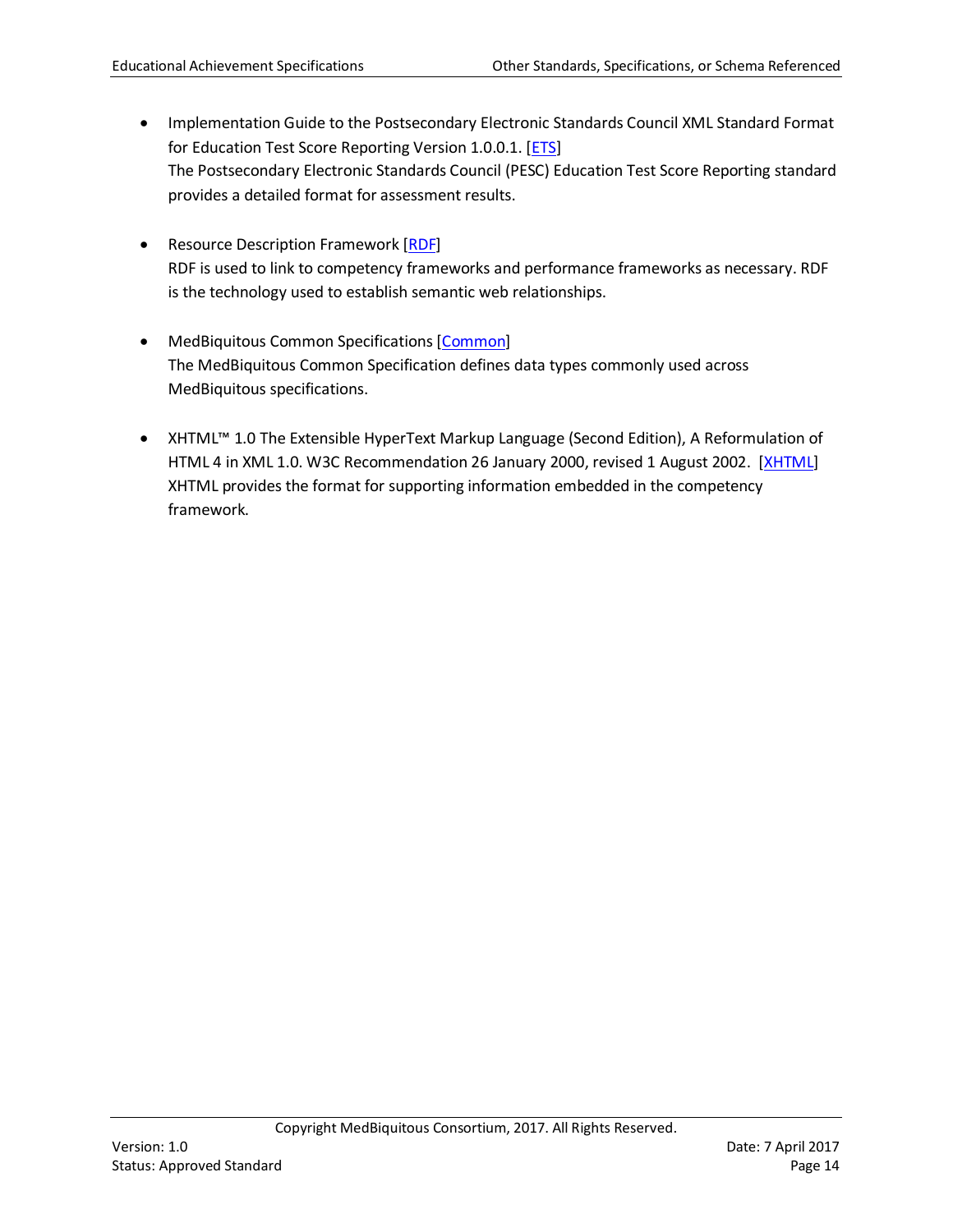# <span id="page-14-0"></span>**7 Terminology**

Much of the terminology in this area is ill-defined or ambiguous, often employed differently (and sometimes interchangeably) by different professionals [\[Harden 1\]](#page-89-4) To ensure clarity and consistency we provide working definitions of the terminology we use in the context of this paper:

- **Competency** a statement describing a specific ability, or set of abilities, requiring specific knowledge, skill and/or attitude. Competencies are used to set performance standards that must be met [\[Albanese 1\]](#page-89-1)
- **Competency Framework** an organized and structured representation of a set of interrelated and purposeful competency objects. [\[Competency Framework\]](#page-89-5)
- **Competency Object** an umbrella term used to describe any abstract statement of learning or performance expectations, and information related to the statement. Statements can be learning outcomes, competencies per se, learning objectives, professional roles, topics, classifications/collections, etc. The Competency Object may include additional data to expand on or support the statement. The Object is abstract in the sense that it does not inherently contain information about connections of the statement to individuals or events or other objects. [\[Competency](#page-89-5) Framework]
- **Educational Trajectory**  the path of an individual learner through one or more programs of study. Educational Trajectory may include a sequence of formal curricular activities and events, informal professional development activities and events, and breaks in matriculation. [\[Educational Trajectory\]](#page-89-6)
- **Entrustment**  a decision to entrust the learner to perform certain activities without supervision.
- **Event**  a single education or assessment activity documented in a curriculum. Examples of events include: lecture, problem-based learning, simulation, laboratory, clinical experience – ambulatory, and clinical experience – inpatient, to name a few. [\[Curriculum Inventory\]](#page-14-1)
- <span id="page-14-1"></span>• **Integration Block** – An integrating concept for a curriculum, such as a theme. [\[Curriculum](#page-14-1)  [Inventory\]](#page-14-1)
- **Performance**  a demonstration of practice, such as patient care. Can be used as evidence of one or more competencies. [\[Competency](#page-89-5) Framework]
- **Performance criteria –** An explicit description of measurable behaviors indicative of achievement of a specific performance level of a specific competency. Note that this is what the pediatrics group refers to as a "milestone."
- **Performance Framework** A set of performance levels and criteria associated with a competency framework.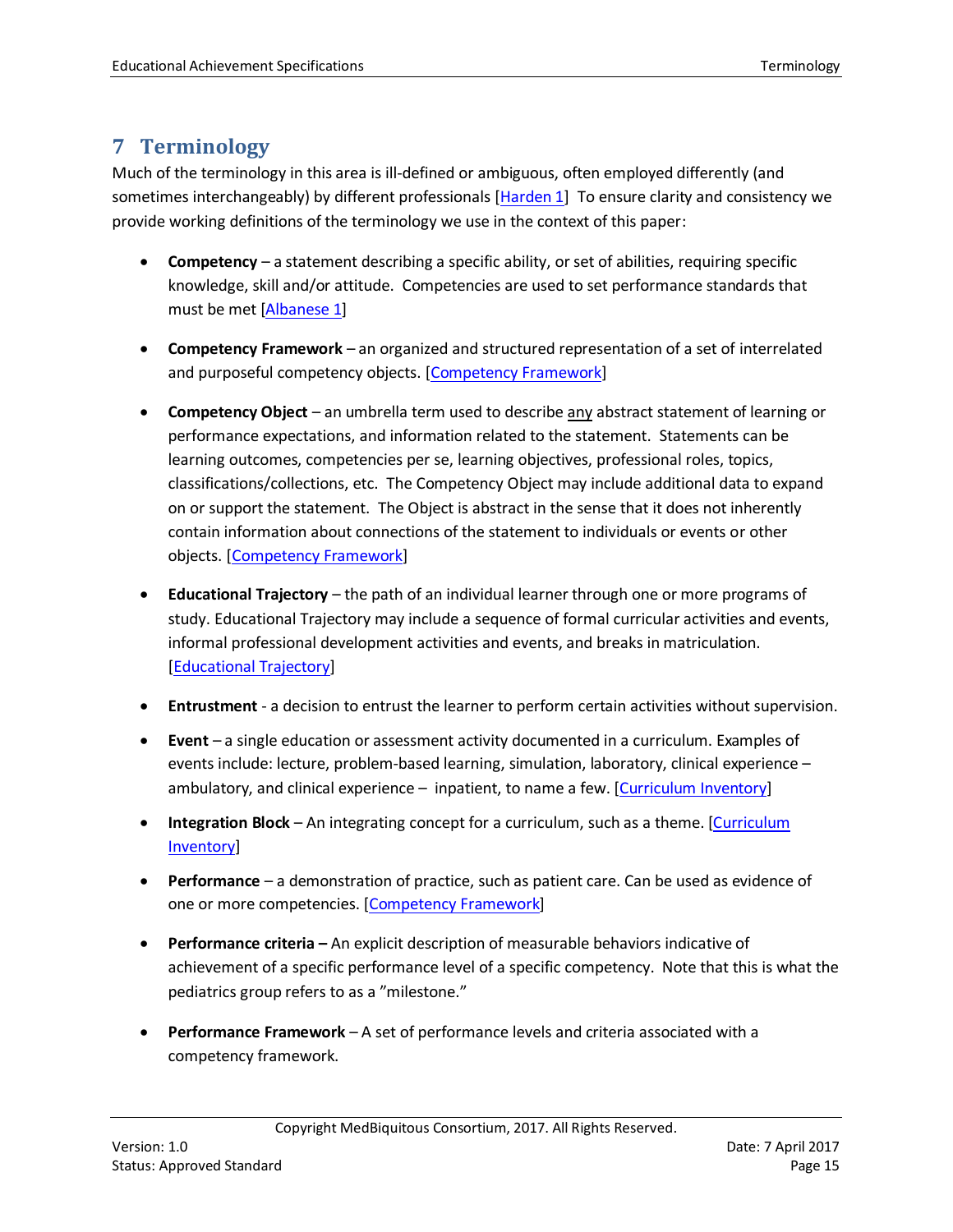• **Sequence Block –** an organizational component of a curriculum, such as a year, phase, course, module, etc. Sequence blocks can be nested to show a variety of organizational methods. [\[Curriculum Inventory\]](#page-14-1)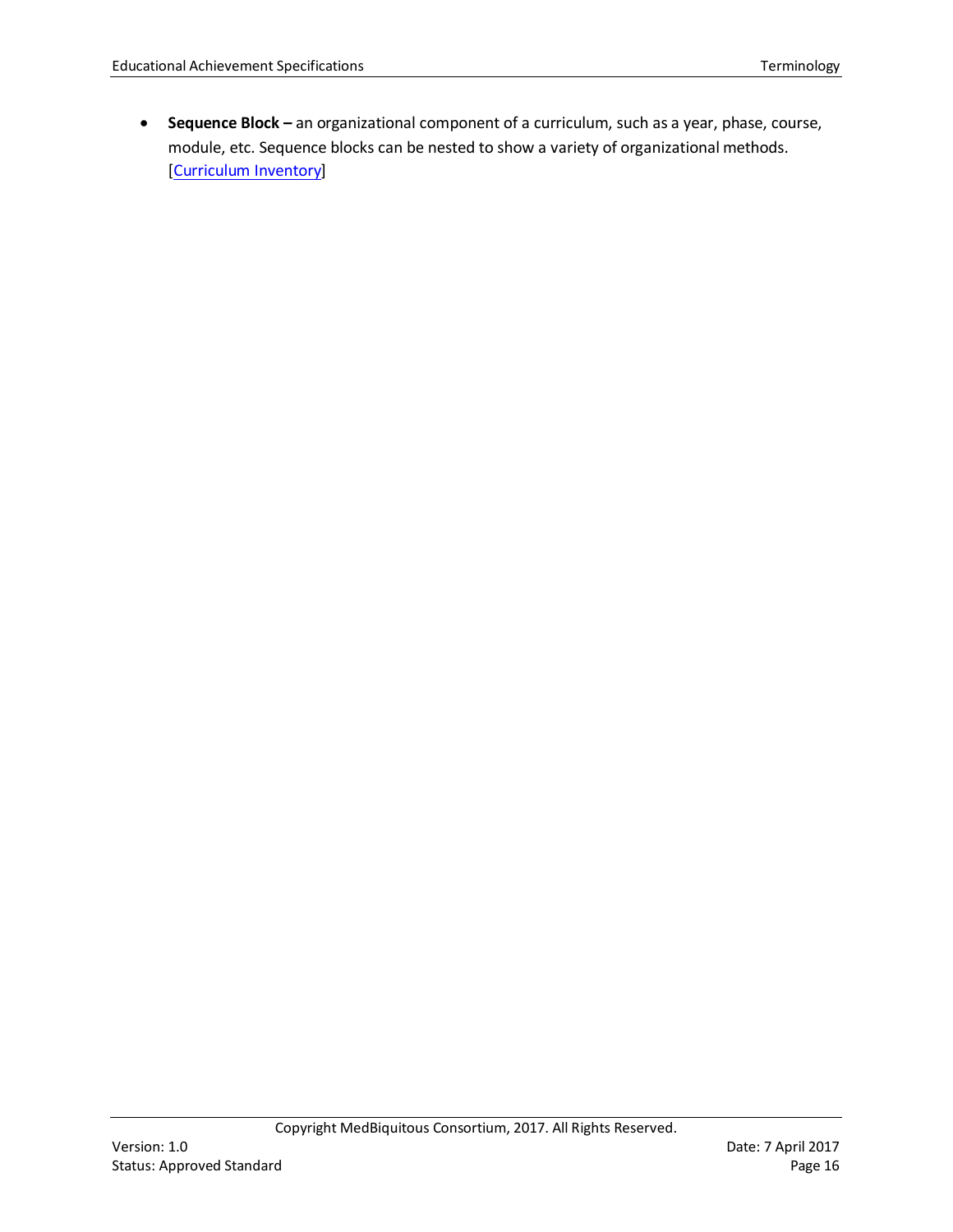# <span id="page-16-2"></span><span id="page-16-0"></span>**8 Educational Achievement Schema**

The following sections explain the Educational Achievement Schema grammar. Values in bold under XML Tags column indicate that the element has subelements.

All the elements having subelements will be defined in separate sections. All elements without subelements will be defined within the appropriate element sections that use them.

### <span id="page-16-1"></span>**8.1 EducationalAchievement**

EducationalAchievement is the root element. It contains subelements that describe a learner's achievements in detail. EducationalAchievement must occur once within an Educational Achievement document.



Generated by XMLSpy

www.altova.com

#### *EducationalAchievement Element Information*

| <b>Element</b>                | <b>Description</b>                                                                                                |            | <b>Required Multiplicity</b> | Data type |
|-------------------------------|-------------------------------------------------------------------------------------------------------------------|------------|------------------------------|-----------|
| <b>EducationalAchievement</b> | EducationalAchievement is<br>the root element. It describes<br>a learner's educational<br>achievements in detail. | Required 1 |                              | Container |
| <b>Date</b>                   | The date of this educational<br>achievement record.                                                               | Required   | $\mathbf{1}$                 | Date      |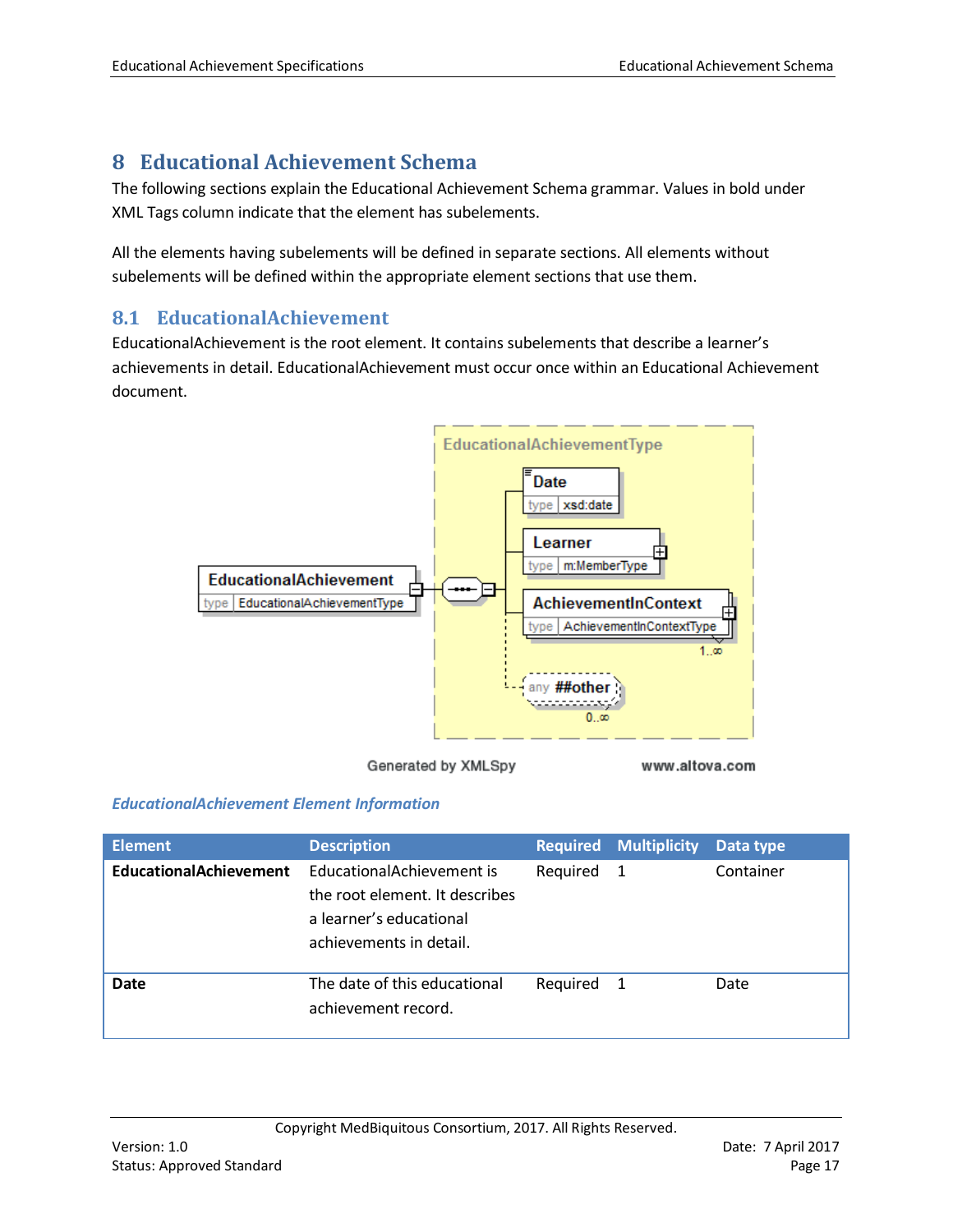| <b>Element</b>                    | <b>Description</b>                                                                                                                                                                                                       | <b>Required</b> | <b>Multiplicity</b> | Data type                                                                                                       |
|-----------------------------------|--------------------------------------------------------------------------------------------------------------------------------------------------------------------------------------------------------------------------|-----------------|---------------------|-----------------------------------------------------------------------------------------------------------------|
| Learner                           | Information about the learner<br>whose educational<br>achievement data are<br>described.<br>Learner uses the<br>MemberType from the<br>MedBiquitous Healthcare<br><b>Professional Profile</b><br>[Professional Profile]. | Required        | 1                   | Container<br>For more<br>information, see<br>ANSI/MEDBIQ<br>10.1-2008<br>Healthcare<br>Professional<br>Profile. |
| <b>AchievementInContext</b>       | Information about a learner's<br>achievements within the<br>context of a curriculum of<br>instruction and/or<br>assessment.                                                                                              | Required        | 1 or more           | Container                                                                                                       |
| Elements from other<br>namespaces | EducationalAchievement may<br>include elements from other<br>namespaces provided those<br>elements are namespace<br>qualified.                                                                                           | Optional        | 0 or 1              | Any                                                                                                             |

#### Example:

```
<ea:EducationalAchievement>
  <ea:Date>2012-05-31</ea:Date>
  <ea:Learner>
   . . .
  </ea:Learner>
  <ea:AchievementInContext>
   . . .
  </ea:AchievementInContext>
  <ea:AchievementInContext>
   . . .
  </ea:AchievementInContext>
</ea:EducationalAchievement>
```
### <span id="page-17-0"></span>**8.2 AchievementInContext**

AchievementInContext is a subelement of EducationalAchievement. It contains subelements that describe a learner's achievements within the context of a curriculum of instruction and/or assessment.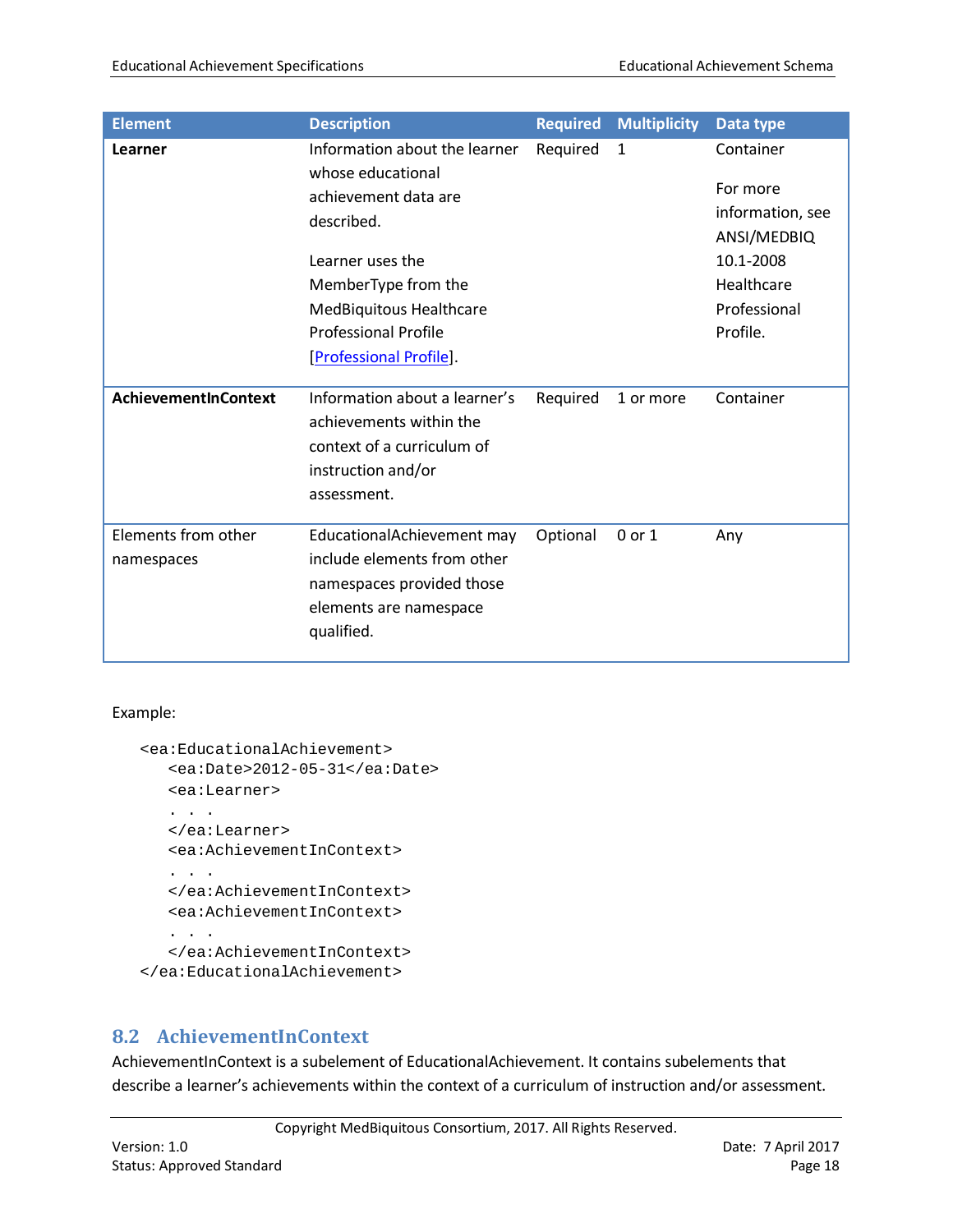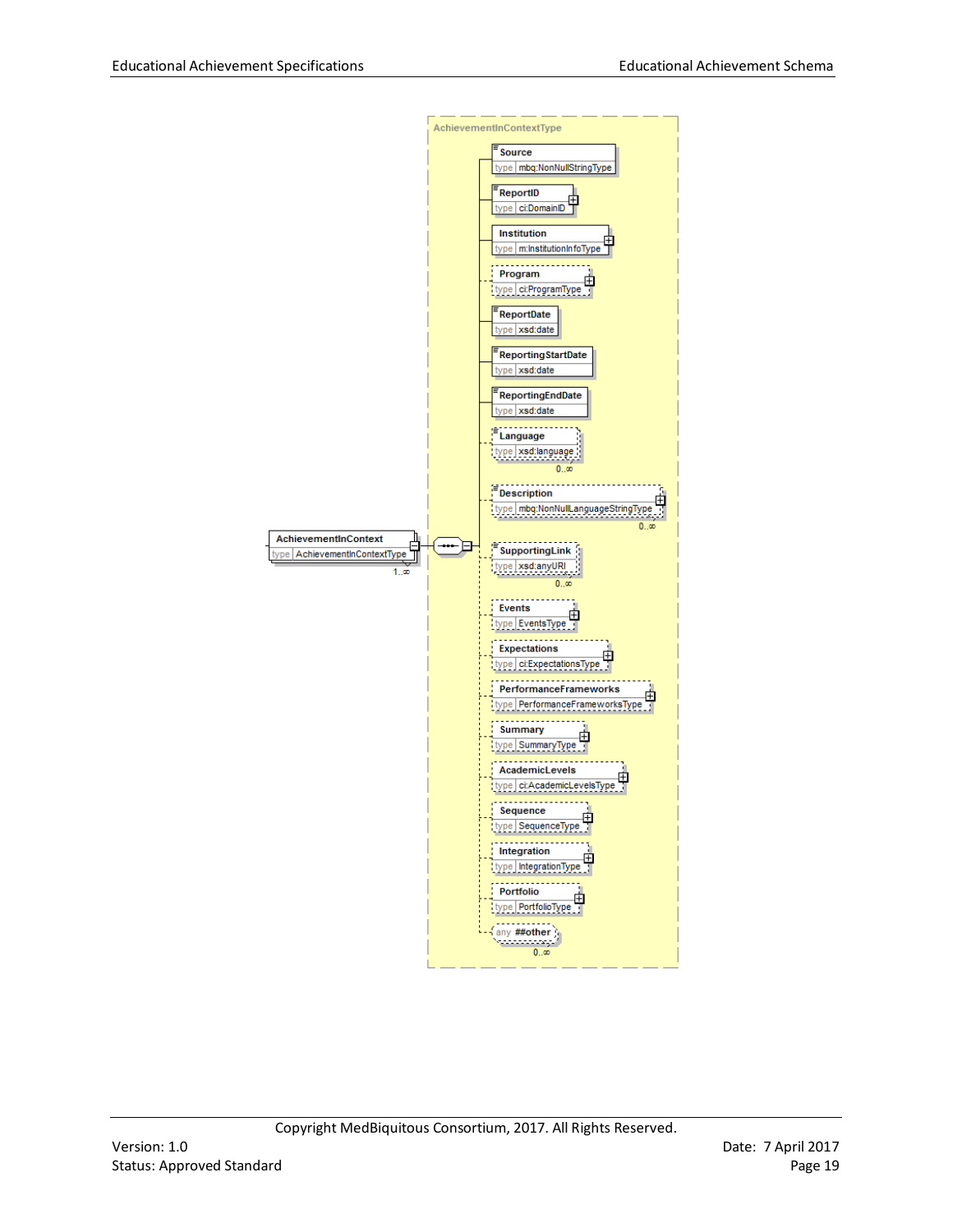#### *AchievementInContext Element Information*

| <b>Element</b>       | <b>Description</b>                                                                                                       | <b>Required</b> | <b>Multiplicity</b> | Data type                                |
|----------------------|--------------------------------------------------------------------------------------------------------------------------|-----------------|---------------------|------------------------------------------|
| AchievementInContext | Information about a learner's<br>achievements within the context of a<br>curriculum of instruction and/or<br>assessment. | Required        | 1 or more           | Container                                |
| Source               | The source of this achievement data.                                                                                     | Required        | $1\,$               | NonNull<br>StringType                    |
|                      |                                                                                                                          |                 |                     | For more<br>information,<br>see [Common] |
| ReportID             | A unique identifier for this set of<br>achievement data. ReportID has the                                                | Required        | $\mathbf{1}$        | NonNull<br>StringType                    |
|                      | following attribute:<br>domain                                                                                           |                 |                     | For more<br>information,                 |
|                      | Defines the organization that is the<br>source of the unique identifier.<br>Domain has the following format:             |                 |                     | see [Common]                             |
|                      | idd:domainname:localidentifier                                                                                           |                 |                     |                                          |
|                      | Where:                                                                                                                   |                 |                     |                                          |
|                      | domainname is an internet domain<br>name owned by the organization<br>issuing the unique ID and                          |                 |                     |                                          |
|                      | localidentifer is a local identifier for<br>the type of unique ID.                                                       |                 |                     |                                          |
|                      | For example:                                                                                                             |                 |                     |                                          |
|                      | idd:ucsf.edu:somreport                                                                                                   |                 |                     |                                          |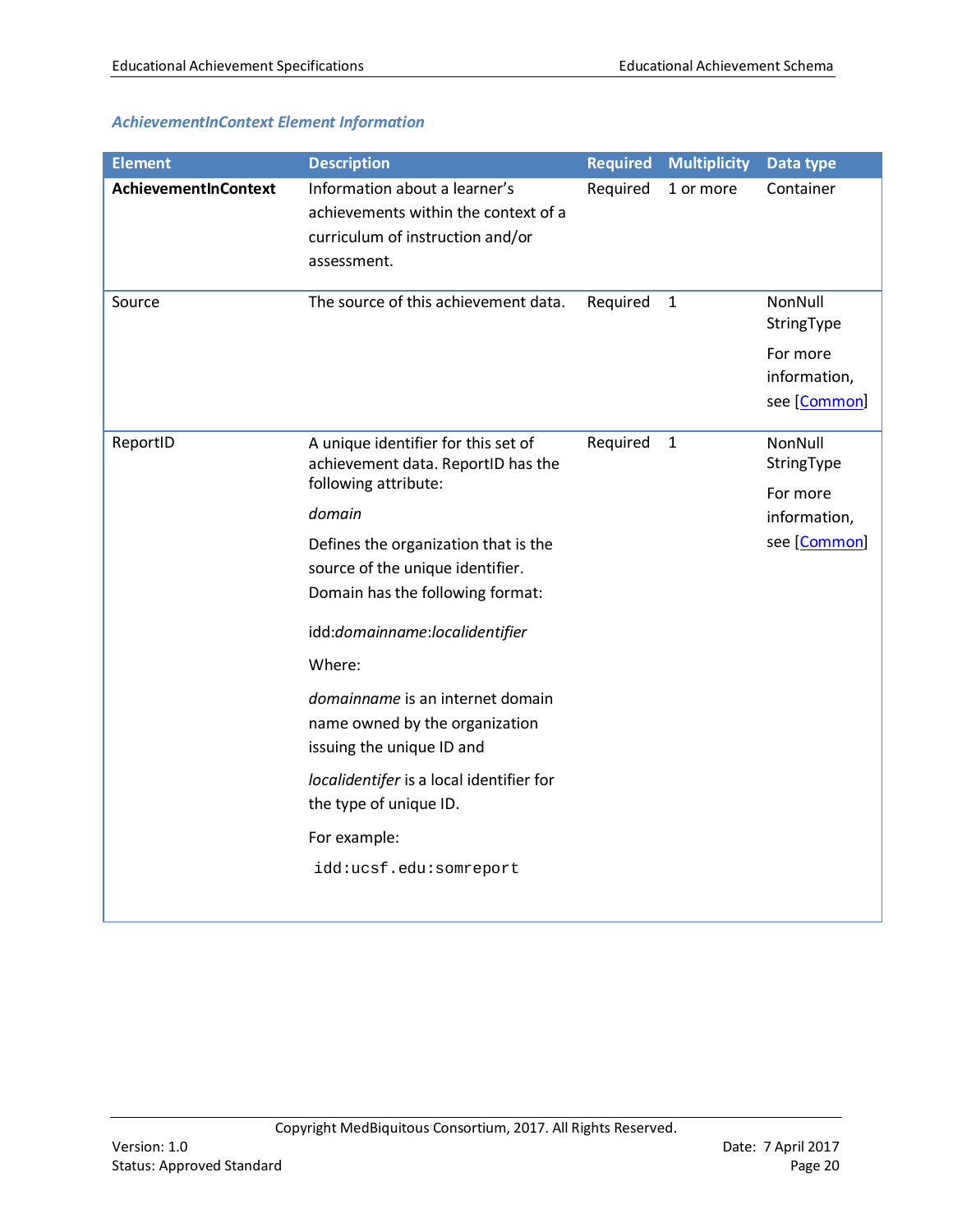| <b>Element</b>     | <b>Description</b>                                                                                                                                                                                       | <b>Required</b> | <b>Multiplicity</b> | Data type                                                                                |
|--------------------|----------------------------------------------------------------------------------------------------------------------------------------------------------------------------------------------------------|-----------------|---------------------|------------------------------------------------------------------------------------------|
| Institution        | Institution contains the name,<br>identifier, and address of the<br>institution where the educational<br>achievements were made.                                                                         | Required        | 1                   | Container<br>For more<br>information,<br>see                                             |
|                    | Institution uses the<br>InstitutionInfoType from the<br>MedBiquitous Healthcare<br>Professional Profile [Professional<br>Profile].                                                                       |                 |                     | ANSI/MEDBIQ<br>10.1-2008<br>Healthcare<br>Professional<br>Profile.                       |
| Program            | Program contains the name and<br>identifier of the program where the<br>achievements were made.<br>Program uses the ProgramType from<br>the MedBiquitous Curriculum<br>Inventory [Curriculum Inventory]. | Optional        | 0 or 1              | Container<br>For more<br>information,<br>see<br>MedBiquitous<br>Curriculum<br>Inventory. |
| ReportDate         | The date the report was created.                                                                                                                                                                         | Required        | $\mathbf{1}$        | Date                                                                                     |
| ReportingStartDate | The first day of the period that these<br>achievement data cover.                                                                                                                                        | Required        | $\mathbf{1}$        | Date                                                                                     |
| ReportingEndDate   | The last day of the period that these<br>achievement data cover.                                                                                                                                         | Required        | $\mathbf{1}$        | Date                                                                                     |
| Language           | The language of the achievement<br>data. For example, en-US indicates<br>US English.                                                                                                                     | Optional        | 0 or more           | Language                                                                                 |
| Description        | A free text description of the<br>curriculum in which the learner was<br>engaged.                                                                                                                        | Optional        | 0 or more           | NonNull<br>LanguageString<br>For more<br>information,<br>see [Common].                   |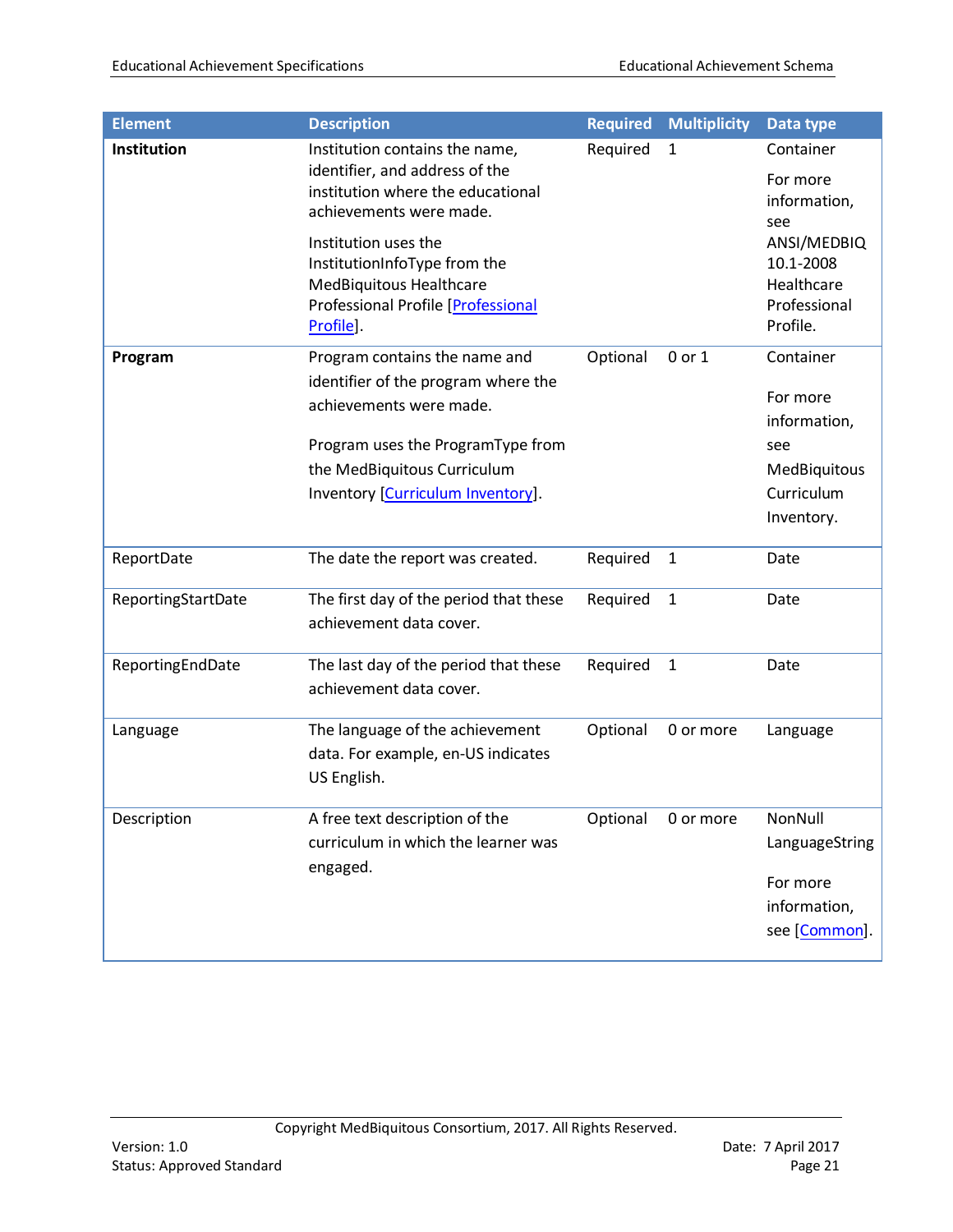| <b>Element</b>               | <b>Description</b>                                                                                                                                                                                                                                                                                               | <b>Required</b> | <b>Multiplicity</b> | Data type                                                                                |
|------------------------------|------------------------------------------------------------------------------------------------------------------------------------------------------------------------------------------------------------------------------------------------------------------------------------------------------------------|-----------------|---------------------|------------------------------------------------------------------------------------------|
| SupportingLink               | A link to supporting information,<br>such as a pictorial representation of<br>the curriculum or a document<br>explaining the rationale behind the<br>curriculum structure.                                                                                                                                       | Optional        | 0 or more           | anyURI                                                                                   |
|                              | The link must be a URN or URL. For<br>example:<br>http://www.example.edu/curriculum.pdf                                                                                                                                                                                                                          |                 |                     |                                                                                          |
| <b>Events</b>                | Events contains information about<br>the education and assessment events<br>the learner experienced.                                                                                                                                                                                                             | Optional        | 0 or 1              | Container                                                                                |
|                              | For more information, see section<br>Events.                                                                                                                                                                                                                                                                     |                 |                     |                                                                                          |
| <b>Expectations</b>          | <b>Expectations contains subelements</b><br>that describe the competencies,<br>learning objectives, and learning<br>outcomes implemented in a<br>curriculum and how they are<br>organized.<br>Expectations uses the<br>ExpectationsType from the<br>MedBiquitous Curriculum Inventory<br>[Curriculum Inventory]. | Optional        | 0 or 1              | Container<br>For more<br>information,<br>see<br>MedBiquitous<br>Curriculum<br>Inventory. |
| <b>PerformanceFrameworks</b> | PerformanceFrameworks contains<br>subelements that describe sets of<br>performance levels, entrustment<br>levels, and criteria associated with<br>competency frameworks.<br>For more information, see section<br>PerformanceFrameworks.                                                                          | Optional        | 0 or 1              | Container                                                                                |
| <b>Summary</b>               | Summary contains subelements that<br>describe the learner's performance<br>across the curriculum.<br>For more information, see section<br>Summary.                                                                                                                                                               | Optional        | 0 or 1              | Container                                                                                |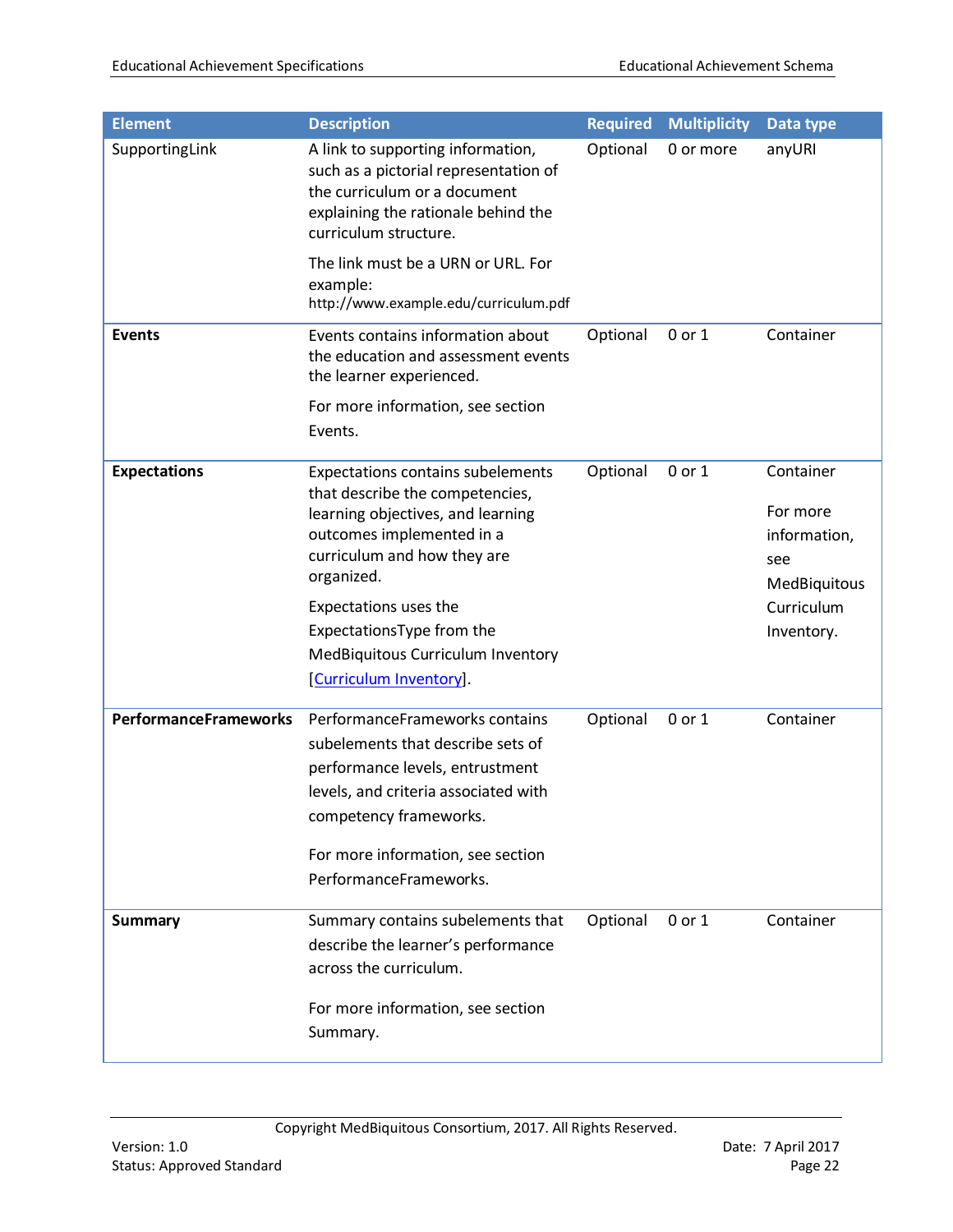| <b>Element</b>                    | <b>Description</b>                                                                                                                               | <b>Required</b> | <b>Multiplicity</b> | Data type                             |
|-----------------------------------|--------------------------------------------------------------------------------------------------------------------------------------------------|-----------------|---------------------|---------------------------------------|
| <b>AcademicLevels</b>             | AcademicLevels contains<br>subelements that describe<br>information about the academic<br>levels defined for this curriculum.                    | Optional        | 0 or 1              | Container<br>For more<br>information, |
|                                   | Program uses the                                                                                                                                 |                 |                     | see<br>MedBiquitous                   |
|                                   | AcademicLevelsType from the<br>MedBiquitous Curriculum Inventory                                                                                 |                 |                     | Curriculum                            |
|                                   | [Curriculum Inventory].                                                                                                                          |                 |                     | Inventory.                            |
| Sequence                          | Sequence contains subelements that<br>describe information about how the<br>learner's curriculum of study is<br>organized over a period of time. | Optional        | 0 or 1              | Container                             |
|                                   | For more information, see section<br>Sequence.                                                                                                   |                 |                     |                                       |
| Integration                       | Integration contains subelements<br>that describe how a curriculum is<br>integrated.                                                             | Optional        | 0 or 1              | Container                             |
|                                   | For more information, see section<br>Integration.                                                                                                |                 |                     |                                       |
| <b>Portfolio</b>                  | Portfolio includes the learner's<br>educational trajectory and other<br>portfolio data related to this record<br>of achievement.                 | Optional        | 0 or 1              | Container                             |
| Elements from other<br>namespaces | AchievementInContext may include<br>elements from other namespaces<br>provided those elements are<br>namespace qualified.                        | Optional        | 0 or 1              | Any                                   |

#### Example:

```
<ea:AchievementInContext>
   <ea:Source>University of Toronto</ea:Source>
   <ea:ReportID domain="idd:utoronto.ca:reports">123456</ea:ReportID>
   <ea:Institution>
      <m:InstitutionName>University of Toronto Faculty of 
Medicine</m:InstitutionName>
      <m:InstitutionID
domain="idd:ecfmg.org:imed">123456</m:InstitutionID>
   </ea:Institution>
```

```
Copyright MedBiquitous Consortium, 2017. All Rights Reserved.
```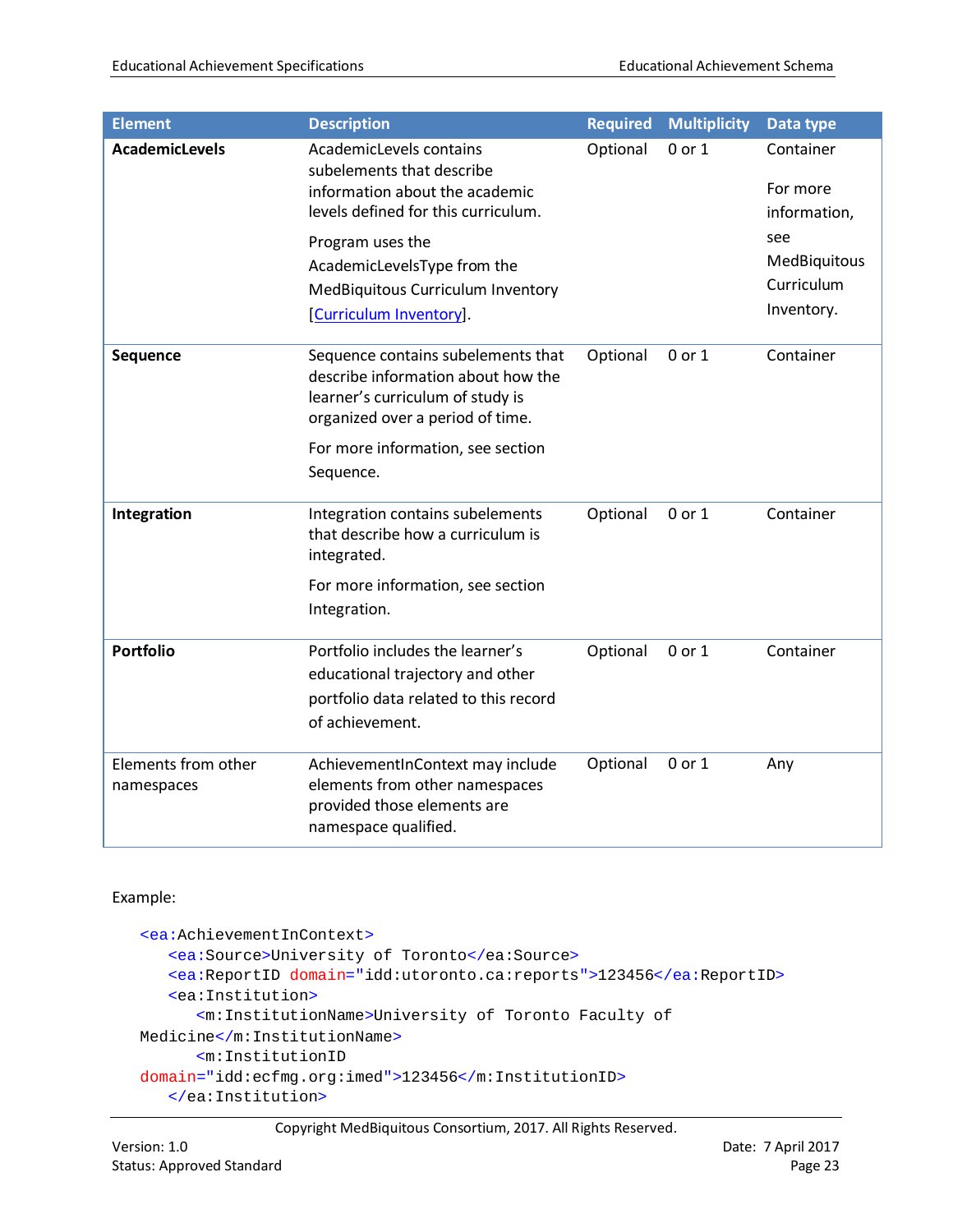```
<ea:Program>
      <ci:ProgramName>MD program</ci:ProgramName>
      <ci:ProgramID domain="idd:aamc.org:program">123456</ci:ProgramID>
      <ci:EducationalContext>undergraduate professional 
education</ci:EducationalContext>
      <ci:Profession>physician</ci:Profession>
   </ea:Program>
   <ea:ReportDate>2011-10-05</ea:ReportDate>
   <ea:ReportingStartDate>2005-06-01</ea:ReportingStartDate>
   <ea:ReportingEndDate>2009-05-13</ea:ReportingEndDate>
   <ea:Language>en-us</ea:Language>
   <ea:Events>
   . . .
   </ea:Events>
   <ea:Expectations>
   . . . .
   </ea:Expectations>
   <ea:PerformanceFrameworks>
   . . .
   </ea:PerformanceFrameworks>
   <ea:Summary>
   . . .
   </ea:Summary>
   <ea:AcademicLevels>
   . . . .
   </ea:AcademicLevels>
   <ea:Sequence>
   . . .
   </ea:Sequence>
   <ea:Integration>
   . . .
   </ea:Integration>
   <ea:Portfolio>
   . . .
   </ea:Portfolio>
```
#### <span id="page-23-0"></span>**8.3 Events**

Events contains information about the education and assessment events the learner experienced.



#### *Events Element Information*

Copyright MedBiquitous Consortium, 2017. All Rights Reserved.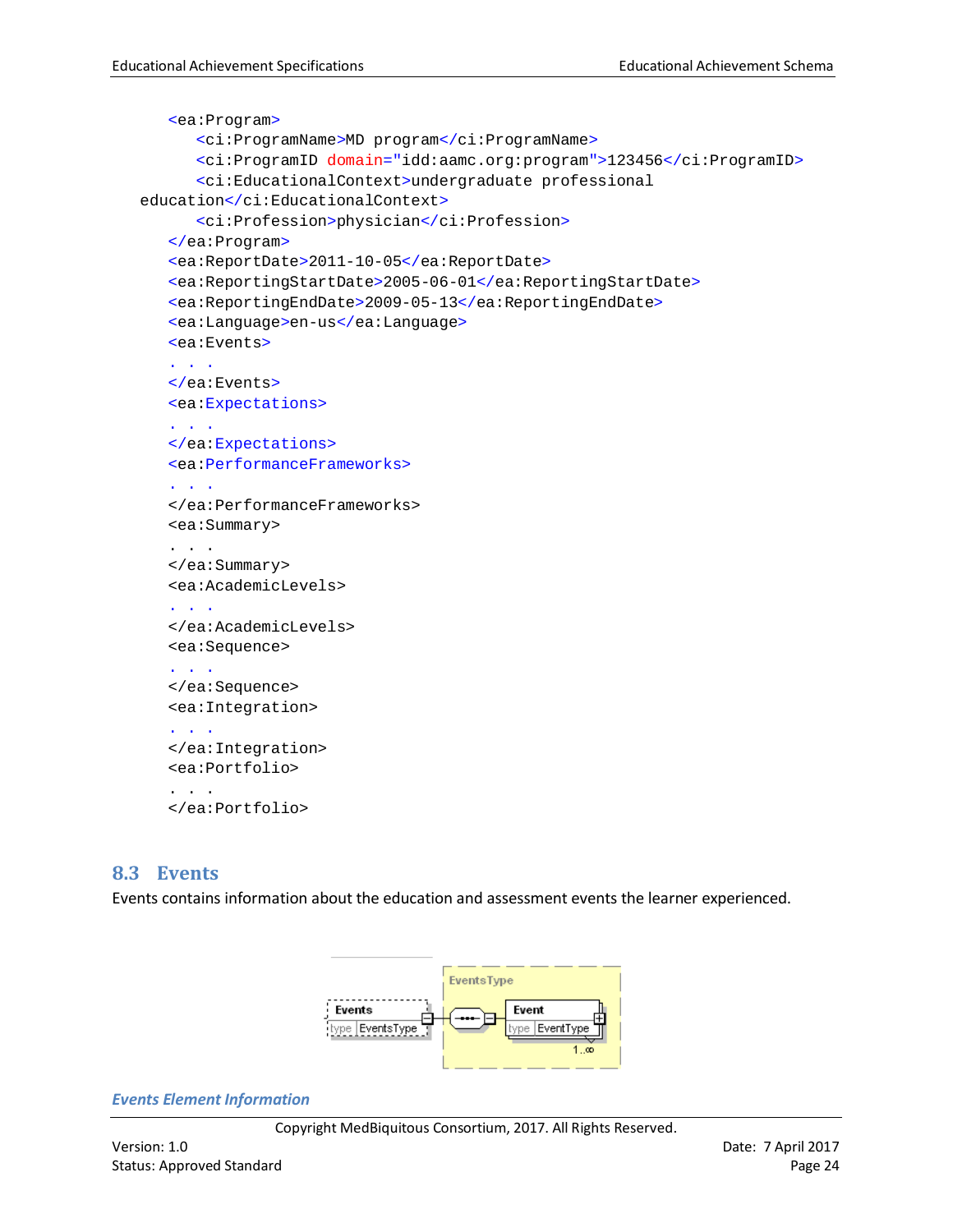| <b>Element</b> | <b>Description</b>                                                                                                                                                                                                                                                                            | <b>Required</b> | <b>Multiplicity</b> | <b>Data</b><br>type |
|----------------|-----------------------------------------------------------------------------------------------------------------------------------------------------------------------------------------------------------------------------------------------------------------------------------------------|-----------------|---------------------|---------------------|
| <b>Events</b>  | Events contains subelements that describe information<br>about the education and assessment events that comprise<br>the curriculum.                                                                                                                                                           | Optional        | 0 or 1              | Container           |
| Event          | Event contains subelements that describe a single<br>education or assessment event. Examples of events<br>include: lecture, problem-based learning activity, virtual<br>patient activity, seminar, lab, OSCE, and written exam, to<br>name a few.<br>For more information, see section Event. | Required        | 1 or more           | Container           |

#### Example:

```
<ea:Events>
  <ea:Event id="e1">
   . . .
   </ea:Event>
   <ea:Event id="e2">
   . . .
   </ea:Event>
   <ea:Event id="e3">
   . . . .
   </ea:Event>
   <ea:Event id="e4">
   . . .
   </ea:Event>
   <ea:Event id="e5">
   . . .
   </ea:Event>
</ea:Events>
```
#### <span id="page-24-0"></span>**8.3.1 Event**

Event is a single education or assessment activity the learner experienced. Examples of events include: lecture, problem-based learning , simulation , laboratory, clinical experience – ambulatory, and clinical experience – inpatient, Exam - Institutionally Developed, Clinical Performance, and multisource assessment, to name a few. Events can be combined to form a sequence block within a curriculum. Events may reference learning objectives, competencies, or learning outcomes captured in expectations, as well as curricular themes, known as integration blocks. Events may contain assessment results.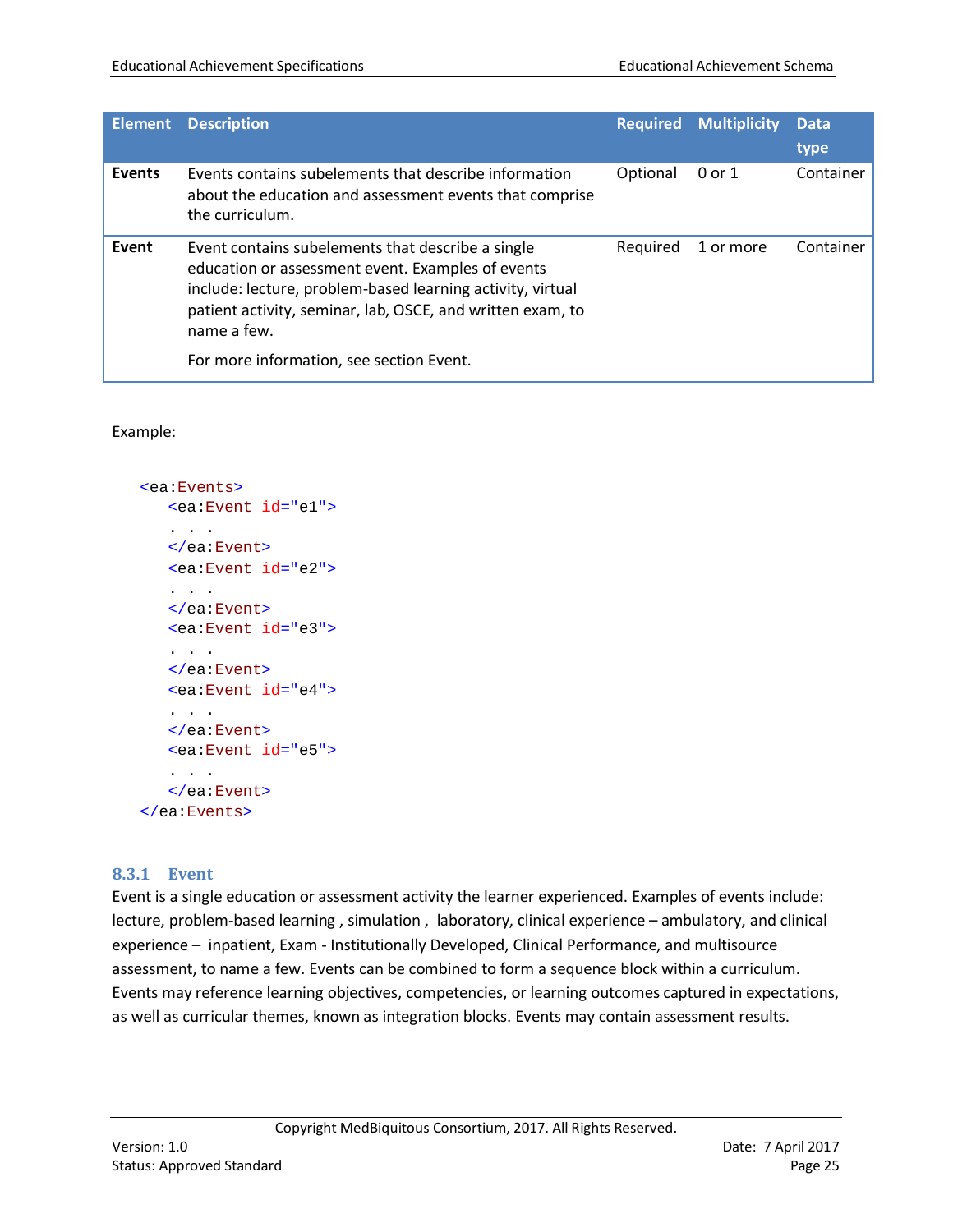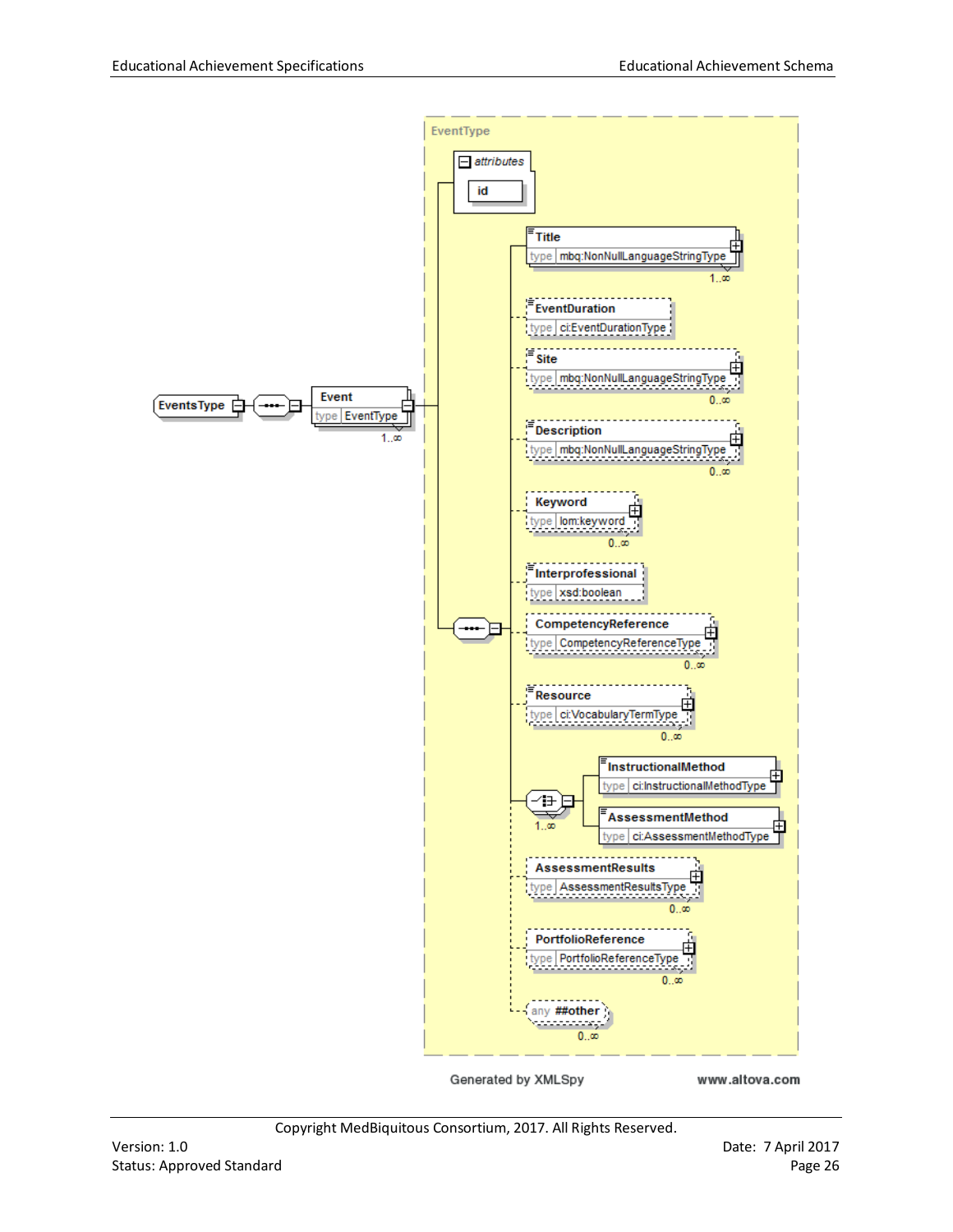#### *Event Element Information*

| <b>Element</b> | <b>Description</b>                                                                                                                                                                                                                                | <b>Required</b> | <b>Multiplicity</b> | Data type                                                                 |
|----------------|---------------------------------------------------------------------------------------------------------------------------------------------------------------------------------------------------------------------------------------------------|-----------------|---------------------|---------------------------------------------------------------------------|
| Event          | Event contains subelements that describe a single<br>education or assessment event. Examples of events<br>include: lecture, problem-based learning activity,<br>virtual patient activity, seminar, lab, OSCE, and<br>written exam, to name a few. | Required        | 1 or more           | Container                                                                 |
|                | Event has the following attribute:                                                                                                                                                                                                                |                 |                     |                                                                           |
|                | id<br>A unique identifier for this event. Use of the id<br>attribute is required.                                                                                                                                                                 |                 |                     |                                                                           |
| Title          | A title for this education or assessment event.                                                                                                                                                                                                   | Required        | $\mathbf{1}$        | NonNullLanguage<br>StringType                                             |
|                |                                                                                                                                                                                                                                                   |                 |                     | For more<br>information, see<br>[Common]                                  |
| EventDuration  | The duration of the event in hours. For example,<br>PT20H indicates 20 hours.                                                                                                                                                                     | Optional        | $\mathbf{1}$        | Duration (restricted<br>to hours)                                         |
| Site           | The site where the sequence block occurred. Site may<br>be used to indicate the clinical site associated with<br>the learning. For example, Nonesuch Regional<br>Medical Center Outpatient Clinic.                                                | Optional        | 0 or 1              | NonNullLanguage<br>StringType<br>For more<br>information, see<br>[Common] |
| Description    | A free text description of the education or<br>assessment event.                                                                                                                                                                                  | Optional        | 0 or 1              | NonNullLanguage<br>StringType<br>For more                                 |
|                |                                                                                                                                                                                                                                                   |                 |                     | information, see<br>[Common]                                              |

Copyright MedBiquitous Consortium, 2017. All Rights Reserved.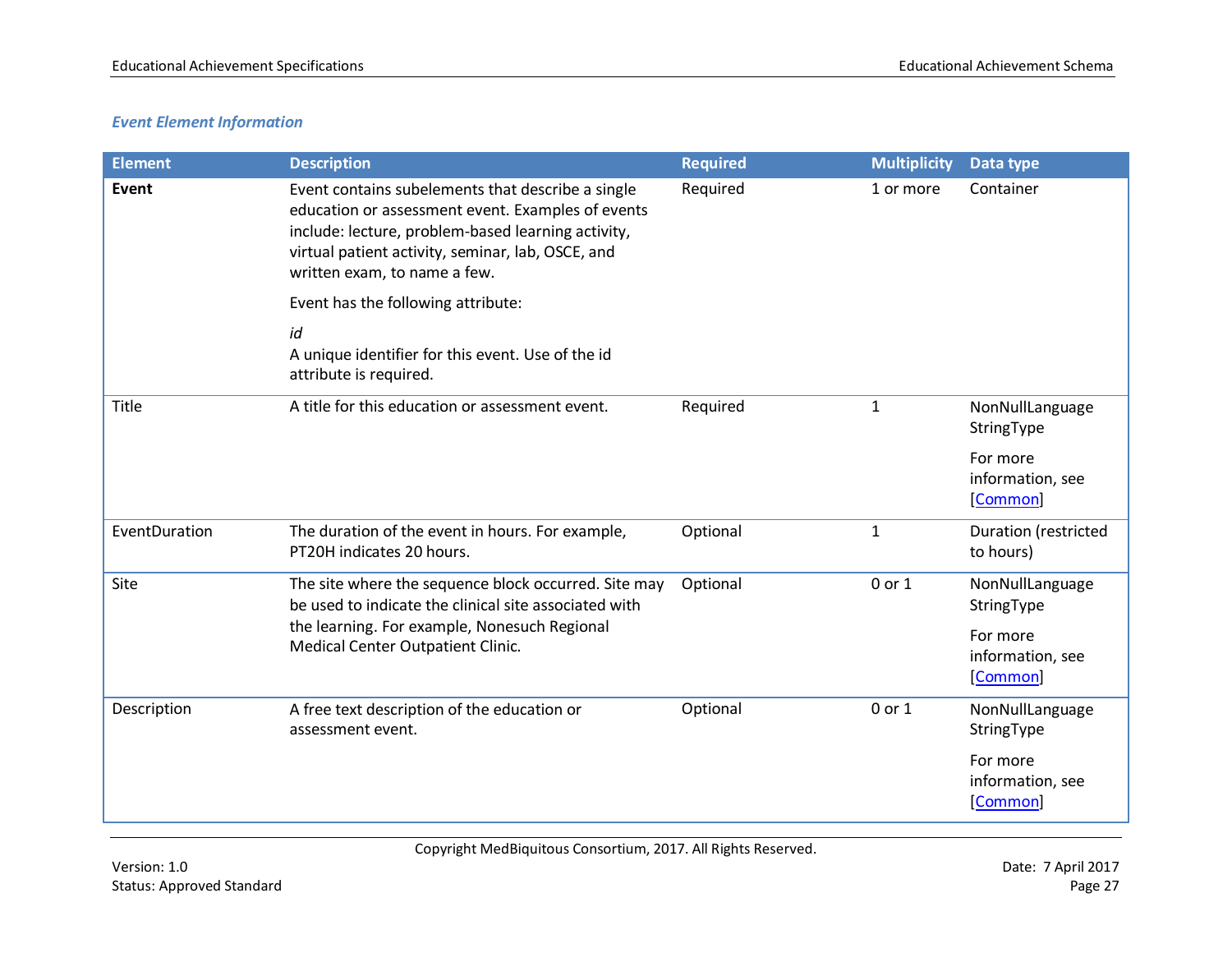| <b>Element</b>      | <b>Description</b>                                                                                                                                                                          | <b>Required</b> | <b>Multiplicity</b> | Data type                                                             |
|---------------------|---------------------------------------------------------------------------------------------------------------------------------------------------------------------------------------------|-----------------|---------------------|-----------------------------------------------------------------------|
| Keyword             | An important concept or topic related to the event.<br>Keyword uses the keyword type and custom<br>attributes from Healthcare Learning Object Metadata<br>[Healthcare LOM].                 | Optional        | 0 or more           | For more<br>information see<br>ANSI/MEDBIQ<br>LO.10.1-2008.           |
| Interprofessional   | An indicator as to whether or not this event is<br>designed to engage students of different health<br>professions as teams. The default value is false.                                     | Optional        | 0 or 1              | <b>Boolean</b>                                                        |
| CompetencyReference | CompetencyReference contains subelements that<br>reference either a competency associated with this<br>event. For more information, see section<br>CompetencyReference.                     | Optional        | 0 or more           | Container                                                             |
| Resource            | A resource used in this event. A recommended list is<br>available as part of the Curriculum Inventory<br>Standardized Instructional and Assessment Methods<br>and Resources [Vocabularies]. | Optional        | 0 or more           | <b>NonNull StringType</b><br>For more<br>information, see<br>[Common] |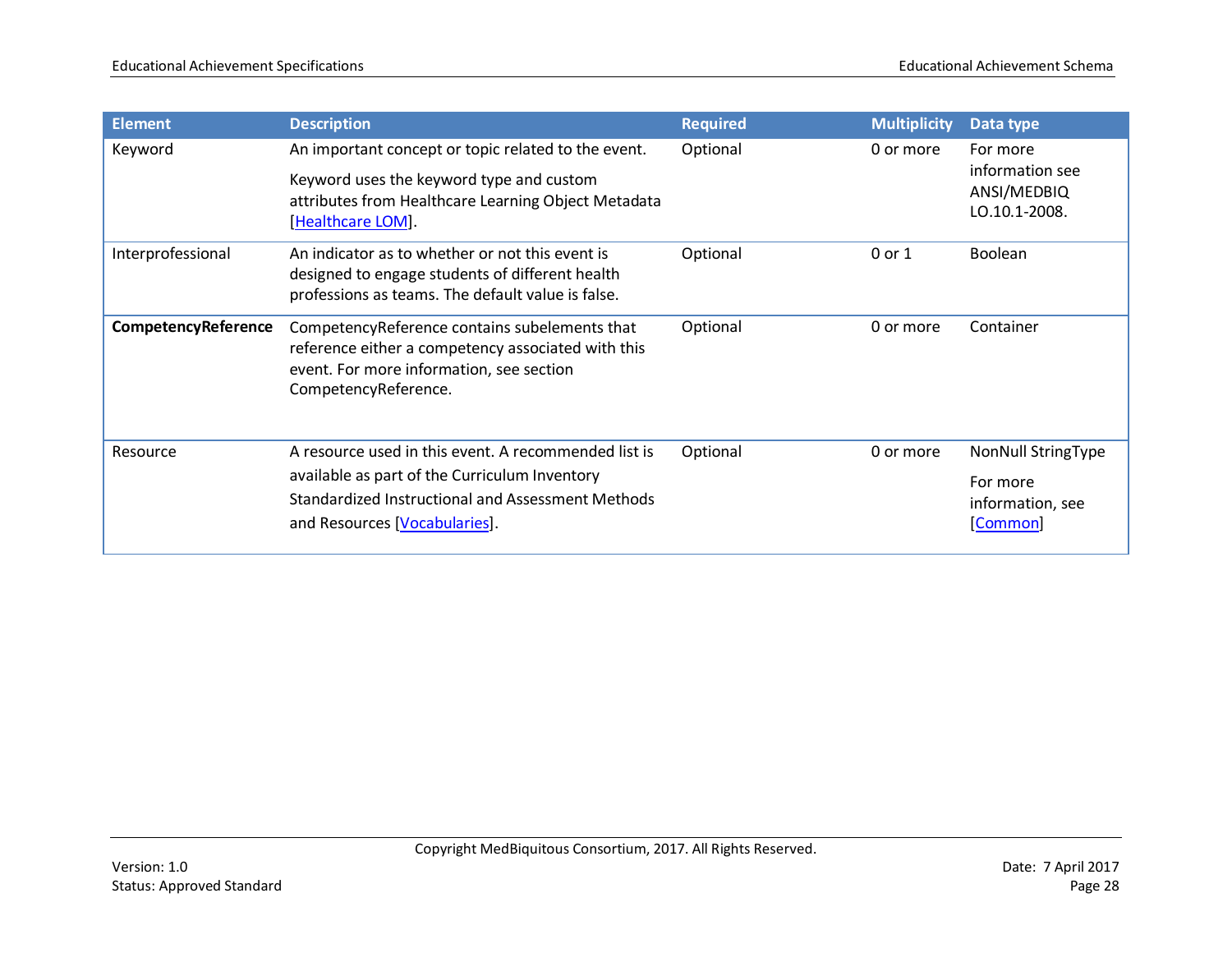| <b>Element</b>      | <b>Description</b>                                                                                                                                                                                                                                                                                                                           | <b>Required</b>                                                     | <b>Multiplicity</b> | Data type       |
|---------------------|----------------------------------------------------------------------------------------------------------------------------------------------------------------------------------------------------------------------------------------------------------------------------------------------------------------------------------------------|---------------------------------------------------------------------|---------------------|-----------------|
| InstructionalMethod | An instructional method used in this event. It is<br>strongly recommended that communities using this<br>specification to share information use an agreed<br>upon set of terms. A recommended list is available as<br>part of the Curriculum Inventory Standardized<br>Instructional and Assessment Methods and<br>Resources [Vocabularies]. | Either<br>InstructionalMethod or<br>AssessmentMethod is<br>required | 0 or more           | Non-null string |
|                     | InstructionalMethod has the following attribute:                                                                                                                                                                                                                                                                                             |                                                                     |                     |                 |
|                     | primary<br>Indicates whether or not this instructional method is<br>the primary instructional method of the event. Use of<br>the primary attribute is required. Valid values are<br>true and false. One instructional method must be<br>marked as primary for an instructional event.                                                        |                                                                     |                     |                 |
|                     | source<br>The taxonomy or vocabulary serving as the source of<br>the InstructionalMethod.                                                                                                                                                                                                                                                    |                                                                     |                     |                 |
|                     | sourceID<br>The unique identifier assigned to this taxonomic<br>reference within the taxonomy or vocabulary                                                                                                                                                                                                                                  |                                                                     |                     |                 |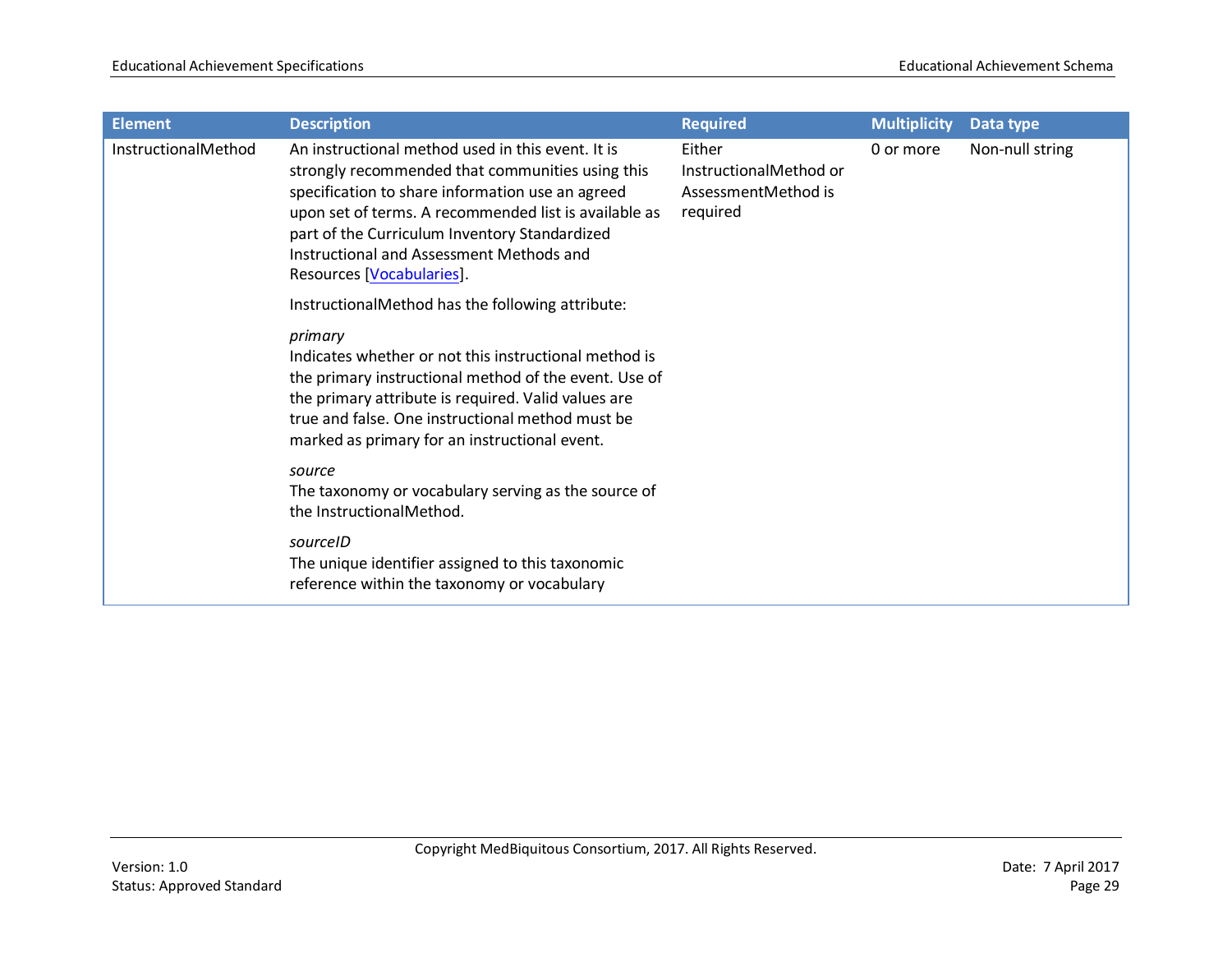| AssessmentMethod                  | An assessment method used in this event. It is strongly<br>recommended that communities using this specification to share<br>information use an agreed upon set of terms. A recommended list is<br>available as part of the Curriculum Inventory Standardized<br>Instructional and Assessment Methods and Resources<br>[Vocabularies].<br>AssessmentMethod has the following attribute:<br>purpose<br>Indicates whether the assessment is used for formative or<br>summative assessment. Use of the purpose attribute is required.<br>Valid values are Formative and Summative.<br>source<br>The taxonomy or vocabulary serving as the source of the assessment<br>method.<br>sourceID | Either<br>InstructionalMethod or<br>AssessmentMethod is<br>required | $0$ or<br>more | Non-null<br>string |
|-----------------------------------|----------------------------------------------------------------------------------------------------------------------------------------------------------------------------------------------------------------------------------------------------------------------------------------------------------------------------------------------------------------------------------------------------------------------------------------------------------------------------------------------------------------------------------------------------------------------------------------------------------------------------------------------------------------------------------------|---------------------------------------------------------------------|----------------|--------------------|
|                                   | The unique identifier assigned to this taxonomic reference within<br>the taxonomy or vocabulary                                                                                                                                                                                                                                                                                                                                                                                                                                                                                                                                                                                        |                                                                     |                |                    |
| <b>AssessmentResults</b>          | AssessmentResults contains subelements that provide detailed<br>information on the results of any assessment included in this event.<br>For more information, see section AssessmentResults.                                                                                                                                                                                                                                                                                                                                                                                                                                                                                           | Optional                                                            | $0$ or<br>more | Container          |
| PortfolioReference                | PortfolioReference provides either an XPath reference or a URI<br>reference to a portfolio entry providing supporting information<br>related to this event.                                                                                                                                                                                                                                                                                                                                                                                                                                                                                                                            | Optional                                                            | 0 or<br>more   | Container          |
|                                   | For more information, see section PortfolioReference.                                                                                                                                                                                                                                                                                                                                                                                                                                                                                                                                                                                                                                  |                                                                     |                |                    |
| Elements from other<br>namespaces | Event may include elements from other namespaces provided those<br>elements are namespace qualified.                                                                                                                                                                                                                                                                                                                                                                                                                                                                                                                                                                                   | Optional                                                            | 0 or 1         | Any                |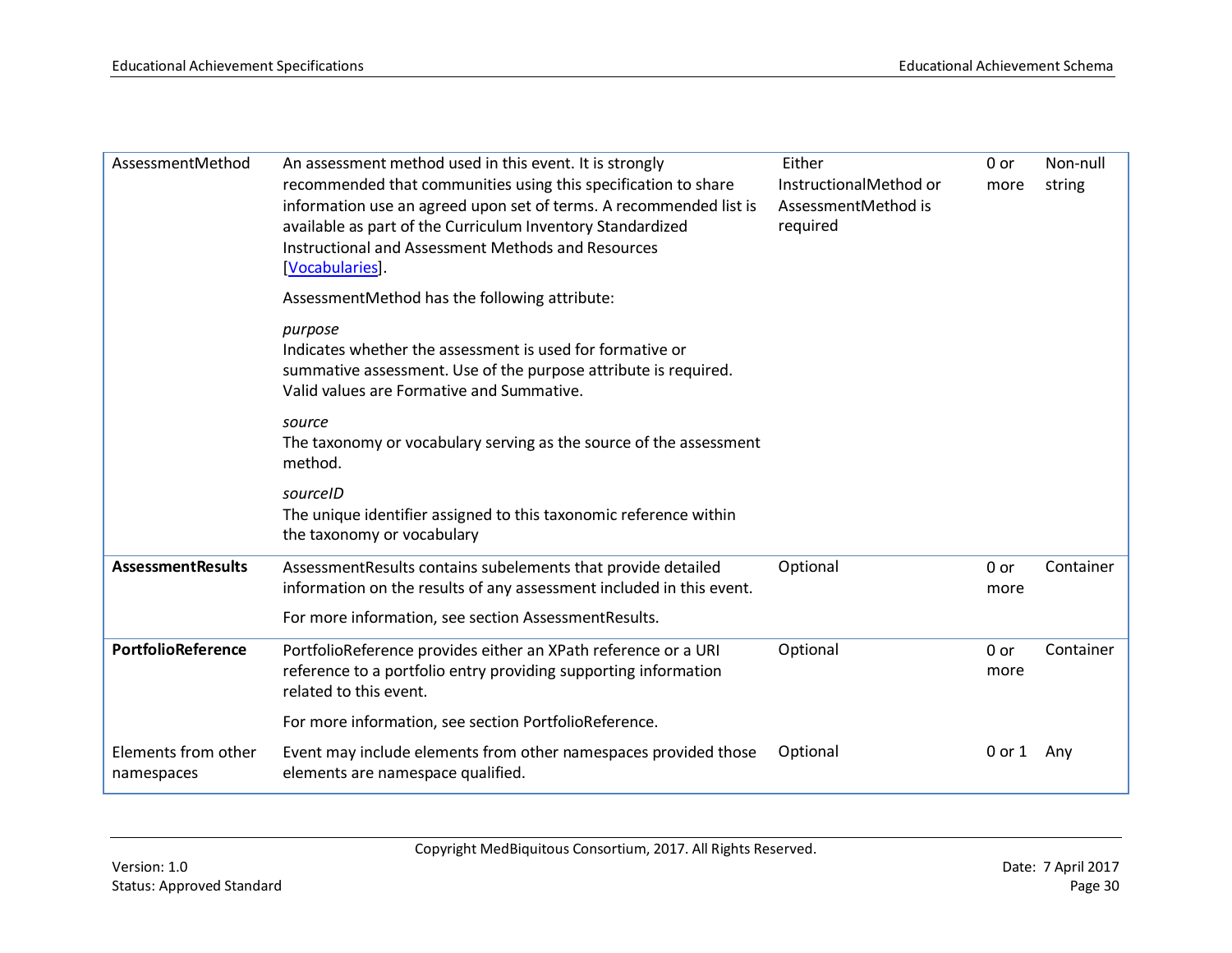#### Example:

```
<ea:Event id="mde1">
   <ea:Title>Pediatric Level 3 360 Degree Feedback</ea:Title>
   <ea:EventDuration>PT2H</ea:EventDuration>
   <ea:Description>Residents receive feedback from supervisors, peers, nurses, and 
patients.</ea:Description>
   <ea:Keyword id="D007318" source="mesh">
      <lom:string>Inservice Training</lom:string>
   </ea:Keyword>
   <ea:Interprofessional>false</ea:Interprofessional>
   <ea:CompetencyObjectReference>/EducationalAchievement/AchievementInContext/Expectations/CompetencyObj
ect[lom:lom/lom:general/lom:identifier/lom:entry=' 
http://acgme.org/competencies/PC1']</ea:CompetencyObjectReference>
   <ea:Resource>Real Patient</ea:Resource>
   <ea:AssessmentMethod purpose="Formative">Multisource Feedback</ea:AssessmentMethod>
   <ea:AssessmentResults>
   . . .
   </ea:AssessmentResults>
   <ea:PortfolioReference>
         <ea:URIReference>http://portfolio.umaryland.edu/jdoe1/sdgh</ea:URIReference>
   </ea:PortfolioReference>
</ea:Event>
```
#### **8.3.2 CompetencyReference**

<span id="page-30-0"></span>CompetencyReference contains subelements that reference a competency associated with an event, sequence block, score, integration block, or entrustment decision. The competency may be embedded in this record of achievements or it may exist in an external document.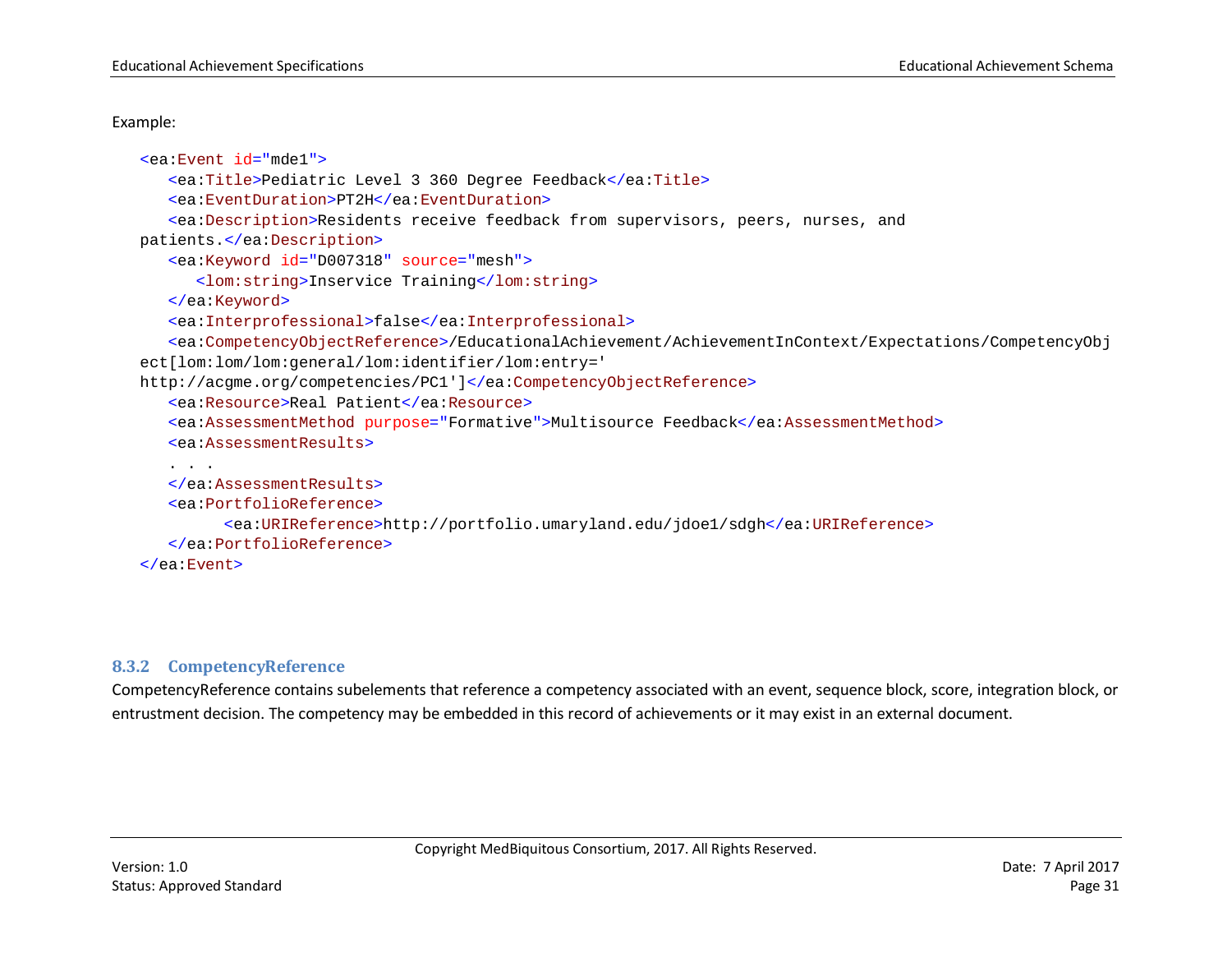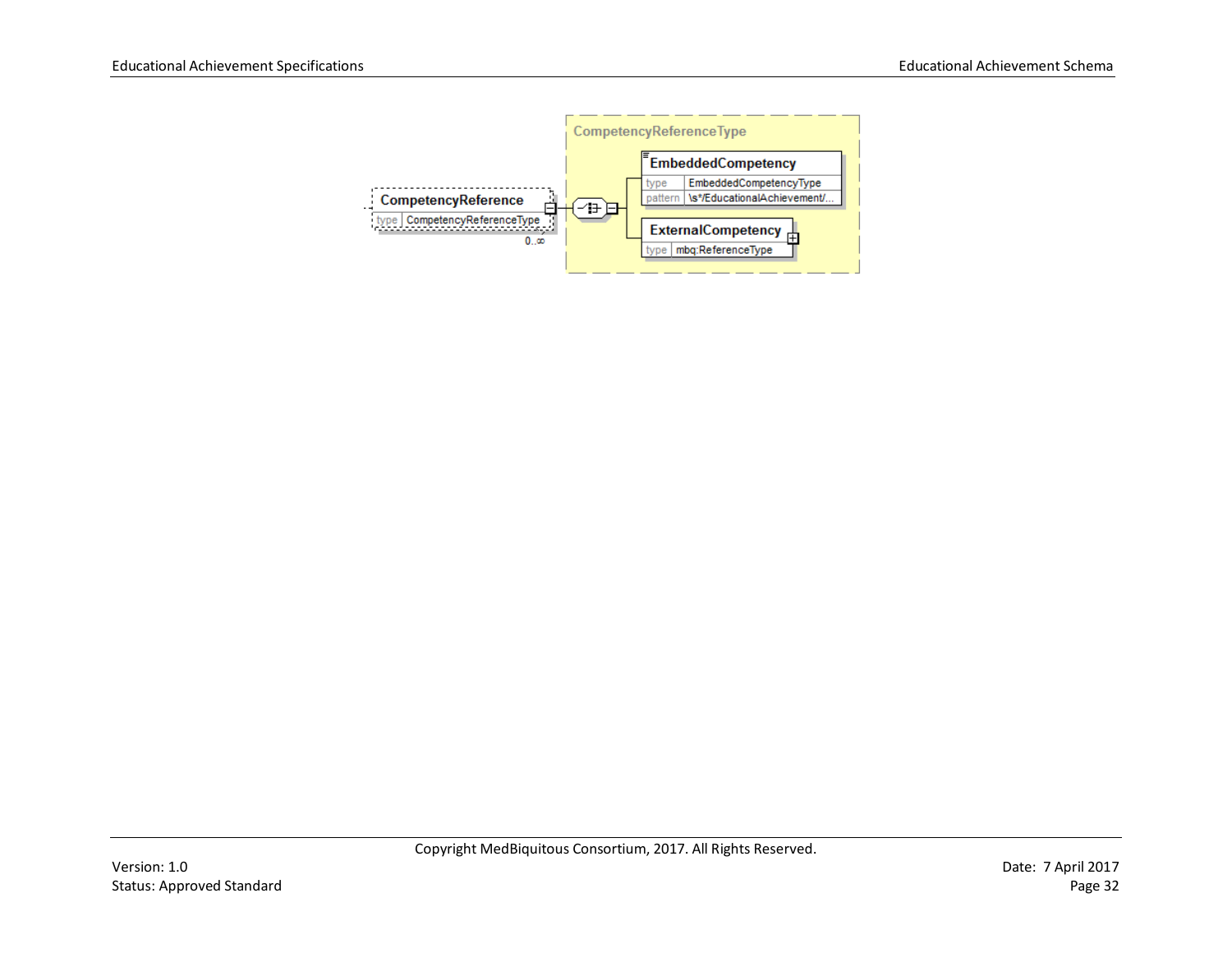#### *CompetencyReference Element Information*

| <b>Element</b>            | <b>Description</b>                                                                                                                                                                                                                                                                                                                                                                                                                | <b>Required</b>                                                                 | <b>Multiplicity</b> | Data type                                                                                                                      |
|---------------------------|-----------------------------------------------------------------------------------------------------------------------------------------------------------------------------------------------------------------------------------------------------------------------------------------------------------------------------------------------------------------------------------------------------------------------------------|---------------------------------------------------------------------------------|---------------------|--------------------------------------------------------------------------------------------------------------------------------|
| CompetencyReference       | CompetencyReference contains subelements that reference<br>either a competency associated with this event.                                                                                                                                                                                                                                                                                                                        | Optional                                                                        | 0 or more           | Container                                                                                                                      |
| <b>EmbeddedCompetency</b> | A reference to the unique id for a learning objective,<br>competency, learning outcome, (all of which are known as<br>competency objects). EmbeddedCompetency has the<br>following format:<br>/EducationalAchievement/AchievementInContext/<br>Expectations/CompetencyObject [lom:lom/<br>lom:general/lom:identifier/lom:entry='X']<br>All in one line, where $X$ is the id of a Competency Object in<br>this achievement record. | Either<br>EmbeddedCompetency<br>or<br><b>ExternalCompetency is</b><br>required. | 0 or 1              | Restricted<br>(to<br>conformant<br>XPath)<br>See section<br>Identifying<br>Data<br>through<br>XPath for<br>more<br>information |
| <b>ExternalCompetency</b> | A reference to a competency in an external document. The<br>ExternalCompetency uses the ReferenceType data type<br>from the MedBiquitous Common Specifications.                                                                                                                                                                                                                                                                   | Either<br>EmbeddedCompetency<br>or<br><b>ExternalCompetency is</b><br>required. | 0 or 1              | Container<br>For more<br>information,<br>see<br>[Common].                                                                      |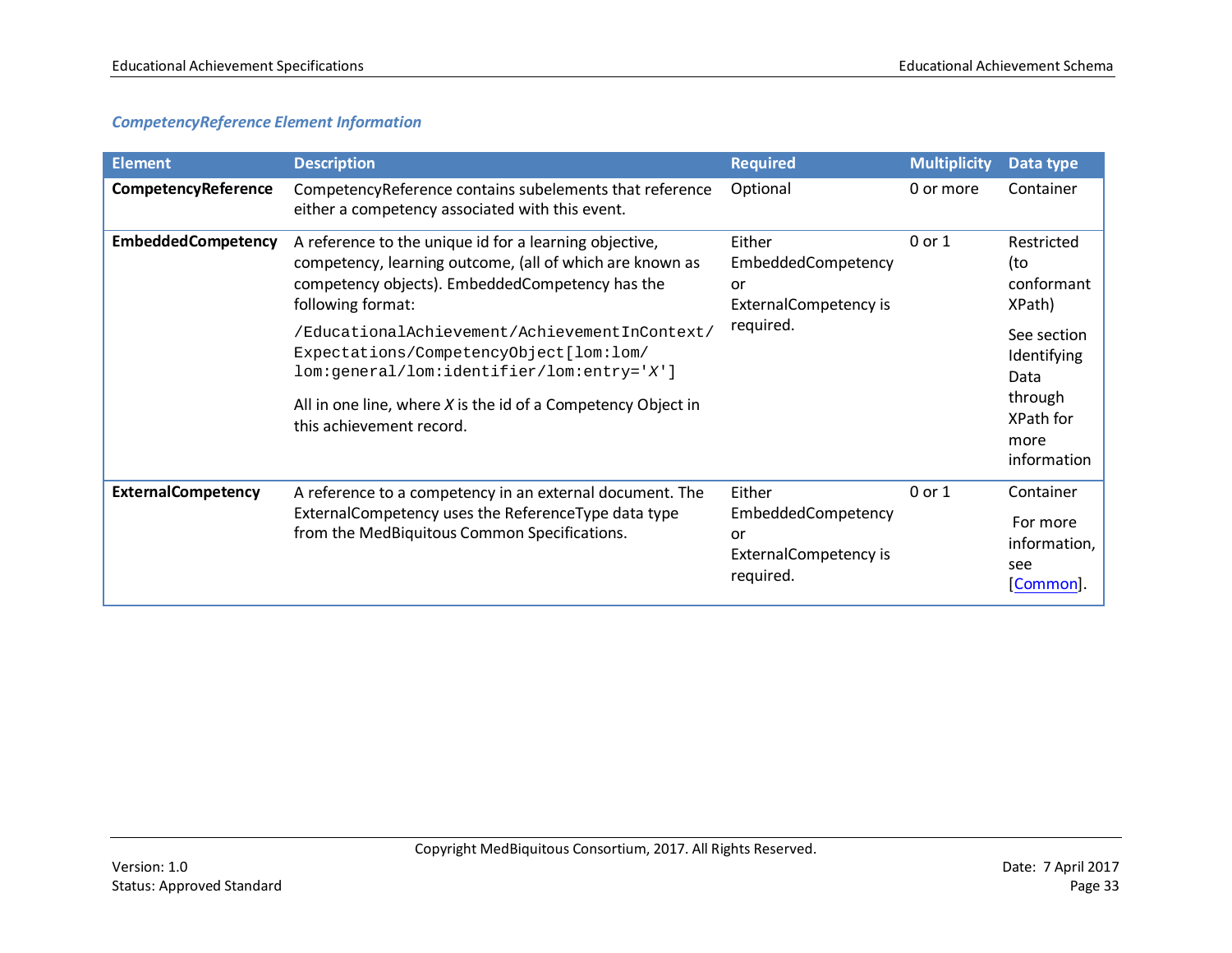#### **8.3.3 AssessmentResults**

<span id="page-33-0"></span>AssessmentResults contains subelements that provide detailed information on the results of any assessment included in an event or sequence block. It may also describe summary results for an educational program. Assessment results include the scores, performance levels achieved, competencies or objectives assessed, evidence reviewed and subscores.

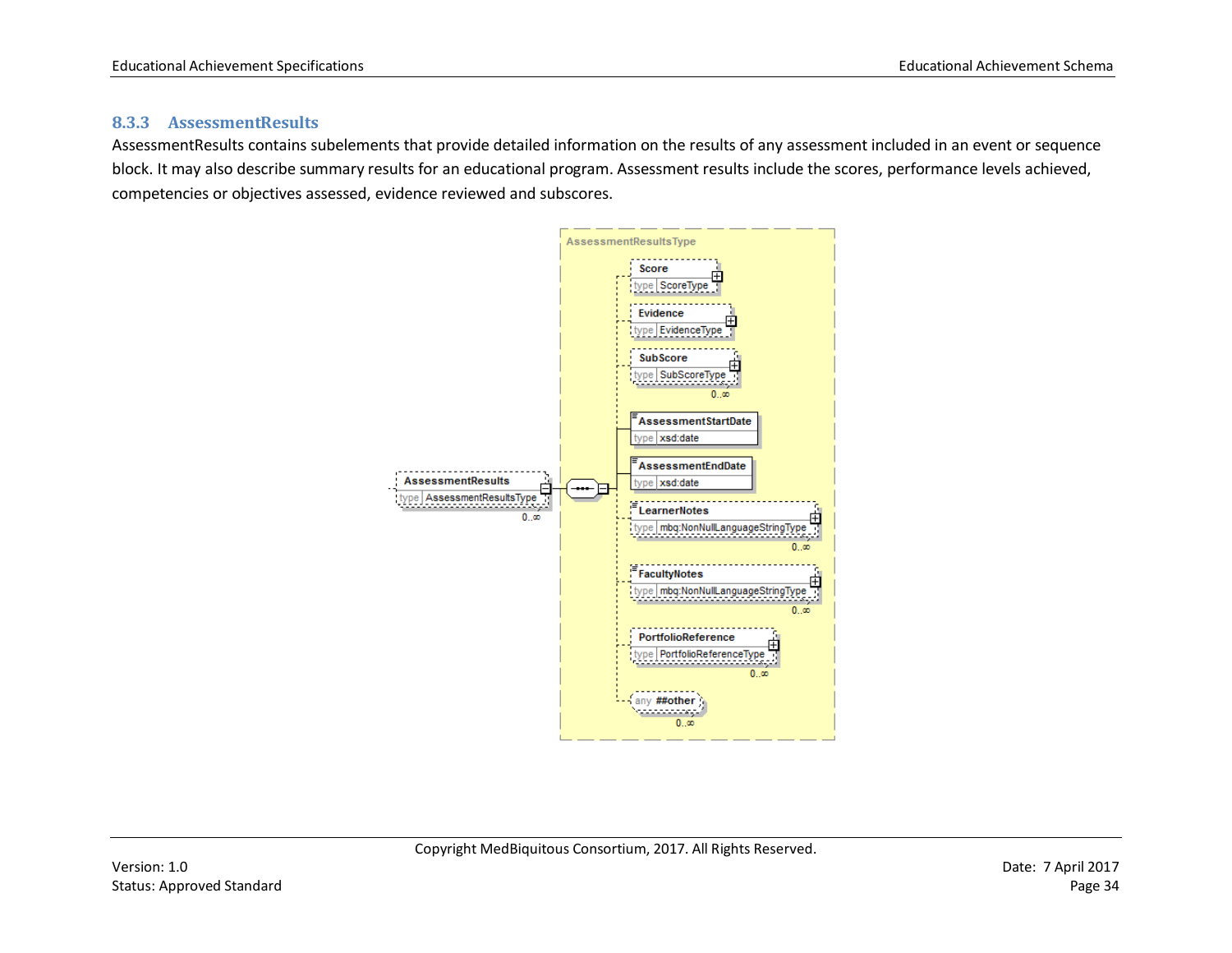#### *AssessmentResults Element Information*

| <b>Element</b>           | <b>Description</b>                                                                                                                                   | <b>Required</b> | <b>Multiplicity</b> | Data type                             |
|--------------------------|------------------------------------------------------------------------------------------------------------------------------------------------------|-----------------|---------------------|---------------------------------------|
| <b>AssessmentResults</b> | AssessmentResults contains subelements that provide<br>detailed information on the results of any assessment.                                        | Optional        | 0 or 1              | Container                             |
| <b>Score</b>             | Score contains subelements that describe the overall<br>score on this assessment in detail. Several different<br>types of scores may be represented. | Optional        | 0 or 1              | Container                             |
|                          | For more information, see section Score.                                                                                                             |                 |                     |                                       |
| <b>Evidence</b>          | Evidence contains a description of and optional<br>reference to the evidence considered when producing<br>these assessment results.                  | Optional        | 0 or 1              | Container                             |
|                          | For more information, see section Evidence.                                                                                                          |                 |                     |                                       |
| <b>SubScore</b>          | SubScore contains subelements that describe a<br>subscore for this assessment in detail. Several different<br>types of subscores may be represented. | Optional        | 0 or more           | Container                             |
|                          | For more information, see section SubScore.                                                                                                          |                 |                     |                                       |
| AssessmentStartDate      | The start date of this assessment.                                                                                                                   | Required        | $\mathbf{1}$        | Date                                  |
| AssessmentEndDate        | The end date of this assessment.                                                                                                                     | Required        | $\mathbf{1}$        | Date                                  |
| <b>LearnerNotes</b>      | Any notes or reflections the learner has recorded<br>related to this assessment.                                                                     | Optional        | 0 or 1              | NonNullLanguage<br>StringType         |
|                          |                                                                                                                                                      |                 |                     | For more information,<br>see [Common] |
| FacultyNotes             | Any notes the faculty has recorded related to this<br>assessment.                                                                                    | Optional        | 0 or 1              | NonNullLanguage<br>StringType         |
|                          |                                                                                                                                                      |                 |                     | For more information,<br>see [Common] |

Copyright MedBiquitous Consortium, 2017. All Rights Reserved.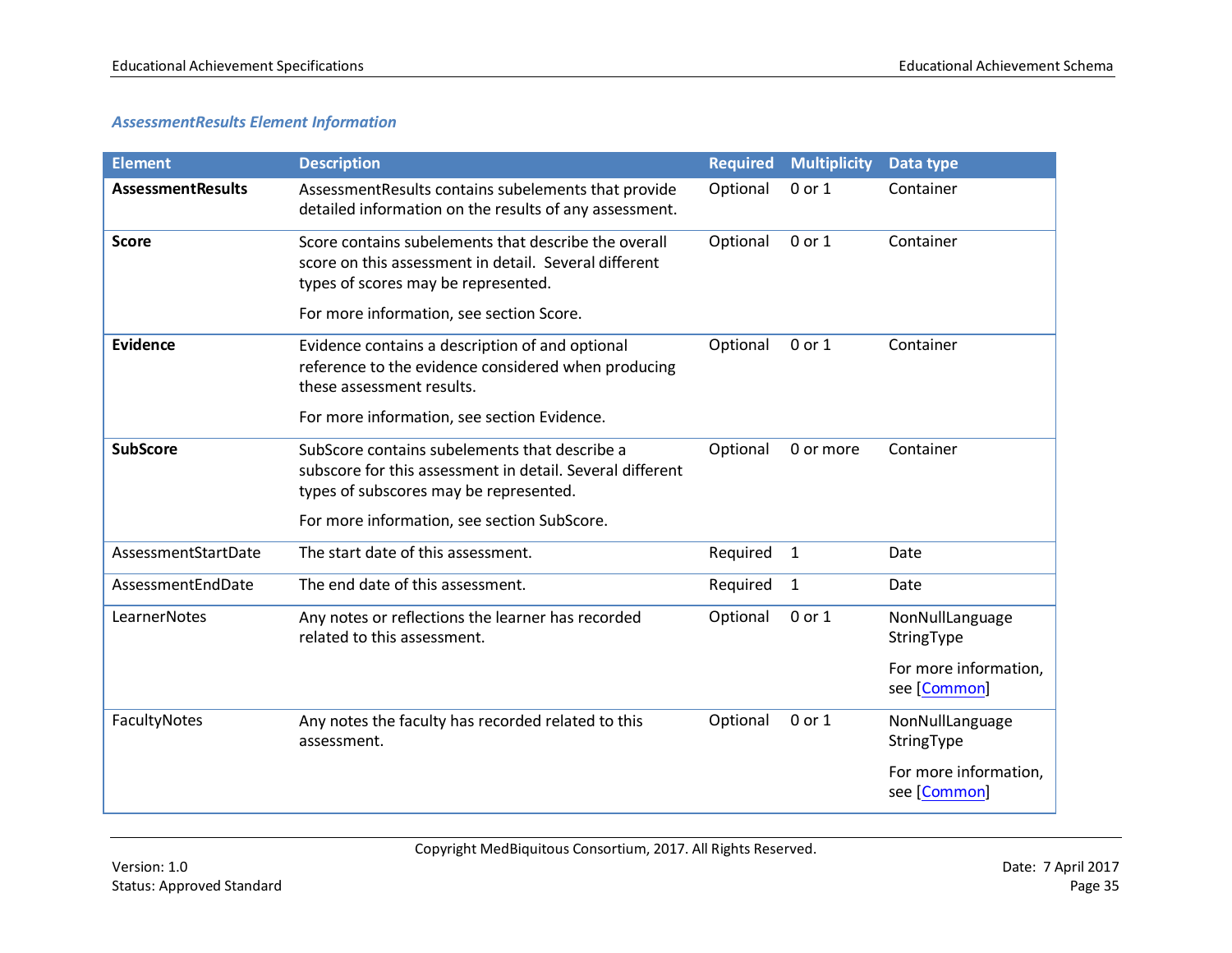| <b>Element</b>                    | <b>Description</b>                                                                                                                                                           | <b>Required</b> | <b>Multiplicity</b> | Data type |
|-----------------------------------|------------------------------------------------------------------------------------------------------------------------------------------------------------------------------|-----------------|---------------------|-----------|
| PortfolioReference                | PortfolioReference provides either an XPath reference<br>or a URI reference to a portfolio entry providing<br>supporting information related to these assessment<br>results. | Optional        | 0 or more           | Container |
|                                   | For information, see section PortfolioReference.                                                                                                                             |                 |                     |           |
|                                   |                                                                                                                                                                              |                 |                     |           |
|                                   |                                                                                                                                                                              |                 |                     |           |
| Elements from other<br>namespaces | AssessmentResults may include elements from other<br>namespaces provided those elements are namespace<br>qualified.                                                          | Optional        | 0 or 1              | Any       |

Example:

```
<ea:AssessmentResults>
```
<ea:SubScore>

<PercentCorrectValue>78</PercentCorrectValue>

<ea:Title>Patient Care</ea:Title>

<ea:CompetencyObjectReference>

/EducationalAchievement/AchievementInContext/Expectations/CompetencyObject[lom:lom/lom:general/lom:ident ifier/lom:entry='<http://acgme.org/competencies/PC>']

```
</ea:CompetencyObjectReference>
```
</ea:SubScore>

<ea:SubScore>

<PercentCorrectValue>75</PercentCorrectValue>

<ea:Title>Professionalism</ea:Title>

</ea:SubScore>

<ea:SubScore>

<PercentCorrectValue>70</PercentCorrectValue>

<ea:Title>Communication</ea:Title>

</ea:SubScore>

<ea:Date>2011-09-10</ea:Date>

Copyright MedBiquitous Consortium, 2017. All Rights Reserved.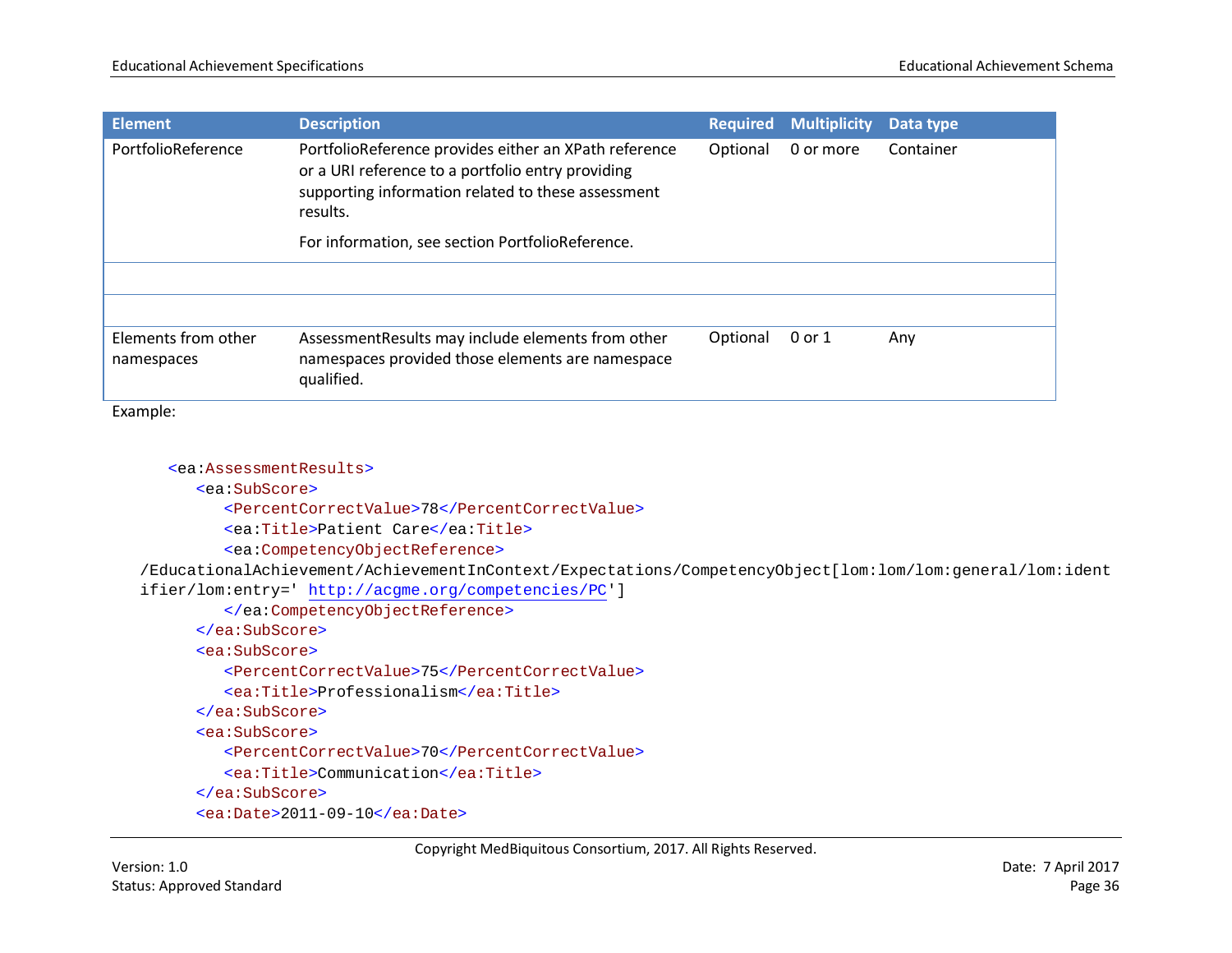```
</ea:AssessmentResults>
<ea:PortfolioReference>
  <ea:URIReference>http://portfolio.ucsf.edu/pshelley/qwer</ea:URIReference>
</ea:PortfolioReference>
```
### **8.3.4 Score**

Score contains subelements for describing the overall score on this assessment in detail. If a learner is not yet assessable, that may be indicated as well.



### *Score Element Information*

| <b>Element</b> | <b>Description</b>                                                                                                                       | <b>Required</b> | <b>Multiplicity</b> | Data<br>type |
|----------------|------------------------------------------------------------------------------------------------------------------------------------------|-----------------|---------------------|--------------|
| <b>Score</b>   | Score contains subelements for describing the overall score on<br>this assessment or indicating if the learner is not yet<br>assessable. | Optional        | 0 or 1              | Container    |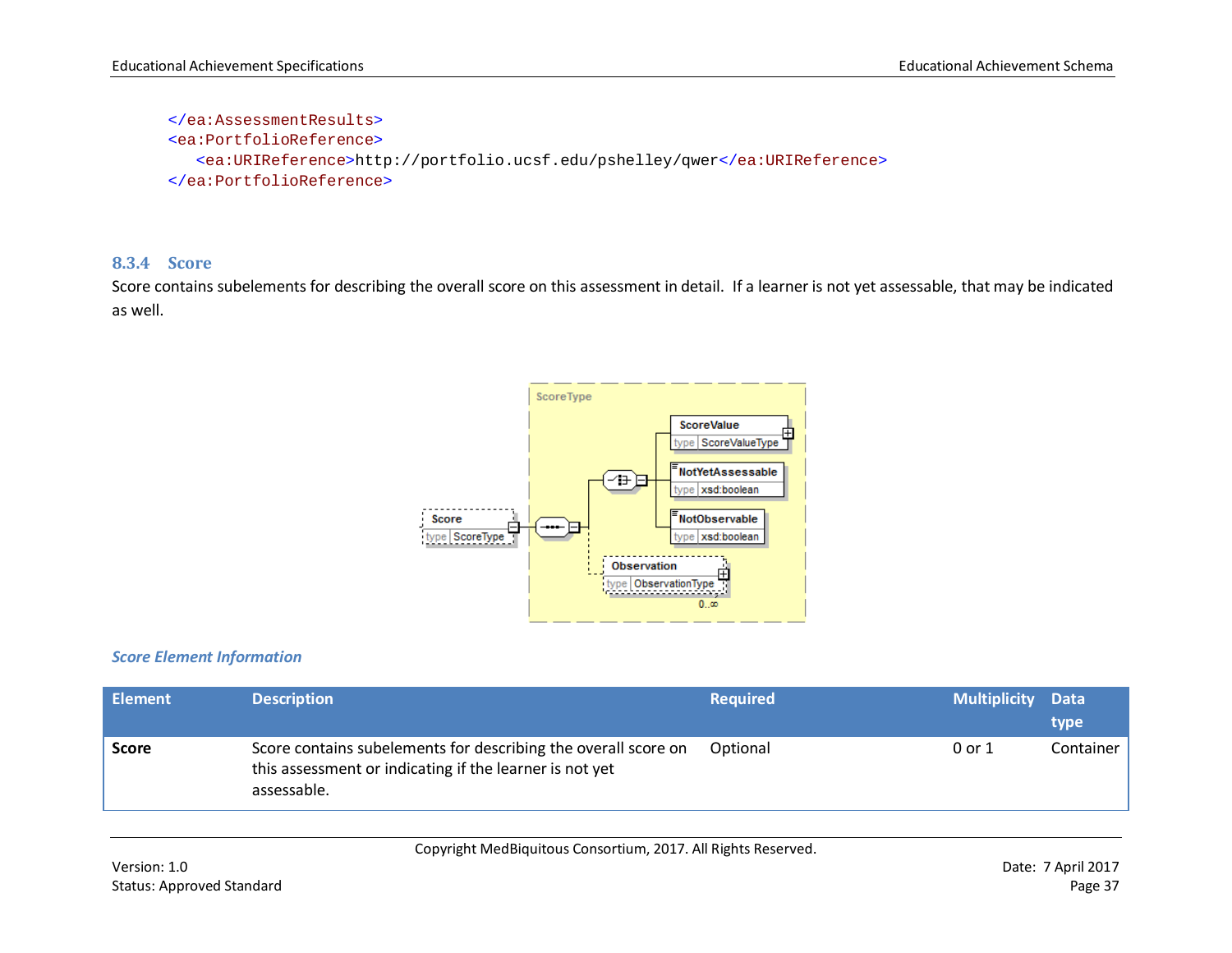| <b>Element</b>    | <b>Description</b>                                                                                                                                                                                  | <b>Required</b>                                                          | <b>Multiplicity</b> | <b>Data</b>    |
|-------------------|-----------------------------------------------------------------------------------------------------------------------------------------------------------------------------------------------------|--------------------------------------------------------------------------|---------------------|----------------|
|                   |                                                                                                                                                                                                     |                                                                          |                     | type           |
| <b>ScoreValue</b> | ScoreValue contains subelements for describing the overall<br>score on this assessment in detail.                                                                                                   | Either ScoreValue or<br>NotYetAssessable is required.                    | 0 or 1              | Container      |
| NotYetAssessable  | Indicates if the learner is not yet assessable in this area.<br>Indicates if the learner is not yet assessable in this area due to<br>role or level of experience. Valid values are true, false.    | Either ScoreValue,<br>NotYetAssessable, or<br>NotObservable is required. | 0 or 1              | <b>Boolean</b> |
| NotObservable     | Indicates if the assessment could not be performed because<br>the learner did not demonstrate the behavior for the observer<br>in an observation-based assessment. Valid values are true,<br>false. | Either ScoreValue,<br>NotYetAssessable, or<br>NotObservable is required. | 0 or 1              | <b>Boolean</b> |
| Observation       | Contains details about an observation contributing to the<br>score.                                                                                                                                 | Optional                                                                 | 0 or more           | Container      |

### Example 1:

```
<ea:Score>
   <ea:NotYetAssessable>true</ea:NotYetAssessable>
</ea:Score>
```
# Example 2:

```
<ea:Score>
   <ea:ScoreValue>
    . . .
  </ea:ScoreValue>
</ea:Score>
```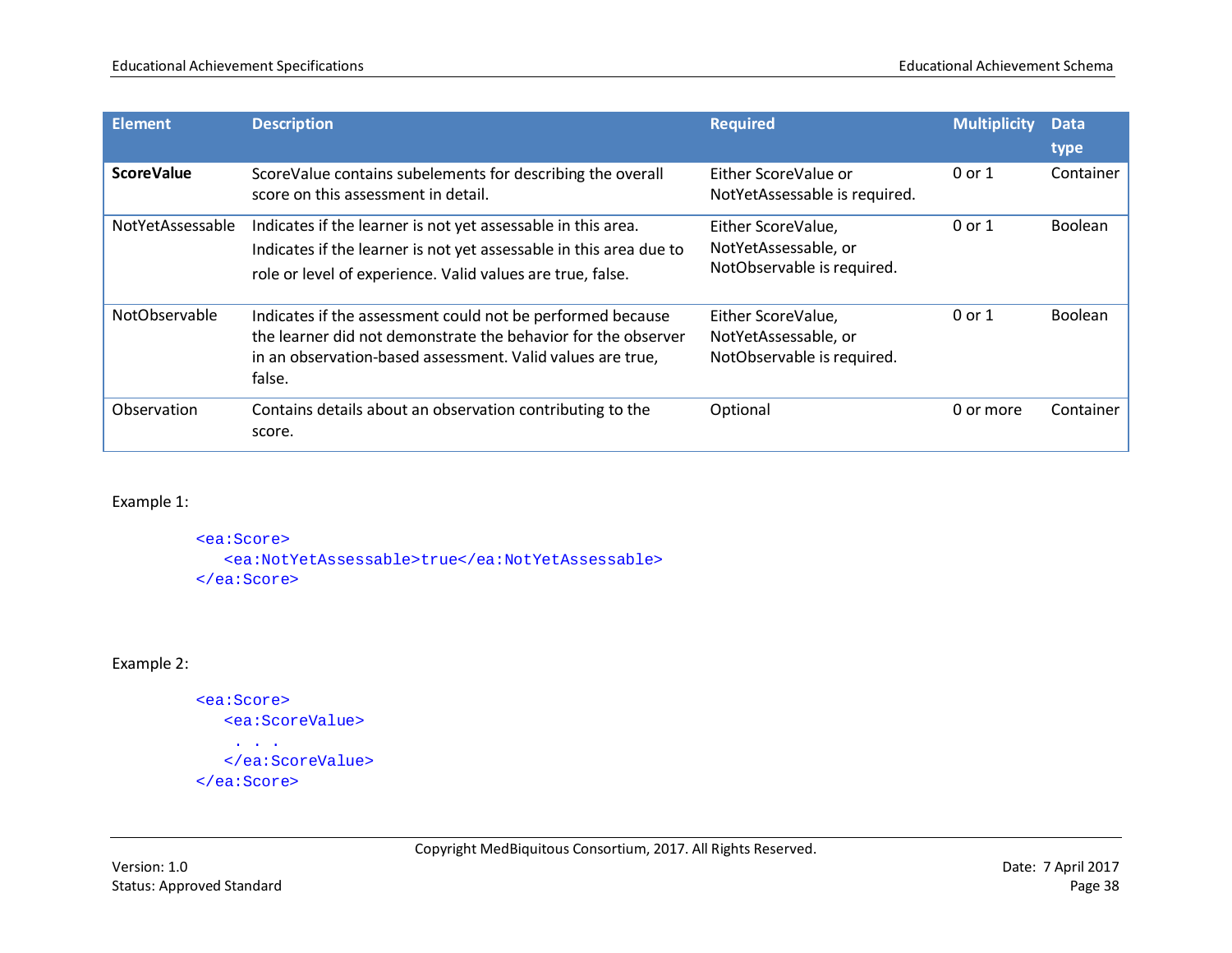### **8.3.5 ScoreValue**

ScoreValue contains subelements for describing the overall score on this assessment in detail. Several different types of scores may be represented, including descriptive scores (e.g. proficient) and performance levels or milestones.

ScoreValueType is an extension of the PESC EducationTestScoresType from the PESC XML Education Test Score Reporting. For more information, visit: [http://www.pesc.org/interior.php?page\\_id=132](http://www.pesc.org/interior.php?page_id=132) [\[ETS\]](#page-89-0).

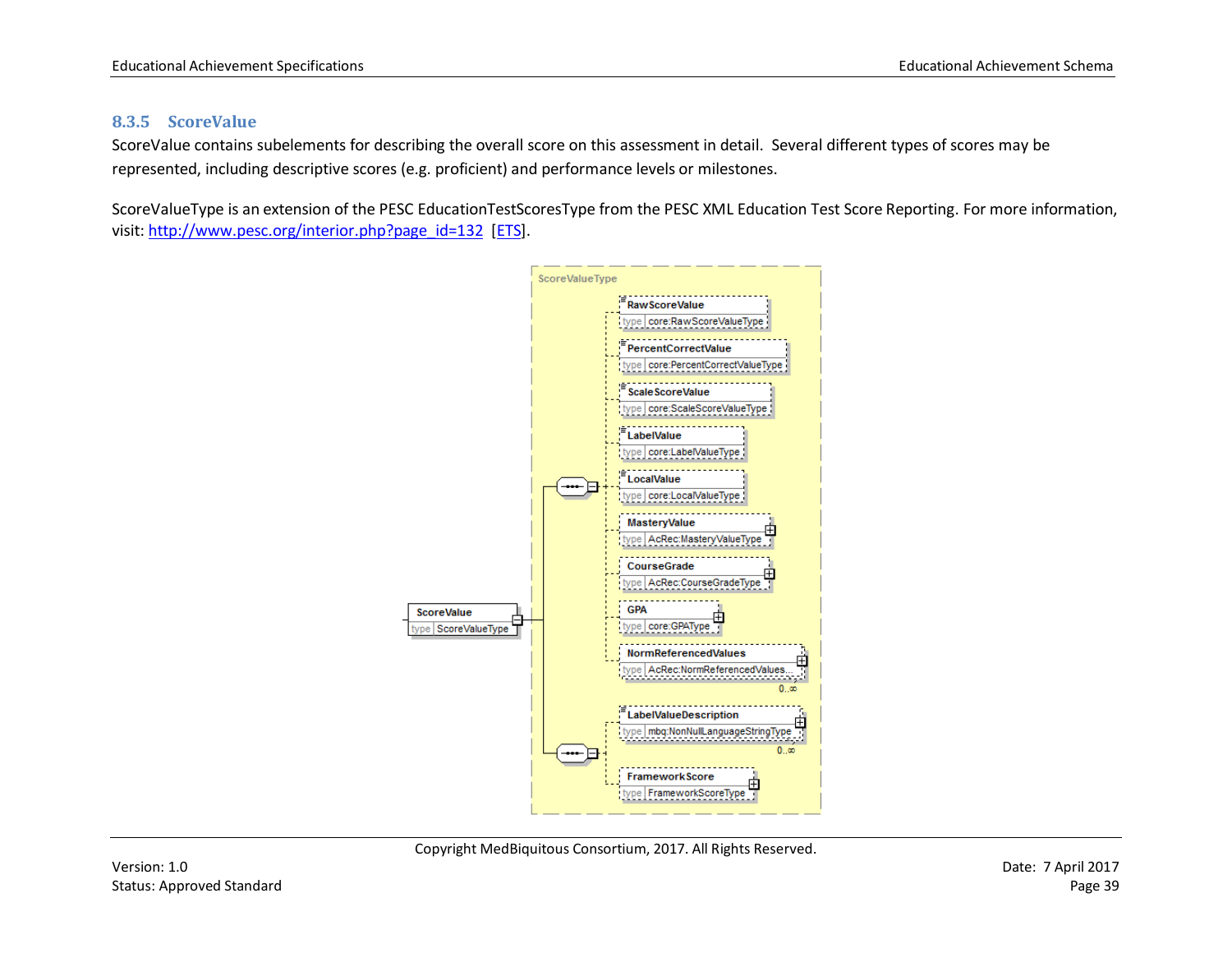# *ScoreValue Element Information*

| <b>Element</b>                                                                                                                                           | <b>Description</b>                                                                                                                                                                                                                                                                                                                                                          | <b>Required</b> | <b>Multiplicity</b> | Data type                                                                 |
|----------------------------------------------------------------------------------------------------------------------------------------------------------|-----------------------------------------------------------------------------------------------------------------------------------------------------------------------------------------------------------------------------------------------------------------------------------------------------------------------------------------------------------------------------|-----------------|---------------------|---------------------------------------------------------------------------|
| <b>ScoreValue</b>                                                                                                                                        | Score contains subelements that describe the overall score on this<br>assessment in detail.                                                                                                                                                                                                                                                                                 | Optional        | 0 or 1              | Container                                                                 |
| RawScoreValue<br>PercentCorrectValue<br><b>ScaleScoreValue</b><br>LabelValue<br>MasteryValue<br>CourseGrade<br><b>GPA</b><br><b>NormReferencedValues</b> | See the Implementation Guide to the Postsecondary<br>Electronic Standards Council XML Standard Format for<br>Education Test Score Reporting Version 1.0.0.1 description<br>of EducationTestScores [ETS] and the updated Academic<br>Record v 1.7.0 schema, which has updates to the Norm<br>Referenced Values to accommodate reporting of score<br>distribution histograms. |                 |                     |                                                                           |
| LabelValueDescription                                                                                                                                    | A description of the label that describes the score value. For example,<br>if the label value is proficient, description provides more information<br>about the meaning of that value.                                                                                                                                                                                      | Optional        | 0 or more           | NonNullLanguage<br>StringType<br>For more<br>information, see<br>[Common] |
| FrameworkScore                                                                                                                                           | FrameworkScore contains subelements that describe the learner's<br>score in relation to a performance framework.<br>For more information, see section FrameworkScore.                                                                                                                                                                                                       | Optional        | 0 or 1              | Container                                                                 |

# Example:

#### <ea:Score>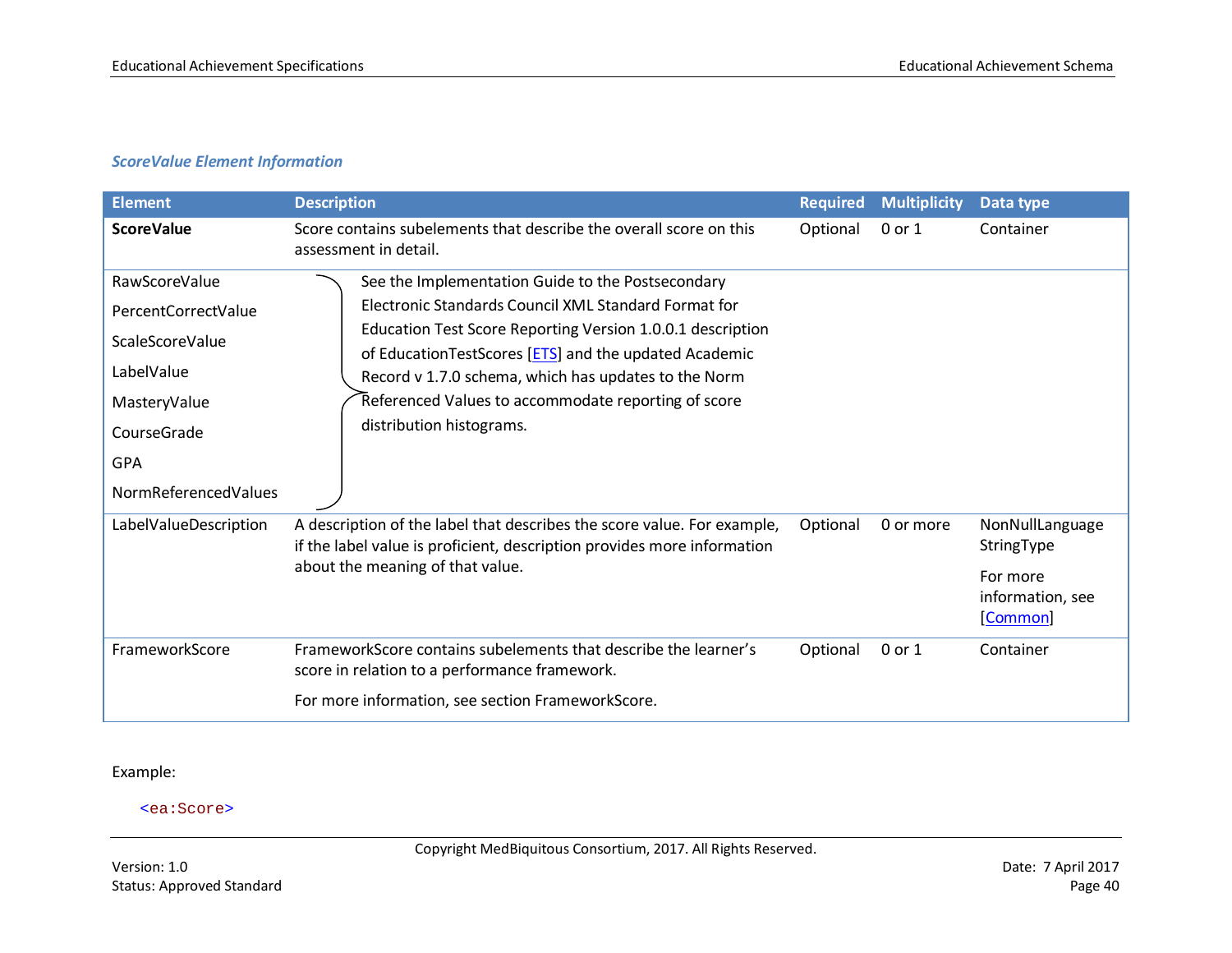<MasteryValue> <MasteredIndicator>true</MasteredIndicator> <CutScore>80</CutScore> </MasteryValue> </ea:Score>

### **8.3.6 Observation**

Observation contains details about an observation contributing to the score or subscore.



Generated by XMLSpy

www.altova.com

#### *Observation Element Information*

| <b>Element</b>      | <b>Description</b>                                                           |          | <b>Required Multiplicity Data</b> |           |
|---------------------|------------------------------------------------------------------------------|----------|-----------------------------------|-----------|
|                     |                                                                              |          |                                   | type      |
| <b>Observation</b>  | Contains details about an observation contributing to the score or subscore. | Optional | 0 or more                         | Container |
| ObservationDuration | The duration of the observation period used as the basis for the assessment. | Reauired |                                   | Duration  |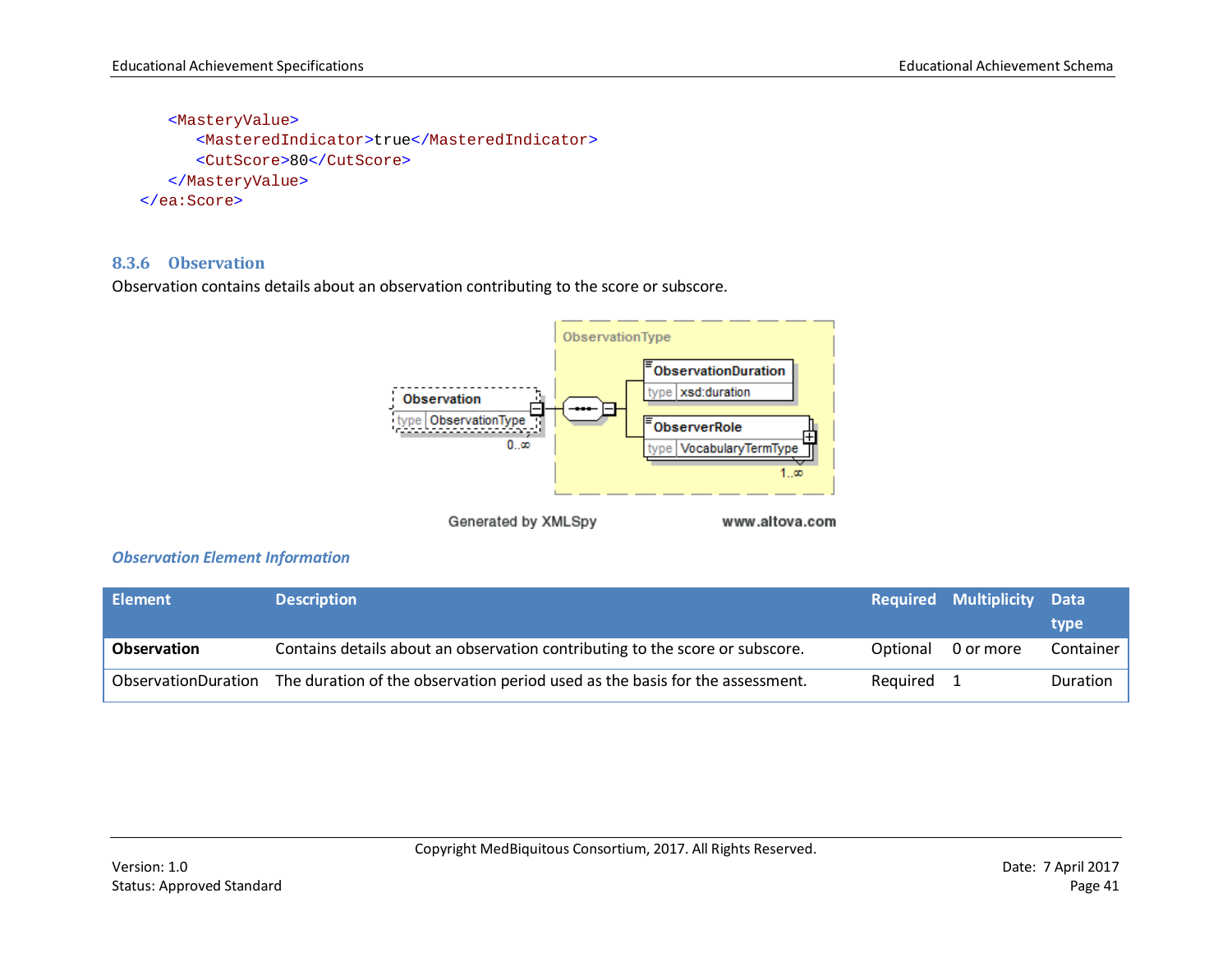| <b>Element</b> | <b>Description</b>                                                                                                                           | Required | <b>Multiplicity Data</b> | type |
|----------------|----------------------------------------------------------------------------------------------------------------------------------------------|----------|--------------------------|------|
| ObserverRole   | The role of the individual observing the learner for this assessment. For example,<br>physician. ObserverRole has the following attributes:  | Required | 1 or more                |      |
|                | source<br>Specifies the terminology or vocabulary from which the observer role is taken. For<br>example, UMLS.                               |          |                          |      |
|                | sourceID<br>id defines the unique identifier associated with this term in the structured<br>terminology or vocabulary. For example, D010820. |          |                          |      |

## **8.3.7 Evidence**

Evidence contains a description of and optional reference to the evidence considered when producing assessment results.



# *Evidence Element Information*

| <b>Element</b> | <b>Description</b>                                                                                                                  | <b>Required</b> | <b>Multiplicity</b> Data type |           |
|----------------|-------------------------------------------------------------------------------------------------------------------------------------|-----------------|-------------------------------|-----------|
| Evidence       | Evidence contains a description of and optional<br>reference to the evidence considered when producing<br>these assessment results. | Optional        | 0 or 1                        | Container |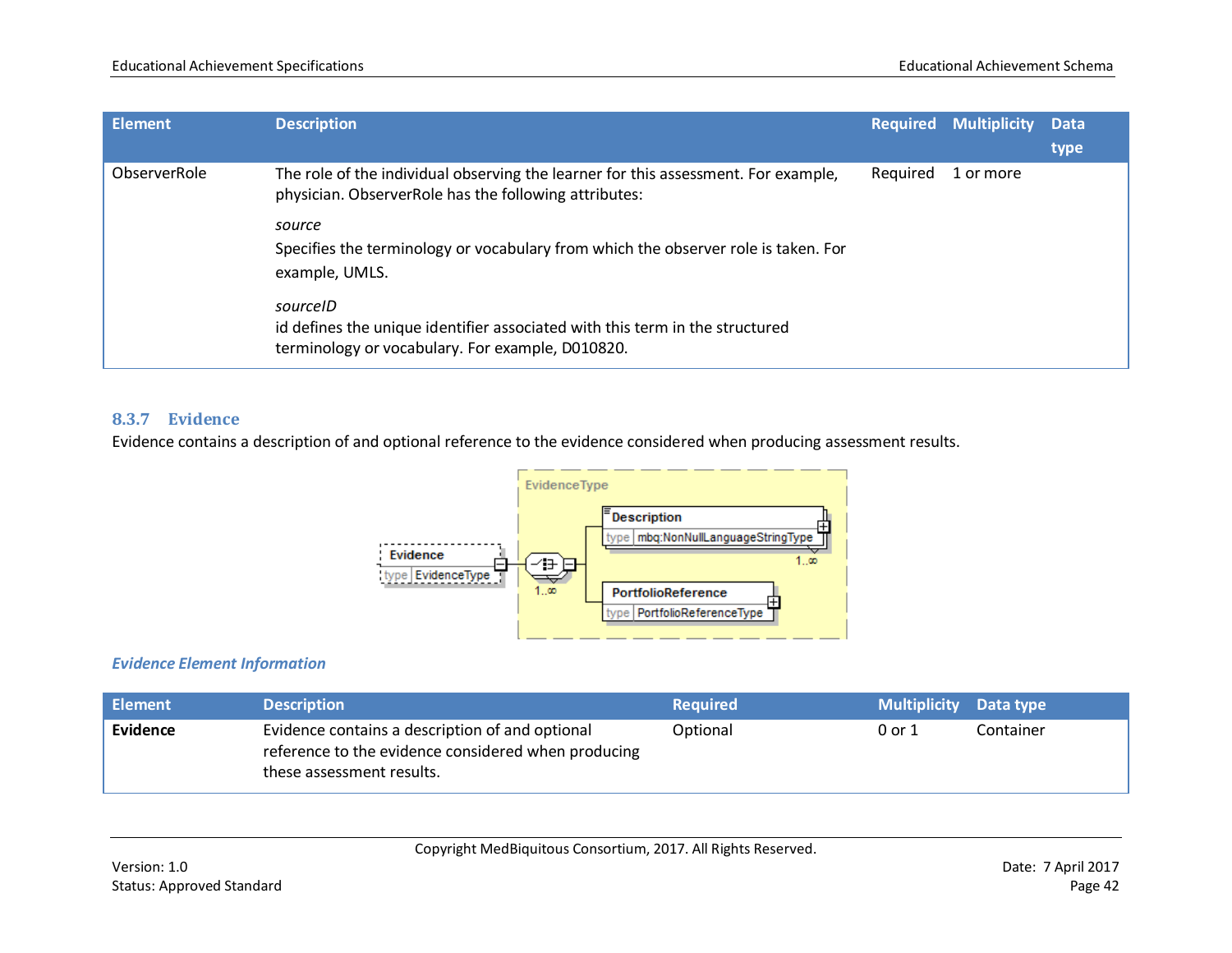| Element            | <b>Description</b>                                                                                                                                                                                                                                                                    | <b>Required</b>                                                                     | <b>Multiplicity</b> | Data type                                |
|--------------------|---------------------------------------------------------------------------------------------------------------------------------------------------------------------------------------------------------------------------------------------------------------------------------------|-------------------------------------------------------------------------------------|---------------------|------------------------------------------|
| Description        | A description of the evidence considered when<br>producing these assessment results.                                                                                                                                                                                                  | Either Description or<br>PortfolioReference is                                      | 0 or more           | NonNullLanguage<br>StringType            |
|                    |                                                                                                                                                                                                                                                                                       | required. Both may be<br>present.                                                   |                     | For more<br>information, see<br>[Common] |
| PortfolioReference | PortfolioReference provides either an XPath reference<br>or a URI reference to a portfolio entry considered when<br>producing these assessment results. There may be<br>multiple PortfolioReference elements to point to<br>multiple portfolio entries considered in this assessment. | Either Description or<br>PortfolioReference is<br>required. Both may be<br>present. | 0 or more           | Container                                |
|                    | For information on the structure of PortfolioReference,<br>see section PortfolioReference.                                                                                                                                                                                            |                                                                                     |                     |                                          |

```
<ea:Evidence>
      <ea:Description>Scores were determined by reviewing assessment results, supervisor ratings and 
notes, and a competency-based portfolio.</ea:Description>
      <ea:PortfolioReference>
         <ea:URIReference>http://www.utoronto.edu/jdoe1/portfolio</ea:URIReference>
      </ea:PortfolioReference>
   </ea:Evidence>
```
### **8.3.8 SubScore**

SubScore contains subelements that describe a subscore in detail. Several different types of subscores may be represented, including descriptive scores (e.g. proficient) and performance levels or milestones.

SubScoreType extends ScoreType.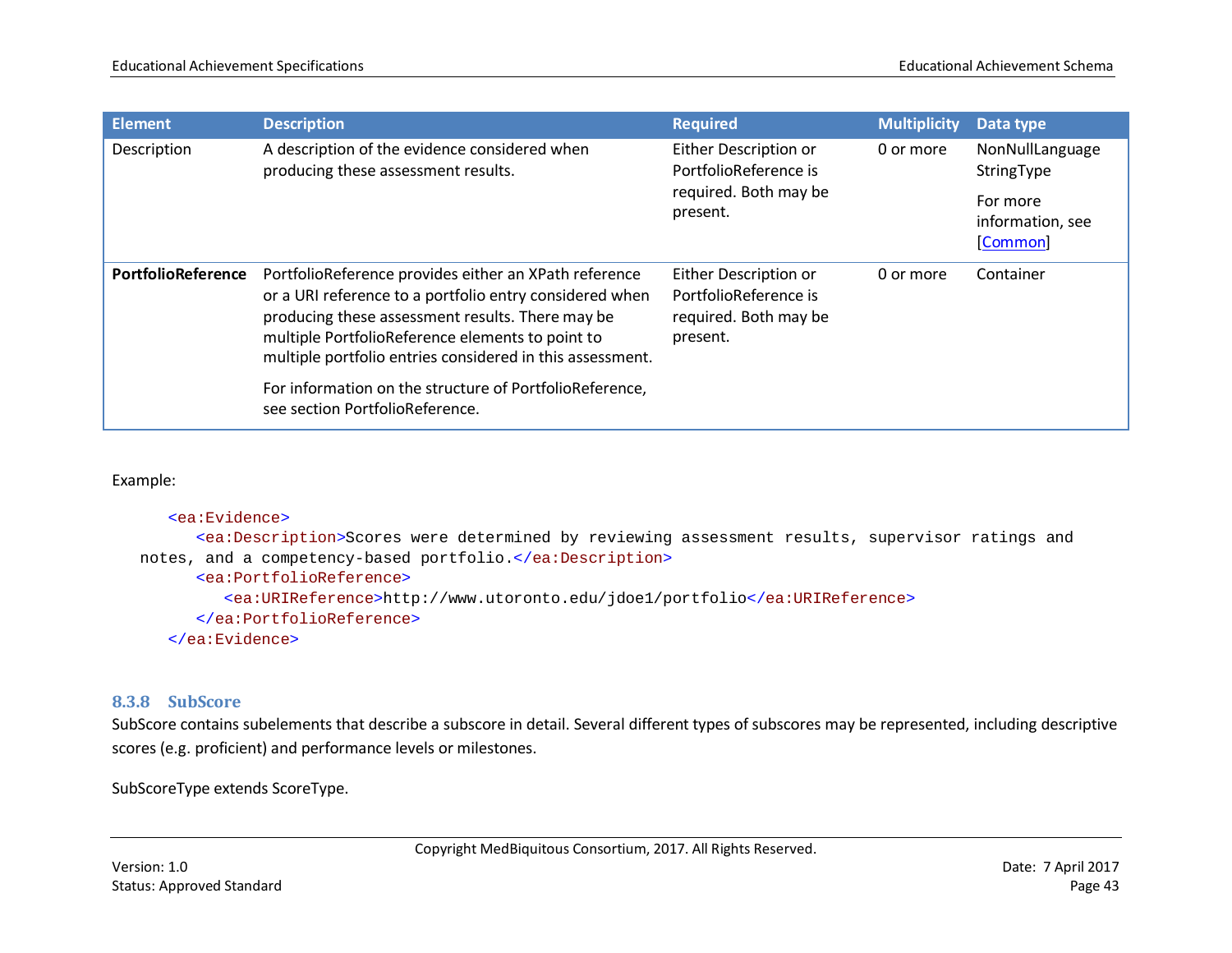

# *SubScore Element Information*

| <b>Element</b>    | <b>Description</b>                                                                                | <b>Required</b>                                             | <b>Multiplicity</b> | Data type |
|-------------------|---------------------------------------------------------------------------------------------------|-------------------------------------------------------------|---------------------|-----------|
| <b>SubScore</b>   | SubScore contains subelements that describe a subscore in<br>detail.                              | Optional                                                    | 0 or more           | Container |
| <b>ScoreValue</b> | ScoreValue contains subelements for describing the overall<br>score on this assessment in detail. | Either ScoreValue<br>or<br>NotYetAssessable<br>is required. | 0 or 1              | Container |
| NotYetAssessable  | Indicates if the learner is not yet assessable in this area.<br>Valid values are true, false.     | Either ScoreValue<br>or<br>NotYetAssessable<br>is required. | 0 or 1              | Boolean   |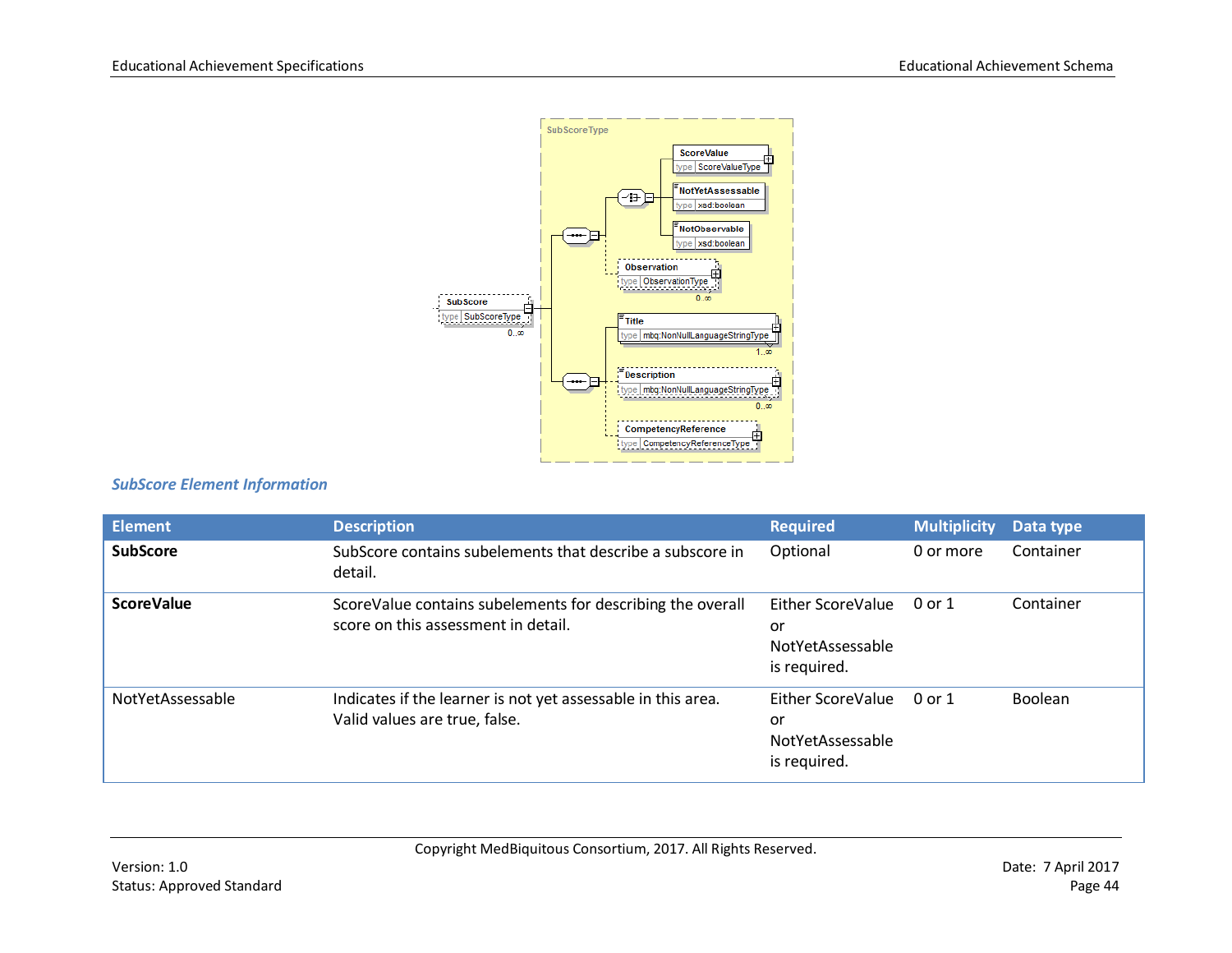| <b>Element</b>            | <b>Description</b>                                                                                                                                                                                                           | <b>Required</b>                                                                | <b>Multiplicity</b> | Data type                                                           |
|---------------------------|------------------------------------------------------------------------------------------------------------------------------------------------------------------------------------------------------------------------------|--------------------------------------------------------------------------------|---------------------|---------------------------------------------------------------------|
| NotObservable             | Indicates if the assessment could not be performed because<br>the learner did not demonstrate the behavior for the<br>observer in an observation-based assessment. Valid values<br>are true, false.                          | Either<br>ScoreValue,<br>NotYetAssessable,<br>or NotObservable<br>is required. | $0$ or $1$          | Boolean                                                             |
| <b>Observation</b>        | Contains details about an observation contributing to the<br>score.                                                                                                                                                          | Optional                                                                       | 0 or more           | Container                                                           |
| Title                     | A title for the subscore. For example, Clinical skills.                                                                                                                                                                      | Required                                                                       | $\mathbf 1$         | NonNullLanguage<br>StringType                                       |
|                           |                                                                                                                                                                                                                              |                                                                                |                     | For more<br>information, see<br>[Common]                            |
| Description               | A description of what the subscore is for.                                                                                                                                                                                   | Optional                                                                       | 0 or 1              | NonNullLanguage<br>StringType                                       |
|                           |                                                                                                                                                                                                                              |                                                                                |                     | For more<br>information, see<br>[Common]                            |
| CompetencyObjectReference | A reference to the unique id for a learning objective,<br>competency, learning outcome, (all of which are known as<br>competency objects) associated with this event.<br>CompetencyObjectReference has the following format: | Optional                                                                       | 0 or 1              | Restricted (to<br>conformant<br>XPath)                              |
|                           | /EducationalAchievement/AchievementInContext/<br>Expectations/CompetencyObject[lom:lom/<br>lom:general/lom:identifier/lom:entry='X']                                                                                         |                                                                                |                     | See section<br><b>Identifying Data</b><br>through XPath<br>for more |
|                           | All in one line, where $X$ is the id of a Competency Object in<br>this achievement record.                                                                                                                                   |                                                                                |                     | information                                                         |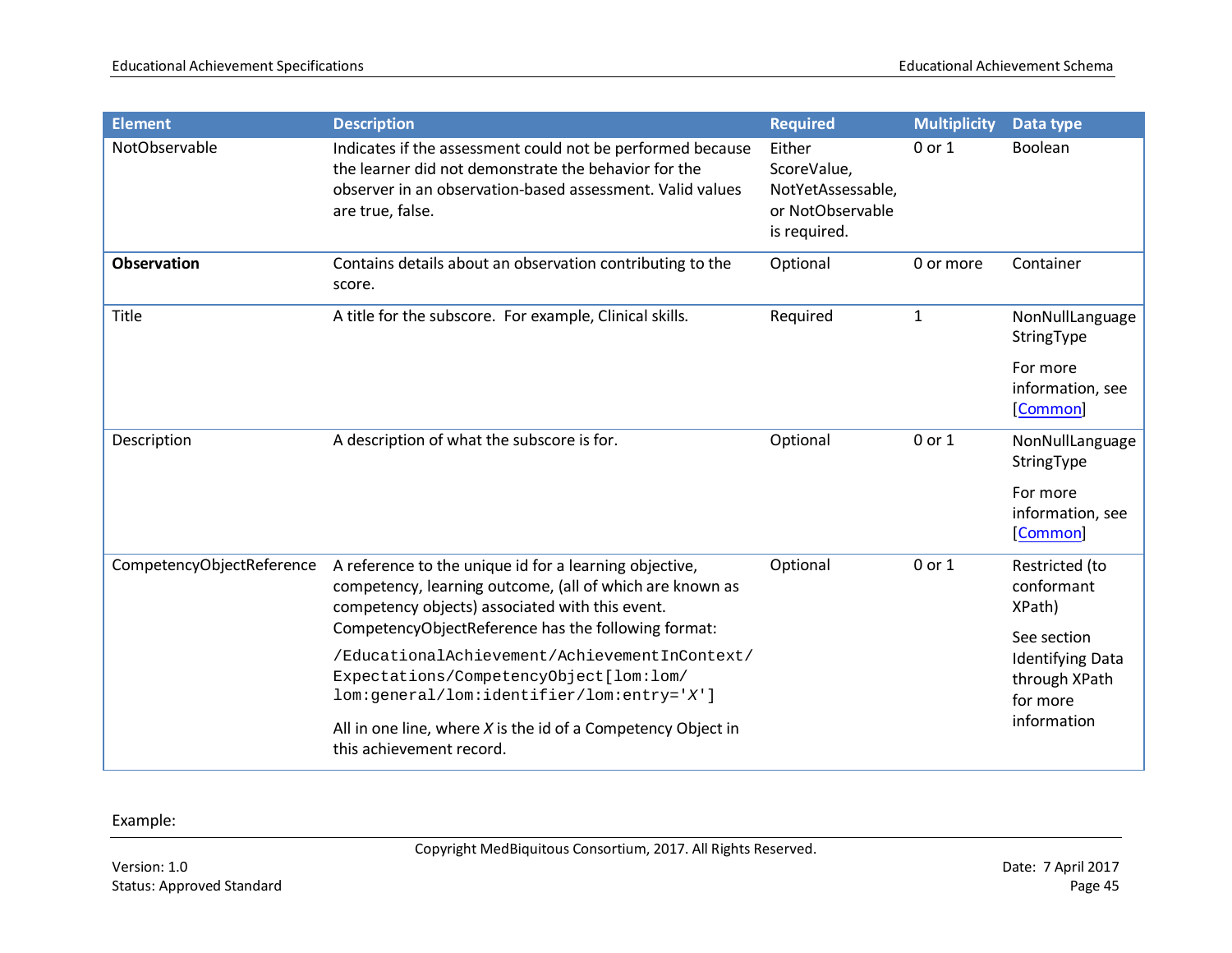<ea:SubScore>

<ea:ScoreValue>

<LocalValue>2</LocalValue>

<ea:FrameworkScore>

<ea:PerformanceScore>2</ea:PerformanceScore>

<ea:CompetencyObjectReference>

/EducationalAchievement/AchievementInContext/Expectations/CompetencyObject[lom:lom/lom:general/lom:ident ifier/lom:entry='<http://royalcollege.ca/canmeds/R1>']

</ea:CompetencyObjectReference>

<ea:PerformanceFrameworkReference>

/EducationalAchievement/AchievementInContext/PerformanceFrameworks/PerformanceFramework[@='p1']

</ea:PerformanceFrameworkReference>

</ea:FrameworkScore>

</ea:ScoreValue>

```
<ea:Title>Medical Expert</ea:Title>
```
<ea:Description>A score summarizing the learner's performance as a medical expert across the curriculum</ea:Description>

</ea:SubScore>

#### **8.3.9 FrameworkScore**

FrameworkScore contains subelements that describe the learner's score in relation to a performance framework.



#### *FrameworkScore Element Information*

| <b>Element</b>                                                | <b>Description</b> | Reauired' | <b>Multiplicity</b> Data type |  |
|---------------------------------------------------------------|--------------------|-----------|-------------------------------|--|
| Copyright MedBiquitous Consortium, 2017. All Rights Reserved. |                    |           |                               |  |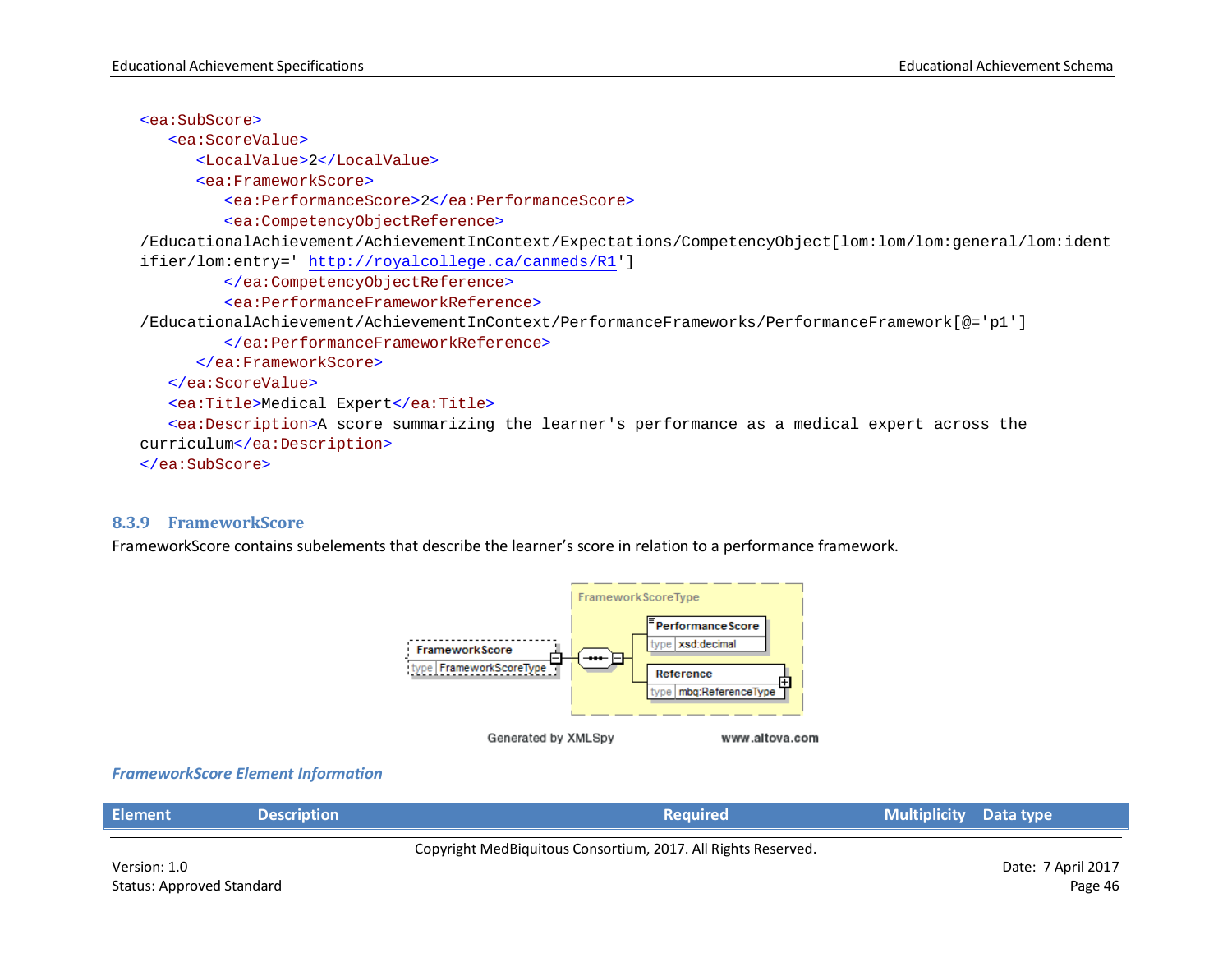| <b>Element</b>        | <b>Description</b>                                                                                                                                                                                | <b>Required</b>                                               | <b>Multiplicity</b> | Data type                                              |
|-----------------------|---------------------------------------------------------------------------------------------------------------------------------------------------------------------------------------------------|---------------------------------------------------------------|---------------------|--------------------------------------------------------|
| <b>FrameworkScore</b> | FrameworkScore contains subelements that describe<br>the learner's score in relation to a performance<br>framework.                                                                               | Optional                                                      | $0$ or $1$          | Container                                              |
| Reference             | A reference to the performance framework used for<br>determining the performance score.<br>The Reference element uses the ReferenceType data<br>type from the MedBiquitous Common Specifications. | Required                                                      |                     | Container<br>For more<br>information, see<br>[Common]. |
| PerformanceScore      | A score on a scale defined within a performance<br>framework. The score maybe the result of a single<br>assessment or a summary score for multiple<br>assessments.                                | Either NotYetAssessable or<br>PerformanceScore is<br>required | 0 or 1              | Decimal                                                |

#### <ea:FrameworkScore>

<ea:PerformanceScore>2</ea:PerformanceScore>

<ea:CompetencyObjectReference>

/EducationalAchievement/AchievementInContext/Expectations/CompetencyObject[lom:lom/lom:general/lom:ident

ifier/lom:entry='<http://royalcollege.ca/canmeds/R1>']

</ea:CompetencyObjectReference>

<ea:PerformanceFrameworkReference>

/EducationalAchievement/AchievementInContext/PerformanceFrameworks/PerformanceFramework[@='p1']

</ea:PerformanceFrameworkReference>

```
</ea:FrameworkScore>
```
# **8.3.10 PortfolioReference**

PortfolioReferencecontains subelements that provide an XPath or URI pointer to supporting information or evidence. The URI reference is used to point to an external portfolio. The XPath reference is used to point to the portfolio section of this Educational Achievement data set.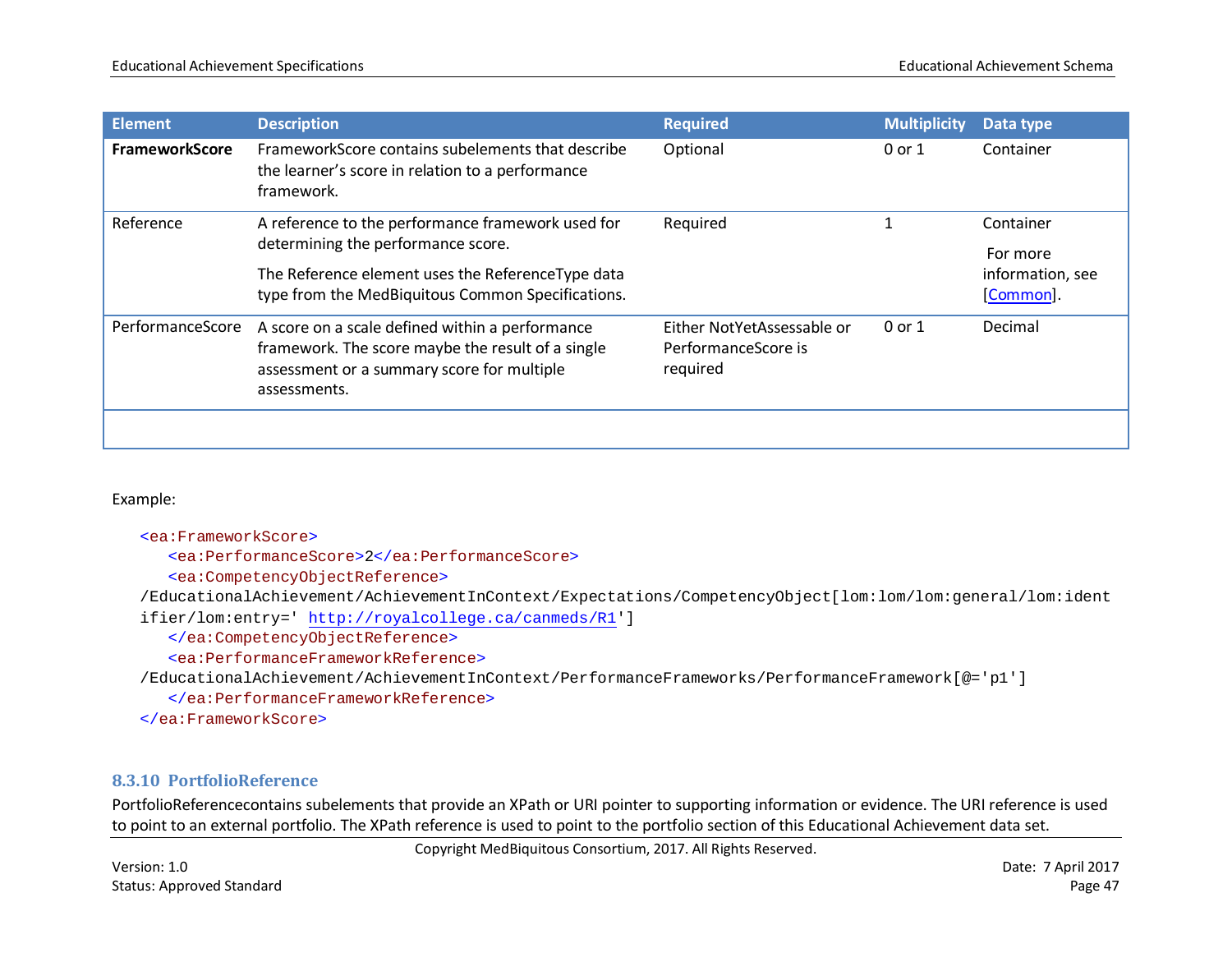

# *PortfolioReference Element Information*

| <b>Element</b>            | <b>Description</b>                                                                                                                                                                                                                                                                                                                                                                                          | <b>Required</b>                                                                | <b>Multiplicity</b> | Data type                                                            |
|---------------------------|-------------------------------------------------------------------------------------------------------------------------------------------------------------------------------------------------------------------------------------------------------------------------------------------------------------------------------------------------------------------------------------------------------------|--------------------------------------------------------------------------------|---------------------|----------------------------------------------------------------------|
| <b>PortfolioReference</b> | PortfolioReference provides either an XPath reference or a URI<br>reference to a portfolio entry providing supporting information.                                                                                                                                                                                                                                                                          | See one of the following<br>parent elements for<br>details on optionality:     | 0 or more           | Container                                                            |
|                           |                                                                                                                                                                                                                                                                                                                                                                                                             | AssessmentResults<br>EntrustmentEvidence<br>Event<br>Evidence<br>SequenceBlock |                     |                                                                      |
| XPathReference            | A pointer to a portfolio entry in this EducationalAchievement<br>data set providing supporting information. PortfolioReference<br>has the following format:<br>/EducationalAchievement/AchievementInContext/<br>Portfolio/pathtoentry<br>All in one line, where <i>pathtoentry</i> provides the path to the<br>specific portfolio entry.<br>See section Identifying Data through XPath for more information | Either XPathReference<br>or URIReference is<br>required.                       | $0$ or $1$          | NonNull<br>StringType<br>For more<br>information,<br>see<br>[Common] |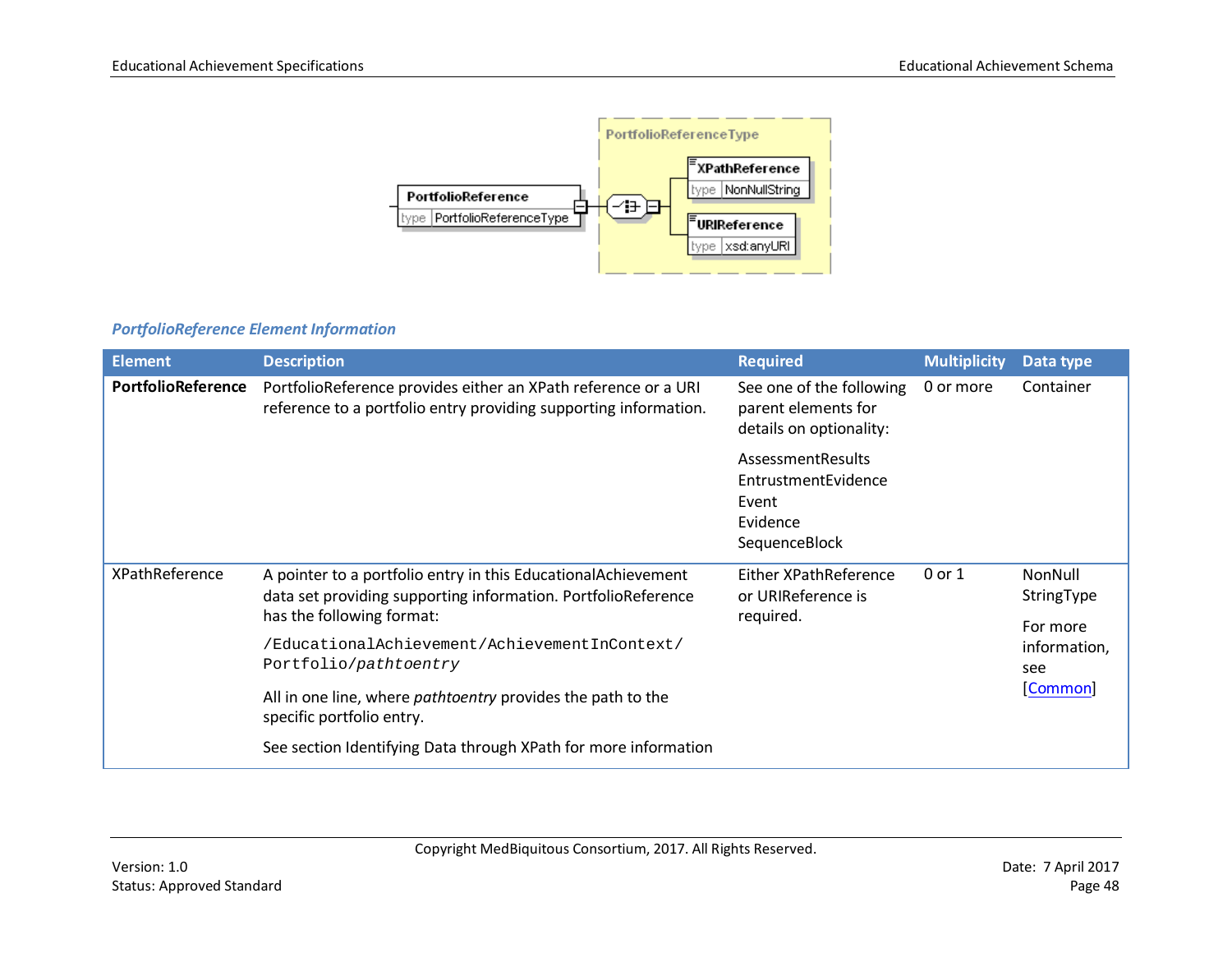| <b>Element</b> | <b>Description</b>                                                                                | <b>Required</b>                                          | <b>Multiplicity</b> Data type |        |
|----------------|---------------------------------------------------------------------------------------------------|----------------------------------------------------------|-------------------------------|--------|
| URIReference   | A pointer to an external portfolio entry or supporting evidence<br>providing related information. | Either XPathReference<br>or URIReference is<br>required. | 0 or 1                        | anyURI |

<ea:PortfolioReference> <ea:URIReference>http://portfolio.umaryland.edu/jdoe1/sdgh</ea:URIReference> </ea:PortfolioReference>

# **8.4 Performance Frameworks**

PerformanceFrameworks contains subelements that describe sets of performance levels, entrustment levels, and related criteria. Performance levels may be associated with competency frameworks.



#### *PerformanceFrameworks Element Information*

| <b>Element</b>        | <b>Description</b>                                           |          | <b>Required Multiplicity Data type</b> |           |
|-----------------------|--------------------------------------------------------------|----------|----------------------------------------|-----------|
| PerformanceFrameworks | PerformanceFrameworks contains subelements that              | Optional | 0 or 1                                 | Container |
|                       | describe sets of performance levels, entrustment levels, and |          |                                        |           |
|                       | related criteria. Performance levels may be associated with  |          |                                        |           |
|                       | competency frameworks.                                       |          |                                        |           |
|                       |                                                              |          |                                        |           |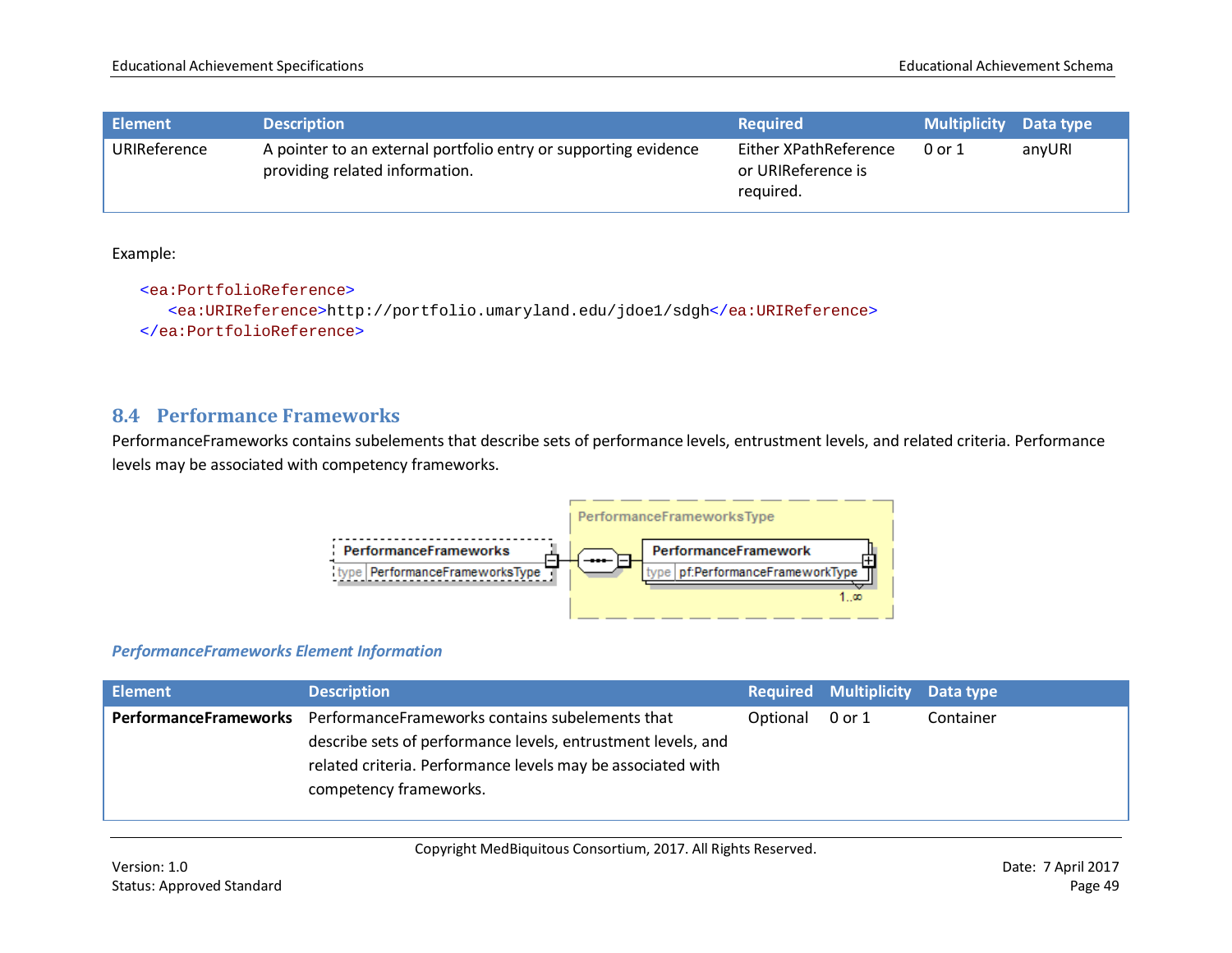| Element                     | <b>Description</b>                                                                                                                                    |          | Required Multiplicity Data type |                                                                                   |
|-----------------------------|-------------------------------------------------------------------------------------------------------------------------------------------------------|----------|---------------------------------|-----------------------------------------------------------------------------------|
| <b>PerformanceFramework</b> | A set of performance levels or entrustment levels and<br>related criteria.                                                                            | Reauired | 1 or more                       | Container                                                                         |
|                             | PerformanceFrameowrk uses the PerformanceFramework<br>data type from the MedBiquitous Performance Framework<br>specification [Performance Framework]. |          |                                 | For more information, see<br>MedBiquitous Performance<br>Framework Specification. |

# **8.5 Summary**

Summary contains subelements that describe the learner's performance across the curriculum.



## *Summary Element Information*

| Element                      | <b>Description</b>                                                                                                                                                               | <b>Required</b>                                        | <b>Multiplicity</b> | Data type                                        |
|------------------------------|----------------------------------------------------------------------------------------------------------------------------------------------------------------------------------|--------------------------------------------------------|---------------------|--------------------------------------------------|
| Summary                      | Summary contains subelements that describe the<br>learner's performance across the curriculum.                                                                                   | Optional                                               | 0 or 1              | Container                                        |
| Assessment<br><b>Results</b> | Assessment Results describes a summary score or scores<br>reflecting the learner's performance across the<br>curriculum.<br>For more information, see section AssessmentResults. | Either AssessmentResults or<br>Entrustment is required | 0 or more           | Container<br>(uses the<br>SubScore data<br>type) |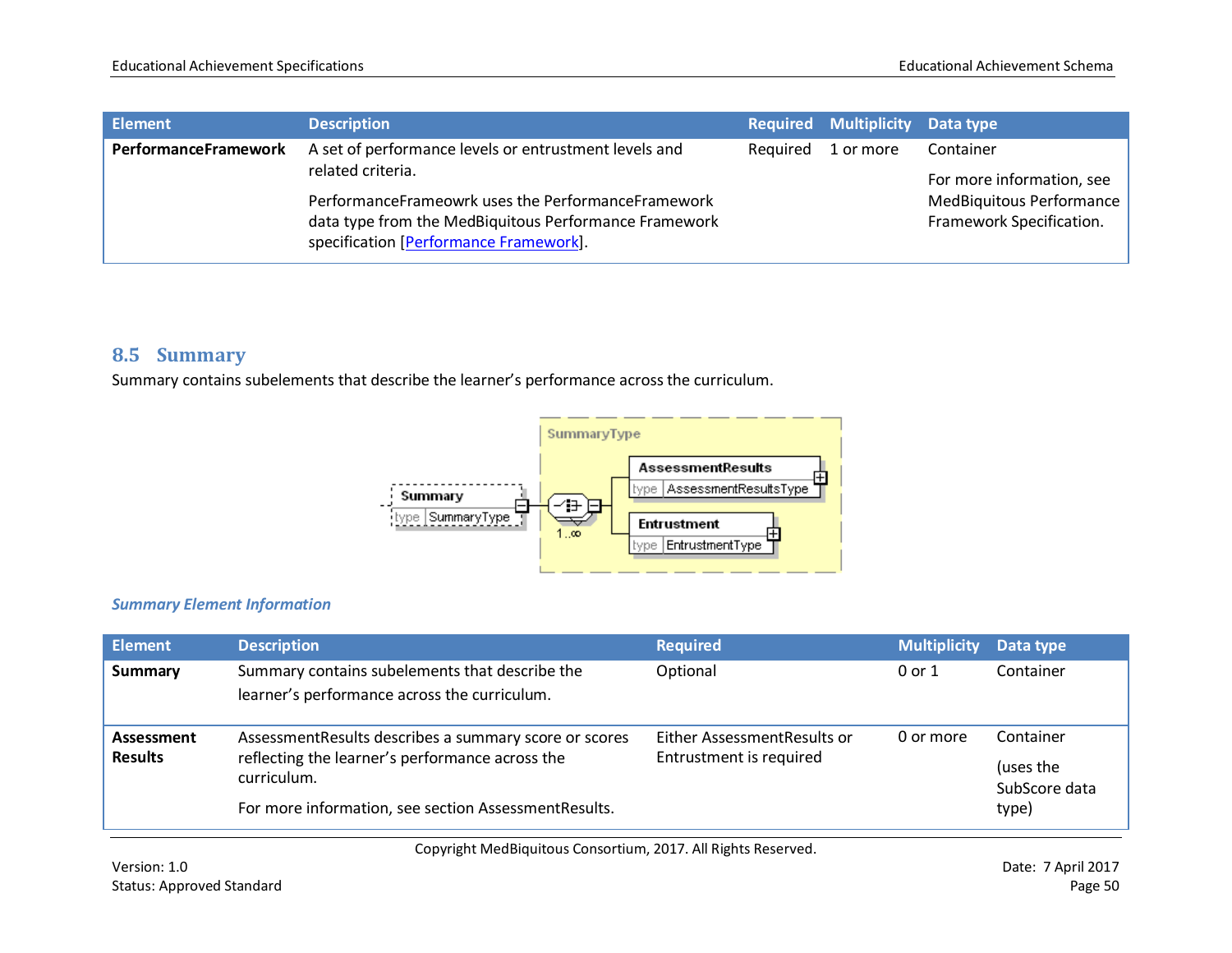| <b>Element</b> | <b>Description</b>                                                                                            | <b>Required</b>                                        | <b>Multiplicity</b> Data type |           |
|----------------|---------------------------------------------------------------------------------------------------------------|--------------------------------------------------------|-------------------------------|-----------|
| Entrustment    | Entrustment describes a decision to entrust the learner<br>to perform certain activities without supervision. | Either AssessmentResults or<br>Entrustment is required | 0 or more                     | Container |
|                | For more information, see section Entrustment.                                                                |                                                        |                               |           |

```
<ea:Summary>
   <ea:AssessmentResults>
   . . .
   </ea:AssessmentResults>
   <ea:Entrustment>
   . . .
   </ea:Entrustment>
   <ea:Entrustment>
   . . .
   </ea:Entrustment>
   <ea:Entrustment>
   . . .
   </ea:Entrustment>
</ea:Summary>
```
### **8.5.1 Entrustment**

Entrustment describes a decision to entrust the learner to perform certain activities without supervision. It is based on ten Cate's notions of Statements of Awarded responsibility and Entrustable Professional Activities [\[ten Cate1](#page-90-1)].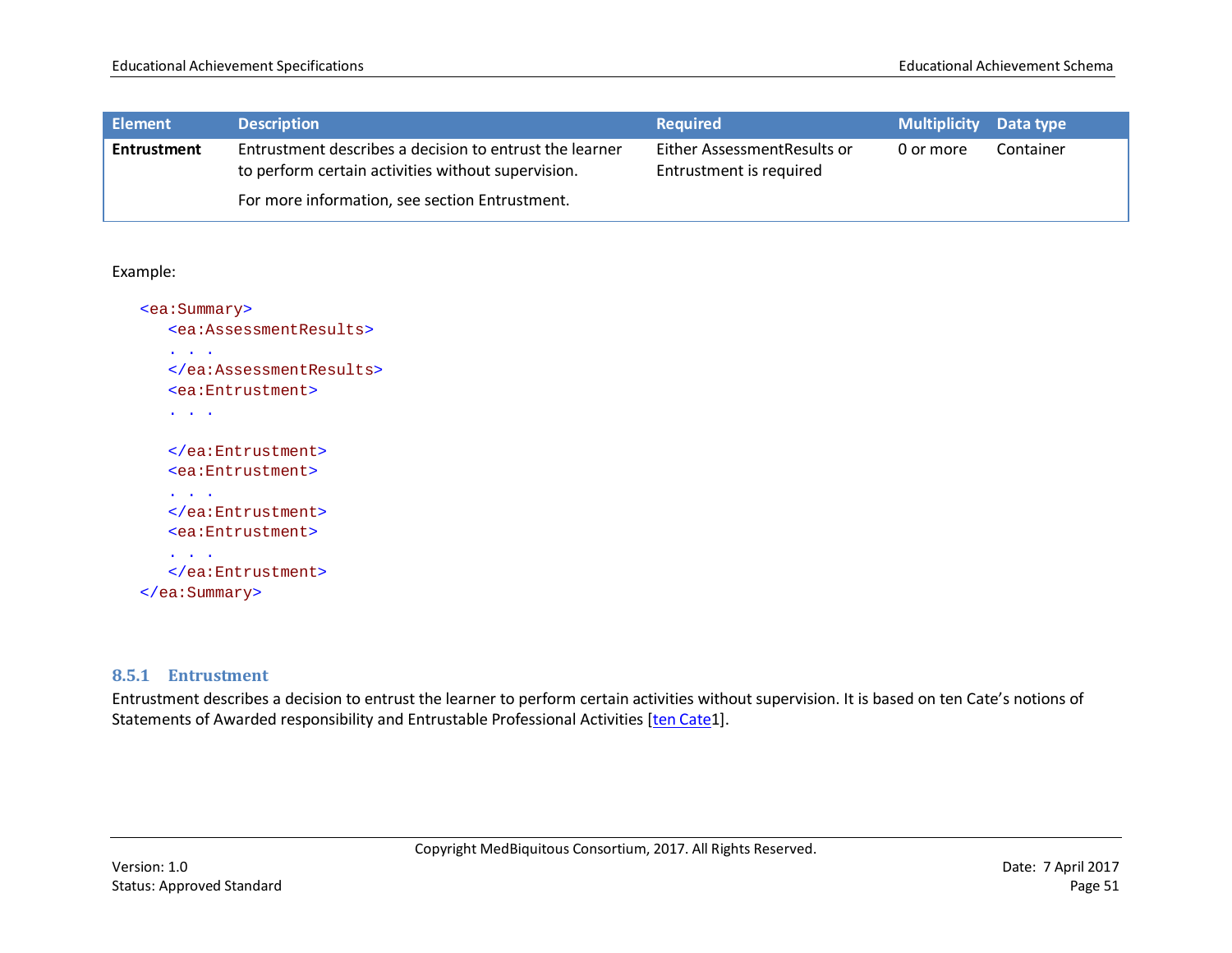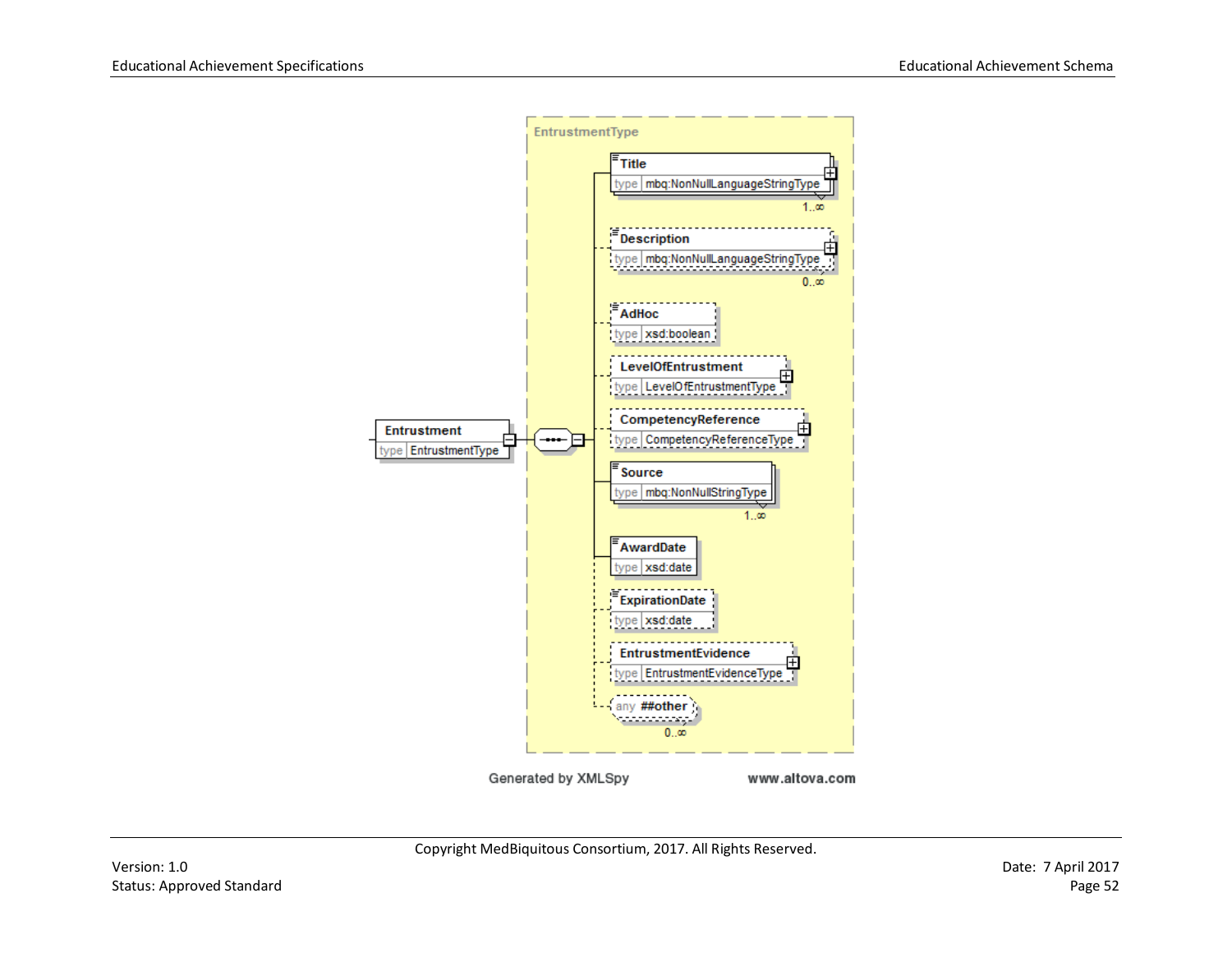# *Entrustment Element Information*

| <b>Element</b>      | <b>Description</b>                                                                                                                                                             | <b>Required</b>                                          | <b>Multiplicity</b> | Data type                                |
|---------------------|--------------------------------------------------------------------------------------------------------------------------------------------------------------------------------|----------------------------------------------------------|---------------------|------------------------------------------|
| <b>Entrustment</b>  | Entrustment describes a decision to entrust the<br>learner to perform certain activities without<br>supervision.                                                               | Either<br>AssessmentResults or<br>Entrusment is required | 0 or more           | Container                                |
| Title               | A title for this entrustment decision.                                                                                                                                         | Required                                                 | 1                   | NonNullLanguage<br>StringType            |
|                     |                                                                                                                                                                                |                                                          |                     | For more<br>information, see<br>[Common] |
| Description         | A description of this entrustment decision.                                                                                                                                    | Optional                                                 | 0 or 1              | NonNullLanguage<br>StringType            |
|                     |                                                                                                                                                                                |                                                          |                     | For more<br>information, see<br>[Common] |
| AdHoc               | An indicator as to whether or not the entrustment<br>decision was ad hoc, ie, made to address specific<br>circumstances. The default value of AdHoc is false.                  | Optional                                                 | 0 or 1              | Boolean                                  |
| LevelOfEntrustment  | The level at which the learner has been entrusted.<br>See section LevelOfEntrustment for more<br>information.                                                                  | Optional                                                 | 0 or 1              | Container                                |
| CompetencyReference | CompetencyReference contains subelements that<br>reference a competency associated with this<br>entrusment decision. For more information, see<br>section CompetencyReference. | Optional                                                 | 0 or 1              | Container                                |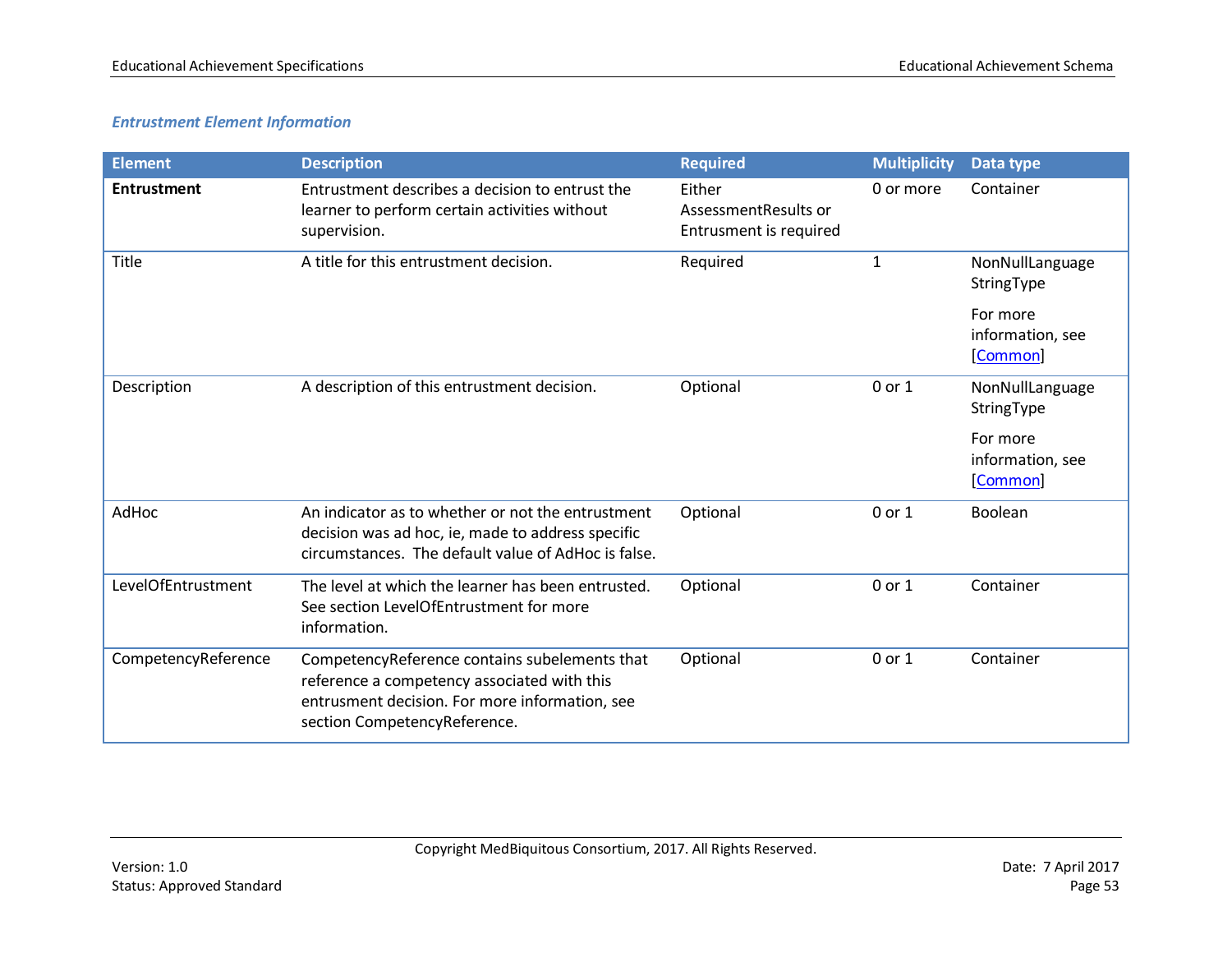| <b>Element</b>                    | <b>Description</b>                                                                                                   | <b>Required</b> | <b>Multiplicity</b> | Data type                    |
|-----------------------------------|----------------------------------------------------------------------------------------------------------------------|-----------------|---------------------|------------------------------|
| Source                            | The source of the entrustment decision. This could                                                                   | Required        | 1 or more           | <b>NonNull StringType</b>    |
|                                   | be an individual, a committee, or a URI to a<br>resource that describes the decision maker in more                   |                 |                     | For more                     |
|                                   | detail.                                                                                                              |                 |                     | information, see<br>[Common] |
|                                   |                                                                                                                      |                 |                     |                              |
| AwardDate                         | The date entrustment was awarded to the learner.                                                                     | Required        | 1                   | Date                         |
| ExpirationDate                    | The date this entrustment decision expires.                                                                          | Optional        | 0 or 1              | Date                         |
| <b>EntrustmentEvidence</b>        | EntrustmentEvidence contains subelements<br>identifying the evidence weighed in making this<br>entrustment decision. | Optional        | 0 or 1              | Container                    |
|                                   | For more information, see section<br>EntrustmentEvidence.                                                            |                 |                     |                              |
| Elements from other<br>namespaces | Entrustment may include elements from other<br>namespaces provided those elements are<br>namespace qualified.        | Optional        | 0 or 1              | Any                          |

<ea:Entrustment>

<ea:Title>Care of a Healthy Newborn</ea:Title>

<ea:CompetencyObjectReference>

/EducationalAchievement/AchievementInContext/Expectations/CompetencyObject[lom:lom/lom:general/lom:ident

ifier/lom:entry=' http://abp.org/epas/epa1']

</ea:CompetencyObjectReference>

<ea:Source>Thelonius Smith</ea:Source>

<ea:AwardDate>2011-08-18</ea:AwardDate>

</ea:Entrustment>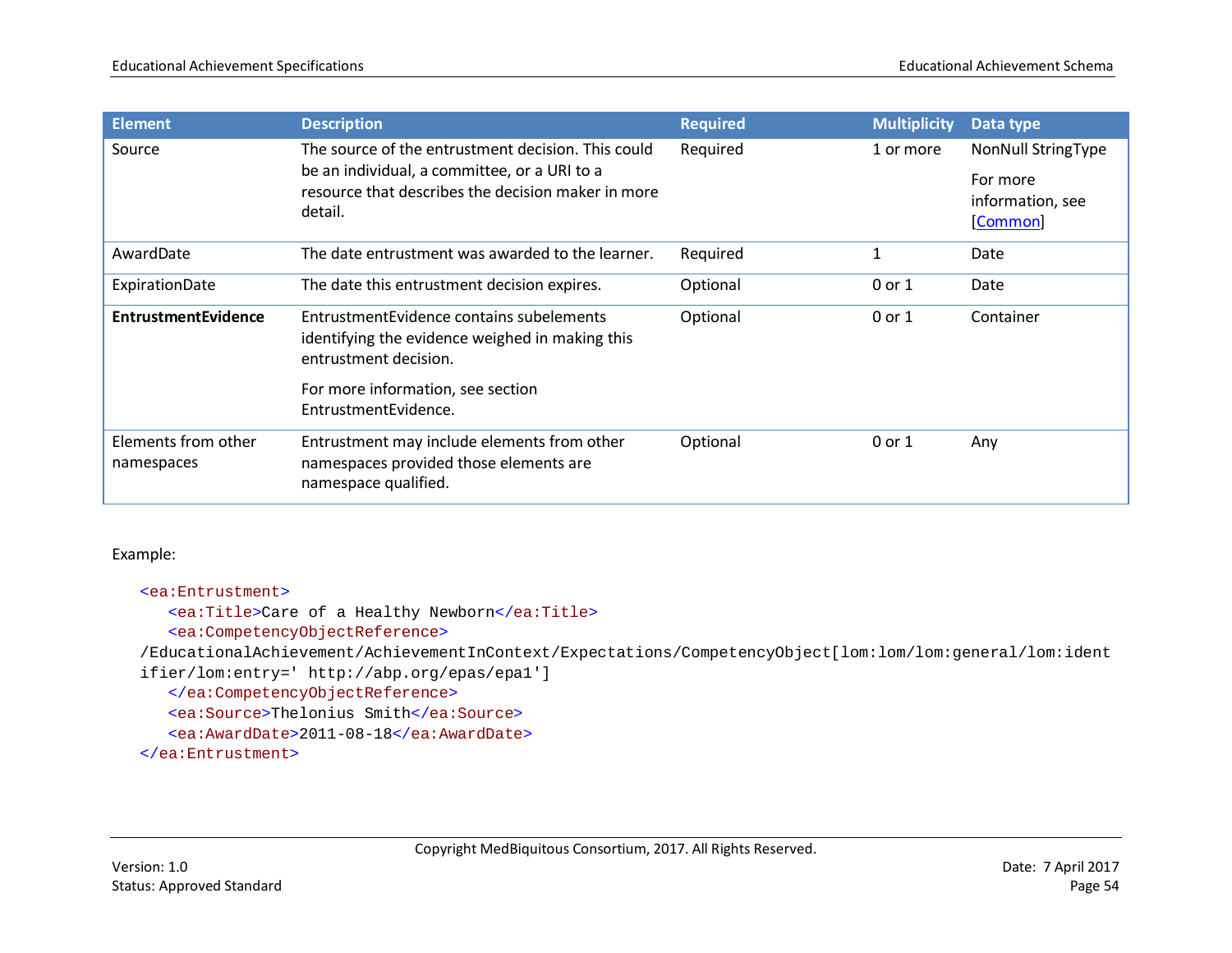## **8.5.2 LevelOfEntrusment**

LevelOfEntrusment defines the level at which the learner has been entrusted to perform a professional activity.



#### *LevelOfEntrustment Element Information*

| Element                   | <b>Description</b>                                                                                                                   | <b>Required</b> | <b>Multiplicity</b> | Data type                          |
|---------------------------|--------------------------------------------------------------------------------------------------------------------------------------|-----------------|---------------------|------------------------------------|
| <b>LevelOfEntrustment</b> | The level at which the learner has been entrusted.                                                                                   | Optional        | 0 or 1              | Container                          |
| <b>EntrustmentScore</b>   | A score corresponding to the level of entrustment awarded.                                                                           | Required        |                     | integer                            |
| Reference                 | A reference to an entrustment scale in an external document. The<br>entrustment scale may be represented as a performance framework. | Required        | 0 or 1              | Container<br>For more information, |
|                           | The Reference element uses the ReferenceType data type from the<br>MedBiquitous Common Specifications.                               |                 |                     | see [Common].                      |

Example:

TBD

### **8.5.3 EntrustmentEvidence**

EntrustmentEvidence identifying the evidence weighed in making this entrustment decision.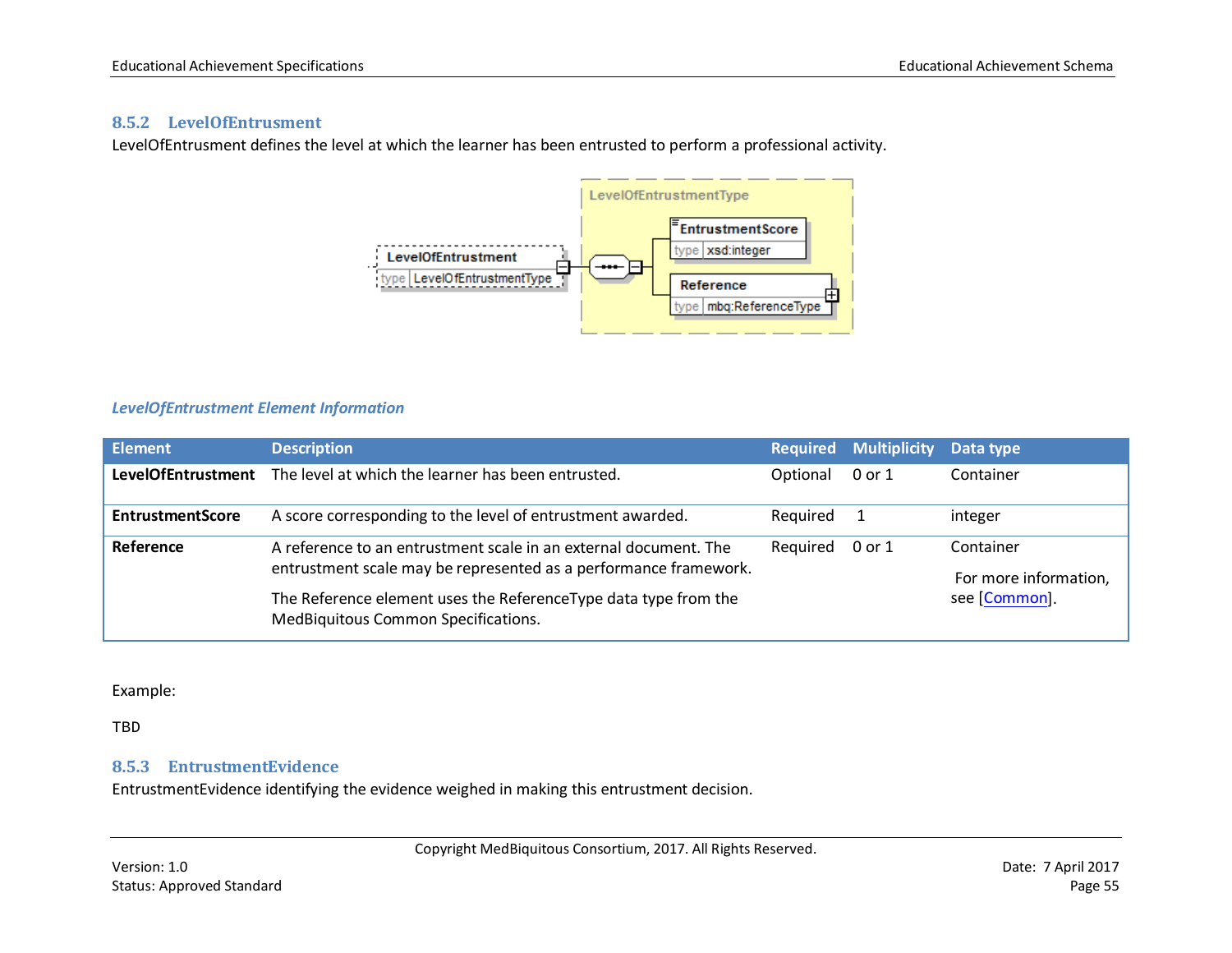

## *EntrustmentEvidence Element Information*

| <b>Element</b>             | <b>Description</b>                                                                                                                                                                                                                                                                                                                                                            | <b>Required</b>                                                                                                        | <b>Multiplicity</b> | Data type                                                                 |
|----------------------------|-------------------------------------------------------------------------------------------------------------------------------------------------------------------------------------------------------------------------------------------------------------------------------------------------------------------------------------------------------------------------------|------------------------------------------------------------------------------------------------------------------------|---------------------|---------------------------------------------------------------------------|
| <b>EntrustmentEvidence</b> | EntrustmentEvidence contains subelements identifying the<br>evidence weighed in making this entrustment decision.                                                                                                                                                                                                                                                             | Optional                                                                                                               | 0 or 1              | Container                                                                 |
| Description                | A description of this entrustment decision.                                                                                                                                                                                                                                                                                                                                   | At least one of the<br>following elements is<br>required: Description,<br>PortfolioReference,<br>AchievementReference. | 0 or more           | NonNullLanguage<br>StringType<br>For more<br>information, see<br>[Common] |
| PortfolioReference         | PortfolioReference provides either an XPath reference or a<br>URI reference to a portfolio entry used as evidence in this<br>entrustment decision. There may be multiple<br>PortfolioReference elements to point to multiple pieces of<br>evidence considered in this decision.<br>For information on the structure of PortfolioReference, see<br>section PortfolioReference. | At least one of the<br>following elements is<br>required: Description,<br>PortfolioReference,<br>AchievementReference  | 0 or more           | Container                                                                 |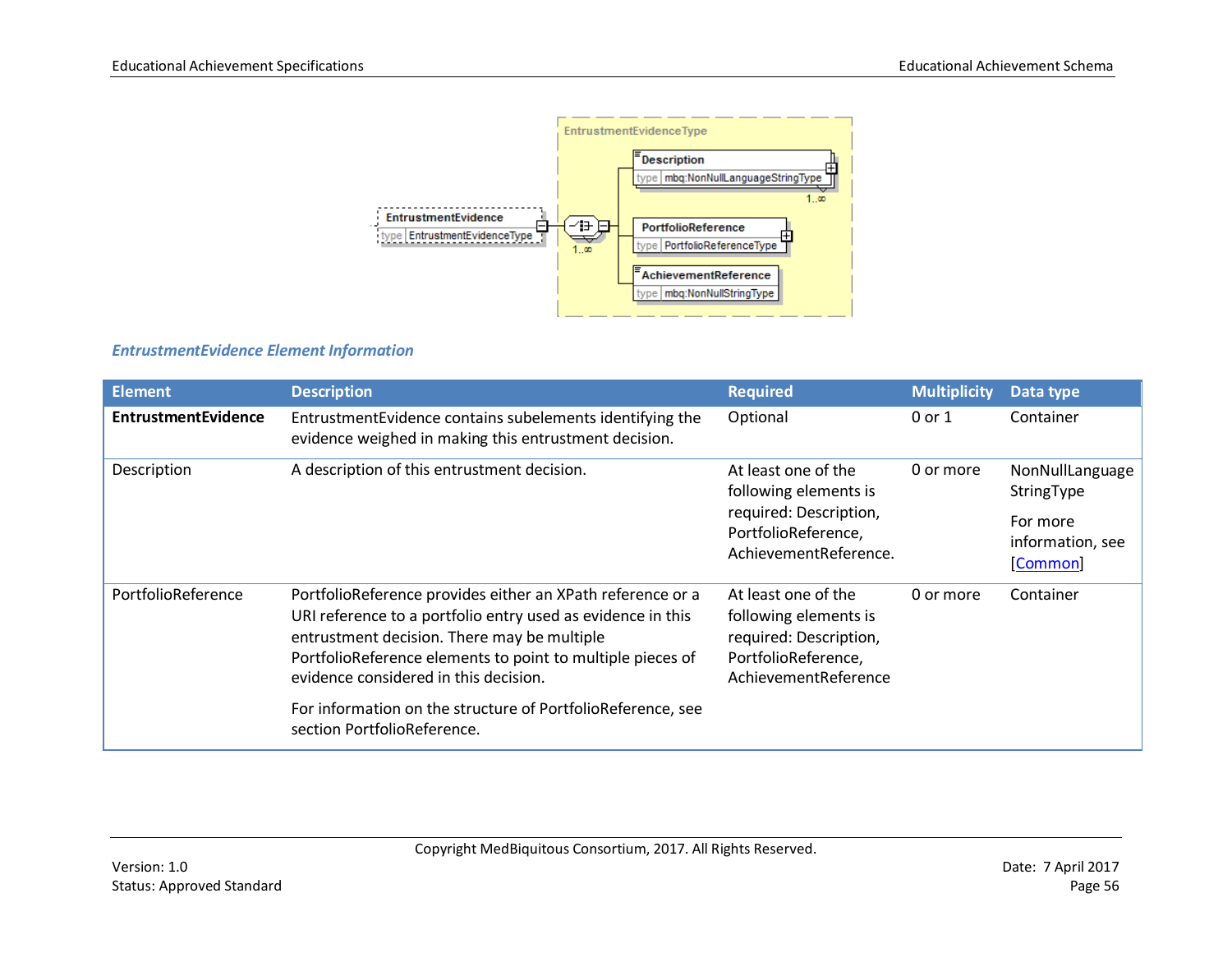| Element              | <b>Description</b>                                                                                                                                           | <b>Required</b>                                                                                                       | Multiplicity | Data type                    |  |  |  |  |  |  |                                   |
|----------------------|--------------------------------------------------------------------------------------------------------------------------------------------------------------|-----------------------------------------------------------------------------------------------------------------------|--------------|------------------------------|--|--|--|--|--|--|-----------------------------------|
| AchievementReference | A pointer to an entry (Event, SequenceBlock, or Summary<br>Score) in this EducationalAchievement data set.<br>AchievementReference has the following format: | At least one of the<br>following elements is<br>required: Description,<br>PortfolioReference,<br>AchievementReference | 0 or more    |                              |  |  |  |  |  |  | NonNull<br>StringType<br>For more |
|                      | /EducationalAchievement/AchievementInContext/<br>pathtoentry                                                                                                 |                                                                                                                       |              | information, see<br>[Common] |  |  |  |  |  |  |                                   |
|                      | All in one line, where <i>pathtoentry</i> provides the path to the<br>specific educational achievement entry.                                                |                                                                                                                       |              |                              |  |  |  |  |  |  |                                   |
|                      | See section Identifying Data through XPath for more<br>information.                                                                                          |                                                                                                                       |              |                              |  |  |  |  |  |  |                                   |

#### <ea:EntrustmentEvidence>

<ea:Description>The committee reviewed simulation results, OSCE scores, and supervisor ratings.</ea:Description>

<ea:AchievementReference>/EducationalAchievement/AchievementInContext/Events/Event[@id='mde1']

</ea:AchievementReference>

<ea:AchievementReference>/EducationalAchievement/AchievementInContext/Events/Event[@id='mde2']

</ea:AchievementReference>

</ea:EntrustmentEvidence>

# **8.6 Sequence**

Sequence contains subelements that describe information about how the learner's curriculum of study is organized over a period of time. The curriculum's sequence consists of a series of sequence blocks, which correspond to courses or other blocks of curricular content.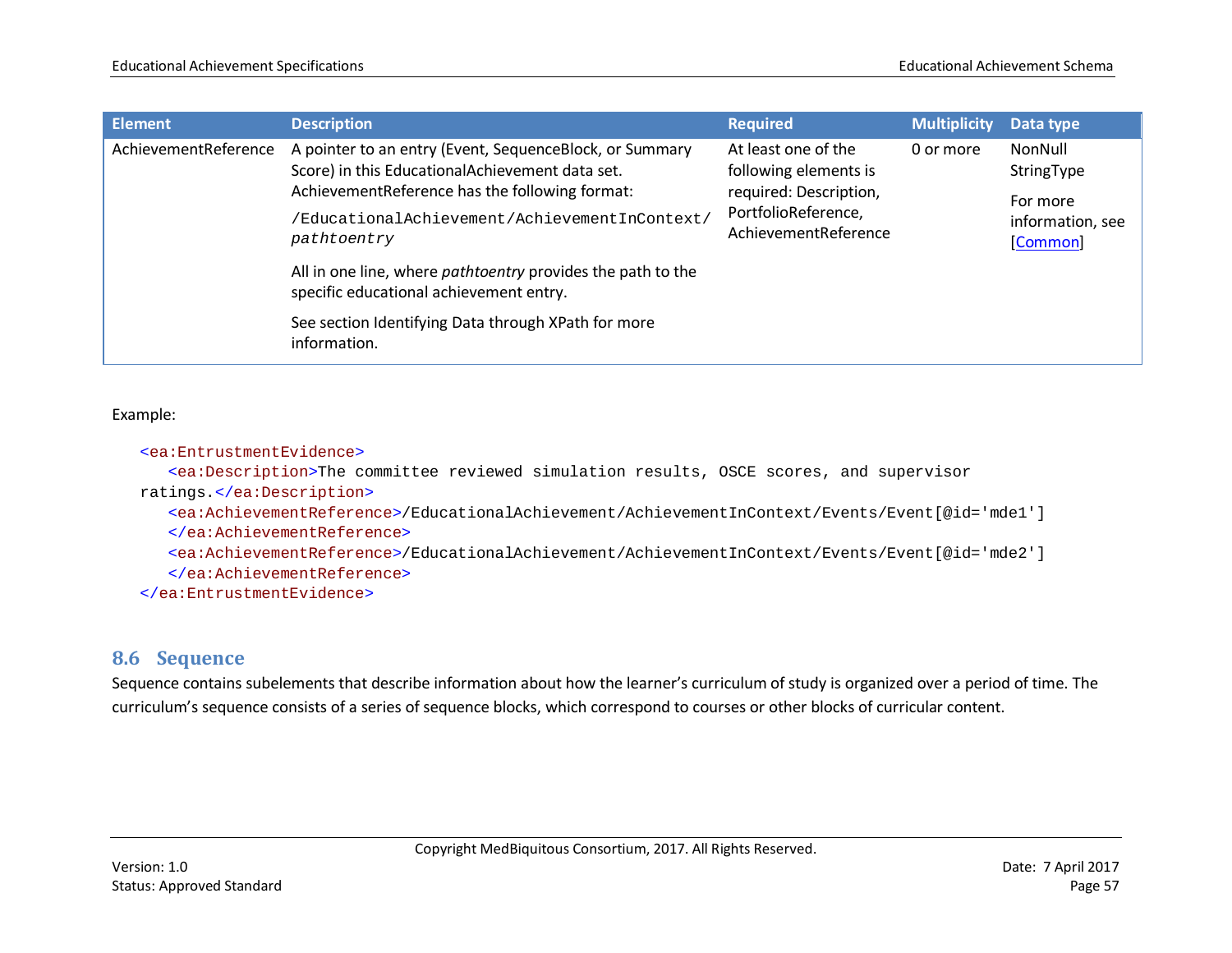

## *Sequence Element Information*

| <b>Element</b>       | <b>Description</b>                                                                                                                                                               | <b>Required</b> | <b>Multiplicity</b> | Data type                             |
|----------------------|----------------------------------------------------------------------------------------------------------------------------------------------------------------------------------|-----------------|---------------------|---------------------------------------|
| Sequence             | Sequence contains subelements that describe information about how the<br>learner's curriculum of study is organized over a period of time.                                       | Optional        | 0 or 1              | Container                             |
| Description          | A description of the overall sequence of the curriculum.                                                                                                                         | Optional        | 0 or more           | NonNullLanguage<br>StringType         |
|                      |                                                                                                                                                                                  |                 |                     | For more information,<br>see [Common] |
| <b>SequenceBlock</b> | Contains subelements that define an organizational component of the<br>curriculum, such as a year, phase, course module, etc. See section<br>SequenceBlock for more information. | Required        | 1 or more           | Container                             |

#### Example:

<Sequence> <Description>There are 2 years of preclinical work followed by 2 years of clinical work.</Description> <SequenceBlock required="true" id="asdfg"> . . .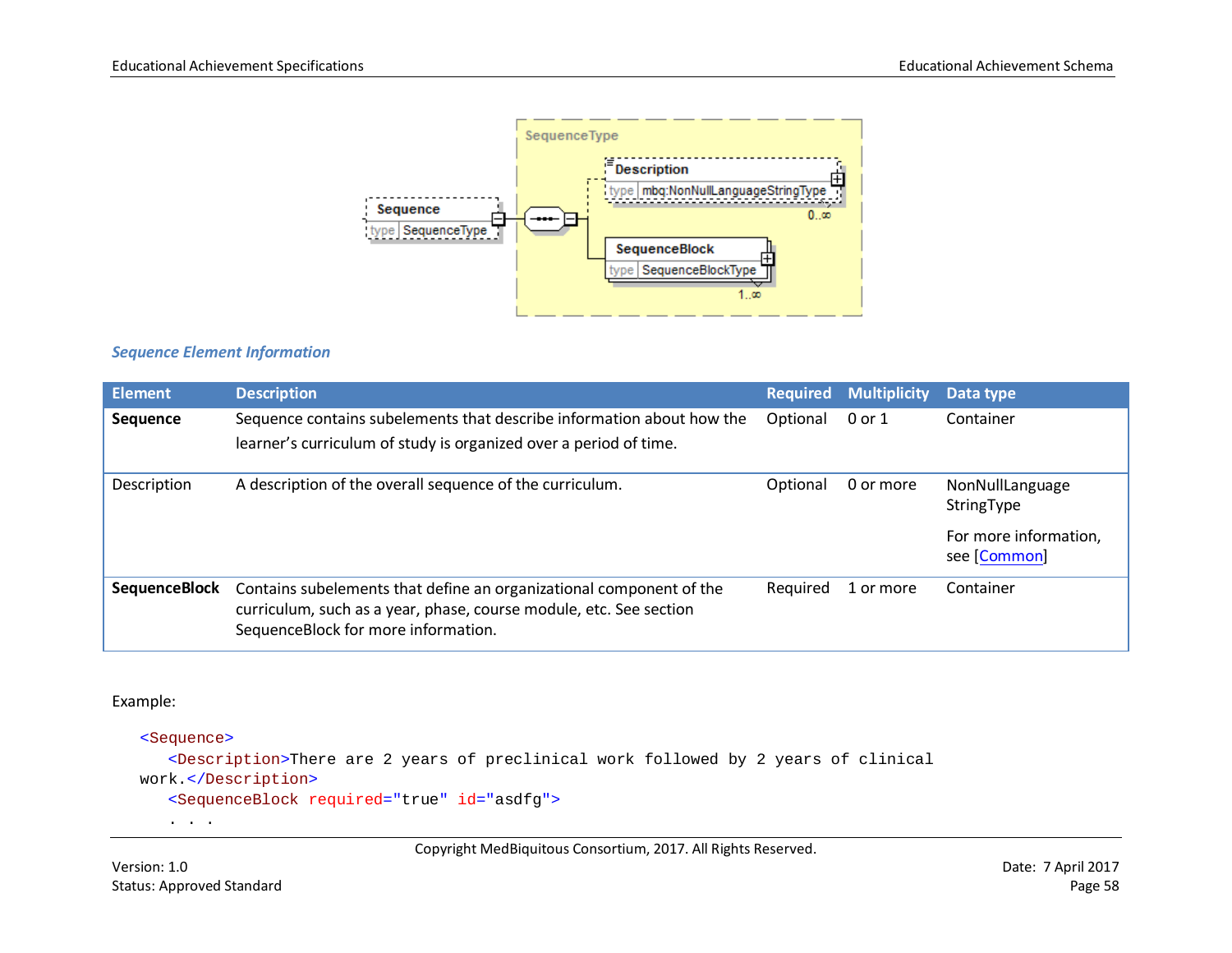```
</SequenceBlock>
   <SequenceBlock required="true" id="sdfgh">
   . . . 
   </SequenceBlock>
</Sequence>
```
# **8.6.1 SequenceBlock**

SequenceBlock is a subelement of Sequence that contains subelements that define an organizational component of the curriculum, such as a year, phase, course, or module. Sequence blocks can be nested to show a variety of organizational methods.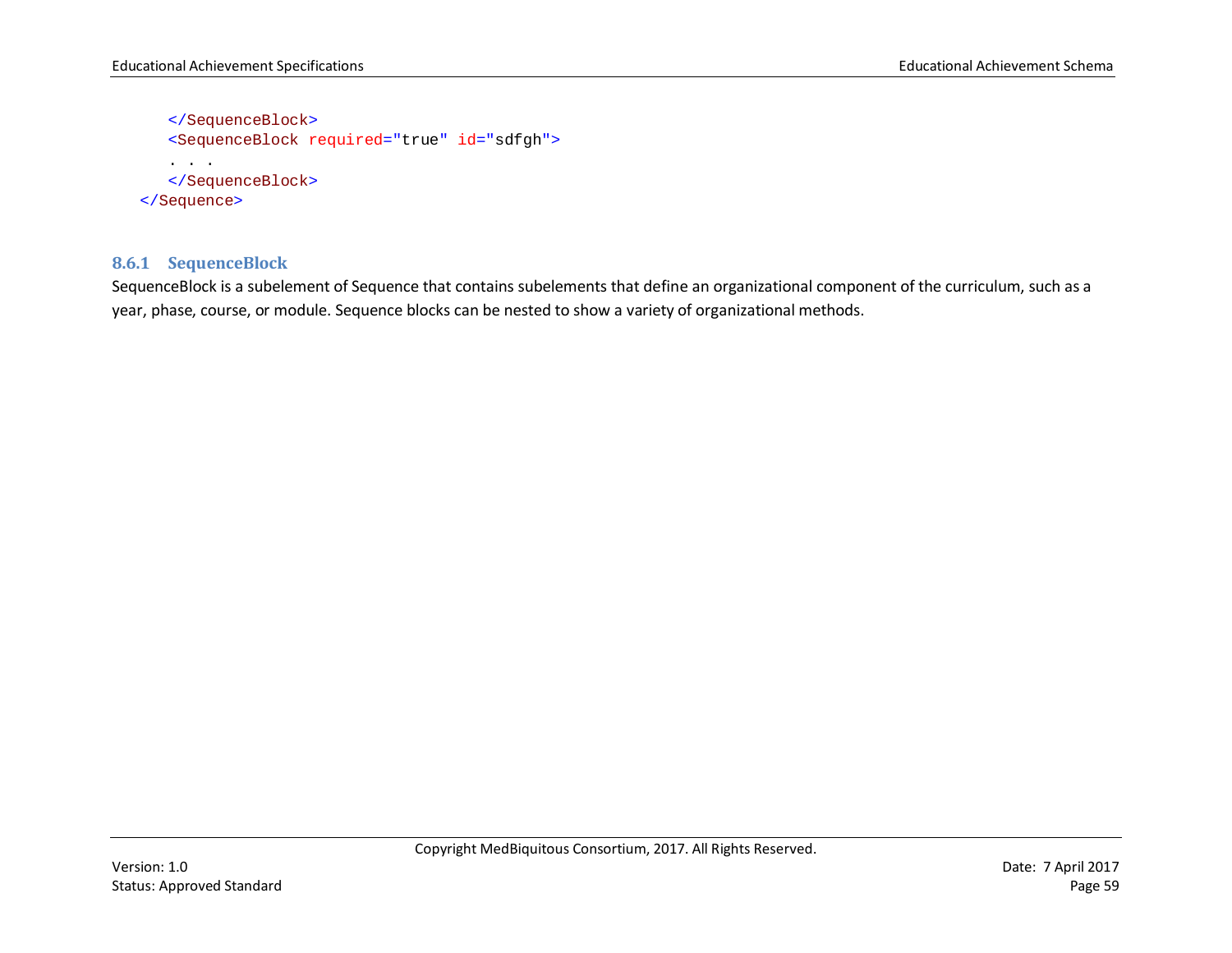

- www.altova.com<br>Copyright MedBiquitous Consortium, 2017. All Rights Reserved.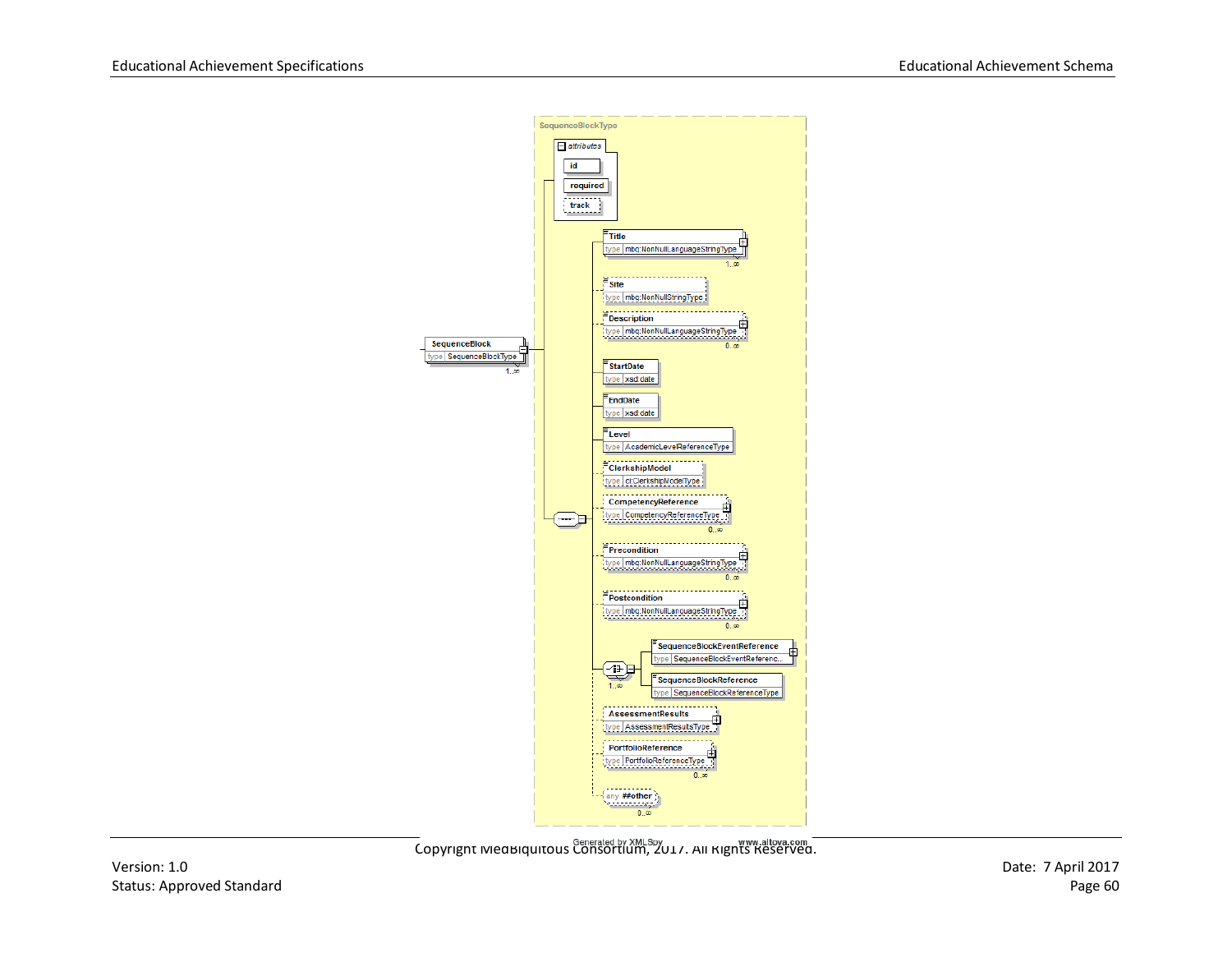# *SequenceBlock Element Information*

| <b>Element</b>       | <b>Description</b>                                                                                                                                                                                   | <b>Required</b> | <b>Multiplicity</b> | Data type                                   |
|----------------------|------------------------------------------------------------------------------------------------------------------------------------------------------------------------------------------------------|-----------------|---------------------|---------------------------------------------|
| <b>SequenceBlock</b> | SequenceBlock contains subelements that define an<br>organizational component of the curriculum, such as a year,<br>phase, course, module, etc.                                                      | Required        | 1                   | Container                                   |
|                      | SequenceBlock has the following attributes:                                                                                                                                                          |                 |                     |                                             |
|                      | id<br>A unique identifier for this sequence block. Use of the id<br>attribute is required.                                                                                                           |                 |                     |                                             |
|                      | required<br>Indicates whether this sequence block is a required part of the<br>curriculum. Valid values are Required, Optional, and Required<br>In Track. Use of the required attribute is required. |                 |                     |                                             |
|                      | track<br>Indicates whether this sequence block is a track within the<br>curriculum. Valid values are true and false; the default value is<br>false.                                                  |                 |                     |                                             |
| <b>Title</b>         | The title of the sequence block.                                                                                                                                                                     | Required        | 1 or more           | NonNull<br>Language<br>StringType           |
|                      |                                                                                                                                                                                                      |                 |                     | For more<br>information,<br>see<br>[Common] |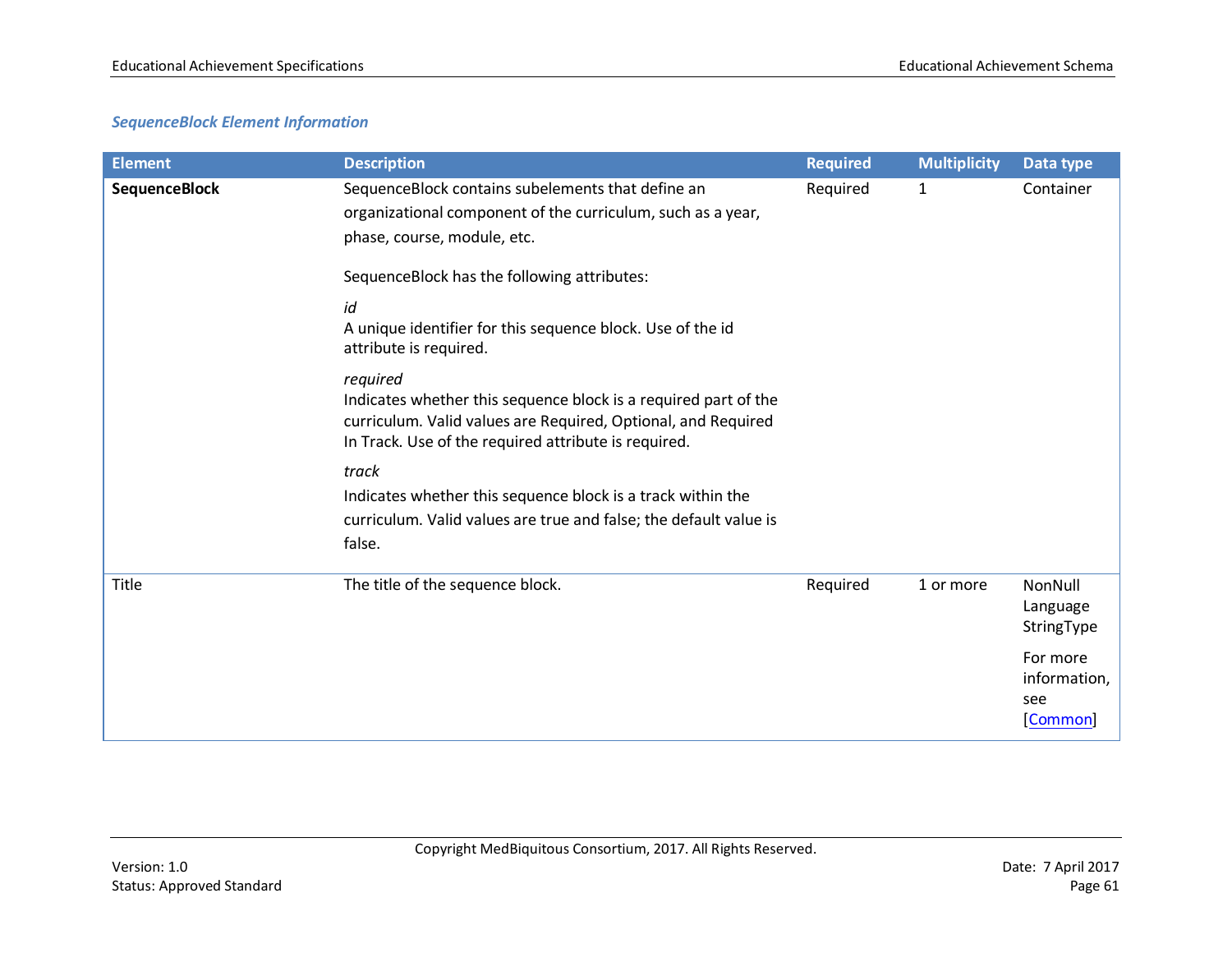| <b>Element</b>   | <b>Description</b>                                                                                                                                                                                                                                          | <b>Required</b> | <b>Multiplicity</b> | Data type                                   |
|------------------|-------------------------------------------------------------------------------------------------------------------------------------------------------------------------------------------------------------------------------------------------------------|-----------------|---------------------|---------------------------------------------|
| Site             | The site where the sequence block occurred.                                                                                                                                                                                                                 | Optional        | 0 or 1              | NonNull<br>StringType                       |
|                  |                                                                                                                                                                                                                                                             |                 |                     | For more<br>information,<br>see<br>[Common] |
| Description      | A description of the sequence block.                                                                                                                                                                                                                        | Optional        | 0 or more           | NonNull<br>Language<br>StringType           |
|                  |                                                                                                                                                                                                                                                             |                 |                     | For more<br>information,<br>see<br>[Common] |
| <b>StartDate</b> | The date the sequence block began.                                                                                                                                                                                                                          | Required        | $\mathbf{1}$        | Date                                        |
| EndDate          | The date the sequence block ended.                                                                                                                                                                                                                          | Required        | $\mathbf{1}$        | Date                                        |
| Level            | Level indicates the educational level at which this sequence<br>block occurs. For schools using academic years as the basis for<br>progress through the curriculum, level corresponds to the<br>academic year in which the sequence block occurs. Level has | Required        | $\mathbf{1}$        | Restricted<br>(to<br>conformant<br>XPath)   |
|                  | the following format:<br>/EducationalAchievement/AchievementInContext/<br>AcademicLevels/Level[@number='X']                                                                                                                                                 |                 |                     | See section<br>Identifying<br>Data          |
|                  | All in one line, where $X$ is the number 1 through 10<br>corresponding to an academic level defined for this curriculum.                                                                                                                                    |                 |                     | through<br>XPath for<br>more<br>information |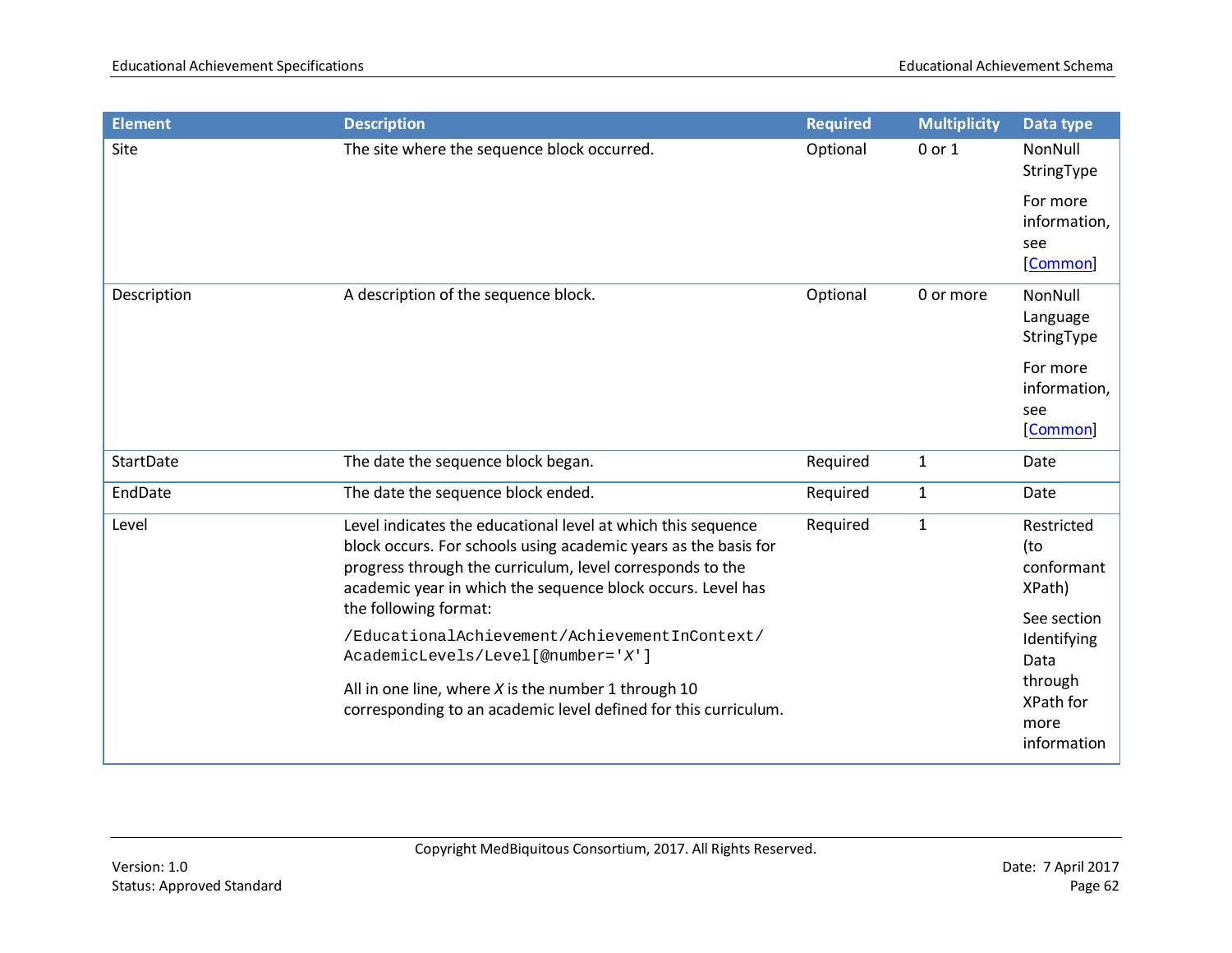| <b>Element</b>            | <b>Description</b>                                                                                                                                                                                                                          | <b>Required</b> | <b>Multiplicity</b> | Data type                                                                         |
|---------------------------|---------------------------------------------------------------------------------------------------------------------------------------------------------------------------------------------------------------------------------------------|-----------------|---------------------|-----------------------------------------------------------------------------------|
| ClerkshipModel            | If the sequence block represents a clerkship, clerkship model<br>may be used to indicate the type of clerkship. Valid values are:<br>integrated, rotation.                                                                                  | Optional        | 0 or 1              | Restricted<br>See<br>Description<br>for details.                                  |
| CompetencyObjectReference | A reference to the unique id for a learning objective,<br>competency, learning outcome, (all of which are known as<br>competency objects) associated with this event.<br>CompetencyObjectReference has the following format:                | Optional        | 0 or more           | Restricted<br>(to<br>conformant<br>XPath)                                         |
|                           | /EducationalAchievement/AchievementInContext/<br>Expectations/CompetencyObject<br>[lom:lom/lom:general/lom:identifier/lom:entry='<br>$X$ ']<br>All in one line, where $X$ is the id of a Competency Object in this<br>Curriculum Inventory. |                 |                     | See section<br>Identifying<br>Data<br>through<br>XPath for<br>more<br>information |
| Precondition              | Describes preconditions that the learner met to take this<br>course.                                                                                                                                                                        | Optional        | 0 or more           | NonNull<br>Language<br>StringType                                                 |
|                           |                                                                                                                                                                                                                                             |                 |                     | For more<br>information,<br>see<br>[Common]                                       |
| Postcondition             | Describes how the curriculum changes depending on the<br>learner's performance in the sequence block.                                                                                                                                       | Optional        | 0 or more           | NonNull<br>Language<br>StringType                                                 |
|                           |                                                                                                                                                                                                                                             |                 |                     | For more<br>information,<br>see<br>[Common]                                       |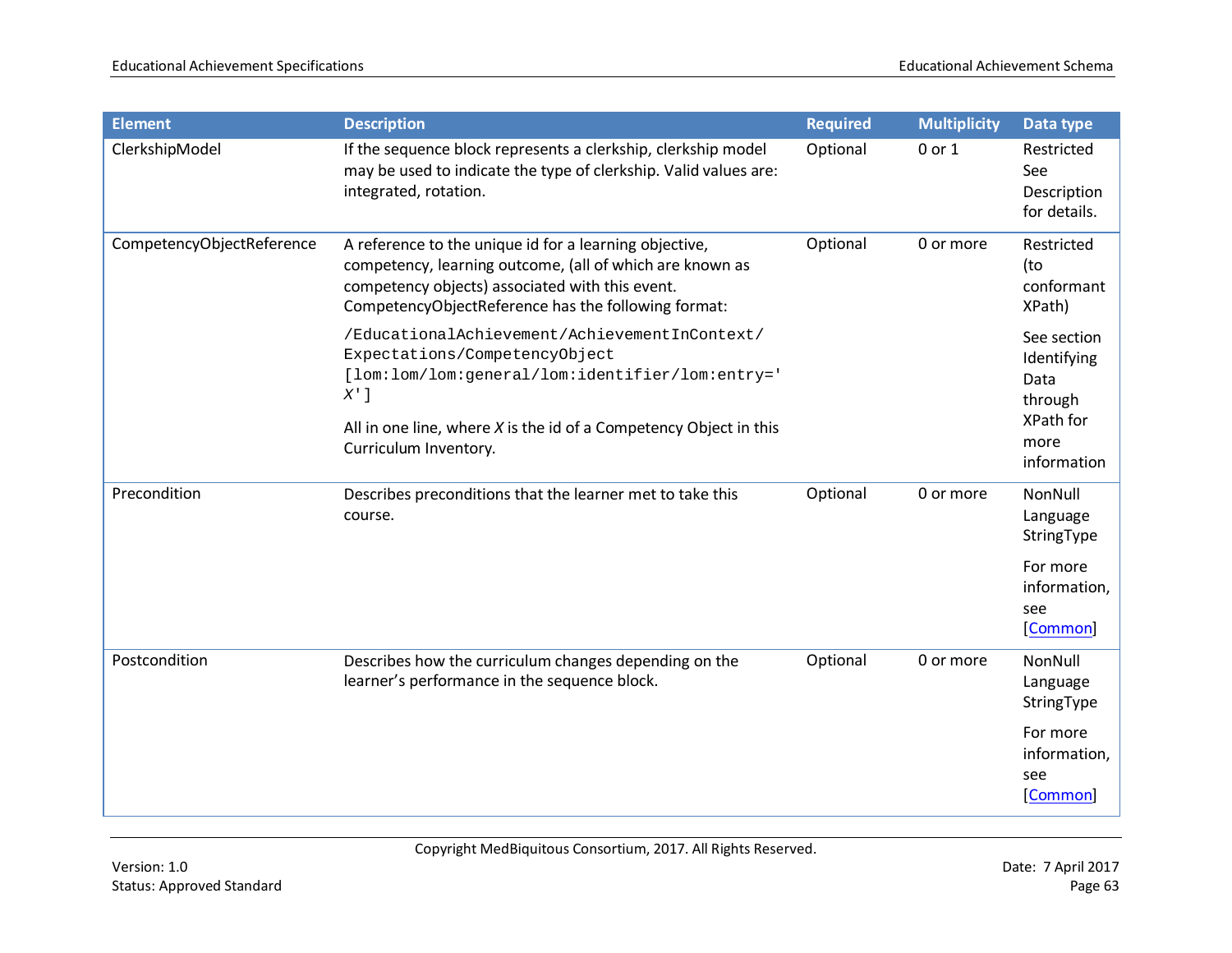| <b>Element</b>              | <b>Description</b>                                                                                                                                                                                             | <b>Required</b>                                                                               | <b>Multiplicity</b> | Data type                                                                                                                      |
|-----------------------------|----------------------------------------------------------------------------------------------------------------------------------------------------------------------------------------------------------------|-----------------------------------------------------------------------------------------------|---------------------|--------------------------------------------------------------------------------------------------------------------------------|
| SequenceBlockEventReference | A reference to an education or assessment event included in<br>the sequence block. SequenceBlockEventReference has the<br>following format:                                                                    | Either<br>SequenceBlo<br>ckEventRefer<br>ence or<br>SequenceBlo<br>ckReference<br>is required | 0 or more           | Restricted<br>(to<br>conformant<br>XPath)<br>See section<br>Identifying<br>Data<br>through<br>XPath for<br>more<br>information |
|                             | /EducationalAchievement/AchievementInContext<br>$/$ Events/Event[@id = 'x']                                                                                                                                    |                                                                                               |                     |                                                                                                                                |
|                             | All in one line, where $X$ is the id of an event in this curriculum.                                                                                                                                           |                                                                                               |                     |                                                                                                                                |
|                             | SequenceBlockEventReference has the following attribute:                                                                                                                                                       |                                                                                               |                     |                                                                                                                                |
|                             | required                                                                                                                                                                                                       |                                                                                               |                     |                                                                                                                                |
|                             | Indicates whether this event is a required part of the sequence<br>block. The required attribute uses the Boolean data type; valid<br>values are true and false. Use of the required attribute is<br>required. |                                                                                               |                     |                                                                                                                                |
| SequenceBlockReference      | A reference to a nested sequence block.<br>SequenceBlockReference has the following format:                                                                                                                    | Either<br>SequenceBlo<br>ckEventRefer<br>ence or<br>SequenceBlo<br>ckReference<br>is required | 0 or more           | Restricted<br>(to<br>conformant<br>XPath)                                                                                      |
|                             | /EducationalAchievement/AchievementInContext<br>/Sequence/SequenceBlock[@id='X']                                                                                                                               |                                                                                               |                     |                                                                                                                                |
|                             | All in one line, where $X$ is the id of a sequence block in this<br>curriculum.                                                                                                                                |                                                                                               |                     | See section<br>Identifying<br>Data<br>through<br>XPath for<br>more<br>information                                              |
| <b>AssessmentResults</b>    | AssessmentResults contains subelements that provide detailed<br>information on the results of any assessment included in this<br>sequence block.                                                               | Optional                                                                                      | 0 or 1              | Container                                                                                                                      |
|                             | For more information, see section AssessmentResults.                                                                                                                                                           |                                                                                               |                     |                                                                                                                                |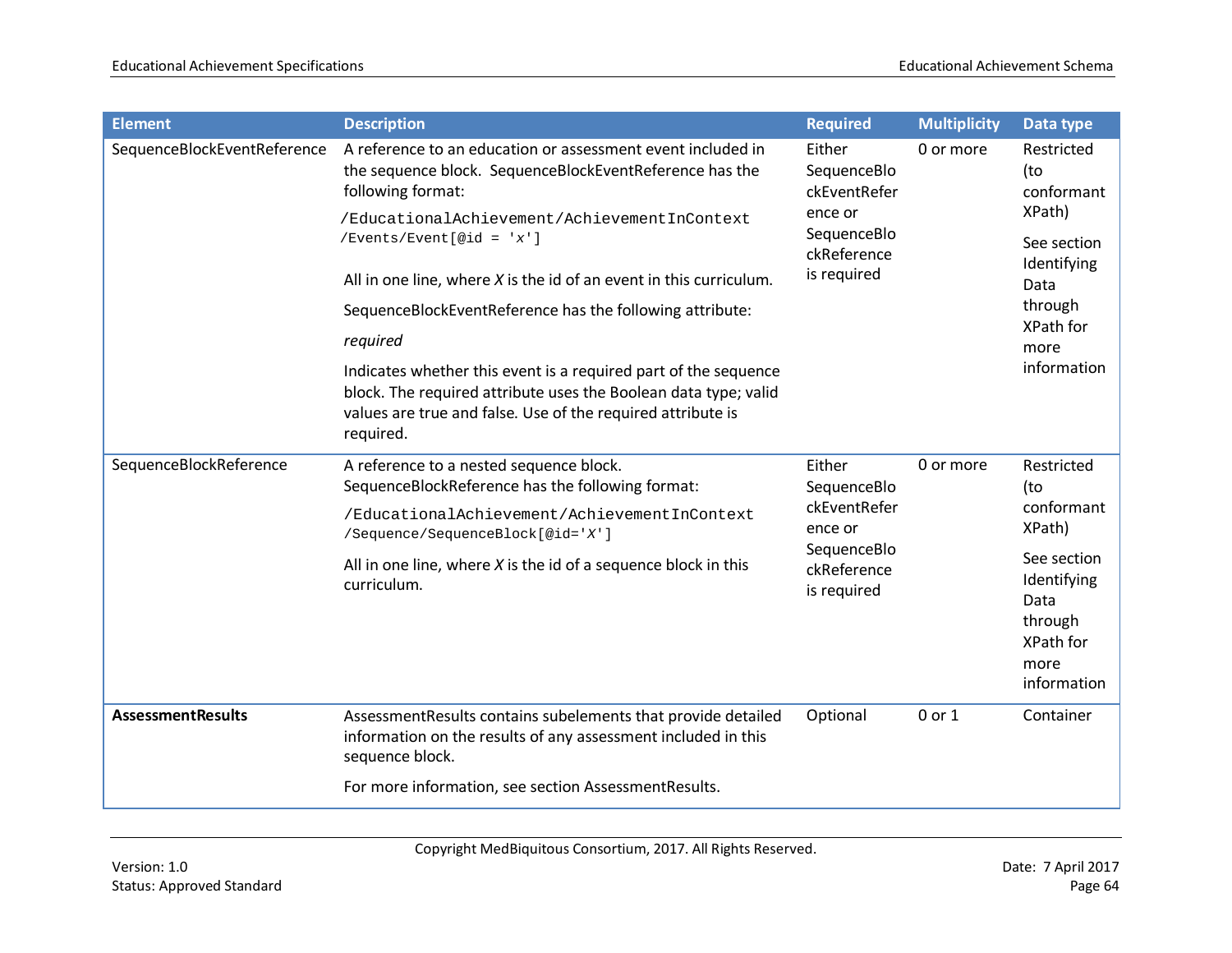| <b>Element</b>                    | <b>Description</b>                                                                                                                                                                                                                                                                                  | <b>Required</b> | <b>Multiplicity</b> | Data type |
|-----------------------------------|-----------------------------------------------------------------------------------------------------------------------------------------------------------------------------------------------------------------------------------------------------------------------------------------------------|-----------------|---------------------|-----------|
| PortfolioReference                | PortfolioReference provides either an XPath reference or a URI<br>reference to a portfolio entry providing supporting information<br>related to this sequence block. There may be multiple<br>PortfolioReference elements to point to multiple portfolio<br>entries related to this sequence block. | Optional        | 0 or more           | Container |
|                                   | See section PortfolioReference for more information.                                                                                                                                                                                                                                                |                 |                     |           |
| Elements from other<br>namespaces | Sequence Block may include elements from other namespaces<br>provided those elements are namespace qualified.                                                                                                                                                                                       | Optional        | 0 or 1              | Any       |

```
<ea:SequenceBlock id="mds4" required="Required">
```

```
<ea:Title>Infant and Toddler Rotation</ea:Title>
```

```
<ea:StartDate>2012-01-15</ea:StartDate>
```

```
<ea:EndDate>2012-03-15</ea:EndDate>
```

```
<ea:Level>/EducationalAchievement/AchievementInContext/AcademicLevels/Level[@number='3']</ea:Level>
```

```
<ea:SequenceBlockEventReference required="true">
```

```
/EducationalAchievement/AchievementInContext/Events/Event[@id='mdex']
```

```
</ea:SequenceBlockEventReference>
```

```
<ea:AssessmentResults>
```
<ea:SubScore>

```
<ea:FrameworkScore>
```
<ea:PerformanceScore>3</ea:PerformanceScore>

```
<ea:PerformanceFrameworkReference>
```
/EducationalAchievement/AchievementInContext/PerformanceFramework[@id='x']

```
</ea:PerformanceFrameworkReference>
```

```
</ea:FrameworkScore>
```
<ea:Title>

Manage patients with common, single system diagnoses who require a hospital setting,

Observation

</ea:Title>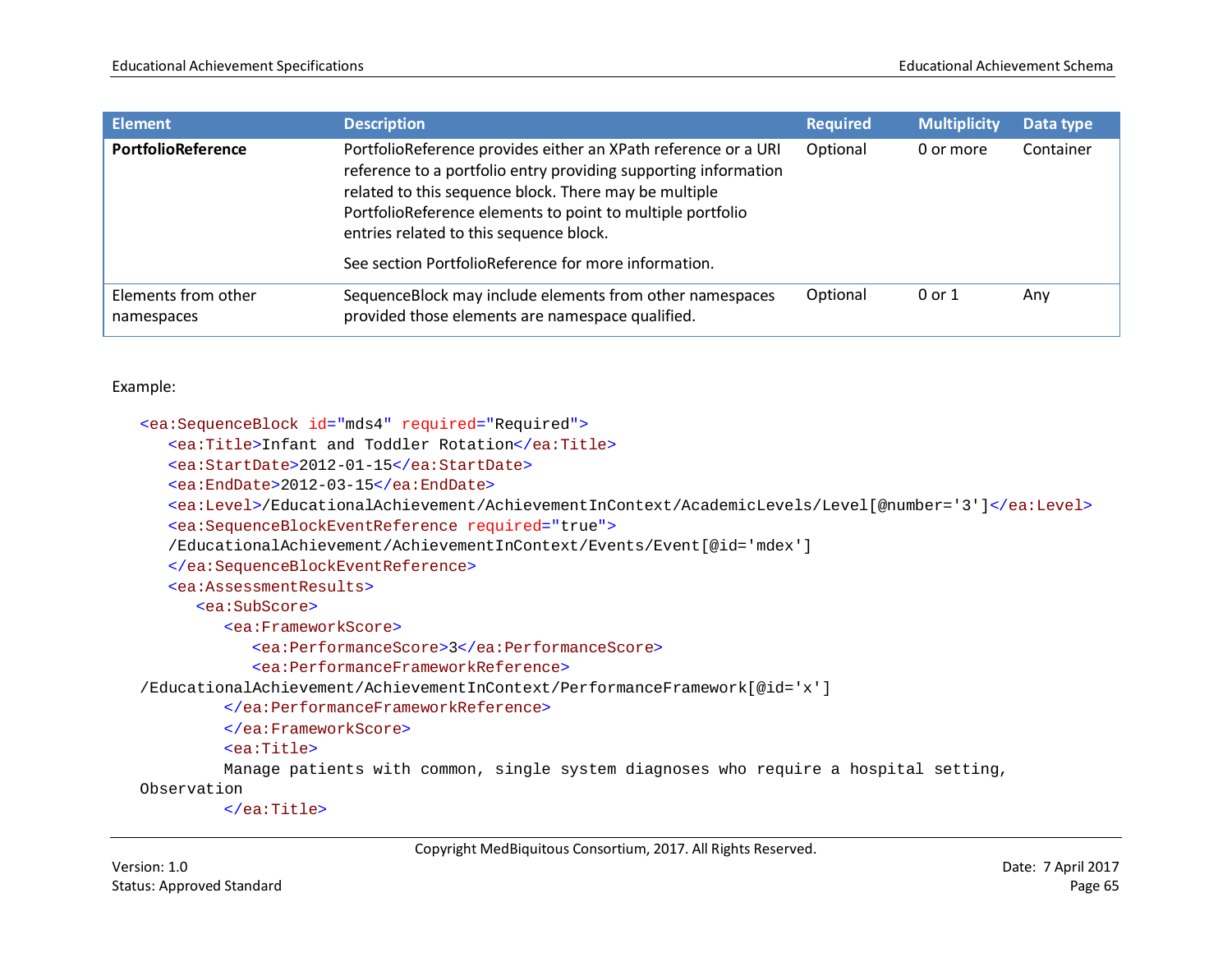#### <ea:CompetencyObjectReference>

/EducationalAchievement/AchievementInContext/Expectations/CompetencyObject[lom:lom/lom:general/lom:id entifier/lom:entry=' http://acgme.org/competencies/epa2']

</ea:CompetencyObjectReference> </ea:SubScore> <ea:Date>2012-03-01</ea:Date> </ea:AssessmentResults> </ea:SequenceBlock>

# **8.7 Integration**

Integration contains subelements that describe how a curriculum is integrated. In many cases curricula are structured around organ systems or other organizing concepts, and within that context, content related to a specific topic, discipline, or theme is incorporated. For example, a course on the cardiovascular system may contain content related to themes of anatomy, pharmacology, etc.

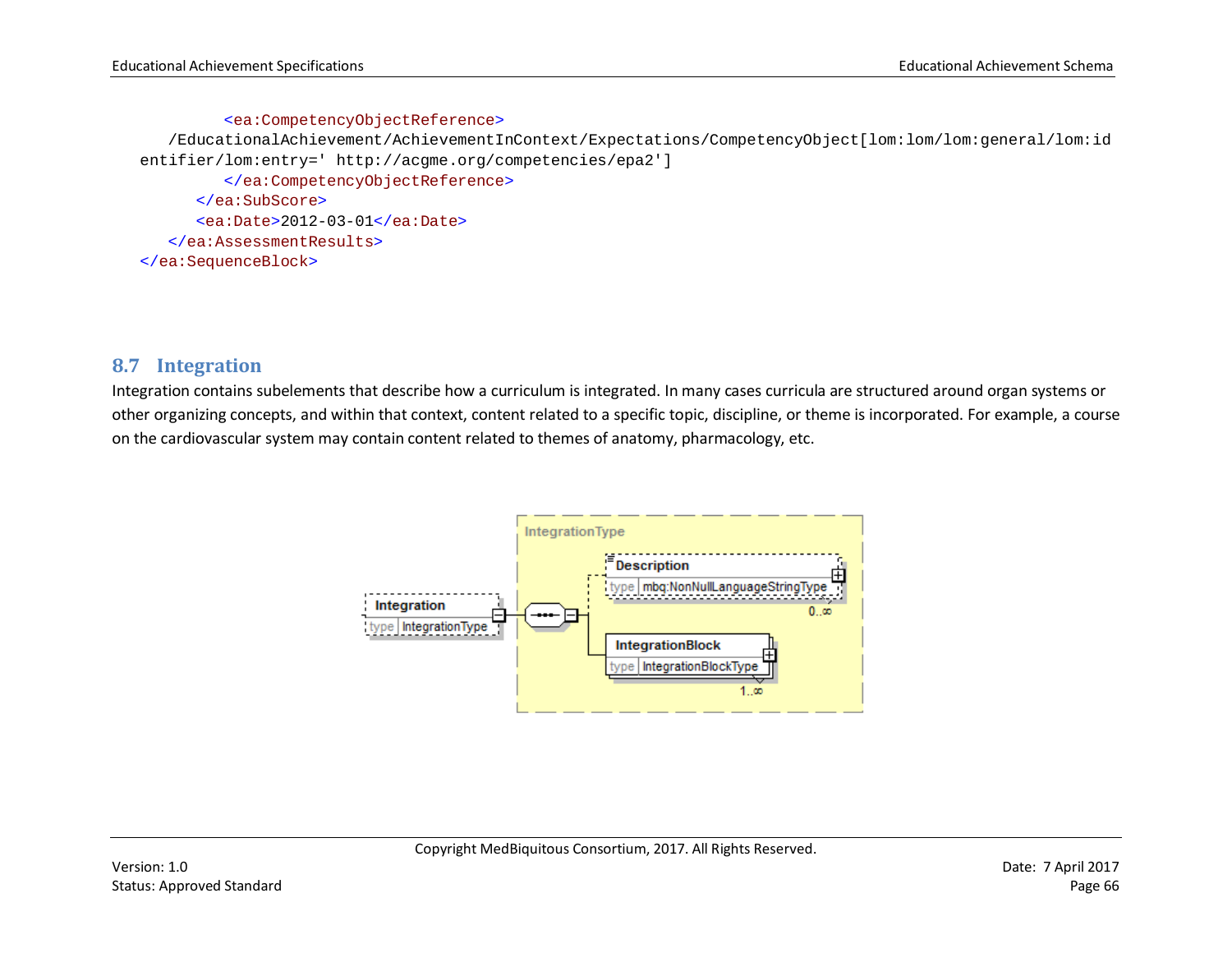# *Integration Element Information*

| <b>Element</b>          | <b>Description</b>                                                                                                                                     | <b>Required</b> | <b>Multiplicity</b> | Data type                                                          |
|-------------------------|--------------------------------------------------------------------------------------------------------------------------------------------------------|-----------------|---------------------|--------------------------------------------------------------------|
| Integration             | Integration contains subelements that describe how a curriculum<br>is integrated.                                                                      | Optional        |                     | Container                                                          |
| Description             | A description of the approach to integrating the curriculum.                                                                                           | Optional        | 0 or more           | NonNullLanguageStringType<br>For more information, see<br>[Common] |
| <b>IntegrationBlock</b> | Contains subelements that define an integrating concept for this<br>curriculum, such as a theme. See section IntegrationBlock for<br>more information. | Required        | 1 or more           | Container                                                          |

#### Example:

#### <Integration>

. .

<Description>We have themes woven throughout the curriculum</Description> <IntegrationBlock id="8765">

```
</IntegrationBlock>
   <IntegrationBlock id="7654">
    . . 
   </IntegrationBlock>
</Integration>
```
### **8.7.1 Integration Block**

IntegrationBlock contains subelements that define an integrating concept for this curriculum. Many curricula have several integrating concepts, or themes, that apply to many courses, competencies, objectives, and events.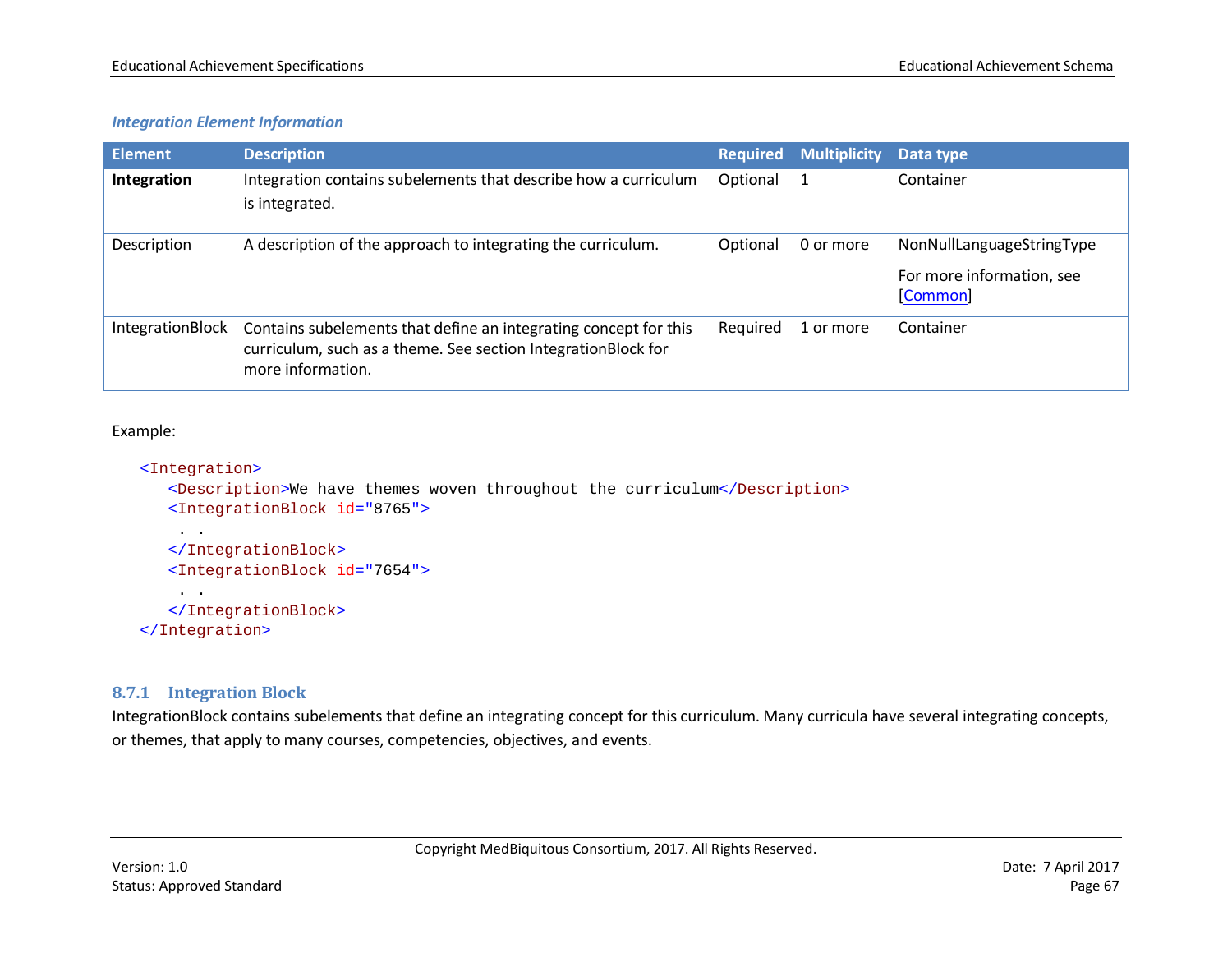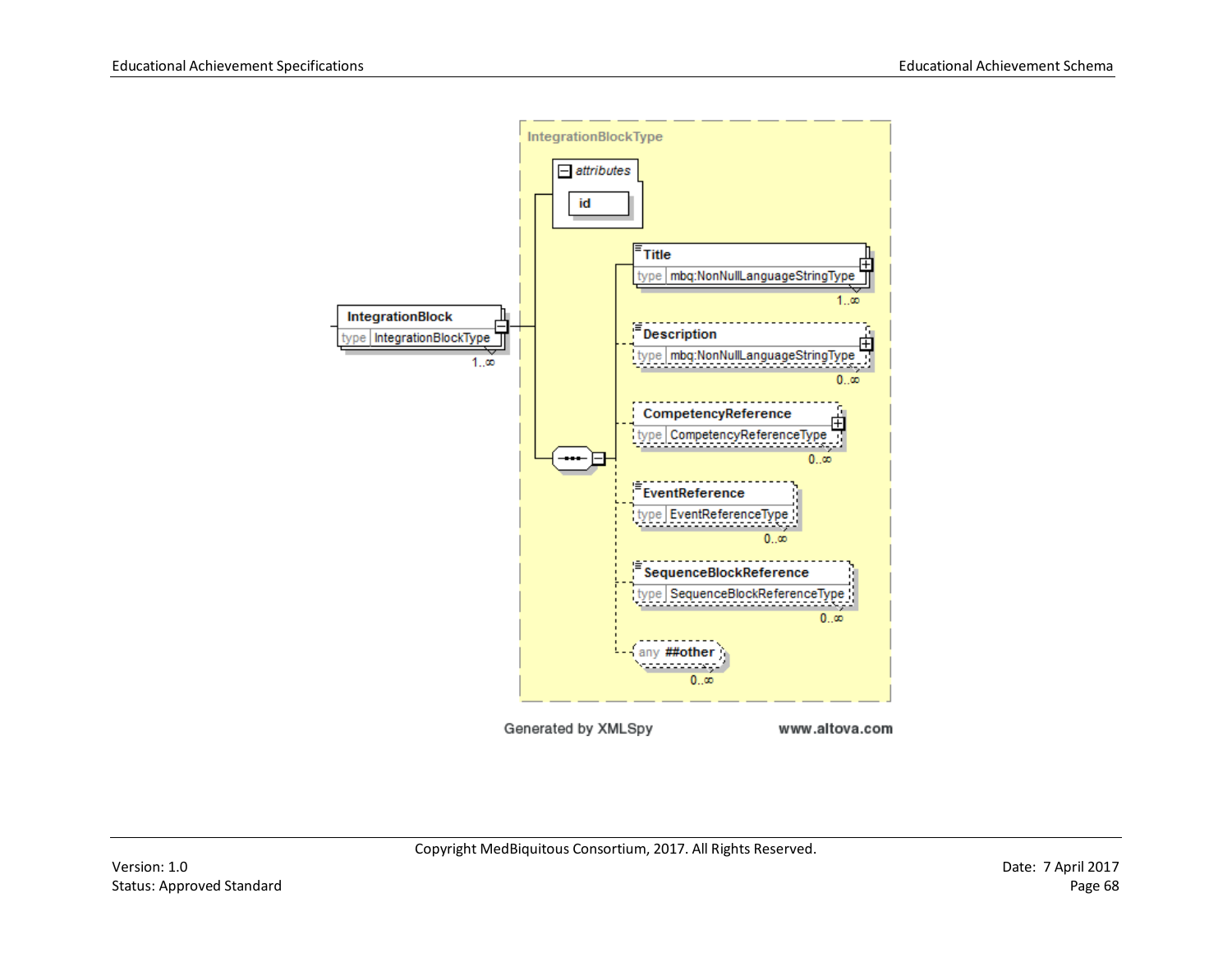# *IntegrationBlock Element Information*

| <b>Element</b>                   | <b>Description</b>                                                                                                                                                                                                                       | <b>Required</b> | <b>Multiplicity</b> | Data type                                                           |
|----------------------------------|------------------------------------------------------------------------------------------------------------------------------------------------------------------------------------------------------------------------------------------|-----------------|---------------------|---------------------------------------------------------------------|
| <b>IntegrationBlock</b>          | Contains subelements that define an integrating concept for this<br>curriculum, such as a theme. IntegrationBlock has the following<br>attribute:                                                                                        | Required        | 1 or more           | Container                                                           |
|                                  | id<br>A unique identifier for this integration block. Use of the id<br>attribute is required.                                                                                                                                            |                 |                     |                                                                     |
| <b>Title</b>                     | The title of the integration block. For example, Rural Health.                                                                                                                                                                           | Required        | 1 or more           | NonNullLanguage<br>StringType                                       |
|                                  |                                                                                                                                                                                                                                          |                 |                     | For more<br>information, see<br>[Common]                            |
| <b>Description</b>               | A description of the integrating concept.                                                                                                                                                                                                | Optional        | 0 or more           | NonNullLanguage<br>StringType                                       |
|                                  |                                                                                                                                                                                                                                          |                 |                     | For more<br>information, see<br>[Common]                            |
| <b>CompetencyObjectReference</b> | A reference to the unique id for a learning objective, competency,<br>learning outcome, (all of which are known as competency objects)<br>associated with this integration block.<br>CompetencyObjectReference has the following format: | Optional        | 0 or more           | Restricted (to<br>conformant<br>XPath)                              |
|                                  | /EducationalAchievement/AchievementInContext<br>/Expectations/CompetencyObject<br>[lom:lom/lom:general/lom:identifier/lom:entry='X']                                                                                                     |                 |                     | See section<br><b>Identifying Data</b><br>through XPath<br>for more |
|                                  | All in one line, where $X$ is the id of a Competency Object in this<br>curriculum.                                                                                                                                                       |                 |                     | information                                                         |
| <b>EventReference</b>            | A reference to an event associated with this integration block.                                                                                                                                                                          | Optional        | 0 or more           | Restricted (to                                                      |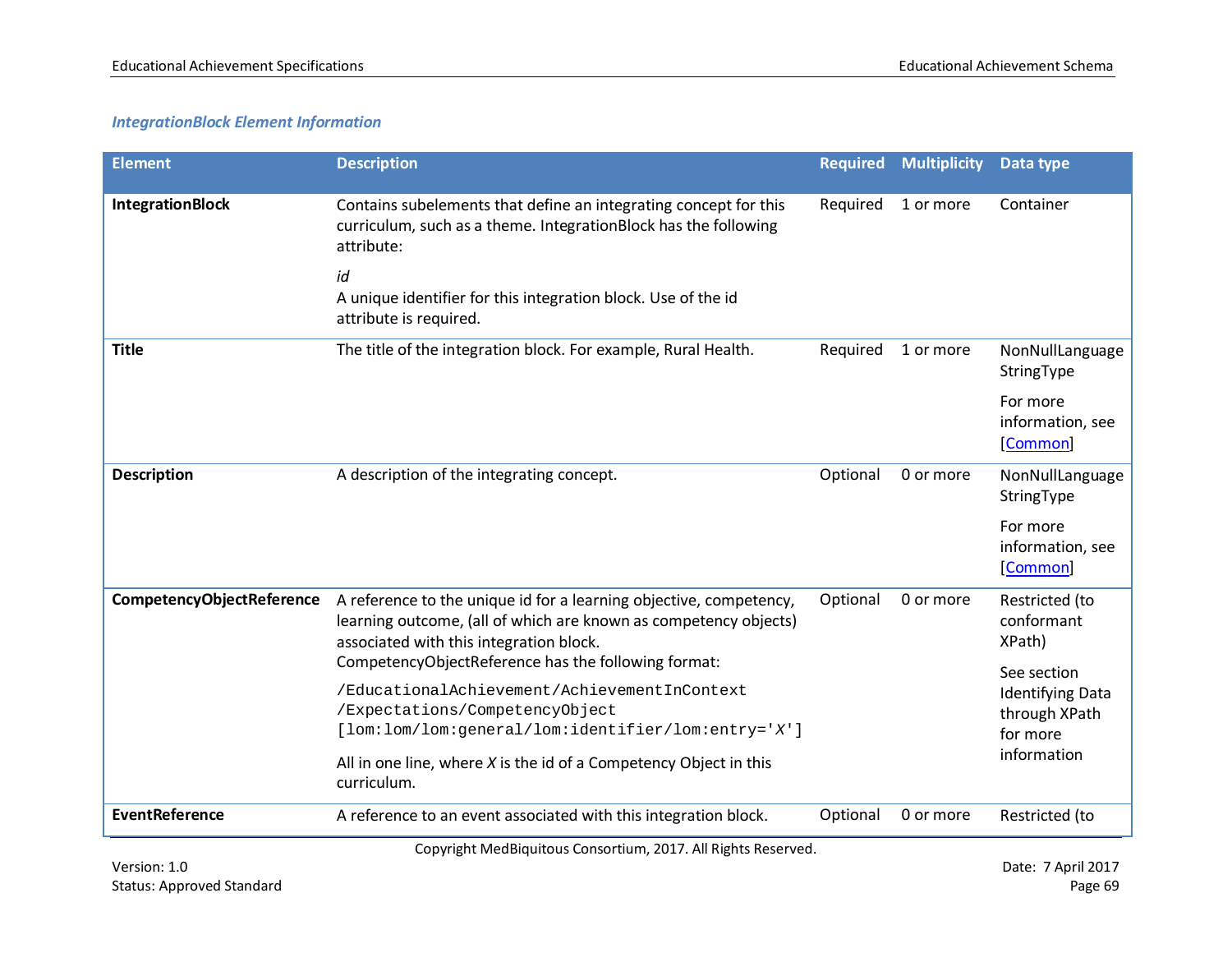|                        | EventReference has the following format:<br>/EducationalAchievement/AchievementInContext<br>$/$ Events/Event $[$ @id='X']<br>All in one line, where $X$ is the id of an event in this curriculum. | conformant<br>XPath)<br>See section<br><b>Identifying Data</b><br>through XPath<br>for more |           |                                                                                                                                             |
|------------------------|---------------------------------------------------------------------------------------------------------------------------------------------------------------------------------------------------|---------------------------------------------------------------------------------------------|-----------|---------------------------------------------------------------------------------------------------------------------------------------------|
| SequenceBlockReference | A reference to a sequence block associated with this integration<br>block. SequenceBlockReference has the following format:                                                                       | Optional                                                                                    | 0 or more | information<br>Restricted (to<br>conformant<br>XPath)<br>See section<br><b>Identifying Data</b><br>through XPath<br>for more<br>information |
|                        | /EducationalAchievement/AchievementInContext<br>/Sequence/SequenceBlock[@id='X']                                                                                                                  |                                                                                             |           |                                                                                                                                             |
|                        | All in one line, where $X$ is the id of an event in this curriculum.                                                                                                                              |                                                                                             |           |                                                                                                                                             |

```
<ea:IntegrationBlock id="text">
   <ea:Title>a</ea:Title>
   <ea:Description>a</ea:Description>
   <ea:CompetencyObjectReference> 
/EducationalAchievement/AchievementInContext/Expectations/CompetencyObject[lom:lom/lom:general/lom:ident
ifier/lom:entry=' ']
   </ea:CompetencyObjectReference>
   <ea:EventReference>
   /EducationalAchievement/AchievementInContext/Events/Event[@id='mde1']
   </ea:EventReference>
   <ea:EventReference>
   /EducationalAchievement/AchievementInContext/Events/Event[@id='mde3']
   </ea:EventReference>
```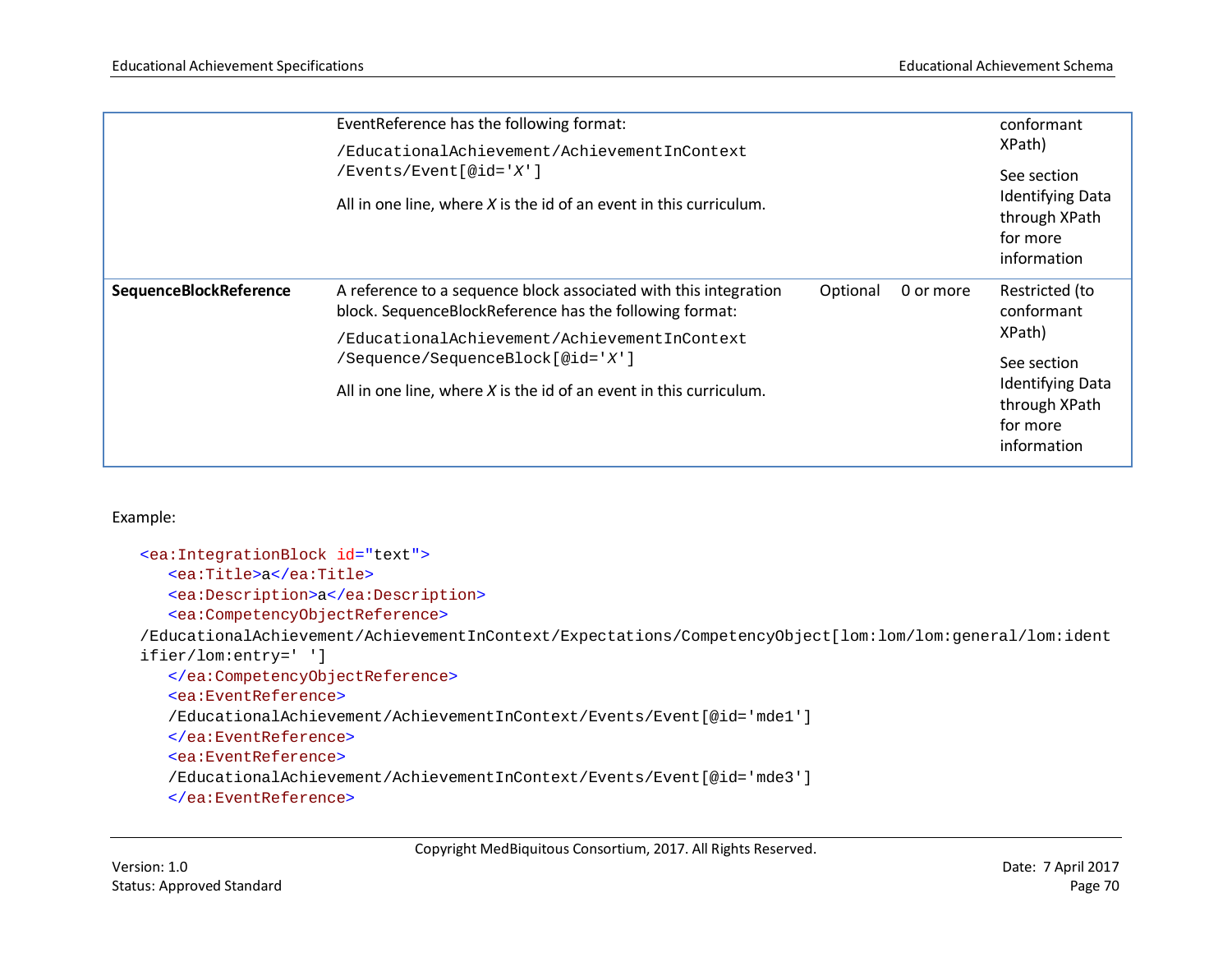```
<ea:SequenceBlockReference>
   /EducationalAchievement/AchievementInContext/Sequence/SequenceBlock[@id='mds1'] 
   </ea:SequenceBlockReference>
   <ea:SequenceBlockReference>
   /EducationalAchievement/AchievementInContext/Sequence/SequenceBlock[@id='mds4'] 
   </ea:SequenceBlockReference>
   <ea:SequenceBlockReference>
   /EducationalAchievement/AchievementInContext/Sequence/SequenceBlock[@id='mds6'] 
   </ea:SequenceBlockReference>
    . . .
</ea:IntegrationBlock>
```
# **8.8 Portfolio**

Portfolio includes the learner's educational trajectory and other portfolio data related to this record of achievement. Portfolio may contain any elements from other namespaces provided those elements are namespace qualified.

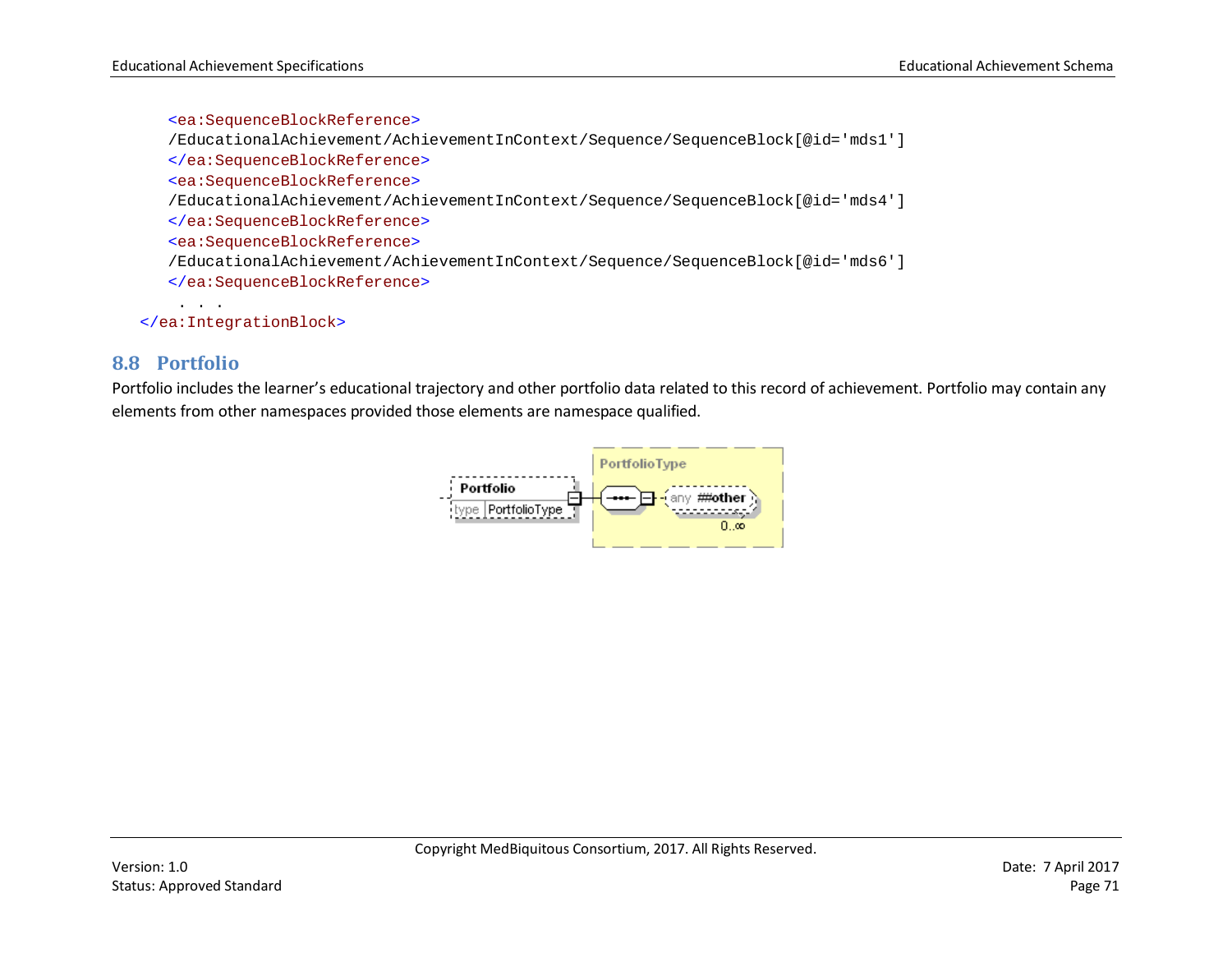# **9 Sample XML Document**

```
<?xml version="1.0" encoding="UTF-8"?>
<!--Sample XML file generated by XMLSpy v2012 rel. 2 sp1 
(http://www.altova.com)-->
<ea:EducationalAchievement
xsi:schemaLocation="http://ns.medbiq.org/educationalachievement/v1/ 
educationalachievement.xsd"
xmlns:ea="http://ns.medbiq.org/educationalachievement/v1/"
xmlns:lom="http://ltsc.ieee.org/xsd/LOM"
xmlns:a="http://ns.medbiq.org/address/v1/"
xmlns:cf="http://ns.medbiq.org/competencyframework/v1/"
xmlns:co="http://ns.medbiq.org/competencyobject/v1/"
xmlns:ci="http://ns.medbiq.org/curriculuminventory/v1/"
xmlns:m="http://ns.medbiq.org/member/v1/"
xmlns:n="http://ns.medbiq.org/name/v1/"
xmlns:AcRec="urn:org:pesc:sector:AcademicRecord:v1.6.0"
xmlns:pesc="urn:org:pesc:core:CoreMain:v1.7.0"
xmlns:rdf="http://www.w3.org/1999/02/22-rdf-syntax-ns#"
xmlns:dcterms="http://purl.org/dc/terms/"
xmlns:xsi="http://www.w3.org/2001/XMLSchema-instance">
   \langle --modified May 12, 2016-->
   <ea:Date>2012-05-31</ea:Date>
   <ea:Learner>
      <m:UniqueID domain="idd:aamc.org:student">123456</m:UniqueID>
      <m:Name>
         <n:GivenName>John</n:GivenName>
         <n:FamilyName>Doe</n:FamilyName>
         <n:Degree>MD</n:Degree>
      \langle m:Name \rangle<m:EducationInfo>
         <m:Degree>MD</m:Degree>
         <m:InstitutionInfo>
            <m:InstitutionName>University of Toronto Faculty of 
Medicine</m:InstitutionName>
            <m:InstitutionID
domain="idd:ecfmg.org:imed">123456</m:InstitutionID>
         </m:InstitutionInfo>
         <m:EducationStatus>Graduated</m:EducationStatus>
         <m:StartDate>2005-06-01</m:StartDate>
         <m:EndDate>2009-05-13</m:EndDate>
         <m:GraduationDate>2009-05-13</m:GraduationDate>
      </m:EducationInfo>
      <m:TrainingInfo>
         <m:ProgramInfo>
            <m:ProgramName type="Residency">University of Maryland 
Pediatric Residency Program</m:ProgramName>
```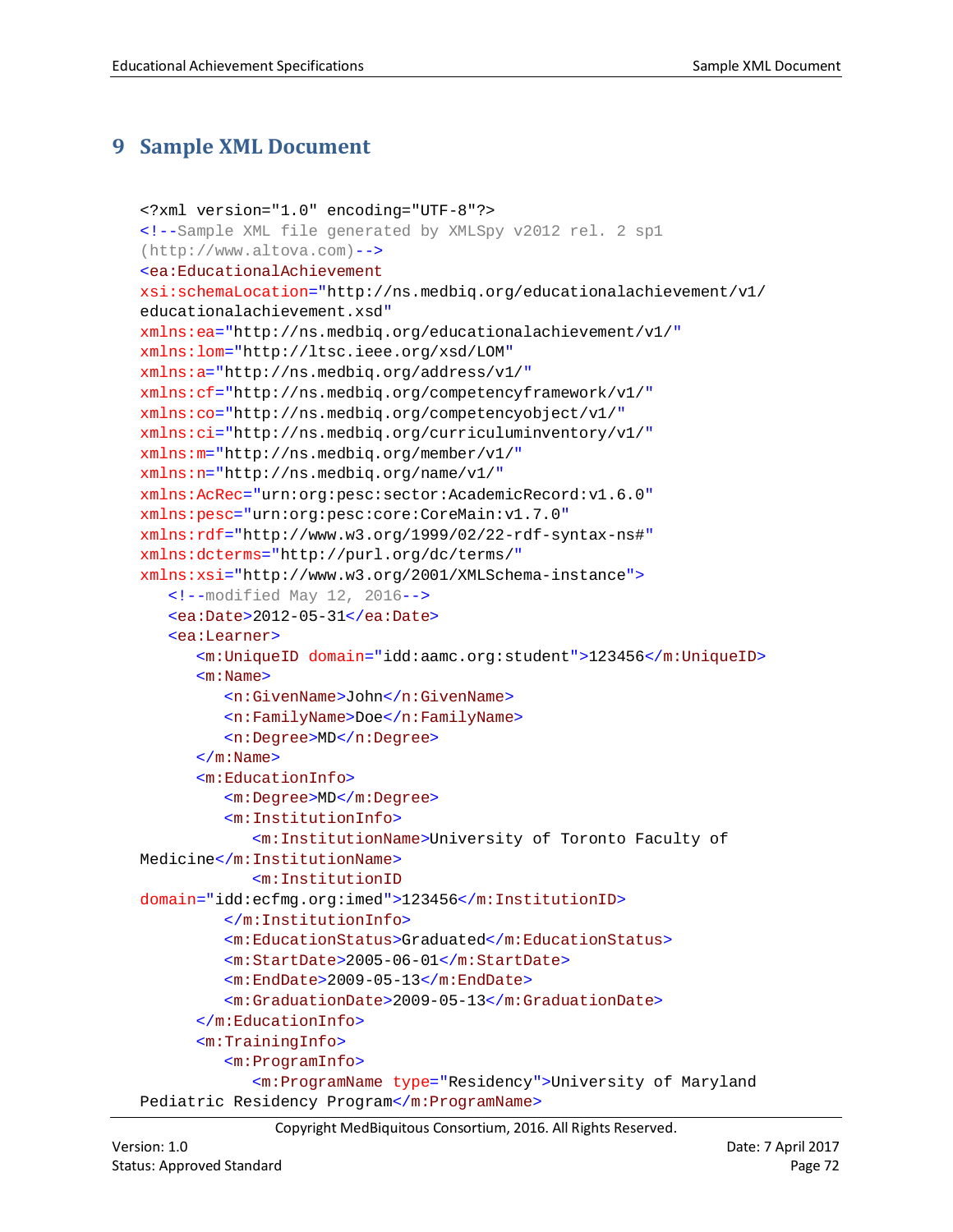```
<m:ProgramID
domain="idd:aamc.org:residencies">123456</m:ProgramID>
            <m:Accreditation>ACGME</m:Accreditation>
            <m:Specialty>Pediatrics</m:Specialty>
            <m:InstitutionInfo>
               <m:InstitutionName>University of Maryland School of 
Medicine</m:InstitutionName>
               <m:InstitutionID
domain="idd:ecfmg.org:imed">123456</m:InstitutionID>
            </m:InstitutionInfo>
         </m:ProgramInfo>
         <m:TrainingStatus>year 2</m:TrainingStatus>
         <m:StartDate>2009-06-01</m:StartDate>
      </m:TrainingInfo>
      <m:PersonalInfo>
         <m:Gender>Male</m:Gender>
         <m:EmailAddress>john.doe@example.org</m:EmailAddress>
      </m:PersonalInfo>
   </ea:Learner>
   <ea:AchievementInContext>
      <ea:Source>University of Toronto</ea:Source>
      <ea:ReportID domain="idd:utoronto.ca:reports">123456</ea:ReportID>
      <ea:Institution>
         <m:InstitutionName>University of Toronto Faculty of 
Medicine</m:InstitutionName>
         <m:InstitutionID
domain="idd:ecfmg.org:imed">123456</m:InstitutionID>
      </ea:Institution>
      <ea:Program>
         <ci:ProgramName>MD program</ci:ProgramName>
         <ci:ProgramID domain="idd:aamc.org:program">123456</ci:ProgramID>
         <ci:EducationalContext>undergraduate professional 
education</ci:EducationalContext>
         <ci:Profession>physician</ci:Profession>
      </ea:Program>
      <ea:ReportDate>2011-10-05</ea:ReportDate>
      <ea:ReportingStartDate>2005-06-01</ea:ReportingStartDate>
      <ea:ReportingEndDate>2009-05-13</ea:ReportingEndDate>
      <ea:Language>en-us</ea:Language>
      <ea:Events>
         <ea:Event id="e1">
            <ea:Title>History Taking</ea:Title>
            <ea:EventDuration>PT4H</ea:EventDuration>
            <ea:Description>Practical experience history 
taking</ea:Description>
            <ea:InstructionalMethod primary="true">Clinical Experience -
Ambulatory</ea:InstructionalMethod>
         </ea:Event>
      </ea:Events>
```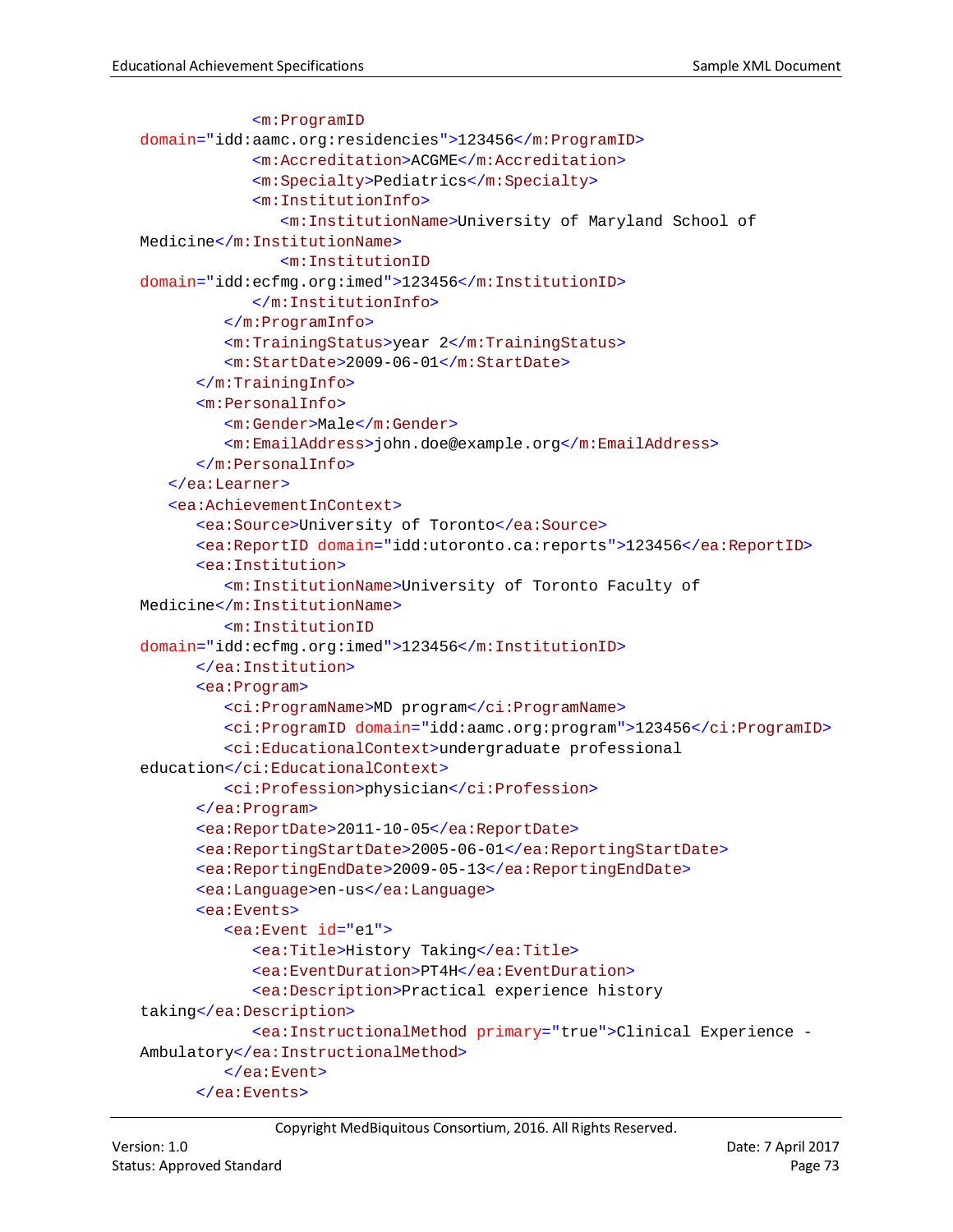```
<ea:Expectations>
         <ci:CompetencyObject>
            <lom:lom>
               <lom:general uniqueElementName="general">
                  <lom:identifier>
                     <lom:catalog
uniqueElementName="catalog">URI</lom:catalog>
   <lom:entry>http://royalcollege.ca/canmeds/R1</lom:entry>
                  </lom:identifier>
                  <lom:title>
                     <lom:string>Medical Expert</lom:string>
                  </lom:title>
               </lom:general>
            </lom:lom>
            <co:Status>Active</co:Status>
         </ci:CompetencyObject>
         <ci:CompetencyObject>
            <lom:lom>
               <lom:general uniqueElementName="general">
                  <lom:identifier>
                     <lom:catalog
uniqueElementName="catalog">URI</lom:catalog>
   <lom:entry>http://royalcollege.ca/canmeds/R2</lom:entry>
                  </lom:identifier>
                  <lom:title>
                     <lom:string>Professional</lom:string>
                  </lom:title>
               </lom:general>
            </lom:lom>
            <co:Status>Active</co:Status>
         </ci:CompetencyObject>
         <ci:CompetencyObject>
            <lom:lom>
               <lom:general uniqueElementName="general">
                  <lom:identifier>
                     <lom:catalog
uniqueElementName="catalog">URI</lom:catalog>
   <lom:entry>http://royalcollege.ca/canmeds/R3</lom:entry>
                  </lom:identifier>
                  <lom:title>
                     <lom:string>Communicator</lom:string>
                  </lom:title>
                  <lom:description>
                     <lom:string>As Communicators, physicians effectively 
facilitate the doctor-patient relationship and the dynamic exchanges that 
occur before, during, and after the medical encounter.
```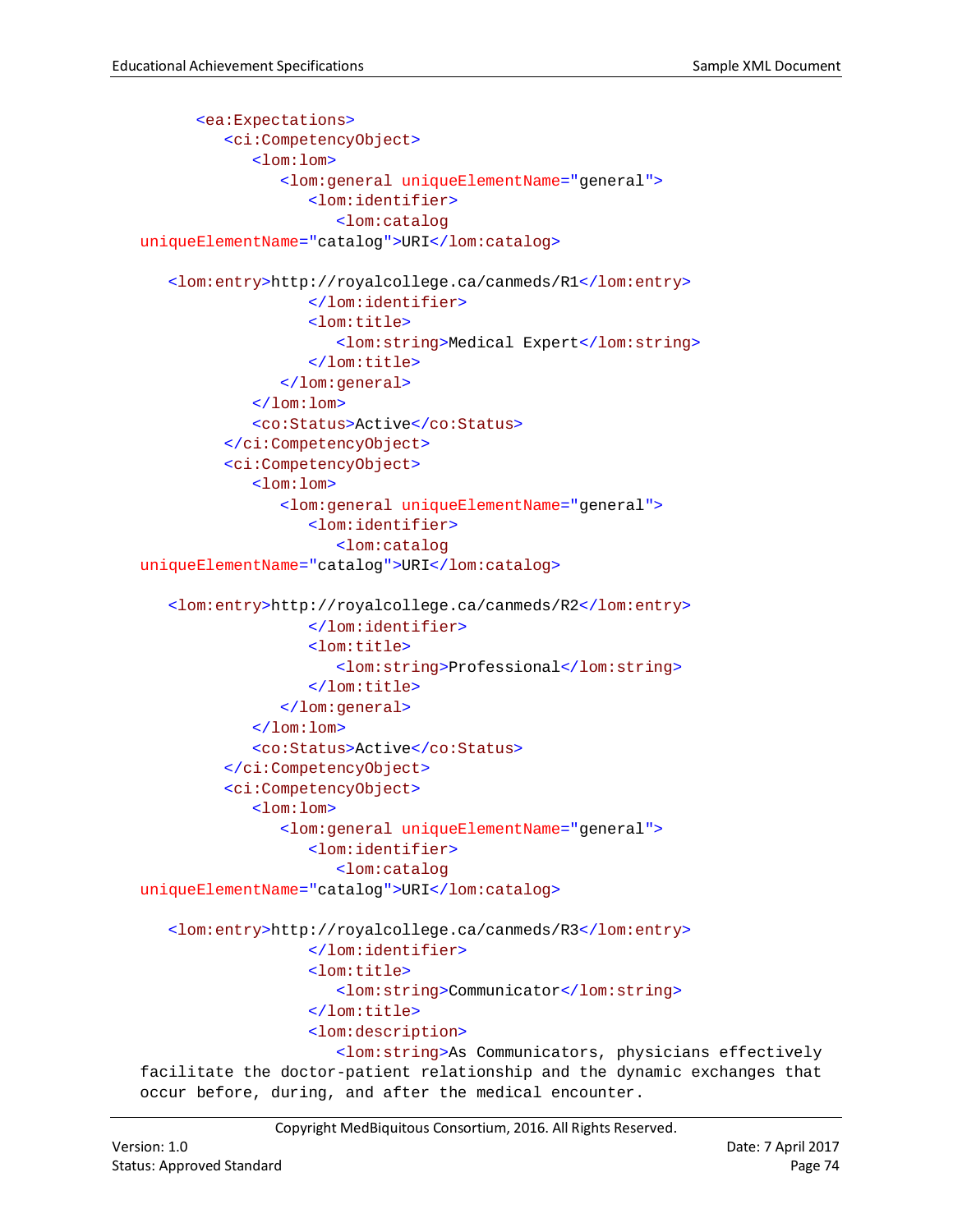```
</lom:string>
                  </lom:description>
               </lom:general>
            </lom:lom>
            <co:Status>Active</co:Status>
         </ci:CompetencyObject>
         <ci:CompetencyObject>
            <lom:lom>
               <lom:general uniqueElementName="general">
                  <lom:identifier>
                     <lom:catalog
uniqueElementName="catalog">URI</lom:catalog>
   <lom:entry>http://royalcollege.ca/canmeds/</lom:entry>
                  </lom:identifier>
                  <lom:title>
                     <lom:string>Collaborator</lom:string>
                  </lom:title>
               </lom:general>
            </lom:lom>
            <co:Status>Active</co:Status>
         </ci:CompetencyObject>
         <ci:CompetencyObject>
            <lom:lom>
               <lom:general uniqueElementName="general">
                  <lom:identifier>
                     <lom:catalog
uniqueElementName="catalog">URI</lom:catalog>
   <lom:entry>http://royalcollege.ca/canmeds/R5</lom:entry>
                  </lom:identifier>
                  <lom:title>
                     <lom:string>Manager</lom:string>
                  </lom:title>
               </lom:general>
            \langlelom:lom>
            <co:Status>Active</co:Status>
         </ci:CompetencyObject>
         <ci:CompetencyObject>
            <lom:lom>
               <lom:general uniqueElementName="general">
                  <lom:identifier>
                     <lom:catalog
uniqueElementName="catalog">URI</lom:catalog>
   <lom:entry>http://royalcollege.ca/canmeds/R6</lom:entry>
                  </lom:identifier>
                  <lom:title>
                     <lom:string>Health Advocate</lom:string>
```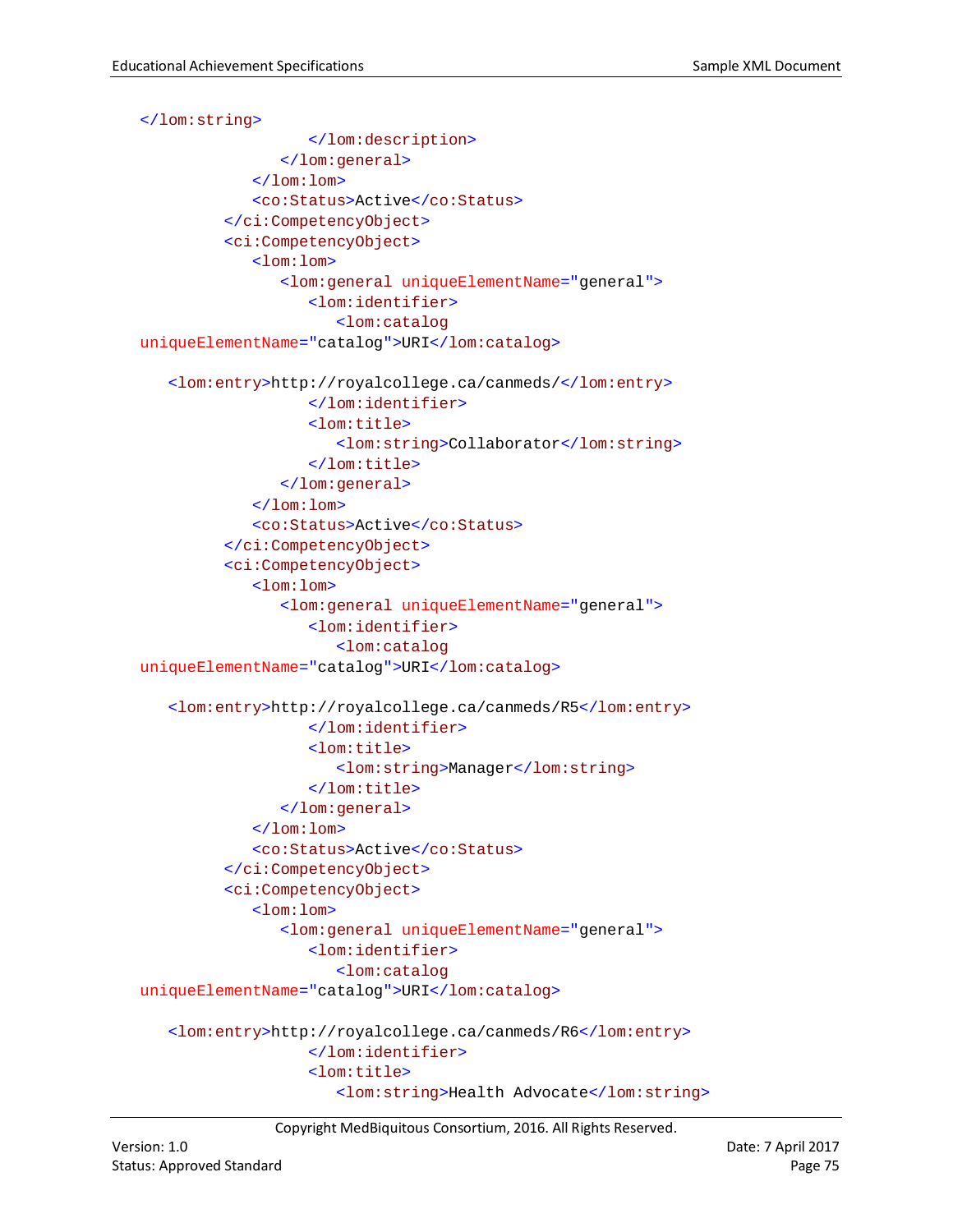```
</lom:title>
               </lom:general>
            </lom:lom>
            <co:Status>Active</co:Status>
         </ci:CompetencyObject>
         <ci:CompetencyObject>
            <lom:lom>
               <lom:general uniqueElementName="general">
                  <lom:identifier>
                     <lom:catalog
uniqueElementName="catalog">URI</lom:catalog>
   <lom:entry>http://royalcollege.ca/canmeds/R7</lom:entry>
                  </lom:identifier>
                  <lom:title>
                     <lom:string>Scholar</lom:string>
                  </lom:title>
               </lom:general>
            </lom:lom>
            <co:Status>Active</co:Status>
         </ci:CompetencyObject>
         <ci:CompetencyFramework>
            <lom:lom>
               <lom:general uniqueElementName="general">
                  <lom:identifier>
                     <lom:catalog
uniqueElementName="catalog">URI</lom:catalog>
                     <lom:entry>http://royalcollege.ca/canmeds</lom:entry>
                  </lom:identifier>
               </lom:general>
            \langlelom:lom>
            <cf:EffectiveDate>2005-01-01</cf:EffectiveDate>
            <cf:SupportingInformation>
   <cf:Link>http://www.royalcollege.ca/shared/documents/canmeds/the_7_canm
eds_roles_e.pdf</cf:Link>
            </cf:SupportingInformation>
            <cf:Includes>
               <cf:Catalog>URI</cf:Catalog>
               <cf:Entry>http://royalcollege.ca/canmeds/R1</cf:Entry>
            </cf:Includes>
            <cf:Includes>
               <cf:Catalog>URI</cf:Catalog>
               <cf:Entry>http://royalcollege.ca/canmeds/R2</cf:Entry>
            </cf:Includes>
            <cf:Includes>
               <cf:Catalog>URI</cf:Catalog>
               <cf:Entry>http://royalcollege.ca/canmeds/R3</cf:Entry>
            </cf:Includes>
```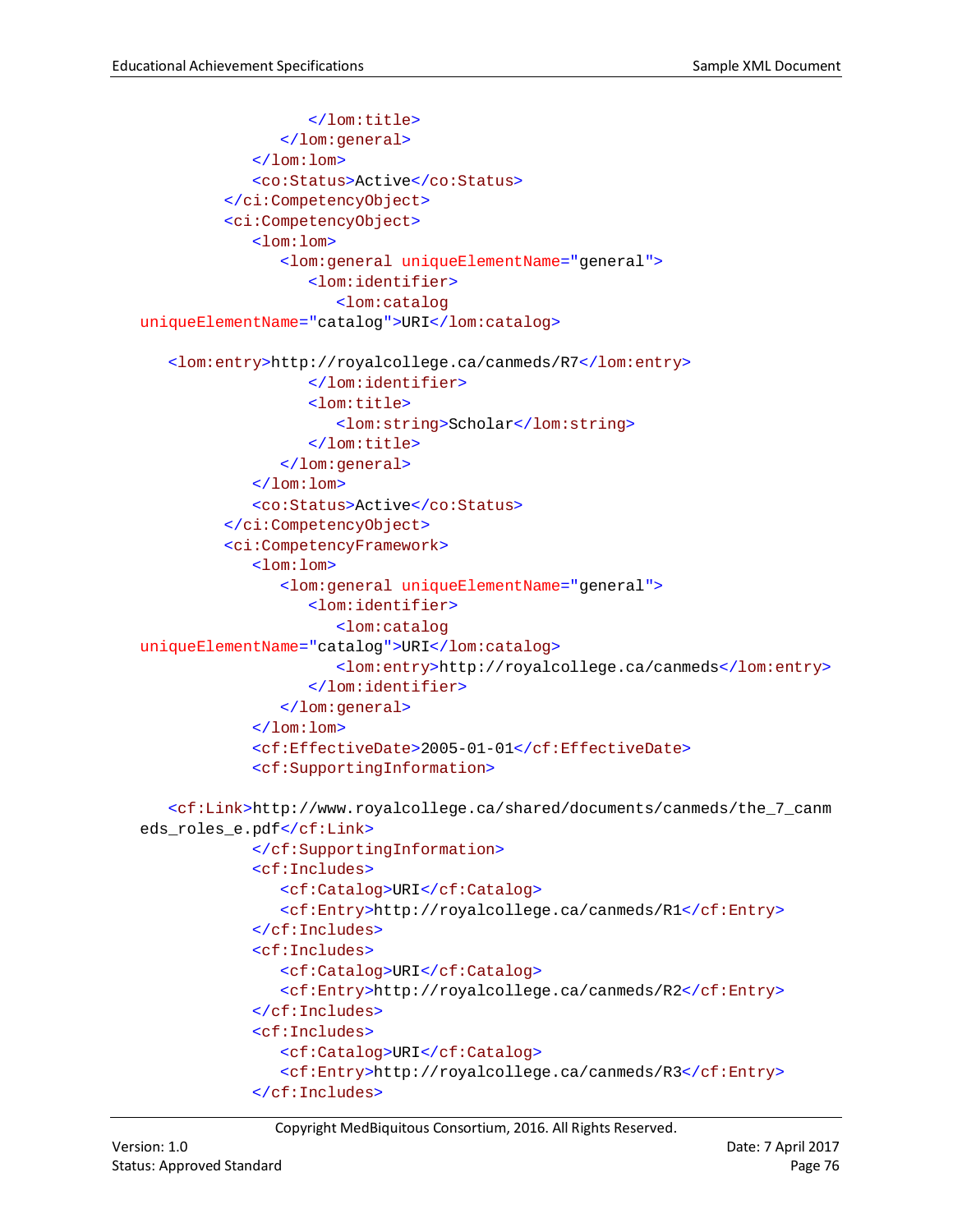```
<cf:Includes>
               <cf:Catalog>URI</cf:Catalog>
               <cf:Entry>http://royalcollege.ca/canmeds/R4</cf:Entry>
            </cf:Includes>
            <cf:Includes>
               <cf:Catalog>URI</cf:Catalog>
               <cf:Entry>http://royalcollege.ca/canmeds/R5</cf:Entry>
            </cf:Includes>
            <cf:Includes>
               <cf:Catalog>URI</cf:Catalog>
               <cf:Entry>http://royalcollege.ca/canmeds/R6</cf:Entry>
            </cf:Includes>
            <cf:Includes>
               <cf:Catalog>URI</cf:Catalog>
               <cf:Entry>http://royalcollege.ca/canmeds/R7</cf:Entry>
            </cf:Includes>
         </ci:CompetencyFramework>
      </ea:Expectations>
      <ea:Summary>
         <ea:AssessmentResults>
            <ea:Evidence>
               <ea:Description>Scores were determined by reviewing 
assessment results, supervisor ratings and notes, and a competency-based 
portfolio.</ea:Description>
               <ea:PortfolioReference>
   <ea:URIReference>http://www.utoronto.edu/jdoe1/portfolio</ea:URIReferen
ce>
               </ea:PortfolioReference>
            </ea:Evidence>
            <ea:SubScore>
               <ea:ScoreValue>
               <LocalValue>2</LocalValue>
                  <ea:FrameworkScore>
                     <ea:Reference>
                        <rdf:description
about="http://www.example.org/performanceframework.xml#123456"/>
                        <rdf:type
rdf:resource="http://ns.medbiq.org/performanceframework/v1/"/>
                        <dcterms:format>application/xml</dcterms:format>
                     </ea:Reference>
                     <ea:PerformanceScore>2</ea:PerformanceScore>
                  </ea:FrameworkScore>
               </ea:ScoreValue>
               <ea:Title>Medical Expert</ea:Title>
               <ea:Description>A score summarizing the learner's 
performance as a medical expert across the curriculum</ea:Description>
            </ea:SubScore>
            <ea:SubScore>
```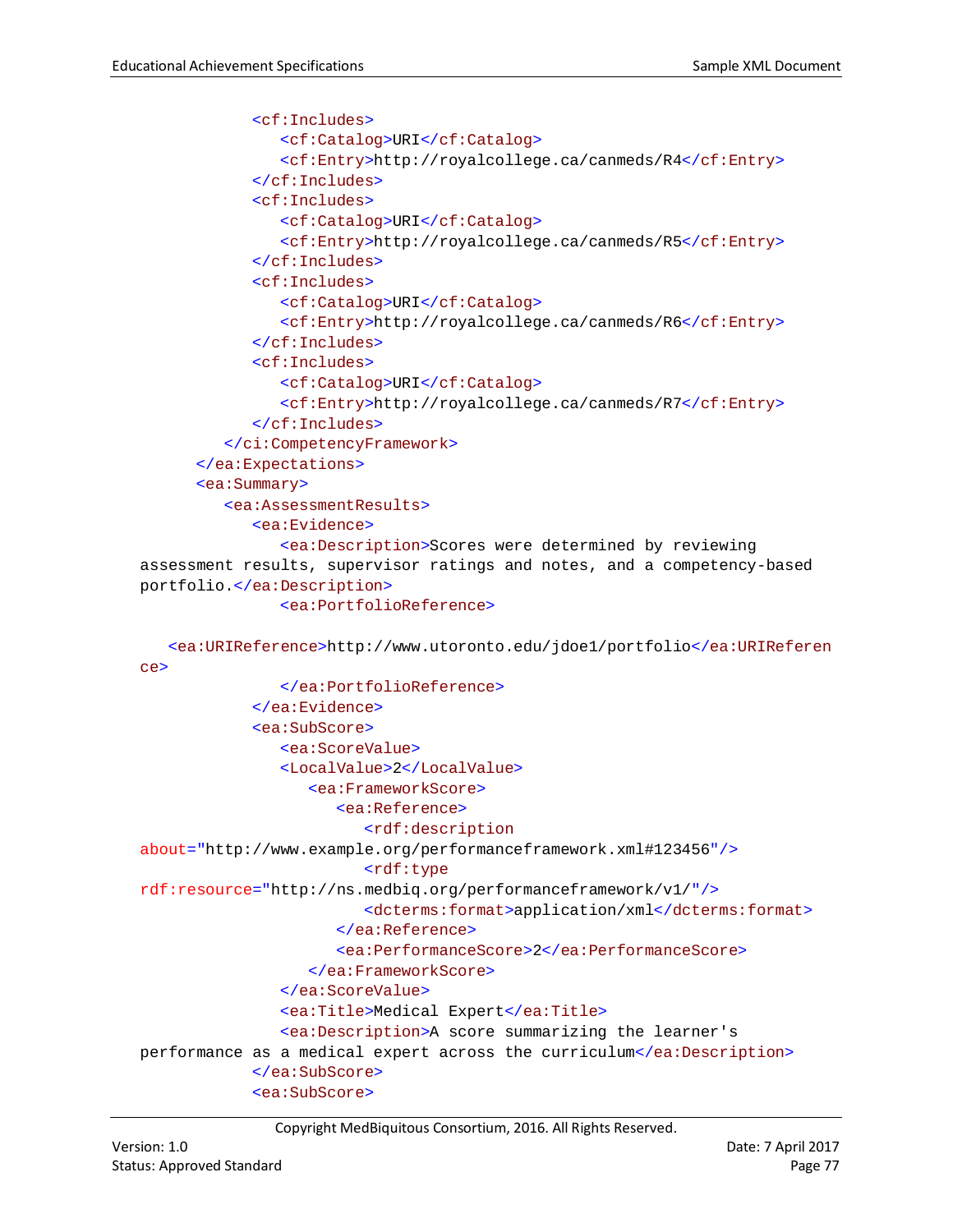```
<ea:ScoreValue>
                  <ea:FrameworkScore>
                     <ea:Reference>
                        <rdf:description
about="http://www.example.org/performanceframework.xml#234567"/>
                        <rdf:type
rdf:resource="http://ns.medbiq.org/performanceframework/v1/"/>
                        <dcterms:format>application/xml</dcterms:format>
                     </ea:Reference>
                     <ea:PerformanceScore>1.8</ea:PerformanceScore>
                  </ea:FrameworkScore>
               </ea:ScoreValue>
               <ea:Title>Communicator</ea:Title>
               <ea:Description>A score summarizing the learner's 
performance as a communicator across the curriculum</ea:Description>
            </ea:SubScore>
            <ea:SubScore>
               <ea:ScoreValue>
                  <ea:FrameworkScore>
                     <ea:Reference>
                        <rdf:description
about="http://www.example.org/performanceframework.xml#345678"/>
                        <rdf:type
rdf:resource="http://ns.medbiq.org/performanceframework/v1/"/>
                        <dcterms:format>application/xml</dcterms:format>
                     </ea:Reference>
                     <ea:PerformanceScore>2.2</ea:PerformanceScore>
                  </ea:FrameworkScore>
               </ea:ScoreValue>
               <ea:Title>Collaborator</ea:Title>
               <ea:Description>A score summarizing the learner's 
performance as a collaborator across the curriculum</ea:Description>
            </ea:SubScore>
            <ea:Date>2009-05-31</ea:Date>
         </ea:AssessmentResults>
      </ea:Summary>
      <ea:AcademicLevels>
         <ci:LevelsInProgram>4</ci:LevelsInProgram>
         <ci:Level number="1">
            <ci:Label>Year 1</ci:Label>
            <ci:Description>The first year of study -
preclerkship.</ci:Description>
         </ci:Level>
         <ci:Level number="2">
            <ci:Label>Year 2</ci:Label>
            <ci:Description>The second year of study -
preclerkship.</ci:Description>
         </ci:Level>
         <ci:Level number="3">
```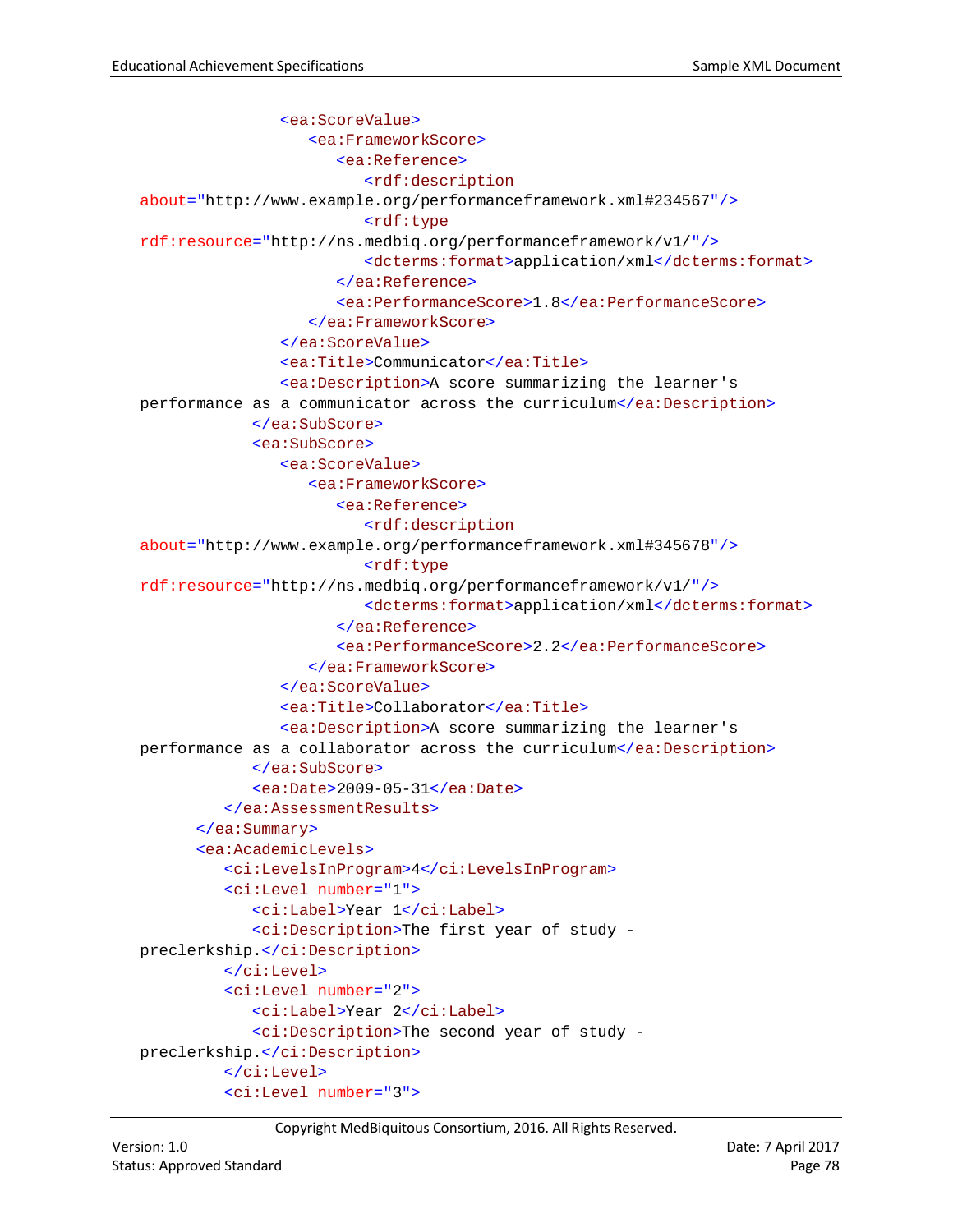```
<ci:Label>Year 3</ci:Label>
            <ci:Description>The third year of study -
clerkship.</ci:Description>
         </ci:Level>
         <ci:Level number="4">
            <ci:Label>Year 4</ci:Label>
            <ci:Description>The fourth year of study -
clerkship.</ci:Description>
         </ci:Level>
      </ea:AcademicLevels>
      <ea:Sequence>
         <ea:SequenceBlock id="S1" required="Required" track="false">
            <ea:Title>The Art and Science of Medicine</ea:Title>
            <ea:Description>This course is organized in hospital-based 
groups of 5-6 students, and will take place .5 day each week of the 
academic year.</ea:Description>
            <ea:StartDate>2005-09-01</ea:StartDate>
            <ea:EndDate>2006-07-30</ea:EndDate>
```

```
<ea:Level>/EducationalAchievement/AchievementInContext/AcademicLevels/L
evel[@number='1']</ea:Level>
            <ea:CompetencyReference>
```

```
<ea:EmbeddedCompetency>/EducationalAchievement/AchievementInContext/Exp
ectations/CompetencyObject[lom:lom/lom:general/lom:identifier/lom:entry=' 
http://royalcollege.ca/canmeds/R1']</ea:EmbeddedCompetency>
```
</ea:CompetencyReference> <ea:CompetencyReference>

<ea:EmbeddedCompetency>/EducationalAchievement/AchievementInContext/Exp ectations/CompetencyObject[lom:lom/lom:general/lom:identifier/lom:entry=' http://royalcollege.ca/canmeds/R2']</ea:EmbeddedCompetency>

> </ea:CompetencyReference> <ea:CompetencyReference>

<ea:EmbeddedCompetency>/EducationalAchievement/AchievementInContext/Exp ectations/CompetencyObject[lom:lom/lom:general/lom:identifier/lom:entry=' http://royalcollege.ca/canmeds/R3']</ea:EmbeddedCompetency> </ea:CompetencyReference> <ea:CompetencyReference>

<ea:EmbeddedCompetency>/EducationalAchievement/AchievementInContext/Exp ectations/CompetencyObject[lom:lom/lom:general/lom:identifier/lom:entry=' http://royalcollege.ca/canmeds/R5']</ea:EmbeddedCompetency> </ea:CompetencyReference> <ea:CompetencyReference>

<ea:EmbeddedCompetency>/EducationalAchievement/AchievementInContext/Exp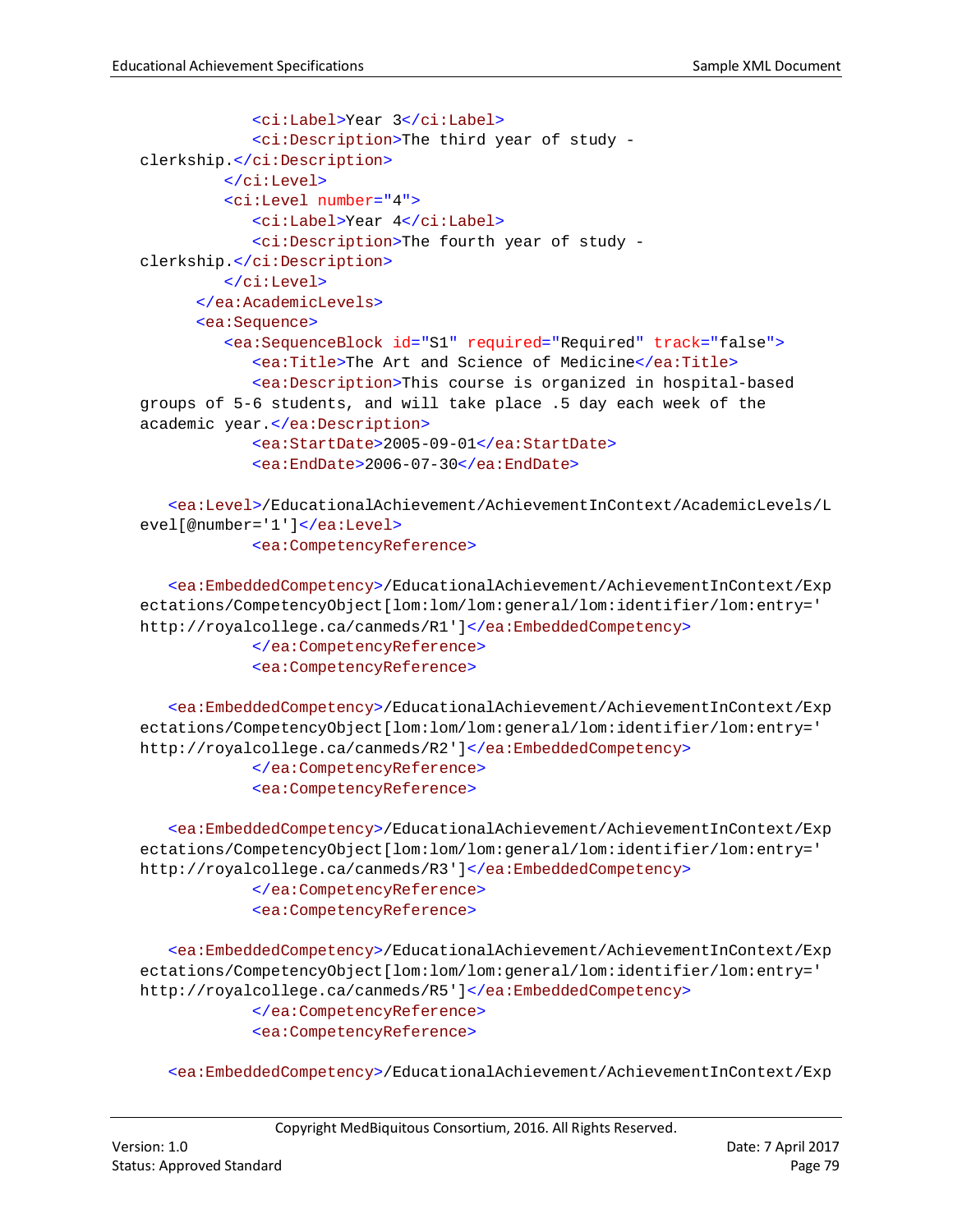```
ectations/CompetencyObject[lom:lom/lom:general/lom:identifier/lom:entry=' 
http://royalcollege.ca/canmeds/R7']</ea:EmbeddedCompetency>
            </ea:CompetencyReference>
            <ea:Postcondition>Students deemed to have failed the course by 
the Board of Examiners will be required to repeat the course in the 
following academic year.</ea:Postcondition>
            <ea:SequenceBlockEventReference
required="text">/EducationalAchievement/AchievementInContext/Events/Event[
@id='ex']</ea:SequenceBlockEventReference>
            <ea:AssessmentResults>
               <ea:Score>
                  <ea:ScoreValue>
                     <MasteryValue>
                        <MasteredIndicator>true</MasteredIndicator>
                        <CutScore>80</CutScore>
                     </MasteryValue>
                  </ea:ScoreValue>
               </ea:Score>
               <ea:Date>2006-07-30</ea:Date>
            </ea:AssessmentResults>
         </ea:SequenceBlock>
         <ea:SequenceBlock id="S2" required="Required">
            <ea:Title>Medicine Clerkship</ea:Title>
            <ea:StartDate>2007-09-25</ea:StartDate>
            <ea:EndDate>2007-12-15</ea:EndDate>
```

```
<ea:Level>/EducationalAchievement/AchievementInContext/AcademicLevels/L
evel[@number='3']</ea:Level>
            <ea:CompetencyReference>
```
<ea:EmbeddedCompetency>/EducationalAchievement/AchievementInContext/Exp ectations/CompetencyObject[lom:lom/lom:general/lom:identifier/lom:entry=' http://royalcollege.ca/canmeds/R1']</ea:EmbeddedCompetency> </ea:CompetencyReference> <ea:CompetencyReference>

```
<ea:EmbeddedCompetency>/EducationalAchievement/AchievementInContext/Exp
ectations/CompetencyObject[lom:lom/lom:general/lom:identifier/lom:entry=' 
http://royalcollege.ca/canmeds/R2']</ea:EmbeddedCompetency>
            </ea:CompetencyReference>
            <ea:SequenceBlockEventReference
required="true">/EducationalAchievement/AchievementInContext/Events/Event[
@id='e1']</ea:SequenceBlockEventReference>
            <ea:AssessmentResults>
               <ea:Score>
                  <ea:ScoreValue>
```

```
<ea:LabelValueDescription>Proficient</ea:LabelValueDescription>
               </ea:ScoreValue>
```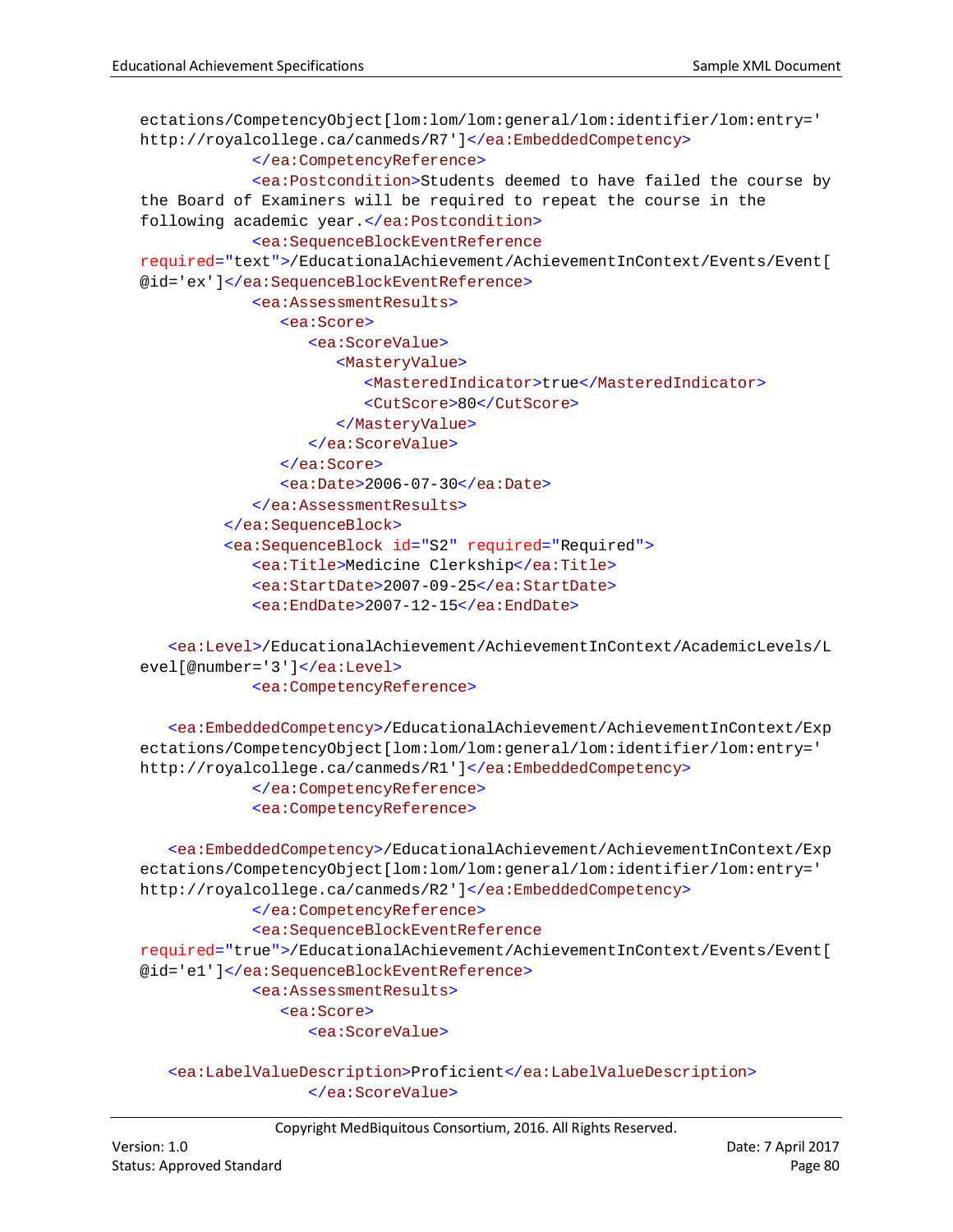```
</ea:Score>
               <ea:Date>2007-12-15</ea:Date>
               <ea:FacultyNotes>Interacted exceptionally well with 
patients and staff.</ea:FacultyNotes>
            </ea:AssessmentResults>
         </ea:SequenceBlock>
      </ea:Sequence>
      <ea:Integration>
         <ea:Description>a</ea:Description>
         <ea:IntegrationBlock id="text">
            <ea:Title>a</ea:Title>
            <ea:Description>a</ea:Description>
            <ea:CompetencyReference>
```

```
<ea:EmbeddedCompetency>/EducationalAchievement/AchievementInContext/Exp
ectations/CompetencyObject[lom:lom/lom:general/lom:identifier/lom:entry=' 
']</ea:EmbeddedCompetency>
```
</ea:CompetencyReference>

```
<ea:EventReference>/EducationalAchievement/AchievementInContext/Events/
Event[@id=' ']</ea:EventReference>
```

```
<ea:SequenceBlockReference>/EducationalAchievement/AchievementInContext
/Sequence/SequenceBlock[@id=' ']</ea:SequenceBlockReference>
         </ea:IntegrationBlock>
      </ea:Integration>
      <ea:Portfolio/>
   </ea:AchievementInContext>
   <ea:AchievementInContext>
      <ea:Source>University of Maryland</ea:Source>
      <ea:ReportID
domain="idd:medschool.umaryland.edu:reports">98765</ea:ReportID>
      <ea:Institution>
         <m:InstitutionName>University of Maryland</m:InstitutionName>
         <m:InstitutionID
domain="idd:ecfmg.org:imed">98765</m:InstitutionID>
      </ea:Institution>
      <ea:Program>
         <ci:ProgramName>Pediatric Residency Program</ci:ProgramName>
         <ci:ProgramID domain="idd:acgme.org:program">98765</ci:ProgramID>
         <ci:EducationalContext>graduate professional 
education</ci:EducationalContext>
         <ci:Profession>physician</ci:Profession>
         <ci:Specialty>pediatrics</ci:Specialty>
      </ea:Program>
      <ea:ReportDate>2011-10-05</ea:ReportDate>
      <ea:ReportingStartDate>2009-07-01</ea:ReportingStartDate>
      <ea:ReportingEndDate>2011-10-05</ea:ReportingEndDate>
      <ea:Events>
```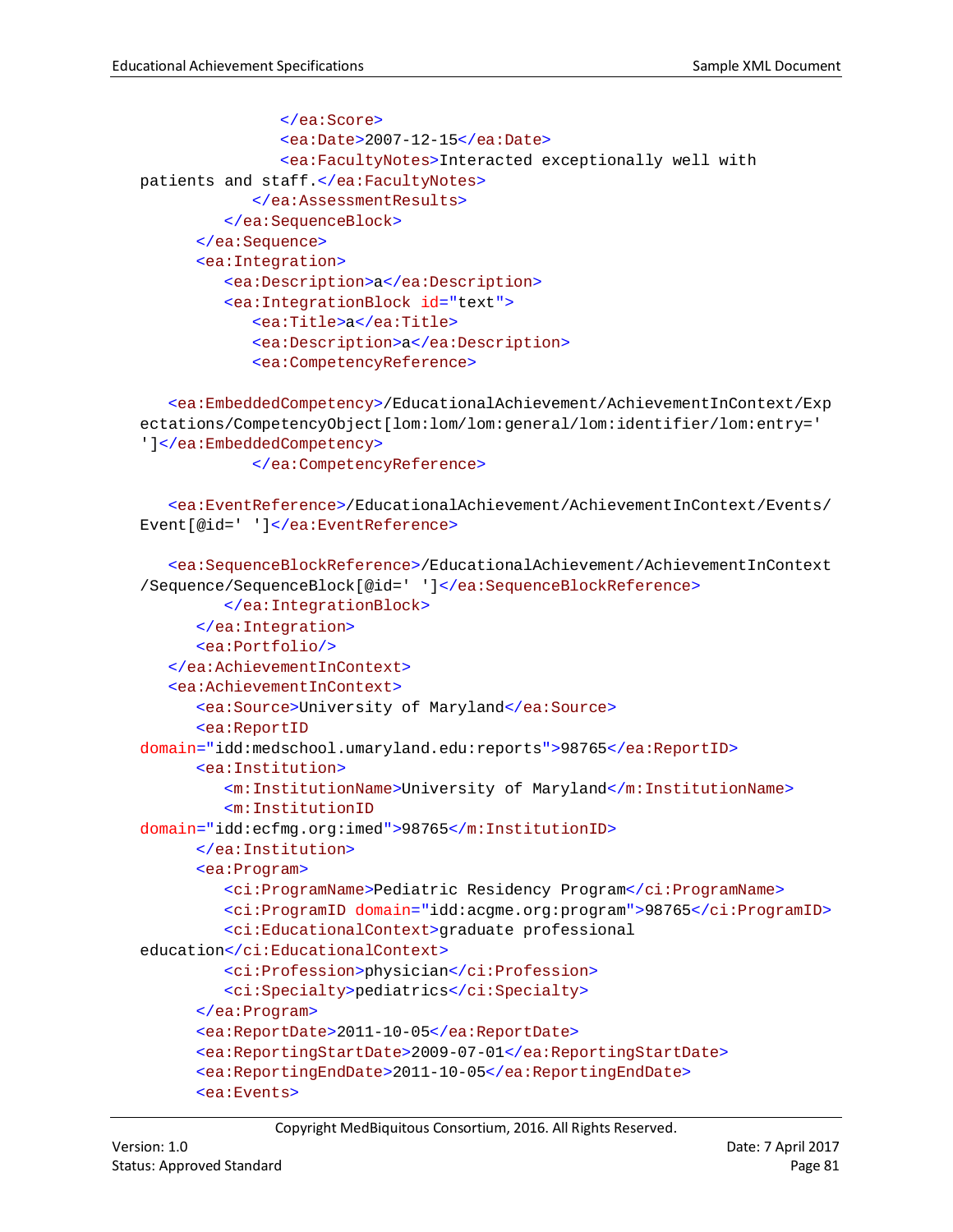```
<ea:Event id="mde1">
            <ea:Title>Pediatric Level 3 360 Degree Feedback</ea:Title>
            <ea:EventDuration>PT2H</ea:EventDuration>
            <ea:Description>Residents receive feedback from supervisors, 
peers, nurses, and patients.</ea:Description>
            <ea:Keyword id="D007318" source="mesh">
               <lom:string>Inservice Training</lom:string>
            </ea:Keyword>
            <ea:Interprofessional>false</ea:Interprofessional>
            <ea:CompetencyReference>
```

```
<ea:EmbeddedCompetency>/EducationalAchievement/AchievementInContext/Exp
ectations/CompetencyObject[lom:lom/lom:general/lom:identifier/lom:entry=' 
http://acgme.org/competencies/PC1']</ea:EmbeddedCompetency>
            </ea:CompetencyReference>
            <ea:Resource>Real Patient</ea:Resource>
            <ea:AssessmentMethod purpose="Formative">Multisource 
Feedback</ea:AssessmentMethod>
            <ea:AssessmentResults>
               <ea:SubScore>
                  <ea:ScoreValue>
                     <PercentCorrectValue>78</PercentCorrectValue>
                  </ea:ScoreValue>
                  <ea:Title>Patient Care</ea:Title>
                  <ea:CompetencyReference>
```
<ea:EmbeddedCompetency>/EducationalAchievement/AchievementInContext/Exp ectations/CompetencyObject[lom:lom/lom:general/lom:identifier/lom:entry=' http://acgme.org/competencies/PC']</ea:EmbeddedCompetency>

```
</ea:CompetencyReference>
   </ea:SubScore>
   <ea:SubScore>
      <ea:ScoreValue>
         <PercentCorrectValue>75</PercentCorrectValue>
      </ea:ScoreValue>
      <ea:Title>Professionalism</ea:Title>
   </ea:SubScore>
   <ea:SubScore>
      <ea:ScoreValue>
         <PercentCorrectValue>70</PercentCorrectValue>
      </ea:ScoreValue>
      <ea:Title>Communication</ea:Title>
   </ea:SubScore>
   <ea:Date>2011-09-10</ea:Date>
</ea:AssessmentResults>
<ea:PortfolioReference>
```

```
<ea:URIReference>http://portfolio.umaryland.edu/jdoe1/sdgh</ea:URIRefer
ence>
```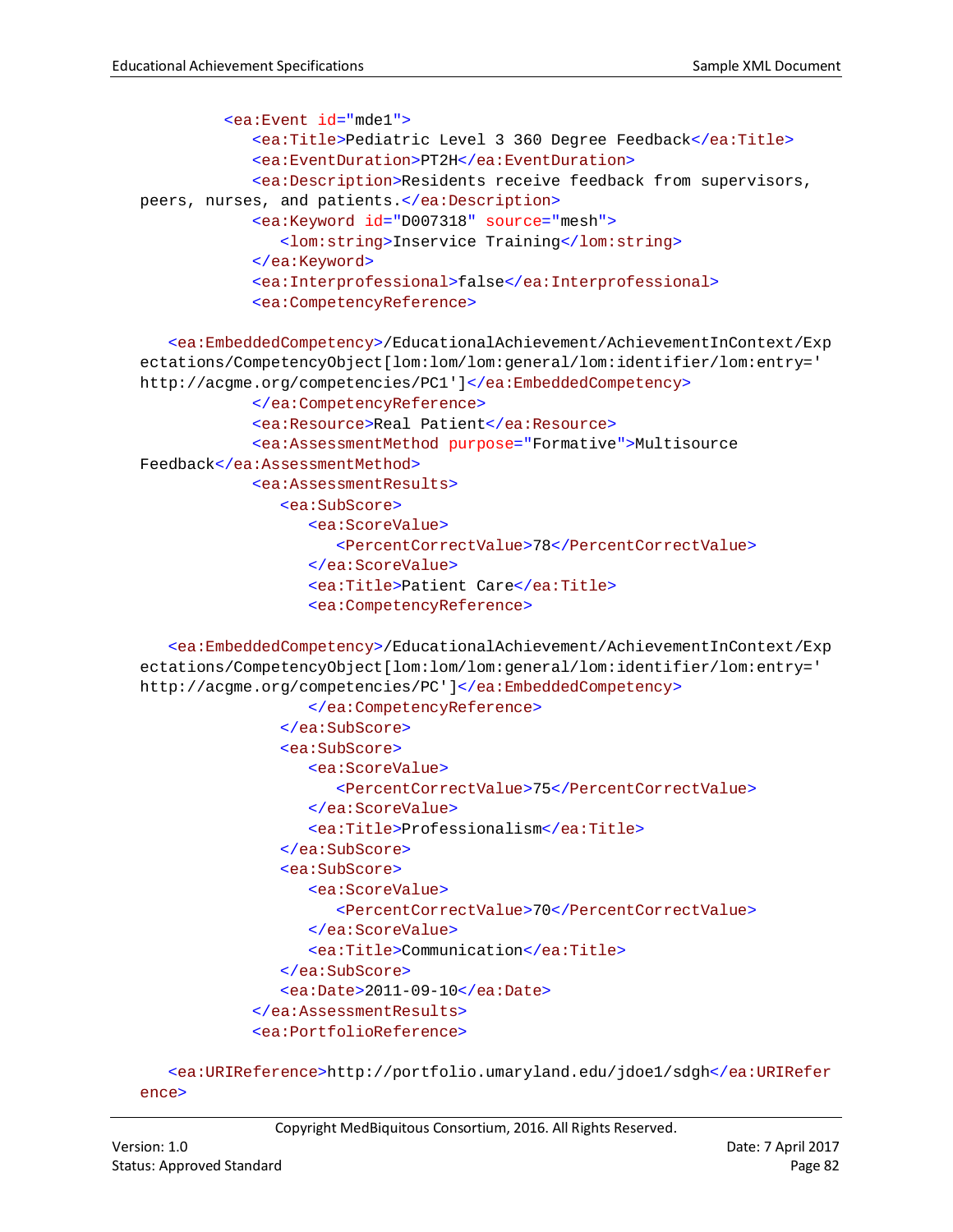```
</ea:PortfolioReference>
         </ea:Event>
      </ea:Events>
      <ea:Expectations>
         <ci:CompetencyObject>
            <lom:lom>
               <lom:general uniqueElementName="general">
                  <lom:identifier>
                     <lom:catalog
uniqueElementName="catalog">URI</lom:catalog>
   <lom:entry>http://acgme.org/competencies/PC</lom:entry>
                  </lom:identifier>
                  <lom:title>
                     <lom:string>Patient Care</lom:string>
                  </lom:title>
               </lom:general>
            \langlelom:lom>
            <co:Status>Active</co:Status>
         </ci:CompetencyObject>
         <ci:CompetencyObject>
            <lom:lom>
               <lom:general uniqueElementName="general">
                  <lom:identifier>
                     <lom:catalog
uniqueElementName="catalog">URI</lom:catalog>
   <lom:entry>http://acgme.org/competencies/PC1</lom:entry>
                  </lom:identifier>
                  <lom:title>
                     <lom:string>Gathering Essential 
Information</lom:string>
                  </lom:title>
               </lom:general>
            \langlelom:lom>
            <co:Status>Active</co:Status>
         </ci:CompetencyObject>
         <ci:CompetencyObject>
            <lom:lom>
               <lom:general uniqueElementName="general">
                  <lom:identifier>
                     <lom:catalog
uniqueElementName="catalog">URI</lom:catalog>
   <lom:entry>http://acgme.org/competencies/PC2</lom:entry>
                  </lom:identifier>
                  <lom:title>
                     <lom:string>Making informed decisions</lom:string>
                  </lom:title>
```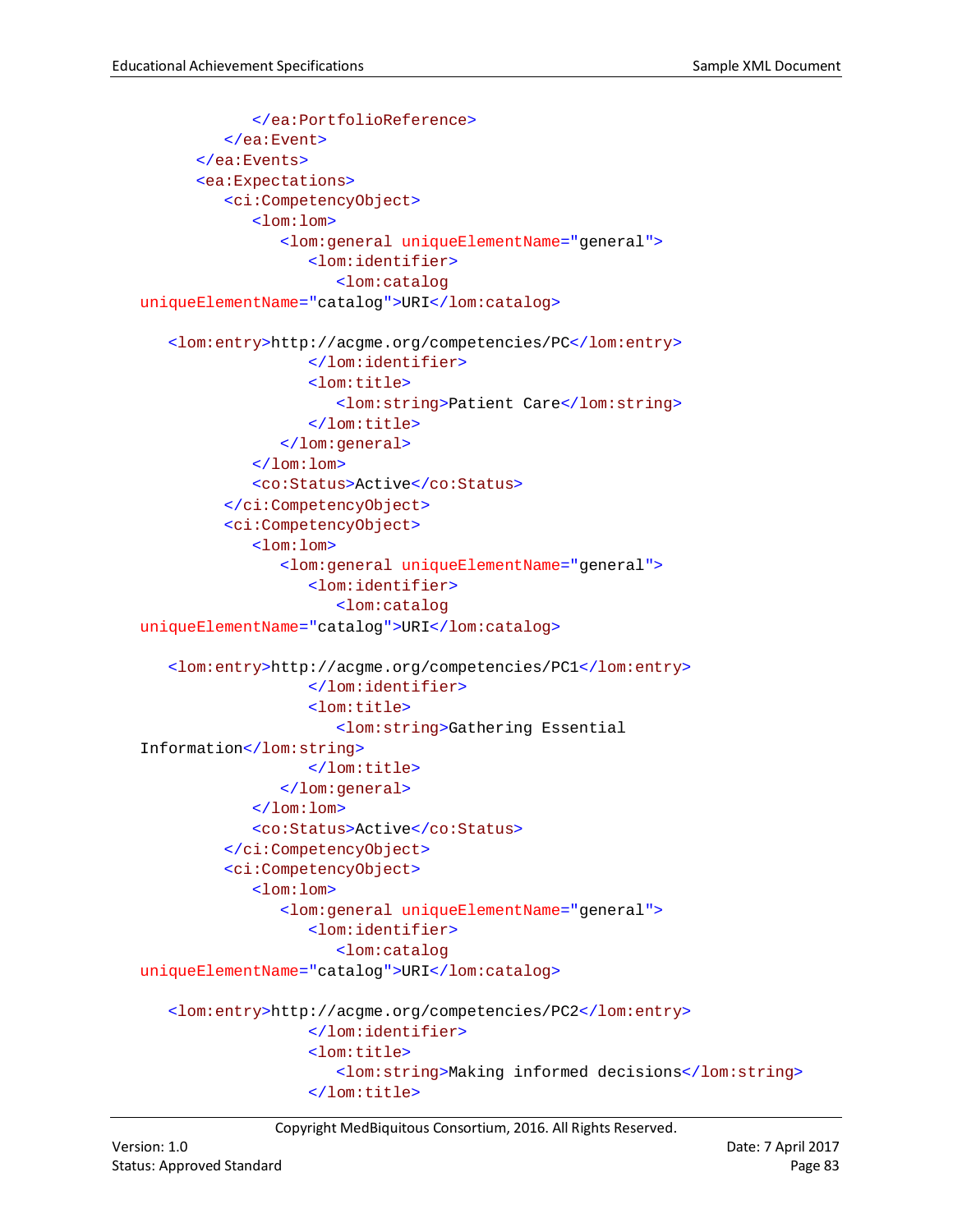```
</lom:general>
            \langlelom:lom>
            <co:Status>Active</co:Status>
         </ci:CompetencyObject>
         <ci:CompetencyObject>
            <lom:lom>
               <lom:general uniqueElementName="general">
                  <lom:identifier>
                     <lom:catalog
uniqueElementName="catalog">URI</lom:catalog>
   <lom:entry>http://acgme.org/competencies/PC3</lom:entry>
                  </lom:identifier>
                  <lom:title>
                      <lom:string>Developing care management 
plans</lom:string>
                  </lom:title>
               </lom:general>
            </lom:lom>
            <co:Status>Active</co:Status>
         </ci:CompetencyObject>
         <ci:CompetencyObject>
            <lom:lom>
               <lom:general uniqueElementName="general">
                  <lom:identifier>
                     <lom:catalog
uniqueElementName="catalog">URI</lom:catalog>
                      <lom:entry>http://abp.org/epa/epa1</lom:entry>
                  </lom:identifier>
                  <lom:title>
                      <lom:string>Care of a healthy newborn</lom:string>
                  </lom:title>
               </lom:general>
            \langlelom:lom>
            <co:Status>Active</co:Status>
         </ci:CompetencyObject>
         <ci:CompetencyObject>
            <lom:lom>
               <lom:general uniqueElementName="general">
                  <lom:identifier>
                     <lom:catalog
uniqueElementName="catalog">URI</lom:catalog>
                     <lom:entry>http://abp.org/epa/epa2</lom:entry>
                  </lom:identifier>
                  <lom:title>
                     <lom:string>Manage patients with a common, single 
system diagnoses who require a hospital setting.
                     </lom:string>
                  </lom:title>
```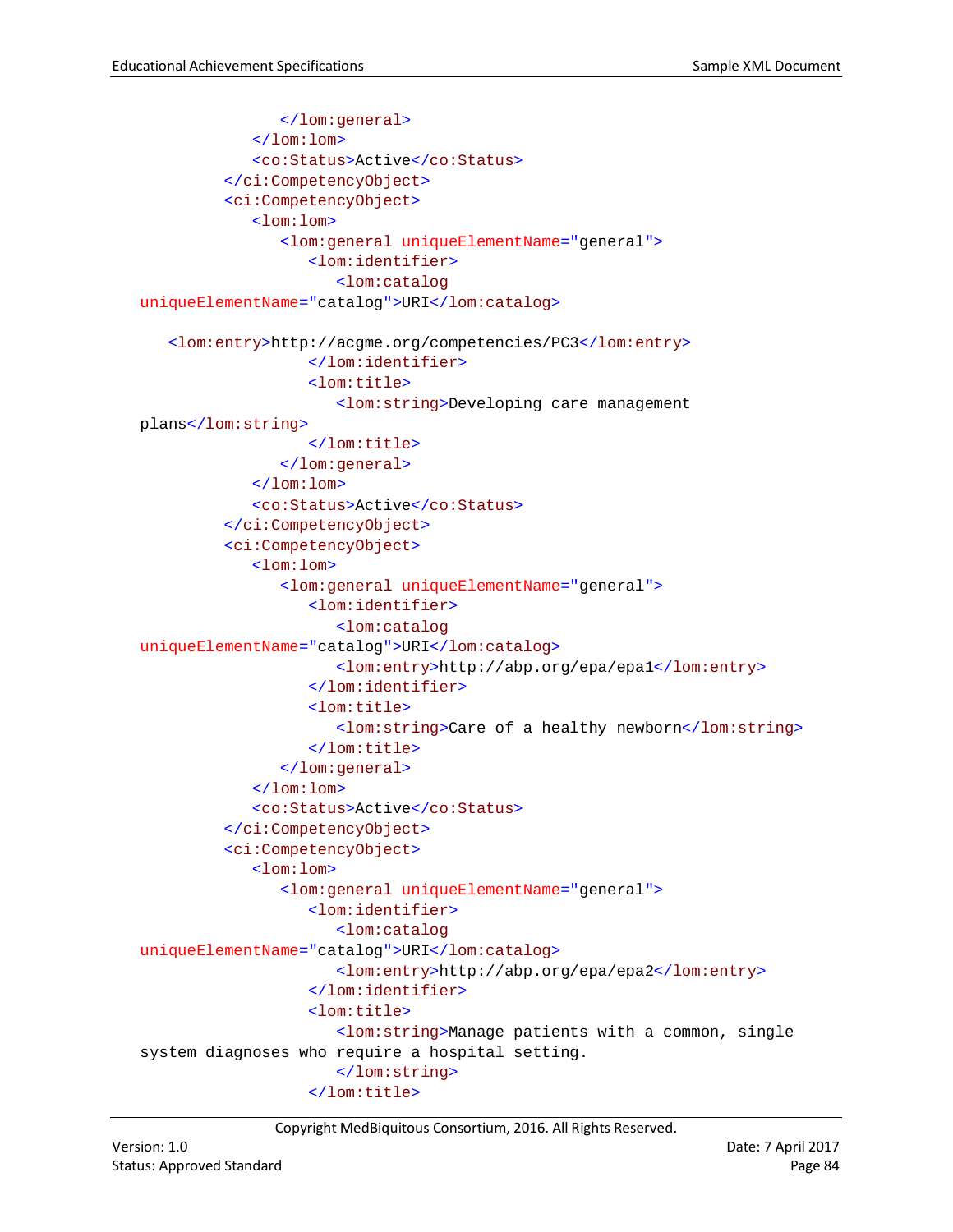```
</lom:general>
            </lom:lom>
            <co:Status>Active</co:Status>
         </ci:CompetencyObject>
         <ci:CompetencyFramework>
            <lom:lom>
               <lom:general>
                  <lom:identifier>
                     <lom:catalog>URI</lom:catalog>
                     <lom:entry>http://abp.org/epas</lom:entry>
                  </lom:identifier>
               </lom:general>
            </lom:lom>
            <cf:EffectiveDate>2012-01-01</cf:EffectiveDate>
            <cf:Includes>
               <cf:Catalog>URI</cf:Catalog>
               <cf:Entry>http://abp.org/epas/epa1</cf:Entry>
            </cf:Includes>
         </ci:CompetencyFramework>
      </ea:Expectations>
      <ea:Summary>
         <ea:AssessmentResults>
            <ea:SubScore>
               <ea:ScoreValue>
                  <ea:FrameworkScore>
                     <ea:Reference>
                        <rdf:description
about="http://www.example.org/performanceframework.xml#987"/>
                        <rdf:type
rdf:resource="http://ns.medbiq.org/performanceframework/v1/"/>
                        <dcterms:format>application/xml</dcterms:format>
                     </ea:Reference>
                     <ea:PerformanceScore>3</ea:PerformanceScore>
                  </ea:FrameworkScore>
               </ea:ScoreValue>
               <ea:Title>Patient Care</ea:Title>
               <ea:CompetencyReference>
   <ea:EmbeddedCompetency>/EducationalAchievement/AchievementInContext/Exp
ectations/CompetencyObject[lom:lom/lom:general/lom:identifier/lom:entry=' 
http://acgme.org/competencies/PC']</ea:EmbeddedCompetency>
```

```
</ea:CompetencyReference>
</ea:SubScore>
<ea:SubScore>
   <ea:NotYetAssessable>true</ea:NotYetAssessable>
   <ea:Title>Gathering Essential Information</ea:Title>
   <ea:CompetencyReference>
```
<ea:EmbeddedCompetency>/EducationalAchievement/AchievementInContext/Exp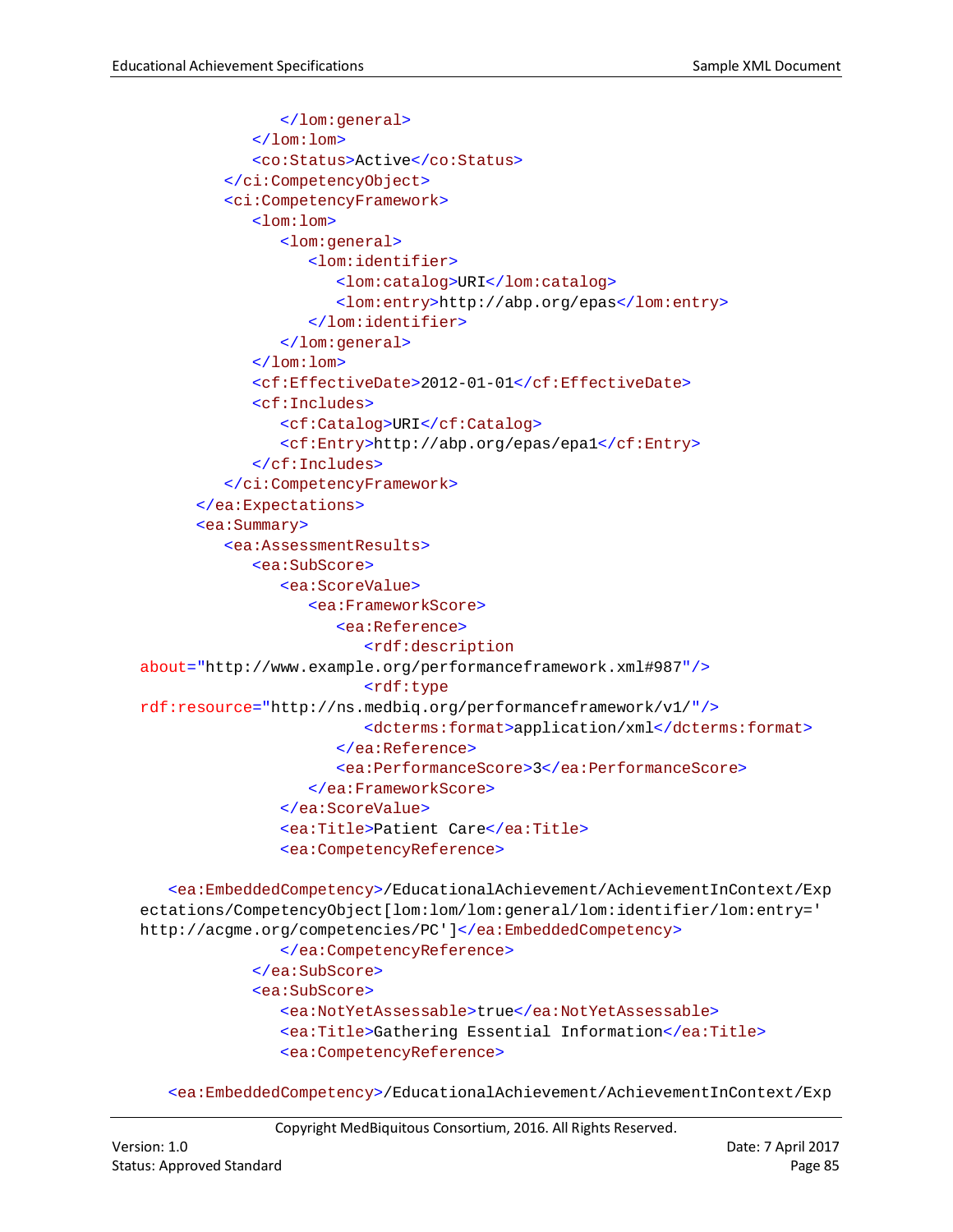```
ectations/CompetencyObject[lom:lom/lom:general/lom:identifier/lom:entry=' 
http://acgme.org/competencies/PC']</ea:EmbeddedCompetency>
               </ea:CompetencyReference>
            </ea:SubScore>
            <ea:SubScore>
               <ea:ScoreValue>
                  <ea:FrameworkScore>
                     <ea:Reference>
                        <rdf:description
about="http://www.example.org/performanceframework.xml#765"/>
                        <rdf:type
rdf:resource="http://ns.medbiq.org/performanceframework/v1/"/>
                        <dcterms:format>application/xml</dcterms:format>
                     </ea:Reference>
                     <ea:PerformanceScore>3</ea:PerformanceScore>
                  </ea:FrameworkScore>
               </ea:ScoreValue>
               <ea:Title>Making informed decisions</ea:Title>
               <ea:CompetencyReference>
```

```
<ea:EmbeddedCompetency>/EducationalAchievement/AchievementInContext/Exp
ectations/CompetencyObject[lom:lom/lom:general/lom:identifier/lom:entry=' 
http://acgme.org/competencies/PC']</ea:EmbeddedCompetency>
               </ea:CompetencyReference>
            </ea:SubScore>
            <ea:Date>2011-10-05</ea:Date>
         </ea:AssessmentResults>
         <ea:Entrustment>
            <ea:Title>Care of a Healthy Newborn</ea:Title>
            <ea:LevelOfEntrustment>
               <ea:EntrustmentScore>4</ea:EntrustmentScore>
               <ea:Reference>
                  <rdf:description
about="http://www.example.org/entrustmentscale.xml"/>
                  <rdf:type
rdf:resource="http://ns.medbiq.org/performanceframework/v1/"/>
                  <dcterms:format>application/xml</dcterms:format>
               </ea:Reference>
            </ea:LevelOfEntrustment>
            <ea:CompetencyReference>
   <ea:EmbeddedCompetency>/EducationalAchievement/AchievementInContext/Exp
```

```
ectations/CompetencyObject[lom:lom/lom:general/lom:identifier/lom:entry=' 
http://abp.org/epas/epa1']</ea:EmbeddedCompetency>
            </ea:CompetencyReference>
            <ea:Source>Entrustment Committee</ea:Source>
            <ea:AwardDate>2011-08-18</ea:AwardDate>
            <ea:EntrustmentEvidence>
```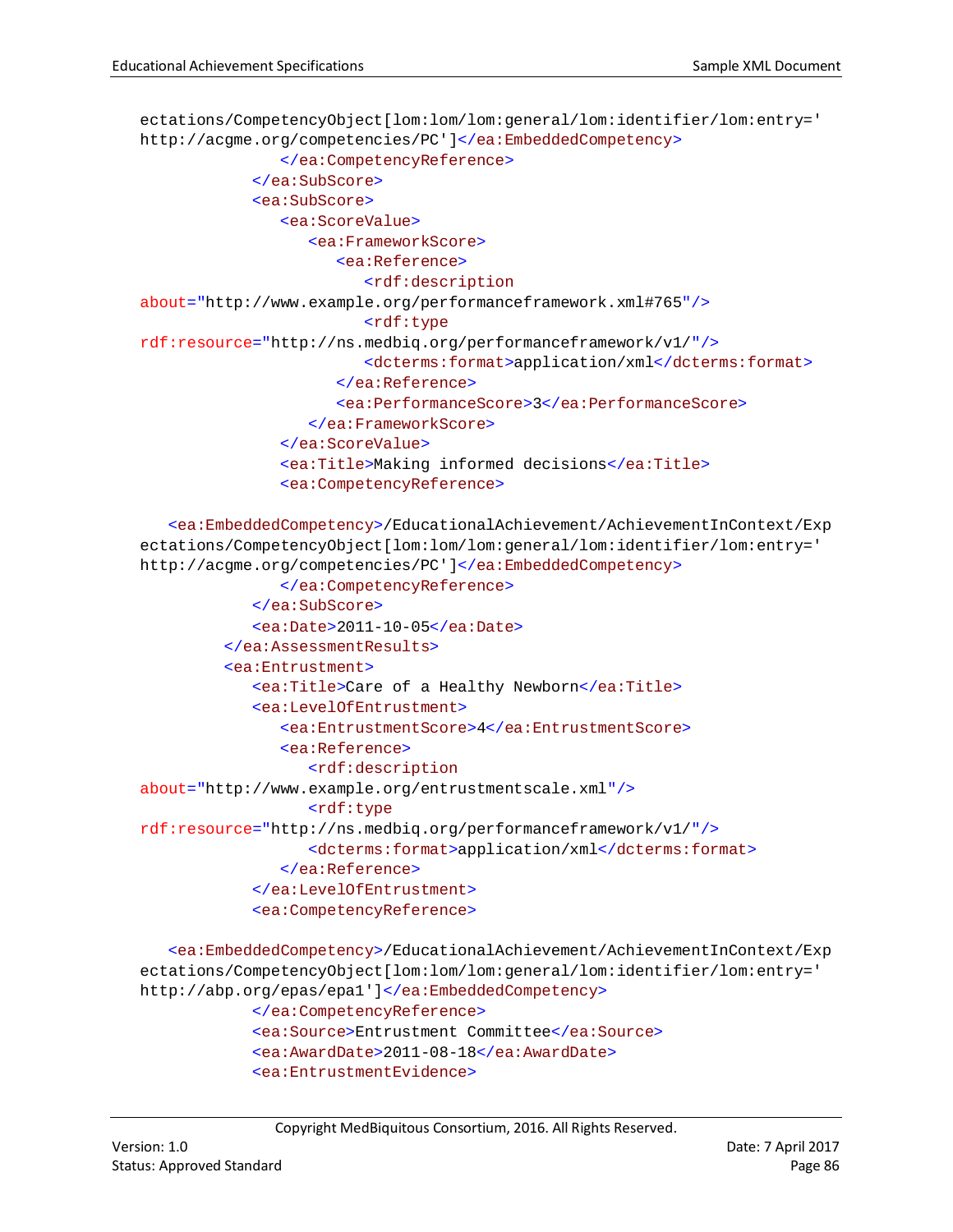```
<ea:Description>The committee reviewed simulation results, 
OSCE scores, and supervisor ratings.</ea:Description>
   <ea:AchievementReference>/EducationalAchievement/AchievementInContext/E
vents/Event[@id='mde1']</ea:AchievementReference>
   <ea:AchievementReference>/EducationalAchievement/AchievementInContext/E
vents/Event[@id='mde2']</ea:AchievementReference>
            </ea:EntrustmentEvidence>
         </ea:Entrustment>
      </ea:Summary>
      <ea:AcademicLevels>
         <ci:LevelsInProgram>4</ci:LevelsInProgram>
         <ci:Level number="1">
            <ci:Label>Pediatric Residency level 1</ci:Label>
         </ci:Level>
         <ci:Level number="2">
            <ci:Label>Pediatric Residency Level 2</ci:Label>
         </ci:Level>
         <ci:Level number="3">
            <ci:Label>Pediatric Residency level 3</ci:Label>
         </ci:Level>
         <ci:Level number="4">
            <ci:Label>Pediatric Residency level 4</ci:Label>
         </ci:Level>
      </ea:AcademicLevels>
      <ea:Sequence>
         <ea:SequenceBlock id="mds1" required="Required">
            <ea:Title>Year 1</ea:Title>
            <ea:StartDate>2009-07-01</ea:StartDate>
            <ea:EndDate>2010-06-30</ea:EndDate>
   <ea:Level>/EducationalAchievement/AchievementInContext/AcademicLevels/L
evel[@number='1']</ea:Level>
            <ea:SequenceBlockEventReference required="true">
   /EducationalAchievement/AchievementInContext/Events/Event[@id='mdex']
            </ea:SequenceBlockEventReference>
         </ea:SequenceBlock>
         <ea:SequenceBlock id="mds2" required="Required">
            <ea:Title>Year 2</ea:Title>
            <ea:StartDate>2010-07-01</ea:StartDate>
            <ea:EndDate>2011-06-30</ea:EndDate>
   <ea:Level>/EducationalAchievement/AchievementInContext/AcademicLevels/L
evel[@number='2']</ea:Level>
            <ea:SequenceBlockEventReference required="true">
```
/EducationalAchievement/AchievementInContext/Events/Event[@id='mdex']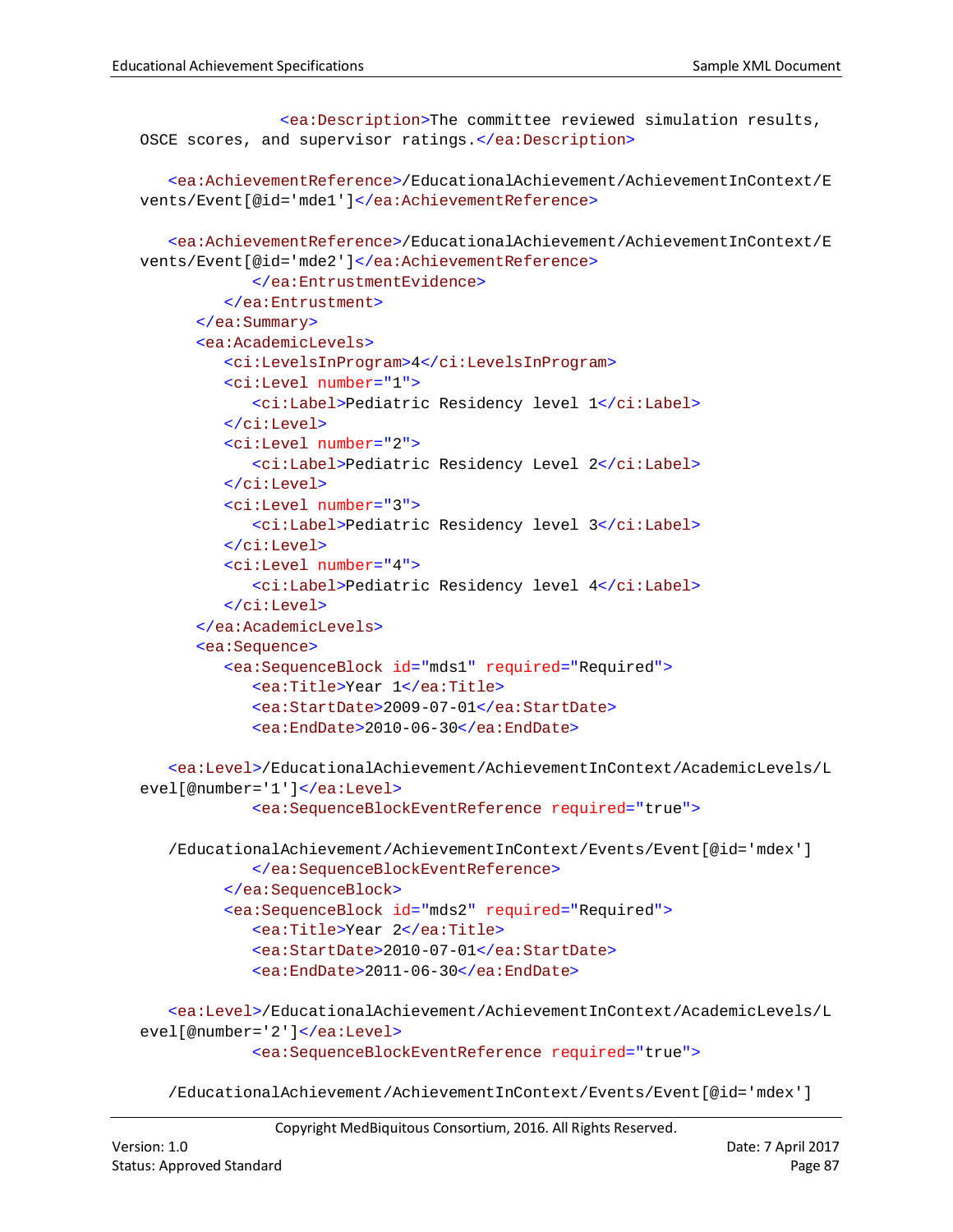```
</ea:SequenceBlockEventReference>
         </ea:SequenceBlock>
         <ea:SequenceBlock id="mds3" required="Required">
            <ea:Title>Pediatric Residency Level 3</ea:Title>
            <ea:Description>The resident begins this sequence midway 
through their training.</ea:Description>
            <ea:StartDate>2011-07-01</ea:StartDate>
            <ea:EndDate>2012-06-30</ea:EndDate>
   <ea:Level>/EducationalAchievement/AchievementInContext/AcademicLevels/L
evel[@number='3']</ea:Level>
            <ea:CompetencyReference>
   <ea:EmbeddedCompetency>/EducationalAchievement/AchievementInContext/Exp
ectations/CompetencyObject[lom:lom/lom:general/lom:identifier/lom:entry=' 
http://acgme.org/competencies/PC']</ea:EmbeddedCompetency>
            </ea:CompetencyReference>
            <ea:SequenceBlockEventReference required="true">
   /EducationalAchievement/AchievementInContext/Events/Event[@id='mde1']
            </ea:SequenceBlockEventReference>
         </ea:SequenceBlock>
         <ea:SequenceBlock id="mds4" required="Required">
            <ea:Title>Infant and Toddler Rotation</ea:Title>
            <ea:StartDate>2012-01-15</ea:StartDate>
            <ea:EndDate>2012-03-15</ea:EndDate>
   <ea:Level>/EducationalAchievement/AchievementInContext/AcademicLevels/L
evel[@number='3']</ea:Level>
            <ea:SequenceBlockEventReference required="true">
   /EducationalAchievement/AchievementInContext/Events/Event[@id='mdex']
            </ea:SequenceBlockEventReference>
            <ea:AssessmentResults>
               <ea:SubScore>
                  <ea:ScoreValue>
                     <ea:FrameworkScore>
                        <ea:Reference>
                        <rdf:description
about="http://www.example.org/performanceframework.xml#123456"/>
                        <rdf:type
rdf:resource="http://ns.medbiq.org/performanceframework/v1/"/>
                        <dcterms:format>application/xml</dcterms:format>
                        </ea:Reference>
                        <ea:PerformanceScore>3</ea:PerformanceScore>
                     </ea:FrameworkScore>
                  </ea:ScoreValue>
                  <ea:Title>
```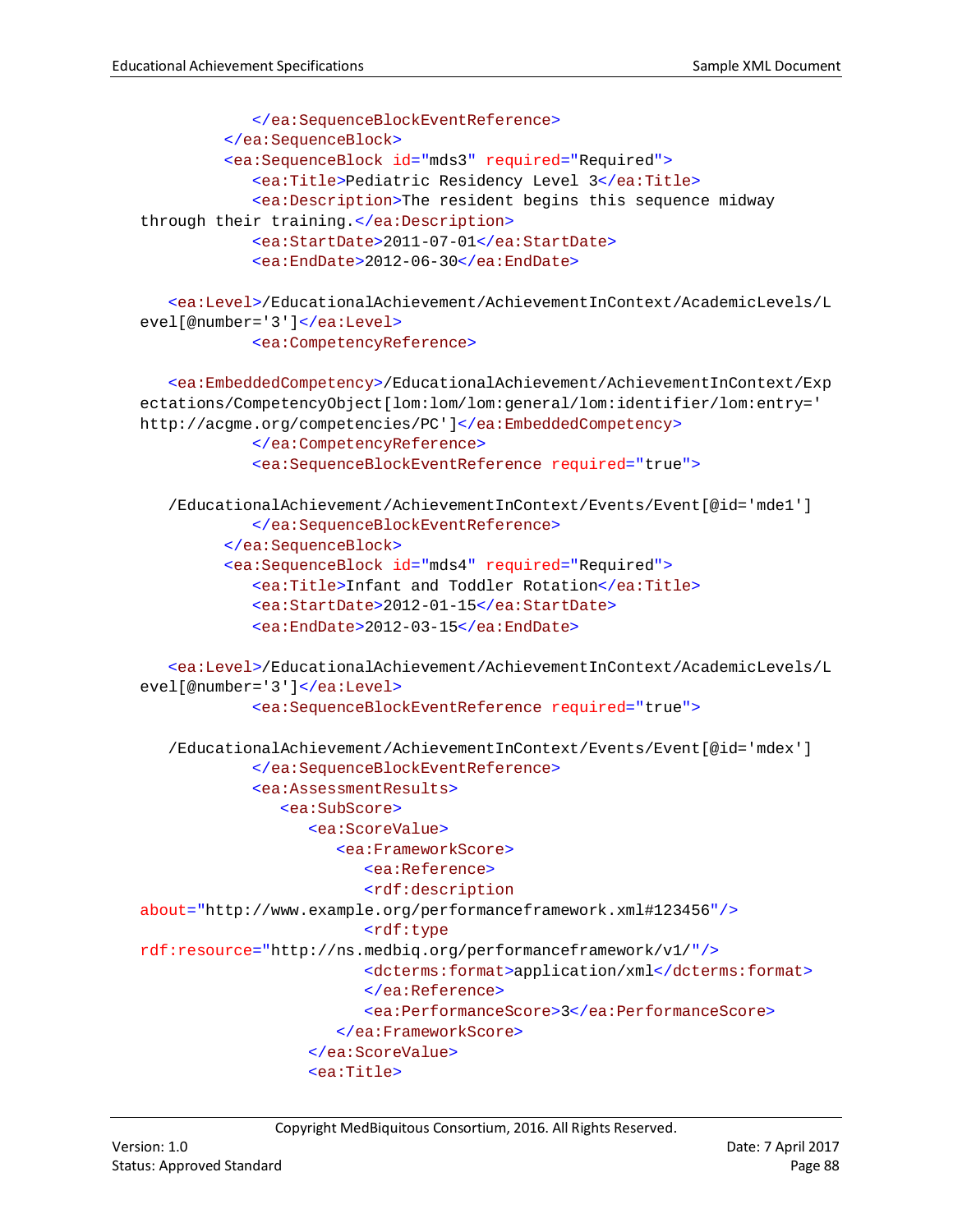```
Manage patients with common, single system diagnoses who 
require a hospital setting, Observation
                  </ea:Title>
                  <ea:CompetencyReference>
   <ea:EmbeddedCompetency>/EducationalAchievement/AchievementInContext/Exp
ectations/CompetencyObject[lom:lom/lom:general/lom:identifier/lom:entry=' 
http://acgme.org/competencies/epa2']</ea:EmbeddedCompetency>
                  </ea:CompetencyReference>
               </ea:SubScore>
               <ea:Date>2012-03-01</ea:Date>
            </ea:AssessmentResults>
         </ea:SequenceBlock>
      </ea:Sequence>
   </ea:AchievementInContext>
   <ea:AchievementInContext>
      <ea:Source>National Board of Medical Examiners</ea:Source>
      <ea:ReportID domain="idd:nbme.org:usmlereport">asdfgh</ea:ReportID>
      <ea:Institution>
         <m:InstitutionName>National Board of Medical 
Examiners</m:InstitutionName>
      </ea:Institution>
      <ea:ReportDate>2007-06-15</ea:ReportDate>
      <ea:ReportingStartDate>2007-05-15</ea:ReportingStartDate>
      <ea:ReportingEndDate>2007-05-15</ea:ReportingEndDate>
      <ea:Events>
         <ea:Event id="nb1">
            <ea:Title>USMLE Step 1</ea:Title>
            <ea:EventDuration>PT4H</ea:EventDuration>
            <ea:AssessmentMethod purpose="Summative">Exam - Licensure, 
Written/Computer-based</ea:AssessmentMethod>
            <ea:AssessmentResults>
               <ea:Score>
                  <ea:ScoreValue>
                     <RawScoreValue>230</RawScoreValue>
                  </ea:ScoreValue>
               </ea:Score>
               <ea:Date>2007-05-15</ea:Date>
            </ea:AssessmentResults>
         </ea:Event>
      </ea:Events>
   </ea:AchievementInContext>
</ea:EducationalAchievement>
```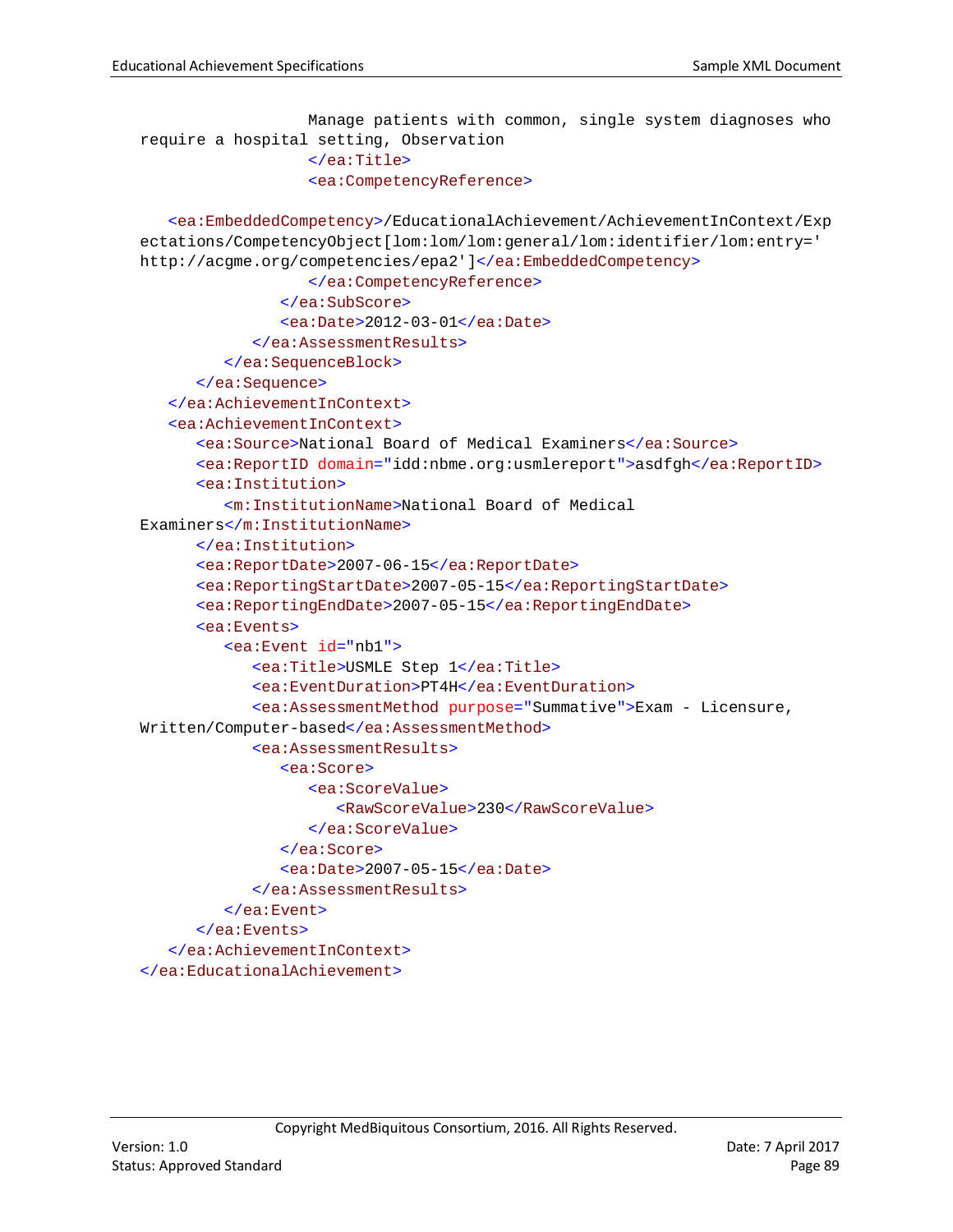# **10References**

For references citing a specific date or edition, only the edition cited applies. For references that do not cite a specific edition, the latest edition of the referenced document (including any amendments or corrigenda) applies.

### **Albanese 1**

Albanese MA, Mejicano G, Mullan P, Kokotailo P and Gruppen L. Defining characteristics of educational competencies. *Medical Education* 2008; 42(3):248-55.

### **Common**

MedBiquitous Common Specifications. MedBiquitous Website. <http://www.medbiq.org/sites/default/files/CommonSpecifications.pdf>. Accessed April 28, 2014.

### **Competency Object**

MedBiquitous Competency Object Specifications and Description Document. MedBiquitous Website. [http://www.medbiq.org/sites/default/files/CompetencyObjectSpecification.pdf.](http://www.medbiq.org/sites/default/files/CompetencyObjectSpecification.pdf) Accessed June 16, 2011.

### **Competency Framework**

MedBiquitous Competency Framework Specifications. MedBiquitous Website. [http://medbiq.org/working\\_groups/competencies/CompetencyFrameworkSpecification.pdf](http://medbiq.org/working_groups/competencies/CompetencyFrameworkSpecification.pdf) Accessed June 13, 2012.

## **Curriculum Inventory**

MedBiquitous Curriculum Inventory Specifications, version 0.57. MedBiquitous Website. [http://www.medbiq.org/sites/default/files/files/CurriculumInventorySpecification.pdf Accessed May 16,](http://www.medbiq.org/sites/default/files/files/CurriculumInventorySpecification.pdf%20Accessed%20May%2016) 2012.

## **DCMI Terms**

DCMI Metadata Terms, October 11, 2010. Dublin Core Metadata Initiative Website. [http://dublincore.org/documents/2010/10/11/dcmi-terms/.](http://dublincore.org/documents/2010/10/11/dcmi-terms/) Accessed October 17, 2011.

#### **Educational Trajectory**

MedBiquitous Educational trajectory Profile, version 0.76. MedBiquitous Website. <http://medbiq.org/sites/default/files/EducationalTrajectoryProfile.pdf> Accessed June 13, 2012.

## **ETS**

Implementation Guide to the Postsecondary Electronic Standards Council XML Standard Format for Education Test Score Reporting Version 1.0.0.1.

<http://www.pesc.org/library/docs/standards/ETSR/Implementation%20Guide.ETSR.v1.0.0.1.pdf> Accessed May 1, 2012.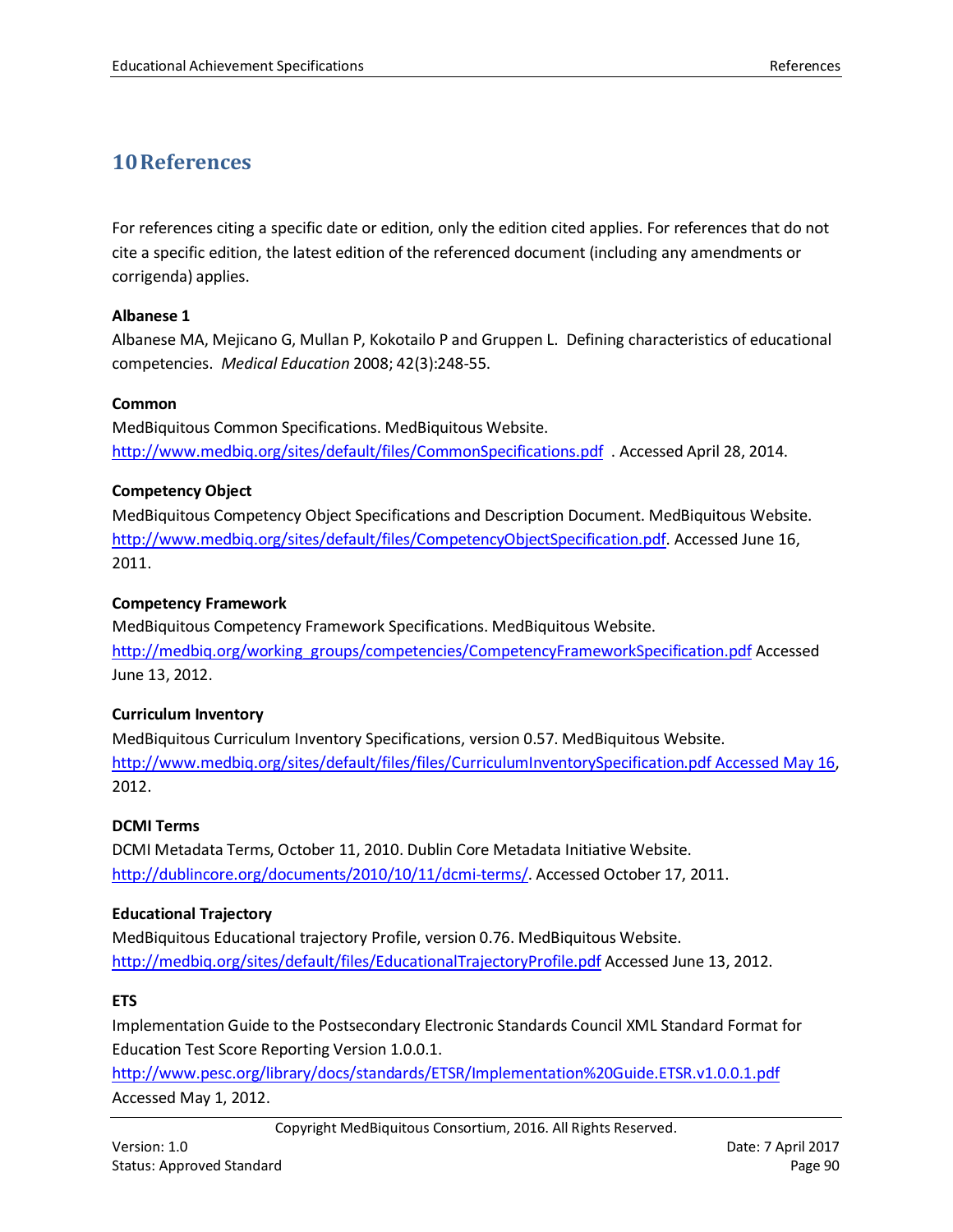#### **Harden 1**

Harden RM. Learning outcomes and instructional objectives: is there a difference? *Medical Teacher* 2002; 24(2):151-5.

#### **Harden 2**

Harden RM, Crosby JR, Davis MH and Friedman M. AMEE Guide No. 14: Outcome-based education: Part 5 – From competency to meta-competency: a model for the specification of learning outcomes. *Medical Teacher* 1999; 21(6):546-52.

#### **Healthcare LOM**

ANSI/MEDBIQ LO.10.1-2008, Healthcare Learning Object Metadata, MedBiquitous Website. [http://www.medbiq.org/std\\_specs/standards/index.html#HCLOM.](http://www.medbiq.org/std_specs/standards/index.html#HCLOM) Accessed June 1, 2011.

#### **IEEE RCD**

1484.20.1-2007 - IEEE Standard for Learning Technology-Data Model for Reusable Competency Definitions, IEEE Standards Association Website. [http://standards.ieee.org/findstds/standard/1484.20.1-](http://standards.ieee.org/findstds/standard/1484.20.1-2007.html.%20Downloaded%20October%2021) [2007.html. Downloaded October 21,](http://standards.ieee.org/findstds/standard/1484.20.1-2007.html.%20Downloaded%20October%2021) 2009.

#### **LOM**

"IEEE Standard for Learning Technology-Extensible Markup Language (XML) Schema Definition Language Binding for Learning Object Metadata," *IEEE Std 1484.12.3-2005* , vol., no., pp.0\_1-46, 2005 doi: 10.1109/IEEESTD.2005.97889

URL: <http://ieeexplore.ieee.org/stamp/stamp.jsp?tp=&arnumber=1532505&isnumber=32693>

#### **Performance Framework**

Performance Framework Specifications, MedBiquitous Website. <http://medbiq.org/sites/default/files/files/PerformanceFrameworkSpecification.pdf> . Accessed February 20, 2014.

#### **Professional Profile**

ANSI /MEDBIQ PP.10.1-2008 Healthcare Professional Profile Specifications Document, MedBiquitous Website.

[http://www.medbiq.org/working\\_groups/professional\\_profile/ProfessionalProfileSpecification.pdf](http://www.medbiq.org/working_groups/professional_profile/ProfessionalProfileSpecification.pdf) . Accessed February 20, 2014

#### **tenCate1**

ten Cate O, Scheele F. ["Competency-based postgraduate training: can we bridge the gap between](http://groups.medbiq.org/medbiq/download/attachments/15991574/ten+Cate%2C+Scheele+-+Competency-based+postgraduate+training+can+we+bridge+the+gap+between+theory+and+clinical+practice.pdf?version=1&modificationDate=1327513629000)  [theory and clinical practice?"](http://groups.medbiq.org/medbiq/download/attachments/15991574/ten+Cate%2C+Scheele+-+Competency-based+postgraduate+training+can+we+bridge+the+gap+between+theory+and+clinical+practice.pdf?version=1&modificationDate=1327513629000) *Academic Medicine*. 2007;82(6):542-7.

#### **Vocabularies**

Curriculum Inventory Standardized Instructional and Assessment Methods and Resource Types. <http://medbiq.org/curriculum/vocabularies.pdf>. Accessed July 28, 2016.